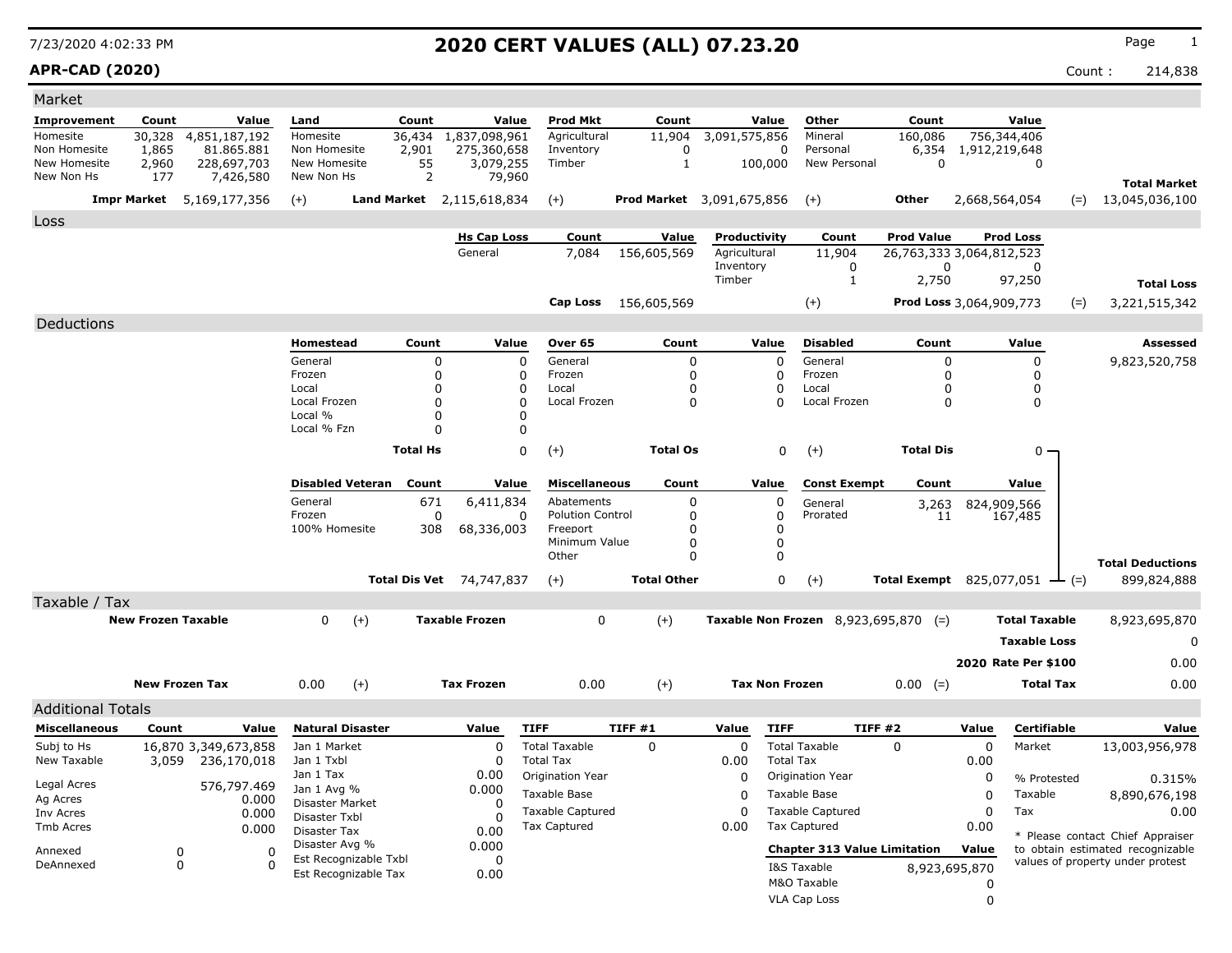### **CAL-CITY OF ALVORD (2020)** Count : 931

| Market                     |                           |                         |                                         |                      |                               |                                          |                    |                              |                                          |                     |                                     |            |                        |                                   |
|----------------------------|---------------------------|-------------------------|-----------------------------------------|----------------------|-------------------------------|------------------------------------------|--------------------|------------------------------|------------------------------------------|---------------------|-------------------------------------|------------|------------------------|-----------------------------------|
| <b>Improvement</b>         | Count                     | Value                   | Land                                    | Count                | Value                         | <b>Prod Mkt</b>                          | Count              | Value                        | Other                                    |                     | Count                               |            | Value                  |                                   |
| Homesite                   | 581                       | 68,202,287              | Homesite                                | 660                  | 15,411,280                    | Agricultural                             | 17                 | 906,470                      | Mineral                                  |                     | 134                                 |            | 224,477                |                                   |
| Non Homesite               | 12                        | 713.982                 | Non Homesite                            | 22                   | 1,527,090                     | Inventory                                | 0                  |                              | 0<br>Personal                            |                     | 93                                  |            | 5,267,253              |                                   |
| New Homesite<br>New Non Hs | 17<br>0                   | 1,644,520<br>$\Omega$   | New Homesite<br>New Non Hs              | 0<br>0               | 0<br>$\mathbf 0$              | Timber                                   | $\mathbf 0$        |                              | 0                                        | New Personal        | 0                                   |            | 0                      |                                   |
|                            | <b>Impr Market</b>        | 70,560,789              | $(+)$                                   | <b>Land Market</b>   | 16,938,370                    | $(+)$                                    | <b>Prod Market</b> | 906,470                      | $(+)$                                    |                     | Other                               |            | 5,491,730<br>$(=)$     | <b>Total Market</b><br>93,897,359 |
|                            |                           |                         |                                         |                      |                               |                                          |                    |                              |                                          |                     |                                     |            |                        |                                   |
| Loss                       |                           |                         |                                         |                      |                               |                                          |                    |                              |                                          |                     |                                     |            |                        |                                   |
|                            |                           |                         |                                         |                      | <b>Hs Cap Loss</b><br>General | Count<br>105                             | <b>Value</b>       | Productivity<br>Agricultural |                                          | Count               | <b>Prod Value</b>                   |            | <b>Prod Loss</b>       |                                   |
|                            |                           |                         |                                         |                      |                               |                                          | 1,221,674          | Inventory                    |                                          | 17<br>0             | 6,120<br>0                          |            | 900,350<br>0           |                                   |
|                            |                           |                         |                                         |                      |                               |                                          |                    | Timber                       |                                          | $\mathbf 0$         | 0                                   |            | 0                      | <b>Total Loss</b>                 |
|                            |                           |                         |                                         |                      |                               | Cap Loss                                 | 1,221,674          |                              | $(+)$                                    |                     | <b>Prod Loss</b>                    |            | 900,350<br>$(=)$       | 2,122,024                         |
|                            |                           |                         |                                         |                      |                               |                                          |                    |                              |                                          |                     |                                     |            |                        |                                   |
| Deductions                 |                           |                         | Homestead                               | Count                | Value                         | Over 65                                  | Count              | Value                        | <b>Disabled</b>                          |                     | Count                               |            | Value                  | Assessed                          |
|                            |                           |                         | General                                 |                      |                               | General                                  |                    |                              | General<br>$\Omega$                      |                     |                                     |            |                        |                                   |
|                            |                           |                         | Frozen                                  | 0<br>0               | 0<br>0                        | Frozen                                   | 0<br>0             |                              | Frozen<br>0                              |                     | 0<br>0                              |            | 0<br>0                 | 91,775,335                        |
|                            |                           |                         | Local                                   | $\Omega$             | 0                             | Local                                    | 0                  |                              | 0<br>Local                               |                     | 0                                   |            | 0                      |                                   |
|                            |                           |                         | Local Frozen                            | $\Omega$             | 0                             | Local Frozen                             | 0                  |                              | 0                                        | Local Frozen        | 0                                   |            | 0                      |                                   |
|                            |                           |                         | Local %                                 | 0                    | 0                             |                                          |                    |                              |                                          |                     |                                     |            |                        |                                   |
|                            |                           |                         | Local % Fzn                             | $\Omega$             | 0                             |                                          |                    |                              |                                          |                     |                                     |            |                        |                                   |
|                            |                           |                         |                                         | <b>Total Hs</b>      | $\mathbf 0$                   | $(+)$                                    | <b>Total Os</b>    |                              | 0<br>$(+)$                               |                     | <b>Total Dis</b>                    |            | $0 -$                  |                                   |
|                            |                           |                         | <b>Disabled Veteran</b>                 | Count                | Value                         | <b>Miscellaneous</b>                     | Count              | Value                        |                                          | <b>Const Exempt</b> | Count                               |            | Value                  |                                   |
|                            |                           |                         | General                                 | 7                    | 59,480                        | Abatements                               | 0                  |                              | 0<br>General                             |                     | 45                                  |            | 7,637,796              |                                   |
|                            |                           |                         | Frozen                                  | 4                    | 48,000                        | <b>Polution Control</b>                  | 0                  |                              | 0<br>Prorated                            |                     | $\mathbf 0$                         |            | O                      |                                   |
|                            |                           |                         | 100% Homesite                           | 6                    | 697,875                       | Freeport<br>Minimum Value                | 0<br>127           | 13,179                       | 0                                        |                     |                                     |            |                        |                                   |
|                            |                           |                         |                                         |                      |                               | Other                                    | 0                  |                              | 0                                        |                     |                                     |            |                        |                                   |
|                            |                           |                         |                                         |                      |                               |                                          |                    |                              |                                          |                     |                                     |            |                        | <b>Total Deductions</b>           |
|                            |                           |                         |                                         | <b>Total Dis Vet</b> | 805,355                       | $(+)$                                    | <b>Total Other</b> | 13,179                       | $(+)$                                    |                     | <b>Total Exempt</b>                 |            | 7,637,796 $\perp$ (=)  | 8,456,330                         |
| Taxable / Tax              |                           |                         |                                         |                      |                               |                                          |                    |                              |                                          |                     |                                     |            |                        |                                   |
|                            | <b>New Frozen Taxable</b> |                         | $(+)$<br>0                              |                      | <b>Taxable Frozen</b>         | 13,173,365                               | $(+)$              | <b>Taxable Non Frozen</b>    |                                          |                     | $70,145,640$ (=)                    |            | <b>Total Taxable</b>   | 83,319,005                        |
|                            |                           |                         |                                         |                      |                               |                                          |                    |                              |                                          |                     |                                     |            | <b>Taxable Loss</b>    | 2,678,050                         |
|                            |                           |                         |                                         |                      |                               |                                          |                    |                              |                                          |                     |                                     |            | 2020 Rate Per \$100    | 0.00556493                        |
|                            | <b>New Frozen Tax</b>     |                         | $(+)$<br>0.00                           |                      | <b>Tax Frozen</b>             | 58,405.62                                | $(+)$              |                              | <b>Tax Non Frozen</b>                    |                     | $390,355.65$ (=)                    |            | <b>Total Tax</b>       | 448,761.27                        |
|                            |                           |                         |                                         |                      |                               |                                          |                    |                              |                                          |                     |                                     |            |                        |                                   |
| <b>Additional Totals</b>   |                           |                         |                                         |                      |                               |                                          |                    |                              |                                          |                     |                                     |            |                        |                                   |
| <b>Miscellaneous</b>       | Count                     | Value                   | <b>Natural Disaster</b>                 |                      | Value                         | <b>TIFF</b>                              | TIFF #1            | Value                        | <b>TIFF</b>                              | TIFF#2              |                                     | Value      | Certifiable            | Value                             |
| Subj to Hs<br>New Taxable  | 297<br>17                 | 40,544,428<br>1,644,520 | Jan 1 Market<br>Jan 1 Txbl              |                      | 0<br>0                        | <b>Total Taxable</b><br><b>Total Tax</b> | $\Omega$           | $\mathbf 0$<br>0.00          | <b>Total Taxable</b><br><b>Total Tax</b> |                     | $\Omega$                            | 0<br>0.00  | Market                 | 93,897,359                        |
|                            |                           |                         | Jan 1 Tax                               |                      | 0.00                          | Origination Year                         |                    | 0                            | Origination Year                         |                     |                                     | 0          |                        |                                   |
| Legal Acres                |                           | 652.055                 | Jan 1 Avg %                             |                      | 0.000                         | Taxable Base                             |                    |                              | Taxable Base                             |                     |                                     | 0          | % Protested<br>Taxable | $0\%$                             |
| Ag Acres                   |                           | 0.000                   | Disaster Market                         |                      | 0                             | <b>Taxable Captured</b>                  |                    | 0                            |                                          |                     |                                     |            |                        | 83,319,005                        |
| Inv Acres<br>Tmb Acres     |                           | 0.000                   | Disaster Txbl                           |                      | 0                             | Tax Captured                             |                    | $\mathbf 0$<br>0.00          | <b>Taxable Captured</b><br>Tax Captured  |                     |                                     | 0<br>0.00  | Tax                    | 448,761.27                        |
|                            |                           | 0.000                   | Disaster Tax                            |                      | 0.00                          |                                          |                    |                              |                                          |                     |                                     |            |                        | * Please contact Chief Appraiser  |
| Annexed                    | 0                         | 0                       | Disaster Avg %<br>Est Recognizable Txbl |                      | 0.000<br>0                    |                                          |                    |                              |                                          |                     | <b>Chapter 313 Value Limitation</b> | Value      |                        | to obtain estimated recognizable  |
| DeAnnexed                  | 0                         | $\Omega$                | Est Recognizable Tax                    |                      | 0.00                          |                                          |                    |                              | I&S Taxable                              |                     |                                     | 83,319,005 |                        | values of property under protest  |
|                            |                           |                         |                                         |                      |                               |                                          |                    |                              | M&O Taxable                              |                     |                                     | 83,319,005 |                        |                                   |
|                            |                           |                         |                                         |                      |                               |                                          |                    |                              | VLA Cap Loss                             |                     |                                     | 0          |                        |                                   |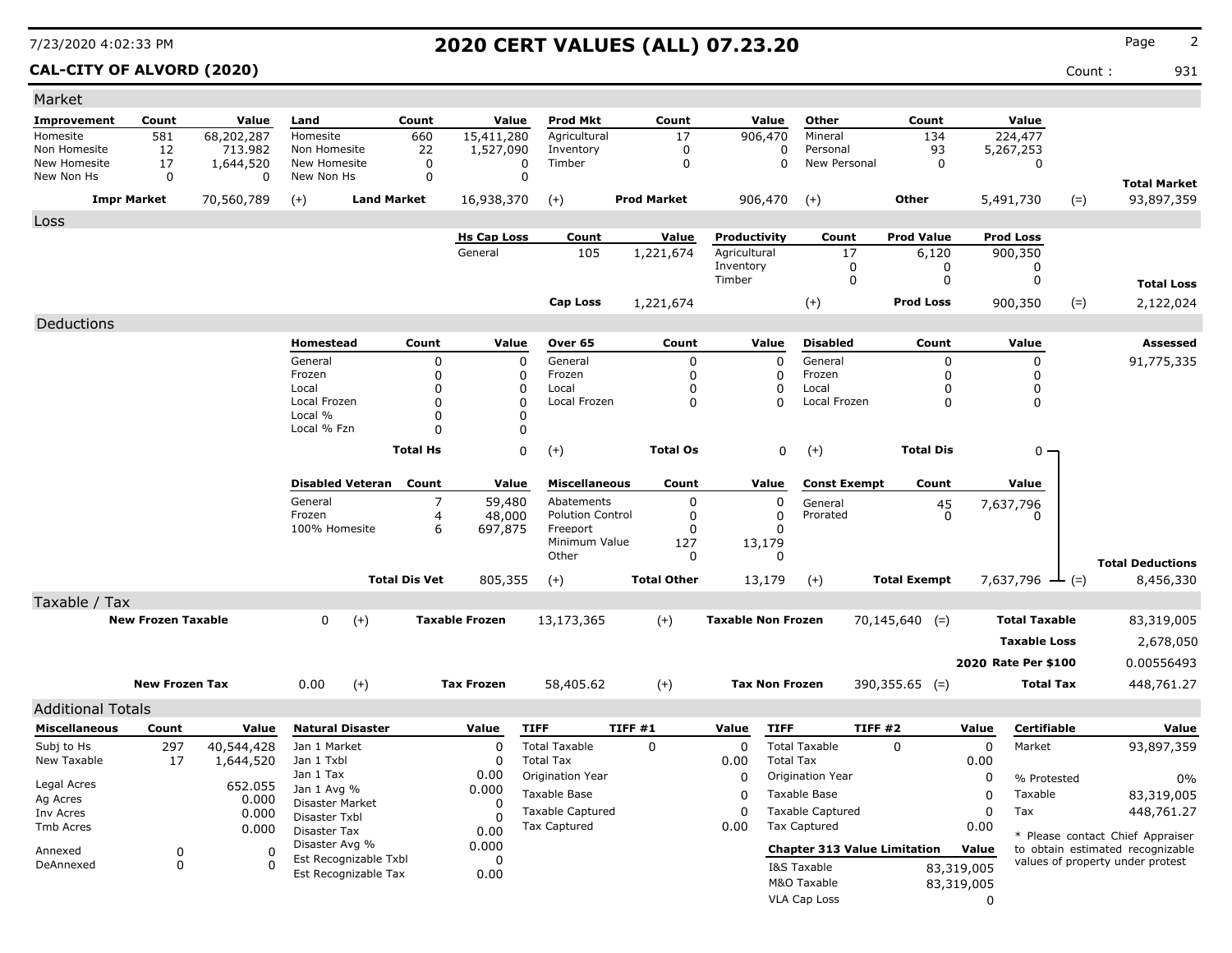### **CAU-CITY OF AURORA (2020)** Count : 2,512

| Market                       |                           |                    |                                  |                         |                      |                               |                           |        |                    |                              |                       |                                     |                     |             |                             |       |                                                                      |
|------------------------------|---------------------------|--------------------|----------------------------------|-------------------------|----------------------|-------------------------------|---------------------------|--------|--------------------|------------------------------|-----------------------|-------------------------------------|---------------------|-------------|-----------------------------|-------|----------------------------------------------------------------------|
| Improvement                  | Count                     | Value              | Land                             |                         | Count                | Value                         | <b>Prod Mkt</b>           |        | Count              |                              | Value                 | Other                               | Count               |             | Value                       |       |                                                                      |
| Homesite                     | 534                       | 101,160,255        | Homesite                         |                         | 574                  | 31,054,288                    | Agricultural              |        | 96                 | 16,903,780                   |                       | Mineral                             | 1,698               |             | 856,797                     |       |                                                                      |
| Non Homesite<br>New Homesite | 16                        | 491.110            | Non Homesite<br>New Homesite     |                         | 50                   | 3,864,420                     | Inventory                 |        | $\mathbf 0$        |                              | 0                     | Personal<br>New Personal            | 86                  |             | 9,577,131                   |       |                                                                      |
| New Non Hs                   | 61<br>$\mathbf 0$         | 1,455,690<br>0     | New Non Hs                       |                         | 2<br>$\mathbf 0$     | 174,200<br>0                  | Timber                    |        | $\mathbf 0$        |                              | $\mathbf 0$           |                                     | $\mathbf 0$         |             | $\mathbf 0$                 |       |                                                                      |
|                              |                           |                    |                                  | <b>Land Market</b>      |                      |                               |                           |        | <b>Prod Market</b> |                              |                       |                                     | <b>Other</b>        |             |                             |       | <b>Total Market</b>                                                  |
|                              | <b>Impr Market</b>        | 103,107,055        | $(+)$                            |                         |                      | 35,092,908                    | $(+)$                     |        |                    | 16,903,780                   |                       | $(+)$                               |                     |             | 10,433,928                  | $(=)$ | 165,537,671                                                          |
| Loss                         |                           |                    |                                  |                         |                      |                               |                           |        |                    |                              |                       |                                     |                     |             |                             |       |                                                                      |
|                              |                           |                    |                                  |                         |                      | <b>Hs Cap Loss</b><br>General | Count                     |        | Value              | Productivity<br>Agricultural |                       | Count                               | <b>Prod Value</b>   |             | <b>Prod Loss</b>            |       |                                                                      |
|                              |                           |                    |                                  |                         |                      |                               | 144                       |        | 3,101,001          | Inventory                    |                       | 96<br>0                             | 68,260<br>0         |             | 16,835,520<br>0             |       |                                                                      |
|                              |                           |                    |                                  |                         |                      |                               |                           |        |                    | Timber                       |                       | 0                                   | 0                   |             | 0                           |       | <b>Total Loss</b>                                                    |
|                              |                           |                    |                                  |                         |                      |                               | <b>Cap Loss</b>           |        | 3,101,001          |                              |                       | $(+)$                               | <b>Prod Loss</b>    |             | 16,835,520                  | $(=)$ | 19,936,521                                                           |
| Deductions                   |                           |                    |                                  |                         |                      |                               |                           |        |                    |                              |                       |                                     |                     |             |                             |       |                                                                      |
|                              |                           |                    | Homestead                        |                         | Count                | Value                         | Over 65                   |        | Count              |                              | Value                 | <b>Disabled</b>                     | Count               |             |                             |       | <b>Assessed</b>                                                      |
|                              |                           |                    | General                          |                         | $\mathbf 0$          |                               | General                   |        | $\overline{0}$     |                              | $\Omega$              | General                             | $\Omega$            |             | Value                       |       |                                                                      |
|                              |                           |                    | Frozen                           |                         | $\mathbf 0$          | 0<br>0                        | Frozen                    |        | 0                  |                              | $\mathbf 0$           | Frozen                              | $\mathbf 0$         |             | 0<br>0                      |       | 145,601,150                                                          |
|                              |                           |                    | Local                            |                         | $\mathbf 0$          | 0                             | Local                     |        | $\overline{7}$     |                              | 42,000                | Local                               | 0                   |             | 0                           |       |                                                                      |
|                              |                           |                    | Local Frozen                     |                         | $\Omega$             | $\mathbf 0$                   | Local Frozen              |        | 121                | 658,400                      |                       | Local Frozen                        | 9                   |             | 36,600                      |       |                                                                      |
|                              |                           |                    | Local %<br>Local % Fzn           |                         | $\Omega$<br>$\Omega$ | $\Omega$<br>0                 |                           |        |                    |                              |                       |                                     |                     |             |                             |       |                                                                      |
|                              |                           |                    |                                  |                         | <b>Total Hs</b>      | $\mathbf 0$                   |                           |        | <b>Total Os</b>    |                              |                       |                                     | <b>Total Dis</b>    |             |                             |       |                                                                      |
|                              |                           |                    |                                  |                         |                      |                               | $(+)$                     |        |                    |                              | 700,400               | $(+)$                               |                     |             | $36,600 \cdot$              |       |                                                                      |
|                              |                           |                    |                                  | <b>Disabled Veteran</b> | Count                | Value                         | <b>Miscellaneous</b>      |        | Count              |                              | Value                 | <b>Const Exempt</b>                 | Count               |             | Value                       |       |                                                                      |
|                              |                           |                    | General                          |                         | 12                   | 91,230                        | Abatements                |        | $\mathbf{0}$       |                              | 0                     | General                             | 34                  |             | 3,610,902                   |       |                                                                      |
|                              |                           |                    | Frozen                           |                         | 6                    | 59,770                        | <b>Polution Control</b>   |        | 0                  |                              | $\mathbf 0$           | Prorated                            | $\Omega$            |             | n                           |       |                                                                      |
|                              |                           |                    | 100% Homesite                    |                         | $\overline{4}$       | 2,086,860                     | Freeport<br>Minimum Value |        | $\Omega$<br>611    |                              | $\Omega$<br>20,272    |                                     |                     |             |                             |       |                                                                      |
|                              |                           |                    |                                  |                         |                      |                               | Other                     |        | $\Omega$           |                              | $\mathbf{0}$          |                                     |                     |             |                             |       |                                                                      |
|                              |                           |                    |                                  |                         | <b>Total Dis Vet</b> | 2,237,860                     | $(+)$                     |        | <b>Total Other</b> |                              | 20,272                | $(+)$                               | <b>Total Exempt</b> |             | 3,610,902 $\rightarrow$ (=) |       | <b>Total Deductions</b><br>6,606,034                                 |
|                              |                           |                    |                                  |                         |                      |                               |                           |        |                    |                              |                       |                                     |                     |             |                             |       |                                                                      |
| Taxable / Tax                | <b>New Frozen Taxable</b> |                    | 28,650                           | $(+)$                   |                      | <b>Taxable Frozen</b>         |                           |        | $(+)$              | <b>Taxable Non Frozen</b>    |                       |                                     |                     |             | <b>Total Taxable</b>        |       |                                                                      |
|                              |                           |                    |                                  |                         |                      |                               | 24,603,380                |        |                    |                              |                       |                                     | $114,363,086$ (=)   |             |                             |       | 138,995,116                                                          |
|                              |                           |                    |                                  |                         |                      |                               |                           |        |                    |                              |                       |                                     |                     |             | <b>Taxable Loss</b>         |       | 6,642,597                                                            |
|                              |                           |                    |                                  |                         |                      |                               |                           |        |                    |                              |                       |                                     |                     |             | 2020 Rate Per \$100         |       | 0.0028921                                                            |
|                              | <b>New Frozen Tax</b>     |                    | 82.85                            | $(+)$                   |                      | <b>Tax Frozen</b>             | 51,944.43                 |        | $(+)$              |                              | <b>Tax Non Frozen</b> |                                     | $330,749.44$ (=)    |             | <b>Total Tax</b>            |       | 382,776.72                                                           |
| <b>Additional Totals</b>     |                           |                    |                                  |                         |                      |                               |                           |        |                    |                              |                       |                                     |                     |             |                             |       |                                                                      |
| <b>Miscellaneous</b>         | Count                     | Value              |                                  | <b>Natural Disaster</b> |                      | Value                         | <b>TIFF</b>               | TIFF#1 |                    | Value                        | <b>TIFF</b>           | <b>TIFF #2</b>                      |                     | Value       | Certifiable                 |       | Value                                                                |
| Subj to Hs                   | 367                       | 100,776,761        | Jan 1 Market                     |                         |                      | $\mathbf 0$                   | <b>Total Taxable</b>      |        | $\Omega$           | $\mathbf 0$                  |                       | <b>Total Taxable</b>                | $\Omega$            | $\mathbf 0$ | Market                      |       | 160,512,231                                                          |
| New Taxable                  | 60                        | 1,622,390          | Jan 1 Txbl                       |                         |                      | $\mathbf 0$                   | <b>Total Tax</b>          |        |                    | 0.00                         | <b>Total Tax</b>      |                                     |                     | 0.00        |                             |       |                                                                      |
|                              |                           |                    | Jan 1 Tax                        |                         |                      | 0.00                          | Origination Year          |        |                    | $\Omega$                     |                       | Origination Year                    |                     | 0           | % Protested                 |       | 3.036%                                                               |
| Legal Acres<br>Ag Acres      |                           | 2,356.937<br>0.000 | Jan 1 Avg %                      |                         |                      | 0.000                         | Taxable Base              |        |                    | $\mathbf 0$                  |                       | Taxable Base                        |                     | $\mathbf 0$ | Taxable                     |       | 134,883,196                                                          |
| Inv Acres                    |                           | 0.000              | Disaster Market<br>Disaster Txbl |                         |                      | 0<br>$\Omega$                 | Taxable Captured          |        |                    | $\mathbf 0$                  |                       | <b>Taxable Captured</b>             |                     | $\mathbf 0$ | Tax                         |       | 370,884.61                                                           |
| <b>Tmb Acres</b>             |                           | 0.000              | Disaster Tax                     |                         |                      | 0.00                          | <b>Tax Captured</b>       |        |                    | 0.00                         |                       | <b>Tax Captured</b>                 |                     | 0.00        |                             |       |                                                                      |
| Annexed                      | 0                         | $\Omega$           | Disaster Avg %                   |                         |                      | 0.000                         |                           |        |                    |                              |                       | <b>Chapter 313 Value Limitation</b> |                     | Value       |                             |       | * Please contact Chief Appraiser<br>to obtain estimated recognizable |
| DeAnnexed                    | $\mathbf 0$               | $\Omega$           |                                  | Est Recognizable Txbl   |                      | $\Omega$                      |                           |        |                    |                              |                       | I&S Taxable                         |                     | 138,995,116 |                             |       | values of property under protest                                     |
|                              |                           |                    |                                  | Est Recognizable Tax    |                      | 0.00                          |                           |        |                    |                              |                       | M&O Taxable                         |                     | 138,995,116 |                             |       |                                                                      |
|                              |                           |                    |                                  |                         |                      |                               |                           |        |                    |                              |                       | VLA Cap Loss                        |                     | $\Omega$    |                             |       |                                                                      |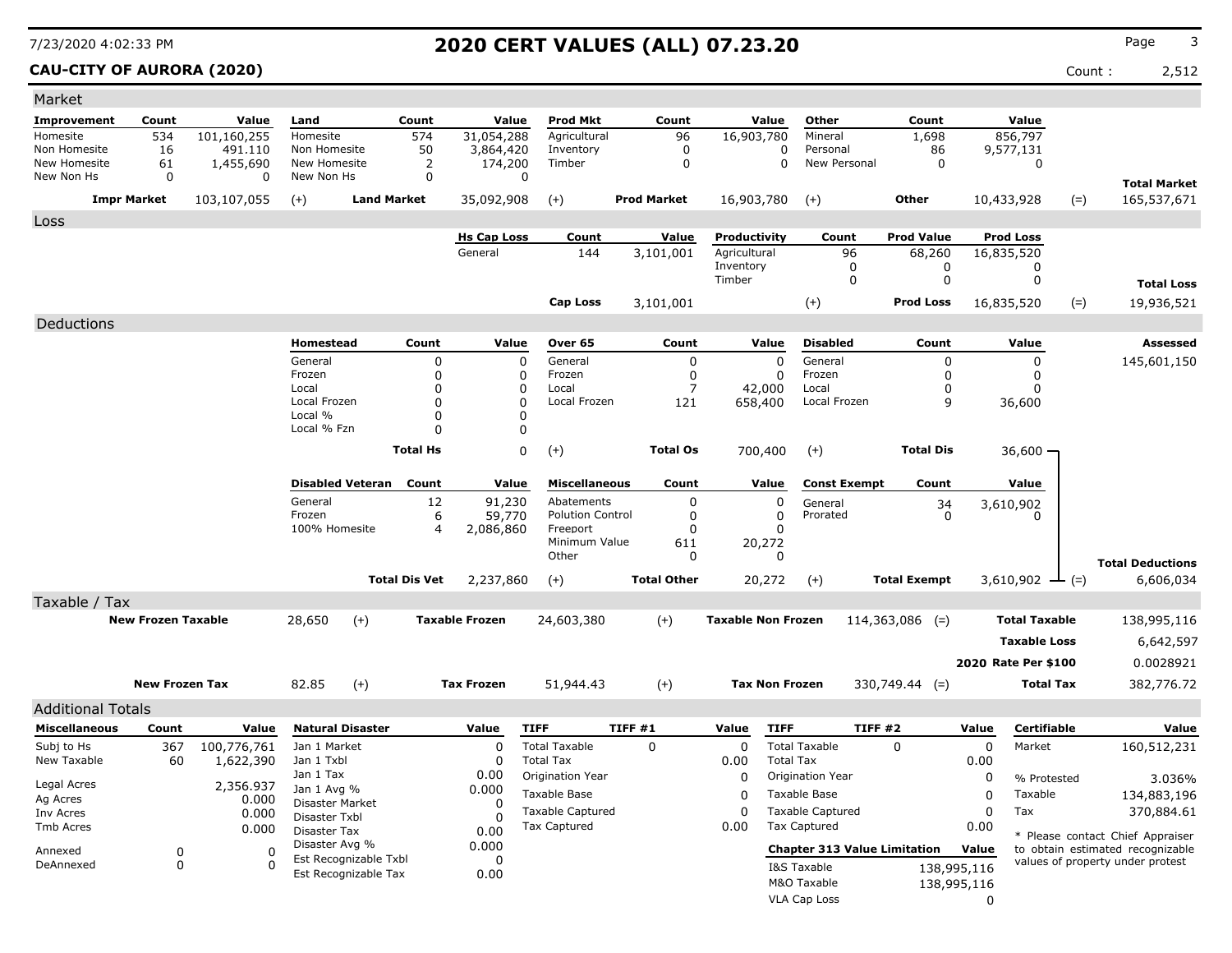### **CBO-CITY OF BOYD (2020)** Count : 9,835

| Market                   |                           |             |                                       |                         |                      |                       |                               |        |                    |                           |                       |                                     |                     |             |                              |       |                                  |
|--------------------------|---------------------------|-------------|---------------------------------------|-------------------------|----------------------|-----------------------|-------------------------------|--------|--------------------|---------------------------|-----------------------|-------------------------------------|---------------------|-------------|------------------------------|-------|----------------------------------|
| Improvement              | Count                     | Value       | Land                                  |                         | Count                | Value                 | <b>Prod Mkt</b>               |        | Count              |                           | Value                 | Other                               | Count               |             | Value                        |       |                                  |
| Homesite                 | 655                       | 98,831,345  | Homesite                              |                         | 730                  | 34,054,810            | Agricultural                  |        | 49                 | 12,914,680                |                       | Mineral                             | 8,789               |             | 12,689,999                   |       |                                  |
| Non Homesite             | 14                        | 1.050.090   | Non Homesite                          |                         | 45                   | 6,562,390             | Inventory                     |        | $\mathbf 0$        |                           | 0                     | Personal                            | 176                 |             | 18,562,304                   |       |                                  |
| New Homesite             | 44                        | 3,718,855   | New Homesite                          |                         | 0                    |                       | Timber<br>$\mathbf 0$         |        | $\Omega$           |                           | 0                     | New Personal                        | $\mathbf 0$         |             | $\Omega$                     |       |                                  |
| New Non Hs               | $\mathbf 0$               | 0           | New Non Hs                            |                         | $\mathbf 0$          |                       | $\mathbf 0$                   |        |                    |                           |                       |                                     |                     |             |                              |       | <b>Total Market</b>              |
|                          | <b>Impr Market</b>        | 103,600,290 | $(+)$                                 | <b>Land Market</b>      |                      | 40,617,200            | $(+)$                         |        | <b>Prod Market</b> | 12,914,680                |                       | $(+)$                               | <b>Other</b>        |             | 31,252,303                   | $(=)$ | 188,384,473                      |
| Loss                     |                           |             |                                       |                         |                      |                       |                               |        |                    |                           |                       |                                     |                     |             |                              |       |                                  |
|                          |                           |             |                                       |                         |                      | <b>Hs Cap Loss</b>    | Count                         |        | Value              | Productivity              |                       | Count                               | <b>Prod Value</b>   |             | <b>Prod Loss</b>             |       |                                  |
|                          |                           |             |                                       |                         |                      | General               | 161                           |        | 2,678,234          | Agricultural              |                       | 49                                  | 99,400              |             | 12,815,280                   |       |                                  |
|                          |                           |             |                                       |                         |                      |                       |                               |        |                    | Inventory<br>Timber       |                       | $\mathbf 0$<br>$\mathbf 0$          | 0<br>$\mathbf 0$    |             | 0<br>0                       |       |                                  |
|                          |                           |             |                                       |                         |                      |                       |                               |        |                    |                           |                       |                                     |                     |             |                              |       | <b>Total Loss</b>                |
|                          |                           |             |                                       |                         |                      |                       | <b>Cap Loss</b>               |        | 2,678,234          |                           |                       | $(+)$                               | <b>Prod Loss</b>    |             | 12,815,280                   | $(=)$ | 15,493,514                       |
| Deductions               |                           |             |                                       |                         |                      |                       |                               |        |                    |                           |                       |                                     |                     |             |                              |       |                                  |
|                          |                           |             | <b>Homestead</b>                      |                         | Count                | Value                 | Over 65                       |        | Count              |                           | Value                 | <b>Disabled</b>                     | Count               |             | Value                        |       | <b>Assessed</b>                  |
|                          |                           |             | General                               |                         | $\mathbf 0$          |                       | $\mathbf 0$<br>General        |        | $\mathbf 0$        |                           | $\Omega$              | General                             | $\mathbf 0$         |             | 0                            |       | 172,890,959                      |
|                          |                           |             | Frozen                                |                         | $\mathbf 0$          |                       | 0<br>Frozen                   |        | $\Omega$           |                           | $\Omega$              | Frozen                              | $\mathbf 0$         |             | $\Omega$                     |       |                                  |
|                          |                           |             | Local                                 |                         | $\Omega$             |                       | 0<br>Local                    |        | $\Omega$           |                           | $\Omega$              | Local                               | $\Omega$            |             | 0                            |       |                                  |
|                          |                           |             | Local Frozen<br>Local %               |                         | $\mathbf 0$<br>0     |                       | $\Omega$<br>Local Frozen<br>0 |        | $\Omega$           |                           | $\Omega$              | Local Frozen                        | $\mathbf 0$         |             | 0                            |       |                                  |
|                          |                           |             | Local % Fzn                           |                         | $\Omega$             |                       | 0                             |        |                    |                           |                       |                                     |                     |             |                              |       |                                  |
|                          |                           |             |                                       |                         | <b>Total Hs</b>      |                       | 0                             |        | <b>Total Os</b>    |                           | 0                     |                                     | <b>Total Dis</b>    |             |                              |       |                                  |
|                          |                           |             |                                       |                         |                      |                       | $(+)$                         |        |                    |                           |                       | $(+)$                               |                     |             | 0                            |       |                                  |
|                          |                           |             |                                       | <b>Disabled Veteran</b> | Count                | Value                 | <b>Miscellaneous</b>          |        | Count              |                           | Value                 | <b>Const Exempt</b>                 | Count               |             | Value                        |       |                                  |
|                          |                           |             | General                               |                         | 3                    | 22,500                | Abatements                    |        | 0                  |                           | 0                     | General                             | 76                  |             | 16,009,106                   |       |                                  |
|                          |                           |             | Frozen                                |                         | 5                    | 60,000                | <b>Polution Control</b>       |        | 1                  |                           | 77,505                | Prorated                            | 1                   |             | 151,839                      |       |                                  |
|                          |                           |             | 100% Homesite                         |                         | 8                    | 1,836,970             | Freeport                      |        | 0                  |                           | n                     |                                     |                     |             |                              |       |                                  |
|                          |                           |             |                                       |                         |                      |                       | Minimum Value<br>Other        |        | 3,112<br>0         |                           | 110,760<br>O          |                                     |                     |             |                              |       |                                  |
|                          |                           |             |                                       |                         |                      |                       |                               |        |                    |                           |                       |                                     |                     |             |                              |       | <b>Total Deductions</b>          |
|                          |                           |             |                                       |                         | <b>Total Dis Vet</b> | 1,919,470             | $(+)$                         |        | <b>Total Other</b> |                           | 188,265               | $(+)$                               | <b>Total Exempt</b> |             | 16,160,945 $\rightarrow$ (=) |       | 18,268,680                       |
| Taxable / Tax            |                           |             |                                       |                         |                      |                       |                               |        |                    |                           |                       |                                     |                     |             |                              |       |                                  |
|                          | <b>New Frozen Taxable</b> |             | 4,580                                 | $(+)$                   |                      | <b>Taxable Frozen</b> | 16,538,217                    |        | $(+)$              | <b>Taxable Non Frozen</b> |                       |                                     | $138,079,482$ (=)   |             | <b>Total Taxable</b>         |       | 154,622,279                      |
|                          |                           |             |                                       |                         |                      |                       |                               |        |                    |                           |                       |                                     |                     |             | <b>Taxable Loss</b>          |       | 6,419,333                        |
|                          |                           |             |                                       |                         |                      |                       |                               |        |                    |                           |                       |                                     |                     |             | 2020 Rate Per \$100          |       | 0.006399                         |
|                          | <b>New Frozen Tax</b>     |             | 29.31                                 | $(+)$                   |                      | <b>Tax Frozen</b>     | 64,750.56                     |        | $(+)$              |                           | <b>Tax Non Frozen</b> |                                     | $883,570.78$ (=)    |             | <b>Total Tax</b>             |       | 948,350.65                       |
|                          |                           |             |                                       |                         |                      |                       |                               |        |                    |                           |                       |                                     |                     |             |                              |       |                                  |
| <b>Additional Totals</b> |                           |             |                                       |                         |                      |                       |                               |        |                    |                           |                       |                                     |                     |             |                              |       |                                  |
| <b>Miscellaneous</b>     | Count                     | Value       |                                       | <b>Natural Disaster</b> |                      | Value                 | <b>TIFF</b>                   | TIFF#1 |                    | Value                     | <b>TIFF</b>           |                                     | <b>TIFF #2</b>      | Value       | Certifiable                  |       | Value                            |
| Subj to Hs               | 321                       | 52,147,758  | Jan 1 Market                          |                         |                      | 0                     | <b>Total Taxable</b>          |        | $\mathbf 0$        | $\mathbf 0$               |                       | <b>Total Taxable</b>                | $\Omega$            | 0           | Market                       |       | 187,875,173                      |
| New Taxable              | 44                        | 3,718,855   | Jan 1 Txbl                            |                         |                      | 0                     | <b>Total Tax</b>              |        |                    | 0.00                      | <b>Total Tax</b>      |                                     |                     | 0.00        |                              |       |                                  |
| Legal Acres              |                           | 3,078.191   | Jan 1 Tax                             |                         |                      | 0.00                  | Origination Year              |        |                    | 0                         |                       | Origination Year                    |                     | 0           | % Protested                  |       | 0.270%                           |
| Ag Acres                 |                           | 0.000       | Jan 1 Avg %<br><b>Disaster Market</b> |                         |                      | 0.000<br>$\Omega$     | Taxable Base                  |        |                    | $\Omega$                  |                       | Taxable Base                        |                     | 0           | Taxable                      |       | 154,112,979                      |
| Inv Acres                |                           | 0.000       | Disaster Txbl                         |                         |                      | 0                     | <b>Taxable Captured</b>       |        |                    | 0                         |                       | <b>Taxable Captured</b>             |                     | 0           | Tax                          |       | 945,091.64                       |
| Tmb Acres                |                           | 0.000       | Disaster Tax                          |                         |                      | 0.00                  | <b>Tax Captured</b>           |        |                    | 0.00                      |                       | <b>Tax Captured</b>                 |                     | 0.00        |                              |       | * Please contact Chief Appraiser |
| Annexed                  | 0                         | $\Omega$    | Disaster Avg %                        |                         |                      | 0.000                 |                               |        |                    |                           |                       | <b>Chapter 313 Value Limitation</b> |                     | Value       |                              |       | to obtain estimated recognizable |
| DeAnnexed                | $\mathbf 0$               | $\Omega$    |                                       | Est Recognizable Txbl   |                      | 0                     |                               |        |                    |                           |                       | I&S Taxable                         |                     | 154,622,279 |                              |       | values of property under protest |
|                          |                           |             |                                       | Est Recognizable Tax    |                      | 0.00                  |                               |        |                    |                           |                       | M&O Taxable                         |                     | 154,622,279 |                              |       |                                  |
|                          |                           |             |                                       |                         |                      |                       |                               |        |                    |                           |                       | VLA Cap Loss                        |                     | $\Omega$    |                              |       |                                  |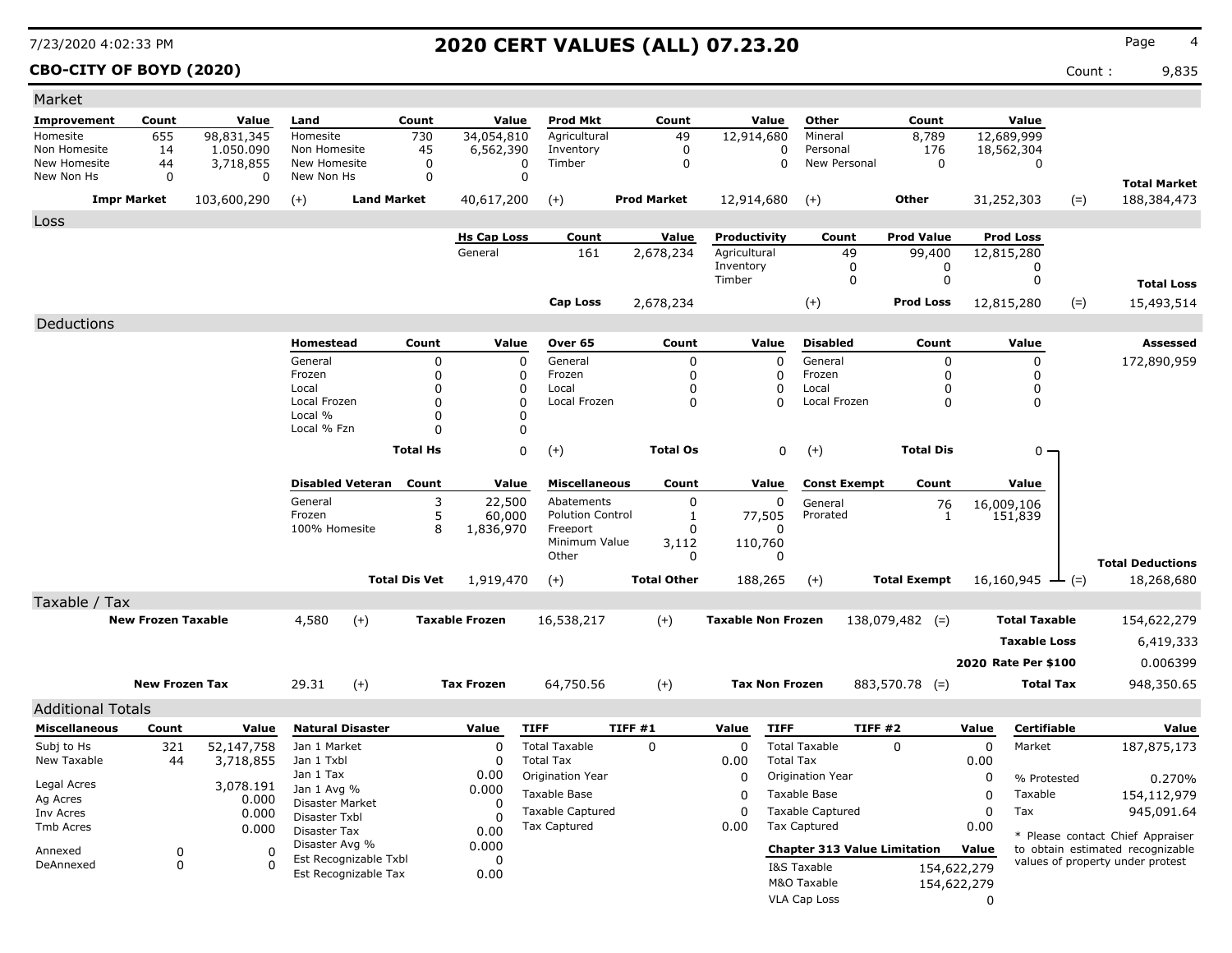### **CBR-CITY OF BRIDGEPORT (2020)** Count : 3,970

| Market                   |                           |             |                          |                      |                       |                         |                    |                    |                           |                                     |                     |             |                      |                                  |
|--------------------------|---------------------------|-------------|--------------------------|----------------------|-----------------------|-------------------------|--------------------|--------------------|---------------------------|-------------------------------------|---------------------|-------------|----------------------|----------------------------------|
| <b>Improvement</b>       | Count                     | Value       | Land                     | Count                | Value                 | <b>Prod Mkt</b>         |                    | Count              | Value                     | Other                               | Count               |             | Value                |                                  |
| Homesite                 | 2,020                     | 376,084,502 | Homesite                 | 2,269                | 77,341,405            | Agricultural            |                    | 38                 | 7,776,070                 | Mineral                             | 1,030               |             | 673,545              |                                  |
| Non Homesite             | 10                        | 234,560     | Non Homesite             | 40                   | 10,861,100            | Inventory               |                    | $\mathbf 0$        | 0                         | Personal                            |                     | 462         | 69,684,492           |                                  |
| New Homesite             | 107                       | 3,731,754   | New Homesite             | $\mathbf 0$          | $\Omega$              | Timber                  |                    | $\mathbf 0$        | $\Omega$                  | New Personal                        |                     | $\Omega$    | $\Omega$             |                                  |
| New Non Hs               | 0                         | 0           | New Non Hs               | $\mathbf 0$          | $\mathbf 0$           |                         |                    |                    |                           |                                     |                     |             |                      | <b>Total Market</b>              |
|                          | <b>Impr Market</b>        | 380,050,816 | $(+)$                    | <b>Land Market</b>   | 88,202,505            | $(+)$                   | <b>Prod Market</b> |                    | 7,776,070                 | $(+)$                               | <b>Other</b>        |             | 70,358,037           | 546,387,428<br>$(=)$             |
| Loss                     |                           |             |                          |                      |                       |                         |                    |                    |                           |                                     |                     |             |                      |                                  |
|                          |                           |             |                          |                      | <b>Hs Cap Loss</b>    | Count                   |                    | Value              | Productivity              | Count                               | <b>Prod Value</b>   |             | <b>Prod Loss</b>     |                                  |
|                          |                           |             |                          |                      | General               | 277                     |                    | 2,954,990          | Agricultural              | 38                                  | 55,030              |             | 7,721,040            |                                  |
|                          |                           |             |                          |                      |                       |                         |                    |                    | Inventory<br>Timber       | $\mathbf 0$<br>$\mathbf 0$          |                     | 0           | 0                    |                                  |
|                          |                           |             |                          |                      |                       |                         |                    |                    |                           |                                     |                     | $\mathbf 0$ | 0                    | <b>Total Loss</b>                |
|                          |                           |             |                          |                      |                       | <b>Cap Loss</b>         |                    | 2,954,990          |                           | $(+)$                               | <b>Prod Loss</b>    |             | 7,721,040            | $(=)$<br>10,676,030              |
| Deductions               |                           |             |                          |                      |                       |                         |                    |                    |                           |                                     |                     |             |                      |                                  |
|                          |                           |             | <b>Homestead</b>         | Count                | Value                 | Over 65                 |                    | Count              | Value                     | <b>Disabled</b>                     |                     | Count       | Value                | <b>Assessed</b>                  |
|                          |                           |             | General                  | 0                    | $\mathbf 0$           | General                 |                    | $\mathbf 0$        | $\mathbf 0$               | General                             |                     | $\mathbf 0$ | $\mathbf 0$          | 535,711,398                      |
|                          |                           |             | Frozen                   | 0                    | $\Omega$              | Frozen                  |                    | $\mathbf 0$        | $\mathbf 0$               | Frozen                              |                     | $\mathbf 0$ | 0                    |                                  |
|                          |                           |             | Local                    | $\Omega$             | $\Omega$              | Local                   |                    | 309                | 5,907,358                 | Local                               |                     | 25          | 467,500              |                                  |
|                          |                           |             | Local Frozen<br>Local %  | 0<br>0               | $\Omega$<br>$\Omega$  | Local Frozen            |                    | $\mathbf 0$        | $\Omega$                  | Local Frozen                        |                     | $\mathbf 0$ | ŋ                    |                                  |
|                          |                           |             | Local % Fzn              | $\Omega$             | $\mathbf 0$           |                         |                    |                    |                           |                                     |                     |             |                      |                                  |
|                          |                           |             |                          | <b>Total Hs</b>      | $\Omega$              |                         |                    | <b>Total Os</b>    |                           |                                     | <b>Total Dis</b>    |             |                      |                                  |
|                          |                           |             |                          |                      |                       | $(+)$                   |                    |                    | 5,907,358                 | $(+)$                               |                     |             | 467,500              |                                  |
|                          |                           |             | <b>Disabled Veteran</b>  | Count                | Value                 | <b>Miscellaneous</b>    |                    | Count              | Value                     | <b>Const Exempt</b>                 |                     | Count       | Value                |                                  |
|                          |                           |             | General                  | 34                   | 348,000               | Abatements              |                    | 0                  | 0                         | General                             |                     | 181         | 96,180,397           |                                  |
|                          |                           |             | Frozen                   | 0                    | $\Omega$              | <b>Polution Control</b> |                    | 1                  | 122,404                   | Prorated                            |                     | $\Omega$    | $\Omega$             |                                  |
|                          |                           |             | 100% Homesite            | 8                    | 911,120               | Freeport                |                    | 2                  | 1,295,958                 |                                     |                     |             |                      |                                  |
|                          |                           |             |                          |                      |                       | Minimum Value<br>Other  |                    | 728<br>$\Omega$    | 38,275<br>$\Omega$        |                                     |                     |             |                      |                                  |
|                          |                           |             |                          |                      |                       |                         |                    |                    |                           |                                     |                     |             |                      | <b>Total Deductions</b>          |
|                          |                           |             |                          | <b>Total Dis Vet</b> | 1,259,120             | $(+)$                   |                    | <b>Total Other</b> | 1,456,637                 | $(+)$                               | <b>Total Exempt</b> |             | 96,180,397<br>$ (=)$ | 105,271,012                      |
| Taxable / Tax            |                           |             |                          |                      |                       |                         |                    |                    |                           |                                     |                     |             |                      |                                  |
|                          | <b>New Frozen Taxable</b> |             | $\Omega$<br>$(+)$        |                      | <b>Taxable Frozen</b> | $\mathbf 0$             |                    | $(+)$              | <b>Taxable Non Frozen</b> |                                     | $430,440,386$ (=)   |             | <b>Total Taxable</b> | 430,440,386                      |
|                          |                           |             |                          |                      |                       |                         |                    |                    |                           |                                     |                     |             | <b>Taxable Loss</b>  | 9                                |
|                          |                           |             |                          |                      |                       |                         |                    |                    |                           |                                     |                     |             | 2020 Rate Per \$100  | 0.00626                          |
|                          | <b>New Frozen Tax</b>     |             | $(+)$<br>0.00            |                      | <b>Tax Frozen</b>     | 0.00                    |                    | $(+)$              | <b>Tax Non Frozen</b>     |                                     | $2,694,556.76$ (=)  |             | <b>Total Tax</b>     | 2,694,556.76                     |
|                          |                           |             |                          |                      |                       |                         |                    |                    |                           |                                     |                     |             |                      |                                  |
| <b>Additional Totals</b> |                           |             |                          |                      |                       |                         |                    |                    |                           |                                     |                     |             |                      |                                  |
| <b>Miscellaneous</b>     | Count                     | Value       | <b>Natural Disaster</b>  |                      | Value                 | <b>TIFF</b>             | TIFF#1             |                    | <b>TIFF</b><br>Value      |                                     | <b>TIFF #2</b>      | Value       | <b>Certifiable</b>   | Value                            |
| Subj to Hs               | 881                       | 131,631,832 | Jan 1 Market             |                      | $\mathbf 0$           | <b>Total Taxable</b>    | $\mathbf{1}$       |                    | 62,284,785                | <b>Total Taxable</b>                | $\overline{2}$      | 5,895,810   | Market               | 546,010,666                      |
| New Taxable              | 107                       | 3,726,784   | Jan 1 Txbl               |                      | $\Omega$              | <b>Total Tax</b>        |                    |                    | 389,902.69                | <b>Total Tax</b>                    |                     | 36,907.76   |                      |                                  |
| Legal Acres              |                           | 4,110.358   | Jan 1 Tax<br>Jan 1 Avg % |                      | 0.00<br>0.000         | Origination Year        |                    |                    | 2007                      | Origination Year                    |                     | 2010        | % Protested          | 0.069%                           |
| Ag Acres                 |                           | 0.000       | <b>Disaster Market</b>   |                      | $\Omega$              | Taxable Base            |                    |                    | 31,442,920                | Taxable Base                        |                     | 2,642,360   | Taxable              | 430,063,624                      |
| Inv Acres                |                           | 0.000       | Disaster Txbl            |                      | 0                     | <b>Taxable Captured</b> |                    |                    | 30,841,865                | <b>Taxable Captured</b>             |                     | 3,253,450   | Tax                  | 2,692,198.23                     |
| <b>Tmb Acres</b>         |                           | 0.000       | Disaster Tax             |                      | 0.00                  | <b>Tax Captured</b>     |                    |                    | 193,070.07                | <b>Tax Captured</b>                 |                     | 20,366.60   |                      | * Please contact Chief Appraiser |
| Annexed                  | 0                         | $\Omega$    | Disaster Avg %           |                      | 0.000                 |                         |                    |                    |                           | <b>Chapter 313 Value Limitation</b> |                     | Value       |                      | to obtain estimated recognizable |
| DeAnnexed                | $\mathbf 0$               | $\Omega$    | Est Recognizable Txbl    |                      | $\Omega$              |                         |                    |                    |                           | I&S Taxable                         |                     | 430,440,386 |                      | values of property under protest |
|                          |                           |             | Est Recognizable Tax     |                      | 0.00                  |                         |                    |                    |                           | M&O Taxable                         |                     | 430,440,386 |                      |                                  |
|                          |                           |             |                          |                      |                       |                         |                    |                    |                           | VLA Cap Loss                        |                     | $\Omega$    |                      |                                  |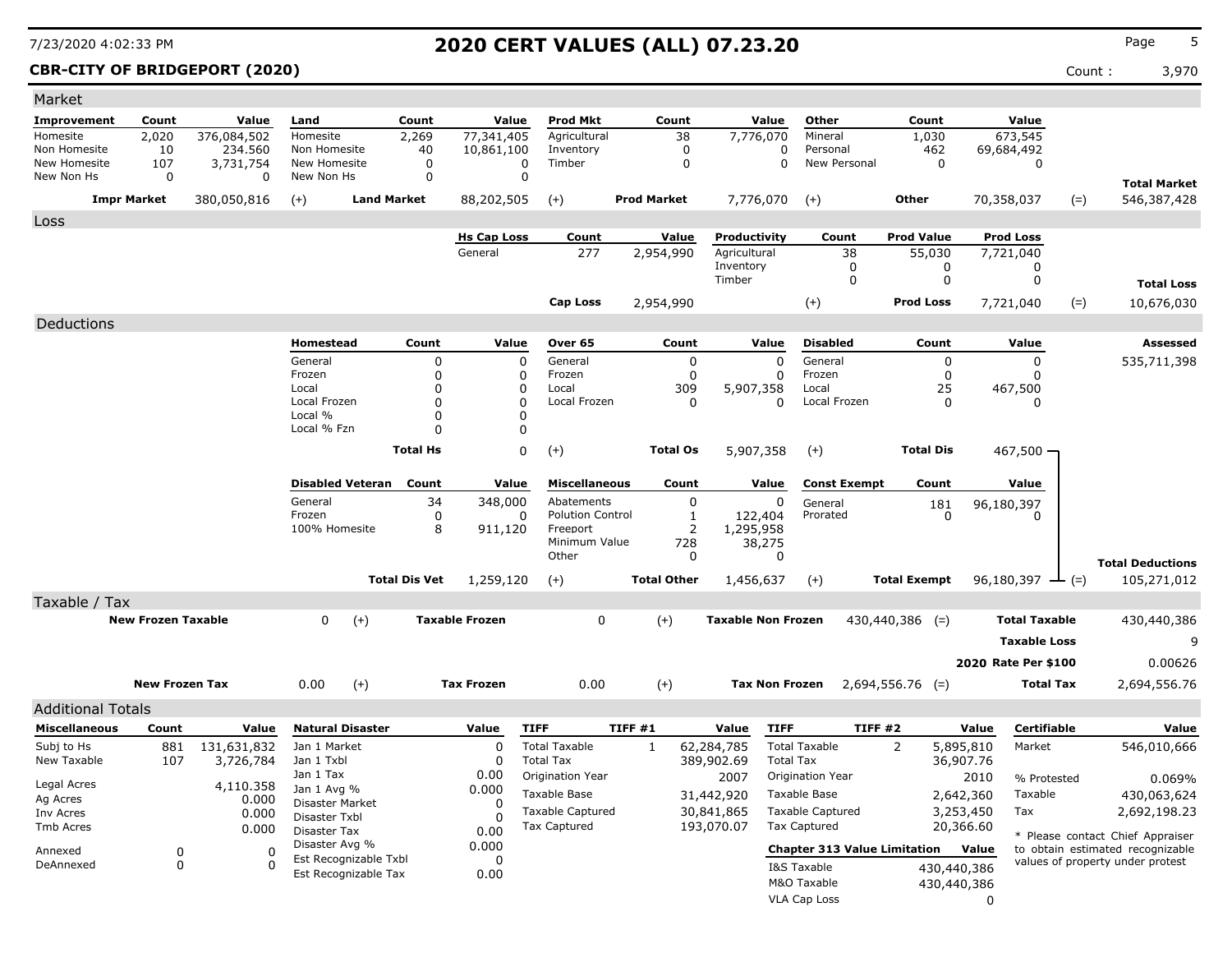### **CCH-CITY OF CHICO (2020)** Count : 751

| Market                     |                           |                  |                            |                       |                          |                       |                                       |         |                    |                           |                            |                                     |                     |                |                      |                  |                                  |
|----------------------------|---------------------------|------------------|----------------------------|-----------------------|--------------------------|-----------------------|---------------------------------------|---------|--------------------|---------------------------|----------------------------|-------------------------------------|---------------------|----------------|----------------------|------------------|----------------------------------|
| Improvement                | Count                     | Value            | Land                       |                       | Count                    | Value                 | <b>Prod Mkt</b>                       |         | Count              |                           | Value                      | Other                               | Count               |                | Value                |                  |                                  |
| Homesite                   | 468                       | 45,356,856       | Homesite                   |                       | 521                      | 9,934,936             | Agricultural                          |         | 18                 |                           | 974,980                    | Mineral                             |                     | 78             | 5,626                |                  |                                  |
| Non Homesite               | 9                         | 153.620          | Non Homesite               |                       | 15                       | 973,060               | Inventory                             |         | 0                  |                           | 0                          | Personal                            |                     | 92             | 20,259,410           |                  |                                  |
| New Homesite<br>New Non Hs | 17<br>$\mathbf{1}$        | 638,540<br>6,590 | New Homesite<br>New Non Hs |                       | $\mathbf 0$<br>0         | 0<br>0                | Timber                                |         | $\mathbf 0$        |                           | 0                          | New Personal                        |                     | $\mathbf 0$    | $\mathbf 0$          |                  |                                  |
|                            |                           |                  |                            |                       |                          |                       |                                       |         |                    |                           |                            |                                     |                     |                |                      |                  | <b>Total Market</b>              |
|                            | <b>Impr Market</b>        | 46,155,606       | $(+)$                      | <b>Land Market</b>    |                          | 10,907,996            | $(+)$                                 |         | <b>Prod Market</b> |                           | 974,980                    | $(+)$                               | <b>Other</b>        |                | 20,265,036           | $(=)$            | 78,303,618                       |
| Loss                       |                           |                  |                            |                       |                          |                       |                                       |         |                    |                           |                            |                                     |                     |                |                      |                  |                                  |
|                            |                           |                  |                            |                       |                          | <b>Hs Cap Loss</b>    | Count                                 |         | Value              | Productivity              |                            | Count                               | <b>Prod Value</b>   |                | <b>Prod Loss</b>     |                  |                                  |
|                            |                           |                  |                            |                       |                          | General               | 91                                    |         | 666,170            | Agricultural<br>Inventory |                            | 18<br>0                             | 8,490               | 0              | 966,490<br>0         |                  |                                  |
|                            |                           |                  |                            |                       |                          |                       |                                       |         |                    | Timber                    |                            | 0                                   |                     | 0              | 0                    |                  | <b>Total Loss</b>                |
|                            |                           |                  |                            |                       |                          |                       |                                       |         |                    |                           |                            |                                     |                     |                |                      |                  |                                  |
|                            |                           |                  |                            |                       |                          |                       | <b>Cap Loss</b>                       |         | 666,170            |                           |                            | $(+)$                               | <b>Prod Loss</b>    |                | 966,490              | $(=)$            | 1,632,660                        |
| Deductions                 |                           |                  |                            |                       |                          |                       |                                       |         |                    |                           |                            |                                     |                     |                |                      |                  |                                  |
|                            |                           |                  | Homestead                  |                       | Count                    | Value                 | Over 65                               |         | Count              |                           | Value                      | <b>Disabled</b>                     | Count               |                | Value                |                  | <b>Assessed</b>                  |
|                            |                           |                  | General                    |                       | $\pmb{0}$                | $\mathbf 0$           | General                               |         | $\pmb{0}$          |                           | $\mathbf 0$                | General                             |                     | 0              | 0                    |                  | 76,670,958                       |
|                            |                           |                  | Frozen<br>Local            |                       | $\pmb{0}$<br>$\mathbf 0$ | $\Omega$<br>$\Omega$  | Frozen<br>Local                       |         | $\mathbf 0$<br>0   |                           | $\Omega$<br>0              | Frozen<br>Local                     |                     | 0<br>0         | 0<br>0               |                  |                                  |
|                            |                           |                  | Local Frozen               |                       | $\Omega$                 | $\Omega$              | Local Frozen                          |         | $\Omega$           |                           | $\Omega$                   | Local Frozen                        |                     | 0              | 0                    |                  |                                  |
|                            |                           |                  | Local %                    |                       | 0                        | $\Omega$              |                                       |         |                    |                           |                            |                                     |                     |                |                      |                  |                                  |
|                            |                           |                  | Local % Fzn                |                       | $\Omega$                 | 0                     |                                       |         |                    |                           |                            |                                     |                     |                |                      |                  |                                  |
|                            |                           |                  |                            |                       | <b>Total Hs</b>          | $\Omega$              | $(+)$                                 |         | <b>Total Os</b>    |                           | 0                          | $(+)$                               | <b>Total Dis</b>    |                | 0                    |                  |                                  |
|                            |                           |                  |                            |                       |                          |                       |                                       |         |                    |                           |                            |                                     |                     |                |                      |                  |                                  |
|                            |                           |                  | <b>Disabled Veteran</b>    |                       | Count                    | Value                 | <b>Miscellaneous</b>                  |         | Count              |                           | Value                      | <b>Const Exempt</b>                 | Count               |                | Value                |                  |                                  |
|                            |                           |                  | General<br>Frozen          |                       | 8<br>$\pmb{0}$           | 89,000<br>0           | Abatements<br><b>Polution Control</b> |         | 0<br>0             |                           | $\mathbf 0$<br>$\mathbf 0$ | General<br>Prorated                 |                     | 43<br>$\Omega$ | 7,048,888<br>0       |                  |                                  |
|                            |                           |                  | 100% Homesite              |                       | 6                        | 790,836               | Freeport                              |         | $\Omega$           |                           | $\Omega$                   |                                     |                     |                |                      |                  |                                  |
|                            |                           |                  |                            |                       |                          |                       | Minimum Value                         |         | 83                 |                           | 4,118                      |                                     |                     |                |                      |                  |                                  |
|                            |                           |                  |                            |                       |                          |                       | Other                                 |         | 0                  |                           | $\Omega$                   |                                     |                     |                |                      |                  | <b>Total Deductions</b>          |
|                            |                           |                  |                            | <b>Total Dis Vet</b>  |                          | 879,836               | $(+)$                                 |         | <b>Total Other</b> |                           | 4,118                      | $(+)$                               | <b>Total Exempt</b> |                | 7,048,888            | $ (=)$           | 7,932,842                        |
| Taxable / Tax              |                           |                  |                            |                       |                          |                       |                                       |         |                    |                           |                            |                                     |                     |                |                      |                  |                                  |
|                            | <b>New Frozen Taxable</b> |                  | $\Omega$                   | $(+)$                 |                          | <b>Taxable Frozen</b> | $\mathbf 0$                           |         | $(+)$              | <b>Taxable Non Frozen</b> |                            |                                     | $68,738,116$ (=)    |                | <b>Total Taxable</b> |                  | 68,738,116                       |
|                            |                           |                  |                            |                       |                          |                       |                                       |         |                    |                           |                            |                                     |                     |                | <b>Taxable Loss</b>  |                  | $-15$                            |
|                            |                           |                  |                            |                       |                          |                       |                                       |         |                    |                           |                            |                                     |                     |                | 2020 Rate Per \$100  |                  | 0.0058                           |
|                            |                           |                  |                            |                       |                          |                       |                                       |         |                    |                           |                            |                                     |                     |                |                      |                  |                                  |
|                            | <b>New Frozen Tax</b>     |                  | 0.00                       | $(+)$                 |                          | <b>Tax Frozen</b>     | 0.00                                  |         | $(+)$              |                           | <b>Tax Non Frozen</b>      |                                     | $398,681.16$ (=)    |                |                      | <b>Total Tax</b> | 398,681.16                       |
| <b>Additional Totals</b>   |                           |                  |                            |                       |                          |                       |                                       |         |                    |                           |                            |                                     |                     |                |                      |                  |                                  |
| <b>Miscellaneous</b>       | Count                     | Value            | <b>Natural Disaster</b>    |                       |                          | Value                 | <b>TIFF</b>                           | TIFF #1 |                    | Value                     | <b>TIFF</b>                |                                     | <b>TIFF #2</b>      | Value          |                      | Certifiable      | Value                            |
| Subj to Hs                 | 201                       | 20,326,096       | Jan 1 Market               |                       |                          | $\Omega$              | <b>Total Taxable</b>                  |         | $\Omega$           | $\Omega$                  |                            | <b>Total Taxable</b>                | $\Omega$            |                | $\Omega$<br>Market   |                  | 78,303,618                       |
| New Taxable                | 17                        | 645,130          | Jan 1 Txbl                 |                       |                          | $\Omega$              | <b>Total Tax</b>                      |         |                    | 0.00                      | <b>Total Tax</b>           |                                     |                     | 0.00           |                      |                  |                                  |
| Legal Acres                |                           | 731.941          | Jan 1 Tax<br>Jan 1 Avg %   |                       |                          | 0.00<br>0.000         | Origination Year                      |         |                    | $\Omega$                  |                            | Origination Year                    |                     |                | 0                    | % Protested      | 0%                               |
| Ag Acres                   |                           | 0.000            | Disaster Market            |                       |                          | $\Omega$              | <b>Taxable Base</b>                   |         |                    | $\Omega$                  |                            | Taxable Base                        |                     |                | $\Omega$<br>Taxable  |                  | 68,738,116                       |
| Inv Acres                  |                           | 0.000            | Disaster Txbl              |                       |                          | n                     | <b>Taxable Captured</b>               |         |                    | $\mathbf 0$               |                            | <b>Taxable Captured</b>             |                     |                | $\mathbf 0$<br>Tax   |                  | 398,681.16                       |
| Tmb Acres                  |                           | 0.000            | Disaster Tax               |                       |                          | 0.00                  | <b>Tax Captured</b>                   |         |                    | 0.00                      |                            | <b>Tax Captured</b>                 |                     | 0.00           |                      |                  | * Please contact Chief Appraiser |
| Annexed                    | 0                         | 0                | Disaster Avg %             | Est Recognizable Txbl |                          | 0.000<br>0            |                                       |         |                    |                           |                            | <b>Chapter 313 Value Limitation</b> |                     | Value          |                      |                  | to obtain estimated recognizable |
| DeAnnexed                  | $\mathbf 0$               | $\Omega$         |                            | Est Recognizable Tax  |                          | 0.00                  |                                       |         |                    |                           |                            | I&S Taxable                         |                     | 68,738,116     |                      |                  | values of property under protest |
|                            |                           |                  |                            |                       |                          |                       |                                       |         |                    |                           |                            | M&O Taxable                         |                     | 68,738,116     |                      |                  |                                  |
|                            |                           |                  |                            |                       |                          |                       |                                       |         |                    |                           |                            | <b>VLA Cap Loss</b>                 |                     |                | 0                    |                  |                                  |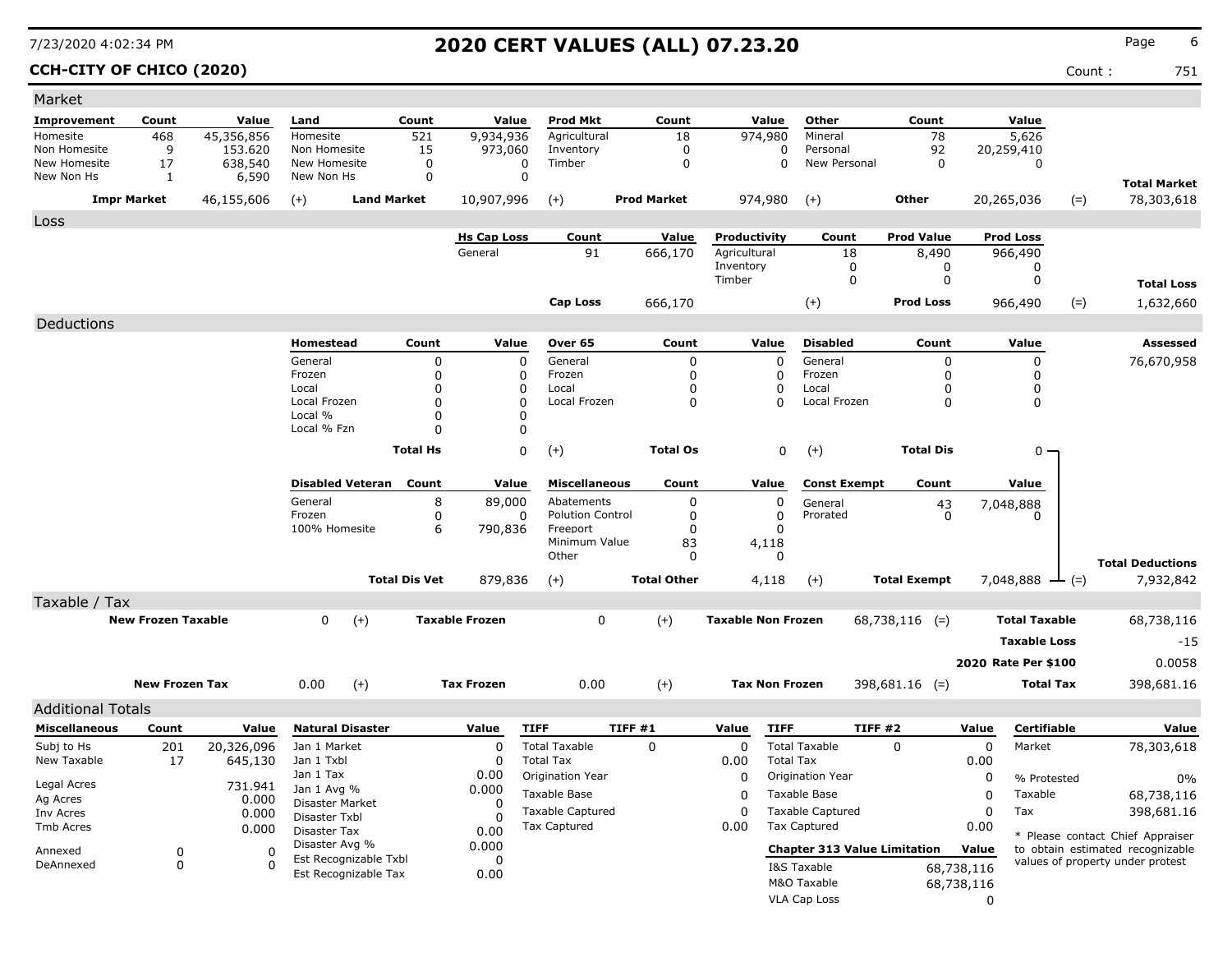### **CDE-CITY OF DECATUR (2020)** Count : 5,438

| Market                     |                           |                     |                                         |                      |                       |                                       |                            |                           |                       |                                     |                                                   |              |                             |                                  |
|----------------------------|---------------------------|---------------------|-----------------------------------------|----------------------|-----------------------|---------------------------------------|----------------------------|---------------------------|-----------------------|-------------------------------------|---------------------------------------------------|--------------|-----------------------------|----------------------------------|
| Improvement                | Count                     | Value               | Land                                    | Count                | Value                 | <b>Prod Mkt</b>                       | Count                      |                           | Value                 | Other                               | Count                                             |              | Value                       |                                  |
| Homesite                   | 2,551                     | 628,136,857         | Homesite                                | 2,898                | 234,933,499           | Agricultural                          | 111                        | 33,850,749                |                       | Mineral                             | 1,571                                             |              | 7,290,122                   |                                  |
| Non Homesite               | 15                        | 583.870             | Non Homesite                            | 38                   | 9,878,140             | Inventory                             | 0                          |                           | 0                     | Personal                            | 784                                               |              | 172,547,009                 |                                  |
| New Homesite<br>New Non Hs | 75<br>1                   | 18,473,260<br>2,650 | New Homesite<br>New Non Hs              | 1<br>$\mathbf 0$     | 71,960<br>$\mathbf 0$ | Timber                                | $\mathbf 0$                |                           | $\mathbf 0$           | New Personal                        | $\mathbf 0$                                       |              | $\mathbf 0$                 |                                  |
|                            |                           |                     |                                         |                      |                       |                                       |                            |                           |                       |                                     |                                                   |              |                             | <b>Total Market</b>              |
|                            | <b>Impr Market</b>        | 647,196,637         | $(+)$                                   | <b>Land Market</b>   | 244,883,599           | $(+)$                                 | <b>Prod Market</b>         | 33,850,749                |                       | $(+)$                               | Other                                             |              | 179,837,131                 | 1,105,768,116<br>$(=)$           |
| Loss                       |                           |                     |                                         |                      |                       |                                       |                            |                           |                       |                                     |                                                   |              |                             |                                  |
|                            |                           |                     |                                         |                      | <b>Hs Cap Loss</b>    | Count                                 | Value                      | Productivity              |                       | Count                               | <b>Prod Value</b>                                 |              | <b>Prod Loss</b>            |                                  |
|                            |                           |                     |                                         |                      | General               | 641                                   | 9,955,442                  | Agricultural<br>Inventory |                       | 111<br>0                            | 102,752<br>0                                      |              | 33,747,997<br>0             |                                  |
|                            |                           |                     |                                         |                      |                       |                                       |                            | Timber                    |                       | 0                                   | 0                                                 |              | 0                           | <b>Total Loss</b>                |
|                            |                           |                     |                                         |                      |                       | <b>Cap Loss</b>                       |                            |                           |                       |                                     | <b>Prod Loss</b>                                  |              |                             |                                  |
|                            |                           |                     |                                         |                      |                       |                                       | 9,955,442                  |                           |                       | $(+)$                               |                                                   |              | 33,747,997                  | 43,703,439<br>$(=)$              |
| Deductions                 |                           |                     |                                         |                      |                       |                                       |                            |                           |                       |                                     |                                                   |              |                             |                                  |
|                            |                           |                     | Homestead                               | Count                | Value                 | Over 65                               | Count                      |                           | Value                 | <b>Disabled</b>                     | Count                                             |              | Value                       | <b>Assessed</b>                  |
|                            |                           |                     | General<br>Frozen                       | 0<br>$\mathbf 0$     | $\mathbf 0$           | General<br>Frozen                     | $\mathbf 0$<br>$\mathbf 0$ |                           | $\mathbf 0$           | General<br>Frozen                   | $\mathbf 0$                                       |              | 0<br>0                      | 1,062,064,677                    |
|                            |                           |                     | Local                                   | 0                    | 0<br>$\Omega$         | Local                                 | 532                        | 12,930,804                | 0                     | Local                               | 0<br>24                                           |              | 566,666                     |                                  |
|                            |                           |                     | Local Frozen                            | $\Omega$             | $\Omega$              | Local Frozen                          | $\Omega$                   |                           | $\Omega$              | Local Frozen                        | $\mathbf{0}$                                      |              | 0                           |                                  |
|                            |                           |                     | Local %                                 | 0                    | 0                     |                                       |                            |                           |                       |                                     |                                                   |              |                             |                                  |
|                            |                           |                     | Local % Fzn                             | $\Omega$             | 0                     |                                       |                            |                           |                       |                                     |                                                   |              |                             |                                  |
|                            |                           |                     |                                         | <b>Total Hs</b>      | $\Omega$              | $(+)$                                 | <b>Total Os</b>            | 12,930,804                |                       | $(+)$                               | <b>Total Dis</b>                                  |              | 566,666 -                   |                                  |
|                            |                           |                     |                                         |                      |                       |                                       |                            |                           |                       |                                     |                                                   |              |                             |                                  |
|                            |                           |                     | <b>Disabled Veteran</b>                 | Count                | Value                 | <b>Miscellaneous</b>                  | Count                      |                           | Value                 | <b>Const Exempt</b>                 | Count                                             |              | Value                       |                                  |
|                            |                           |                     | General<br>Frozen                       | 40<br>$\mathbf 0$    | 445,500<br>0          | Abatements<br><b>Polution Control</b> | $\mathbf 0$<br>$\mathbf 0$ |                           | 0<br>0                | General<br>Prorated                 | 241<br>$\Omega$                                   |              | 175,574,753<br><sup>0</sup> |                                  |
|                            |                           |                     | 100% Homesite                           | 13                   | 2,414,958             | Freeport                              | $\overline{2}$             | 30,714,623                |                       |                                     |                                                   |              |                             |                                  |
|                            |                           |                     |                                         |                      |                       | Minimum Value                         | 479                        |                           | 45,669                |                                     |                                                   |              |                             |                                  |
|                            |                           |                     |                                         |                      |                       | Other                                 | 0                          |                           | $\Omega$              |                                     |                                                   |              |                             | <b>Total Deductions</b>          |
|                            |                           |                     |                                         | <b>Total Dis Vet</b> | 2,860,458             | $(+)$                                 | <b>Total Other</b>         | 30,760,292                |                       | $(+)$                               | <b>Total Exempt</b> 175,574,753 $\rightarrow$ (=) |              |                             | 222,692,973                      |
| Taxable / Tax              |                           |                     |                                         |                      |                       |                                       |                            |                           |                       |                                     |                                                   |              |                             |                                  |
|                            | <b>New Frozen Taxable</b> |                     | $\Omega$                                | $(+)$                | <b>Taxable Frozen</b> | $\Omega$                              | $(+)$                      | <b>Taxable Non Frozen</b> |                       |                                     | $839,371,704$ (=)                                 |              | <b>Total Taxable</b>        | 839,371,704                      |
|                            |                           |                     |                                         |                      |                       |                                       |                            |                           |                       |                                     |                                                   |              | <b>Taxable Loss</b>         | 37                               |
|                            |                           |                     |                                         |                      |                       |                                       |                            |                           |                       |                                     |                                                   |              | 2020 Rate Per \$100         | 0.00649                          |
|                            |                           |                     |                                         |                      |                       |                                       |                            |                           |                       |                                     |                                                   |              |                             |                                  |
|                            | <b>New Frozen Tax</b>     |                     | 0.00                                    | $(+)$                | <b>Tax Frozen</b>     | 0.00                                  | $(+)$                      |                           | <b>Tax Non Frozen</b> |                                     | $5,447,522.12$ (=)                                |              | <b>Total Tax</b>            | 5,447,522.12                     |
| <b>Additional Totals</b>   |                           |                     |                                         |                      |                       |                                       |                            |                           |                       |                                     |                                                   |              |                             |                                  |
| <b>Miscellaneous</b>       | Count                     | Value               | <b>Natural Disaster</b>                 |                      | Value                 | <b>TIFF</b>                           | TIFF#1                     | Value                     | <b>TIFF</b>           | TIFF#2                              |                                                   | Value        | Certifiable                 | Value                            |
| Subj to Hs                 | 1,217                     | 237,650,343         | Jan 1 Market                            |                      | 0                     | <b>Total Taxable</b>                  | $\mathbf 0$                | $\mathbf 0$               |                       | <b>Total Taxable</b>                | $\Omega$                                          | $\mathbf 0$  | Market                      | 1,098,229,246                    |
| New Taxable                | 72                        | 18,425,030          | Jan 1 Txbl                              |                      | $\Omega$              | <b>Total Tax</b>                      |                            | 0.00                      | <b>Total Tax</b>      |                                     |                                                   | 0.00         |                             |                                  |
| Legal Acres                |                           | 4,707.381           | Jan 1 Tax                               |                      | 0.00                  | Origination Year                      |                            | 0                         |                       | Origination Year                    |                                                   | 0            | % Protested                 | 0.682%                           |
| Ag Acres                   |                           | 0.000               | Jan 1 Avg %<br>Disaster Market          |                      | 0.000<br>$\Omega$     | Taxable Base                          |                            | $\Omega$                  |                       | Taxable Base                        |                                                   | $\mathbf 0$  | Taxable                     | 831,909,074                      |
| Inv Acres                  |                           | 0.000               | Disaster Txbl                           |                      | $\Omega$              | <b>Taxable Captured</b>               |                            | $\Omega$                  |                       | <b>Taxable Captured</b>             |                                                   | $\mathbf 0$  | Tax                         | 5,399,089.65                     |
| <b>Tmb Acres</b>           |                           | 0.000               | Disaster Tax                            |                      | 0.00                  | <b>Tax Captured</b>                   |                            | 0.00                      |                       | <b>Tax Captured</b>                 |                                                   | 0.00         |                             | * Please contact Chief Appraiser |
| Annexed                    | 0                         | $\Omega$            | Disaster Avg %<br>Est Recognizable Txbl |                      | 0.000                 |                                       |                            |                           |                       | <b>Chapter 313 Value Limitation</b> |                                                   | Value        |                             | to obtain estimated recognizable |
| DeAnnexed                  | $\mathbf 0$               | $\Omega$            | Est Recognizable Tax                    |                      | $\Omega$<br>0.00      |                                       |                            |                           |                       | I&S Taxable                         |                                                   | 839,371,704  |                             | values of property under protest |
|                            |                           |                     |                                         |                      |                       |                                       |                            |                           |                       | M&O Taxable                         |                                                   | 839,371,704  |                             |                                  |
|                            |                           |                     |                                         |                      |                       |                                       |                            |                           |                       | <b>VLA Cap Loss</b>                 |                                                   | $\mathbf{0}$ |                             |                                  |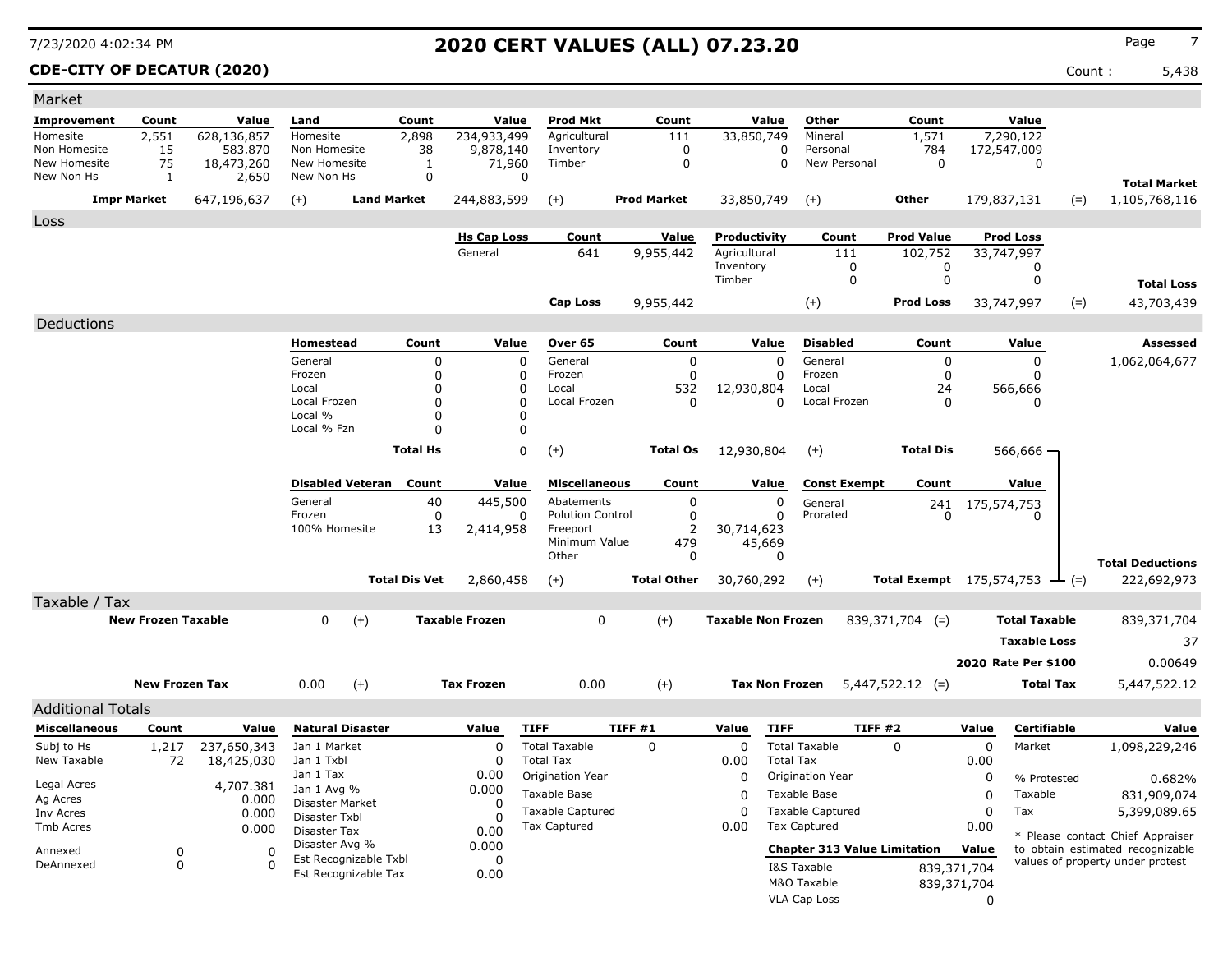### **CFW-CITY OF FT WORTH (2020)** Count : 82

| Market                            |                            |                  |                               |                       |                      |                         |                    |                           |                  |                                     |                     |             |                      |                    |                                                                      |
|-----------------------------------|----------------------------|------------------|-------------------------------|-----------------------|----------------------|-------------------------|--------------------|---------------------------|------------------|-------------------------------------|---------------------|-------------|----------------------|--------------------|----------------------------------------------------------------------|
| Improvement                       | Count                      | Value            | Land                          | Count                 | Value                | Prod Mkt                | Count              |                           | Value            | Other                               | Count               |             | Value                |                    |                                                                      |
| Homesite                          | 0                          | 0                | Homesite                      | 0                     | 0                    | Agricultural            | 1                  | 2,170,000                 |                  | Mineral                             | 70                  |             | 838,091              |                    |                                                                      |
| Non Homesite                      | $\mathbf 0$                | 0                | Non Homesite                  | 1                     | 21,950               | Inventory               | 0                  |                           | 0                | Personal                            | 10                  |             | 218,508              |                    |                                                                      |
| <b>New Homesite</b><br>New Non Hs | $\mathbf 0$<br>$\mathbf 0$ | 0<br>0           | New Homesite<br>New Non Hs    | 0<br>$\mathbf 0$      | 0<br>$\Omega$        | Timber                  | 0                  |                           | $\Omega$         | New Personal                        | $\mathbf 0$         |             | 0                    |                    |                                                                      |
|                                   |                            |                  |                               |                       |                      |                         | <b>Prod Market</b> |                           |                  |                                     |                     |             |                      |                    | <b>Total Market</b>                                                  |
|                                   | <b>Impr Market</b>         | 0                | <b>Land Market</b><br>$(+)$   |                       | 21,950               | $(+)$                   |                    | 2,170,000                 |                  | $^{(+)}$                            | Other               |             | 1,056,599            | $(=)$              | 3,248,549                                                            |
| Loss                              |                            |                  |                               |                       | <b>Hs Cap Loss</b>   | Count                   | Value              | Productivity              |                  | Count                               | <b>Prod Value</b>   |             | <b>Prod Loss</b>     |                    |                                                                      |
|                                   |                            |                  |                               |                       | General              | 0                       | 0                  | Agricultural              |                  | $\mathbf{1}$                        | 16,120              |             | 2,153,880            |                    |                                                                      |
|                                   |                            |                  |                               |                       |                      |                         |                    | Inventory                 |                  | 0                                   | 0                   |             |                      |                    |                                                                      |
|                                   |                            |                  |                               |                       |                      |                         |                    | Timber                    |                  | $\mathbf 0$                         | $\mathbf 0$         |             | 0                    |                    | <b>Total Loss</b>                                                    |
|                                   |                            |                  |                               |                       |                      | <b>Cap Loss</b>         | 0                  |                           |                  | $(+)$                               | <b>Prod Loss</b>    |             | 2,153,880            | $(=)$              | 2,153,880                                                            |
| Deductions                        |                            |                  |                               |                       |                      |                         |                    |                           |                  |                                     |                     |             |                      |                    |                                                                      |
|                                   |                            |                  | Homestead                     | Count                 | Value                | Over 65                 | Count              |                           | Value            | <b>Disabled</b>                     | Count               |             | Value                |                    | Assessed                                                             |
|                                   |                            |                  | General                       | 0                     | 0                    | General                 | 0                  |                           | 0                | General                             | $\mathbf 0$         |             | 0                    |                    | 1,094,669                                                            |
|                                   |                            |                  | Frozen                        | 0                     | 0                    | Frozen                  | 0                  |                           | 0                | Frozen                              | 0                   |             | $\mathbf 0$          |                    |                                                                      |
|                                   |                            |                  | Local                         | 0                     | $\Omega$             | Local                   | 0                  |                           | 0                | Local                               | $\Omega$            |             | 0                    |                    |                                                                      |
|                                   |                            |                  | Local Frozen<br>Local %       | 0<br>0                | $\Omega$<br>0        | Local Frozen            | 0                  |                           | 0                | Local Frozen                        | 0                   |             | 0                    |                    |                                                                      |
|                                   |                            |                  | Local % Fzn                   | $\Omega$              | 0                    |                         |                    |                           |                  |                                     |                     |             |                      |                    |                                                                      |
|                                   |                            |                  |                               |                       |                      |                         |                    |                           |                  |                                     |                     |             |                      |                    |                                                                      |
|                                   |                            |                  |                               | <b>Total Hs</b>       | $\mathsf 0$          | $(+)$                   | <b>Total Os</b>    |                           | $\mathbf 0$      | $(+)$                               | <b>Total Dis</b>    |             | $0 -$                |                    |                                                                      |
|                                   |                            |                  | <b>Disabled Veteran</b>       | Count                 | Value                | <b>Miscellaneous</b>    | Count              |                           | Value            | <b>Const Exempt</b>                 | Count               |             | Value                |                    |                                                                      |
|                                   |                            |                  | General                       | 0                     | 0                    | Abatements              | 0                  |                           | 0                | General                             | $\boldsymbol{0}$    |             | 0                    |                    |                                                                      |
|                                   |                            |                  | Frozen                        | 0                     | 0                    | <b>Polution Control</b> | 0                  |                           | 0                | Prorated                            | $\mathbf 0$         |             | 0                    |                    |                                                                      |
|                                   |                            |                  | 100% Homesite                 | 0                     | $\Omega$             | Freeport                | 0                  |                           | 0                |                                     |                     |             |                      |                    |                                                                      |
|                                   |                            |                  |                               |                       |                      | Minimum Value<br>Other  | 0<br>0             |                           | 0<br>0           |                                     |                     |             |                      |                    |                                                                      |
|                                   |                            |                  |                               |                       |                      |                         |                    |                           |                  |                                     |                     |             |                      |                    | <b>Total Deductions</b>                                              |
|                                   |                            |                  |                               | <b>Total Dis Vet</b>  | 0                    | $(+)$                   | <b>Total Other</b> |                           | 0                | $(+)$                               | <b>Total Exempt</b> |             |                      | $0 \leftarrow (=)$ | 0                                                                    |
| Taxable / Tax                     | <b>New Frozen Taxable</b>  |                  | 0<br>$(+)$                    | <b>Taxable Frozen</b> |                      | 0                       | $(+)$              | <b>Taxable Non Frozen</b> |                  |                                     | $1,094,669$ (=)     |             | <b>Total Taxable</b> |                    | 1,094,669                                                            |
|                                   |                            |                  |                               |                       |                      |                         |                    |                           |                  |                                     |                     |             |                      |                    |                                                                      |
|                                   |                            |                  |                               |                       |                      |                         |                    |                           |                  |                                     |                     |             | <b>Taxable Loss</b>  |                    | -4                                                                   |
|                                   |                            |                  |                               |                       |                      |                         |                    |                           |                  |                                     |                     |             | 2020 Rate Per \$100  |                    | 0.007475                                                             |
|                                   | <b>New Frozen Tax</b>      |                  | 0.00<br>$(+)$                 |                       | <b>Tax Frozen</b>    | 0.00                    | $(+)$              | <b>Tax Non Frozen</b>     |                  |                                     | $8,182.68$ (=)      |             | <b>Total Tax</b>     |                    | 8,182.68                                                             |
| <b>Additional Totals</b>          |                            |                  |                               |                       |                      |                         |                    |                           |                  |                                     |                     |             |                      |                    |                                                                      |
| <b>Miscellaneous</b>              | Count                      | Value            | <b>Natural Disaster</b>       |                       | <b>TIFF</b><br>Value |                         | <b>TIFF #1</b>     | Value                     | <b>TIFF</b>      | <b>TIFF #2</b>                      |                     | Value       | Certifiable          |                    | Value                                                                |
| Subj to Hs                        | 0                          | 0                | Jan 1 Market                  |                       | $\Omega$             | <b>Total Taxable</b>    | $\Omega$           | $\mathbf 0$               |                  | <b>Total Taxable</b>                | $\Omega$            | $\mathbf 0$ | Market               |                    | 3,248,549                                                            |
| New Taxable                       | 0                          | 0                | Jan 1 Txbl                    |                       | 0                    | <b>Total Tax</b>        |                    | 0.00                      | <b>Total Tax</b> |                                     |                     | 0.00        |                      |                    |                                                                      |
|                                   |                            |                  | Jan 1 Tax                     |                       | 0.00                 | Origination Year        |                    | 0                         |                  | Origination Year                    |                     | 0           | % Protested          |                    | 0%                                                                   |
| Legal Acres<br>Ag Acres           |                            | 312.601<br>0.000 | Jan 1 Avg %                   |                       | 0.000                | Taxable Base            |                    | 0                         |                  | Taxable Base                        |                     | 0           | Taxable              |                    | 1,094,669                                                            |
| Inv Acres                         |                            | 0.000            | Disaster Market               |                       | 0                    | <b>Taxable Captured</b> |                    | $\mathbf 0$               |                  | <b>Taxable Captured</b>             |                     | 0           | Tax                  |                    | 8,182.68                                                             |
| Tmb Acres                         |                            | 0.000            | Disaster Txbl<br>Disaster Tax |                       | $\Omega$<br>0.00     | <b>Tax Captured</b>     |                    | 0.00                      |                  | <b>Tax Captured</b>                 |                     | 0.00        |                      |                    |                                                                      |
|                                   |                            |                  | Disaster Avg %                |                       | 0.000                |                         |                    |                           |                  |                                     |                     |             |                      |                    | * Please contact Chief Appraiser                                     |
| Annexed                           | 0                          | 0                | Est Recognizable Txbl         |                       | 0                    |                         |                    |                           |                  | <b>Chapter 313 Value Limitation</b> |                     | Value       |                      |                    | to obtain estimated recognizable<br>values of property under protest |
| DeAnnexed                         | 0                          | $\Omega$         | Est Recognizable Tax          |                       | 0.00                 |                         |                    |                           |                  | I&S Taxable                         |                     | 1,094,669   |                      |                    |                                                                      |
|                                   |                            |                  |                               |                       |                      |                         |                    |                           |                  | M&O Taxable                         |                     | 1,094,669   |                      |                    |                                                                      |
|                                   |                            |                  |                               |                       |                      |                         |                    |                           |                  | VLA Cap Loss                        |                     | $\Omega$    |                      |                    |                                                                      |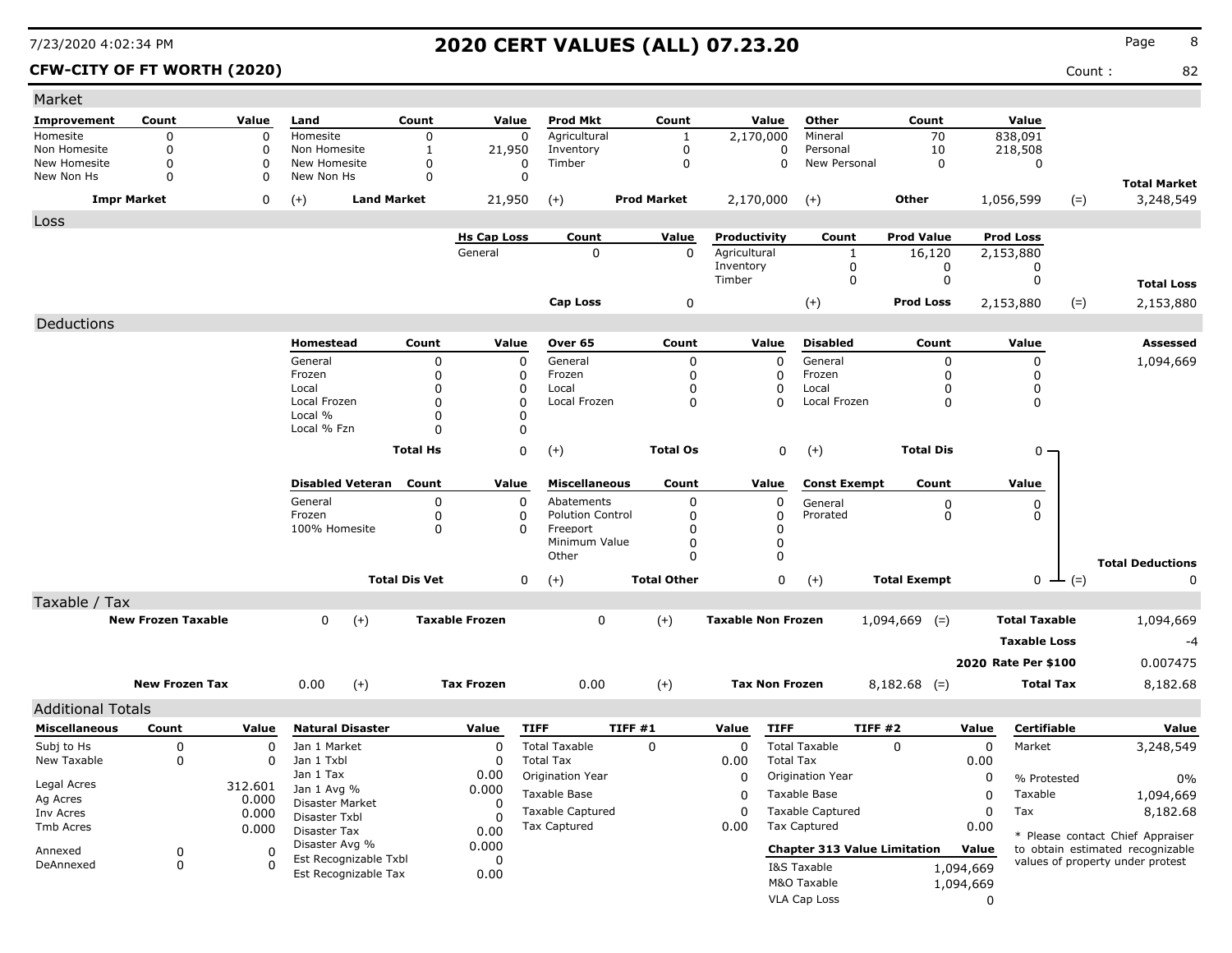**CLA-CITY OF LAKE BRIDGEPORT (2020)** 657

| Market                       |                           |                    |                              |                         |                      |                       |                                     |                                 |                           |                       |                                         |                     |             |                      |        |                                  |
|------------------------------|---------------------------|--------------------|------------------------------|-------------------------|----------------------|-----------------------|-------------------------------------|---------------------------------|---------------------------|-----------------------|-----------------------------------------|---------------------|-------------|----------------------|--------|----------------------------------|
| Improvement                  | Count                     | Value              | Land                         |                         | Count                | Value                 | <b>Prod Mkt</b>                     | Count                           |                           | Value                 | Other                                   | Count               |             | Value                |        |                                  |
| Homesite                     | 255                       | 25,999,204         | Homesite                     |                         | 645                  | 13,798,470            | Agricultural                        | $\overline{2}$                  |                           | 110,440               | Mineral                                 | $\Omega$            |             | $\Omega$             |        |                                  |
| Non Homesite<br>New Homesite | $\overline{2}$<br>22      | 133.920<br>683,520 | Non Homesite<br>New Homesite |                         | 2<br>1               | 17,290<br>1,270       | Inventory<br>Timber                 | $\boldsymbol{0}$<br>$\mathbf 0$ |                           | $\Omega$<br>$\Omega$  | Personal<br>New Personal                | 5<br>$\Omega$       |             | 75,968<br>0          |        |                                  |
| New Non Hs                   | 0                         | 0                  | New Non Hs                   |                         | $\mathbf 0$          | 0                     |                                     |                                 |                           |                       |                                         |                     |             |                      |        |                                  |
| <b>Impr Market</b>           |                           |                    |                              | <b>Land Market</b>      |                      |                       |                                     | <b>Prod Market</b>              |                           |                       |                                         | Other               |             |                      |        | <b>Total Market</b>              |
|                              |                           | 26,816,644         | $(+)$                        |                         |                      | 13,817,030            | $(+)$                               |                                 |                           | 110,440               | $(+)$                                   |                     |             | 75,968               | $(=)$  | 40,820,082                       |
| Loss                         |                           |                    |                              |                         |                      |                       |                                     |                                 |                           |                       |                                         |                     |             |                      |        |                                  |
|                              |                           |                    |                              |                         |                      | <b>Hs Cap Loss</b>    | Count                               | Value                           | Productivity              |                       | Count                                   | <b>Prod Value</b>   |             | <b>Prod Loss</b>     |        |                                  |
|                              |                           |                    |                              |                         |                      | General               | 30                                  | 644,590                         | Agricultural<br>Inventory |                       | 2<br>$\mathbf 0$                        | 770<br>$\mathbf 0$  |             | 109,670<br>0         |        |                                  |
|                              |                           |                    |                              |                         |                      |                       |                                     |                                 | Timber                    |                       | 0                                       | $\pmb{0}$           |             | $\mathbf 0$          |        | <b>Total Loss</b>                |
|                              |                           |                    |                              |                         |                      |                       | <b>Cap Loss</b>                     | 644,590                         |                           |                       | $(+)$                                   | <b>Prod Loss</b>    |             | 109,670              | $(=)$  | 754,260                          |
|                              |                           |                    |                              |                         |                      |                       |                                     |                                 |                           |                       |                                         |                     |             |                      |        |                                  |
| Deductions                   |                           |                    | Homestead                    |                         | Count                | Value                 | Over 65                             | Count                           |                           | Value                 | <b>Disabled</b>                         | Count               |             | Value                |        | <b>Assessed</b>                  |
|                              |                           |                    | General                      |                         | 0                    | $\Omega$              | General                             | 0                               |                           | $\mathbf 0$           | General                                 | 0                   |             | $\mathbf 0$          |        | 40,065,822                       |
|                              |                           |                    | Frozen                       |                         | 0                    | 0                     | Frozen                              | $\mathbf 0$                     |                           | $\mathbf 0$           | Frozen                                  | 0                   |             | $\Omega$             |        |                                  |
|                              |                           |                    | Local                        |                         | 0                    | $\Omega$              | Local                               | $\mathbf 0$                     |                           | $\mathbf 0$           | Local                                   | 0                   |             | 0                    |        |                                  |
|                              |                           |                    | Local Frozen                 |                         | $\Omega$             | $\Omega$<br>$\Omega$  | Local Frozen                        | $\Omega$                        |                           | $\Omega$              | Local Frozen                            | $\Omega$            |             | $\Omega$             |        |                                  |
|                              |                           |                    | Local %<br>Local % Fzn       |                         | 0<br>0               | $\Omega$              |                                     |                                 |                           |                       |                                         |                     |             |                      |        |                                  |
|                              |                           |                    |                              |                         |                      |                       |                                     |                                 |                           |                       |                                         |                     |             |                      |        |                                  |
|                              |                           |                    |                              |                         | <b>Total Hs</b>      | 0                     | $(+)$                               | <b>Total Os</b>                 |                           | $\mathbf 0$           | $(+)$                                   | <b>Total Dis</b>    |             | $0 \cdot$            |        |                                  |
|                              |                           |                    |                              | <b>Disabled Veteran</b> | Count                | Value                 | <b>Miscellaneous</b>                | Count                           |                           | Value                 | <b>Const Exempt</b>                     | Count               |             | Value                |        |                                  |
|                              |                           |                    | General                      |                         | 6                    | 61,290                | Abatements                          | 0                               |                           | $\pmb{0}$             | General                                 | 70                  |             | 793,660              |        |                                  |
|                              |                           |                    | Frozen<br>100% Homesite      |                         | 0<br>$\mathbf 0$     | 0<br>$\Omega$         | <b>Polution Control</b><br>Freeport | $\mathbf 0$<br>$\mathbf 0$      |                           | 0<br>$\mathbf 0$      | Prorated                                | $\mathbf 0$         |             | 0                    |        |                                  |
|                              |                           |                    |                              |                         |                      |                       | Minimum Value                       | $\Omega$                        |                           | $\mathbf 0$           |                                         |                     |             |                      |        |                                  |
|                              |                           |                    |                              |                         |                      |                       | Other                               | $\mathbf 0$                     |                           | $\mathbf 0$           |                                         |                     |             |                      |        | <b>Total Deductions</b>          |
|                              |                           |                    |                              |                         | <b>Total Dis Vet</b> | 61,290                | $(+)$                               | <b>Total Other</b>              |                           | $\Omega$              | $(+)$                                   | <b>Total Exempt</b> |             | 793,660              | $-(-)$ | 854,950                          |
| Taxable / Tax                |                           |                    |                              |                         |                      |                       |                                     |                                 |                           |                       |                                         |                     |             |                      |        |                                  |
|                              | <b>New Frozen Taxable</b> |                    | $\Omega$                     | $(+)$                   |                      | <b>Taxable Frozen</b> | $\mathbf 0$                         | $(+)$                           | <b>Taxable Non Frozen</b> |                       |                                         | $39,210,872$ (=)    |             | <b>Total Taxable</b> |        | 39,210,872                       |
|                              |                           |                    |                              |                         |                      |                       |                                     |                                 |                           |                       |                                         |                     |             | <b>Taxable Loss</b>  |        | $\Omega$                         |
|                              |                           |                    |                              |                         |                      |                       |                                     |                                 |                           |                       |                                         |                     |             | 2020 Rate Per \$100  |        | 0.00                             |
|                              | <b>New Frozen Tax</b>     |                    | 0.00                         | $(+)$                   |                      | <b>Tax Frozen</b>     | 0.00                                | $(+)$                           |                           | <b>Tax Non Frozen</b> |                                         | $0.00 (=)$          |             | <b>Total Tax</b>     |        | 0.00                             |
|                              |                           |                    |                              |                         |                      |                       |                                     |                                 |                           |                       |                                         |                     |             |                      |        |                                  |
| <b>Additional Totals</b>     |                           |                    |                              |                         |                      |                       |                                     |                                 |                           |                       |                                         |                     |             |                      |        |                                  |
| <b>Miscellaneous</b>         | Count                     | Value              |                              | <b>Natural Disaster</b> |                      | Value                 | <b>TIFF</b>                         | TIFF#1                          | Value                     | <b>TIFF</b>           |                                         | <b>TIFF #2</b>      | Value       | <b>Certifiable</b>   |        | Value                            |
| Subj to Hs                   | 82                        | 14,832,838         | Jan 1 Market                 |                         |                      | $\mathbf 0$           | <b>Total Taxable</b>                | 0                               | $\mathbf 0$               |                       | <b>Total Taxable</b>                    | $\mathbf 0$         | $\mathbf 0$ | Market               |        | 40,820,082                       |
| New Taxable                  | 23                        | 684,790            | Jan 1 Txbl<br>Jan 1 Tax      |                         |                      | $\Omega$<br>0.00      | <b>Total Tax</b>                    |                                 | 0.00                      | <b>Total Tax</b>      |                                         |                     | 0.00        |                      |        |                                  |
| Legal Acres                  |                           | 226.456            | Jan 1 Avg %                  |                         |                      | 0.000                 | Origination Year                    |                                 | $\Omega$                  |                       | Origination Year                        |                     | $\mathbf 0$ | % Protested          |        | $0\%$                            |
| Ag Acres                     |                           | 0.000              | Disaster Market              |                         |                      | $\Omega$              | Taxable Base                        |                                 | $\Omega$                  |                       | Taxable Base                            |                     | $\Omega$    | Taxable              |        | 39,210,872                       |
| Inv Acres                    |                           | 0.000              | Disaster Txbl                |                         |                      | $\Omega$              | Taxable Captured<br>Tax Captured    |                                 | $\Omega$<br>0.00          |                       | Taxable Captured<br><b>Tax Captured</b> |                     | $\Omega$    | Tax                  |        | 0.00                             |
| Tmb Acres                    |                           | 0.000              | Disaster Tax                 |                         |                      | 0.00                  |                                     |                                 |                           |                       |                                         |                     | 0.00        |                      |        | * Please contact Chief Appraiser |
| Annexed                      | 0                         | 0                  | Disaster Avg %               | Est Recognizable Txbl   |                      | 0.000<br>0            |                                     |                                 |                           |                       | <b>Chapter 313 Value Limitation</b>     |                     | Value       |                      |        | to obtain estimated recognizable |
| DeAnnexed                    | $\Omega$                  | $\Omega$           |                              | Est Recognizable Tax    |                      | 0.00                  |                                     |                                 |                           |                       | I&S Taxable                             |                     | 39,210,872  |                      |        | values of property under protest |
|                              |                           |                    |                              |                         |                      |                       |                                     |                                 |                           |                       | M&O Taxable                             |                     | 0           |                      |        |                                  |
|                              |                           |                    |                              |                         |                      |                       |                                     |                                 |                           |                       | <b>VLA Cap Loss</b>                     |                     | $\Omega$    |                      |        |                                  |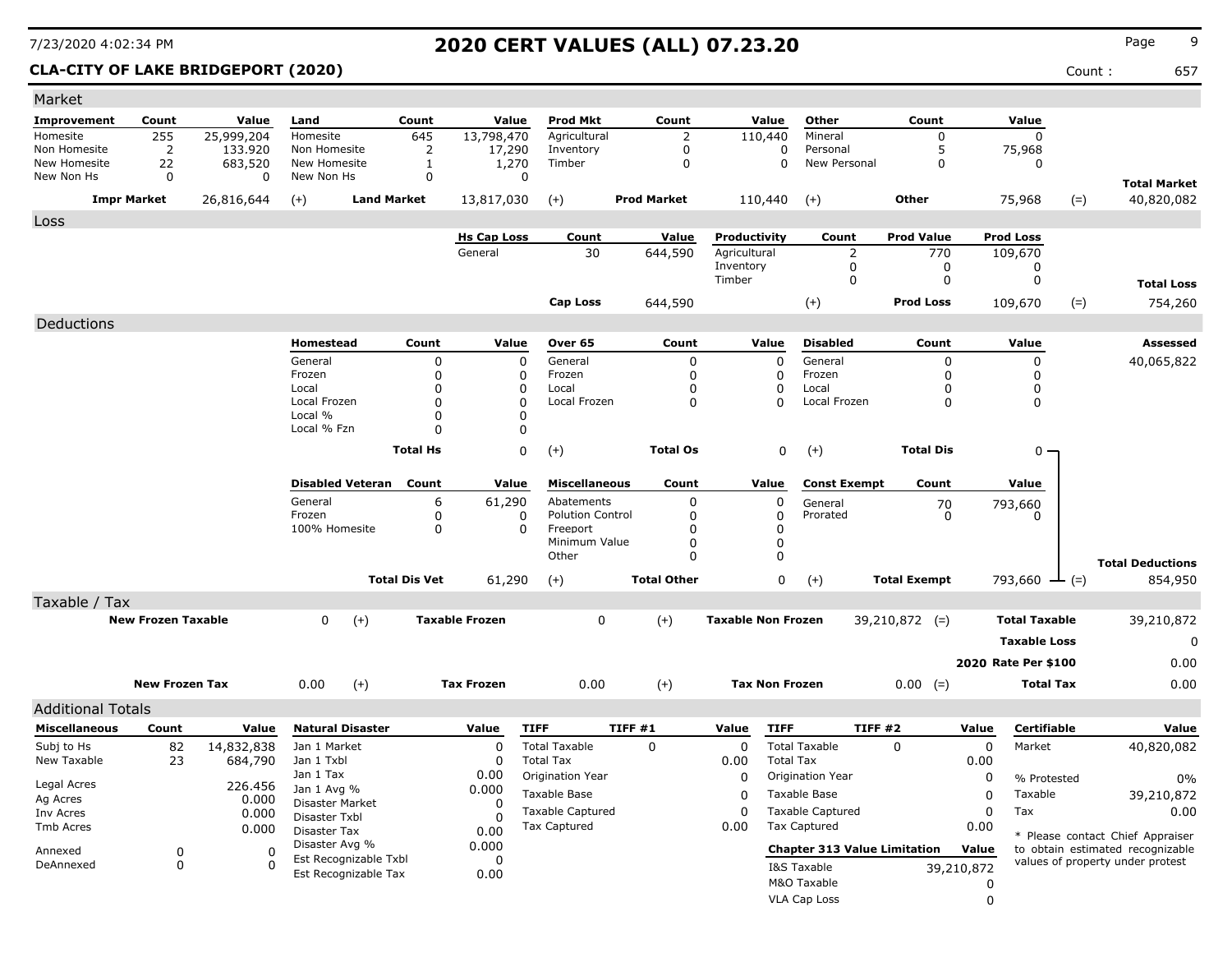**CNE-CITY OF NEWARK (2020)** Count : 940

| Market                   |                           |                  |                               |                      |                       |                         |                    |                           |                                     |                     |             |                      |                                                                      |
|--------------------------|---------------------------|------------------|-------------------------------|----------------------|-----------------------|-------------------------|--------------------|---------------------------|-------------------------------------|---------------------|-------------|----------------------|----------------------------------------------------------------------|
| <b>Improvement</b>       | Count                     | Value            | Land                          | Count                | Value                 | <b>Prod Mkt</b>         | Count              | Value                     | Other                               | Count               |             | Value                |                                                                      |
| Homesite                 | 477                       | 54,109,827       | Homesite                      | 497                  | 14,479,405            | Agricultural            | 8                  | 891,390                   | Mineral                             | 289                 |             | 1,377,451            |                                                                      |
| Non Homesite             | 10                        | 239.720          | Non Homesite                  | 6                    | 404,240               | Inventory               | 0                  | 0                         | Personal                            | 62                  |             | 4,115,230            |                                                                      |
| New Homesite             | 33                        | 803,970          | New Homesite                  | 1                    | 7,760                 | Timber                  | 0                  | 0                         | New Personal                        | 0                   |             | 0                    |                                                                      |
| New Non Hs               | $\mathbf 0$               | 0                | New Non Hs                    | 0                    | $\Omega$              |                         |                    |                           |                                     |                     |             |                      | <b>Total Market</b>                                                  |
|                          | <b>Impr Market</b>        | 55,153,517       | <b>Land Market</b><br>$(+)$   |                      | 14,891,405            | $(+)$                   | <b>Prod Market</b> | 891,390                   | $(+)$                               | Other               |             | 5,492,681<br>$(=)$   | 76,428,993                                                           |
| Loss                     |                           |                  |                               |                      |                       |                         |                    |                           |                                     |                     |             |                      |                                                                      |
|                          |                           |                  |                               |                      | <b>Hs Cap Loss</b>    | Count                   | Value              | Productivity              | Count                               | <b>Prod Value</b>   |             | <b>Prod Loss</b>     |                                                                      |
|                          |                           |                  |                               |                      | General               | 107                     | 2,459,387          | Agricultural              | 8                                   | 2,500               |             | 888,890              |                                                                      |
|                          |                           |                  |                               |                      |                       |                         |                    | Inventory<br>Timber       | 0<br>0                              | 0                   |             | 0                    |                                                                      |
|                          |                           |                  |                               |                      |                       |                         |                    |                           |                                     | 0                   |             | 0                    | <b>Total Loss</b>                                                    |
|                          |                           |                  |                               |                      |                       | Cap Loss                | 2,459,387          |                           | $(+)$                               | <b>Prod Loss</b>    |             | $(=)$<br>888,890     | 3,348,277                                                            |
| Deductions               |                           |                  |                               |                      |                       |                         |                    |                           |                                     |                     |             |                      |                                                                      |
|                          |                           |                  | Homestead                     | Count                | Value                 | Over 65                 | Count              | Value                     | <b>Disabled</b>                     | Count               |             | Value                | Assessed                                                             |
|                          |                           |                  | General                       | 0                    | 0                     | General                 | 0                  | $\Omega$                  | General                             | 0                   |             | 0                    | 73,080,716                                                           |
|                          |                           |                  | Frozen                        | $\mathbf 0$          | 0                     | Frozen                  | 0                  | 0                         | Frozen                              | 0                   |             | 0                    |                                                                      |
|                          |                           |                  | Local                         | $\Omega$             | 0                     | Local                   | 81                 | 385,000                   | Local                               | 10                  |             | 39,242               |                                                                      |
|                          |                           |                  | Local Frozen                  | 0                    | 0                     | Local Frozen            | 0                  | $\Omega$                  | Local Frozen                        | 0                   |             | 0                    |                                                                      |
|                          |                           |                  | Local %<br>Local % Fzn        | $\Omega$<br>n        | 0<br>0                |                         |                    |                           |                                     |                     |             |                      |                                                                      |
|                          |                           |                  |                               |                      |                       |                         |                    |                           |                                     |                     |             |                      |                                                                      |
|                          |                           |                  |                               | <b>Total Hs</b>      | 0                     | $(+)$                   | <b>Total Os</b>    | 385,000                   | $(+)$                               | <b>Total Dis</b>    |             | $39,242 -$           |                                                                      |
|                          |                           |                  | <b>Disabled Veteran</b>       | Count                | Value                 | <b>Miscellaneous</b>    | Count              | Value                     | <b>Const Exempt</b>                 | Count               |             | Value                |                                                                      |
|                          |                           |                  | General                       | 6                    | 41,500                | Abatements              | 0                  | 0                         | General                             | 21                  |             | 2,483,201            |                                                                      |
|                          |                           |                  | Frozen                        | 0                    | 0                     | <b>Polution Control</b> | 0                  | 0                         | Prorated                            | 0                   |             | 0                    |                                                                      |
|                          |                           |                  | 100% Homesite                 | 4                    | 393,830               | Freeport                | $\mathbf 0$        | 0                         |                                     |                     |             |                      |                                                                      |
|                          |                           |                  |                               |                      |                       | Minimum Value           | 34                 | 2,248                     |                                     |                     |             |                      |                                                                      |
|                          |                           |                  |                               |                      |                       | Other                   | 0                  | $\Omega$                  |                                     |                     |             |                      | <b>Total Deductions</b>                                              |
|                          |                           |                  |                               | <b>Total Dis Vet</b> | 435,330               | $(+)$                   | <b>Total Other</b> | 2,248                     | $(+)$                               | <b>Total Exempt</b> |             | 2,483,201<br>$-(-)$  | 3,345,021                                                            |
| Taxable / Tax            |                           |                  |                               |                      |                       |                         |                    |                           |                                     |                     |             |                      |                                                                      |
|                          | <b>New Frozen Taxable</b> |                  | $\mathbf 0$<br>$(+)$          |                      | <b>Taxable Frozen</b> | 0                       | $(+)$              | <b>Taxable Non Frozen</b> |                                     | $69,735,695$ (=)    |             | <b>Total Taxable</b> | 69,735,695                                                           |
|                          |                           |                  |                               |                      |                       |                         |                    |                           |                                     |                     |             | <b>Taxable Loss</b>  | 11                                                                   |
|                          |                           |                  |                               |                      |                       |                         |                    |                           |                                     |                     |             | 2020 Rate Per \$100  | 0.005771                                                             |
|                          |                           |                  |                               |                      |                       |                         |                    |                           |                                     |                     |             |                      |                                                                      |
|                          | <b>New Frozen Tax</b>     |                  | 0.00<br>$(+)$                 |                      | <b>Tax Frozen</b>     | 0.00                    | $(+)$              | <b>Tax Non Frozen</b>     |                                     | $402,444.63$ (=)    |             | <b>Total Tax</b>     | 402,444.63                                                           |
| <b>Additional Totals</b> |                           |                  |                               |                      |                       |                         |                    |                           |                                     |                     |             |                      |                                                                      |
| <b>Miscellaneous</b>     | Count                     | Value            | <b>Natural Disaster</b>       |                      | Value                 | <b>TIFF</b>             | TIFF#1             | Value<br><b>TIFF</b>      |                                     | TIFF#2              | Value       | Certifiable          | Value                                                                |
| Subj to Hs               | 204                       | 40,672,945       | Jan 1 Market                  |                      | 0                     | <b>Total Taxable</b>    | 0                  | 0                         | <b>Total Taxable</b>                | $\Omega$            | $\mathbf 0$ | Market               | 75,721,323                                                           |
| New Taxable              | 31                        | 787,180          | Jan 1 Txbl                    |                      | 0                     | <b>Total Tax</b>        |                    | 0.00                      | <b>Total Tax</b>                    |                     | 0.00        |                      |                                                                      |
|                          |                           |                  | Jan 1 Tax                     |                      | 0.00                  | Origination Year        |                    | 0                         | Origination Year                    |                     | 0           | % Protested          | 0.926%                                                               |
| Legal Acres<br>Ag Acres  |                           | 354.709<br>0.000 | Jan 1 Avg %                   |                      | 0.000                 | Taxable Base            |                    | 0                         | Taxable Base                        |                     | 0           | Taxable              | 69,047,585                                                           |
| Inv Acres                |                           | 0.000            | Disaster Market               |                      | 0                     | <b>Taxable Captured</b> |                    | $\Omega$                  | <b>Taxable Captured</b>             |                     | 0           | Tax                  | 398,473.56                                                           |
| Tmb Acres                |                           | 0.000            | Disaster Txbl<br>Disaster Tax |                      | $\Omega$<br>0.00      | Tax Captured            |                    | 0.00                      | <b>Tax Captured</b>                 |                     | 0.00        |                      |                                                                      |
|                          |                           |                  | Disaster Avg %                |                      | 0.000                 |                         |                    |                           |                                     |                     |             |                      | * Please contact Chief Appraiser                                     |
| Annexed                  | 0                         | 0                | Est Recognizable Txbl         |                      | 0                     |                         |                    |                           | <b>Chapter 313 Value Limitation</b> |                     | Value       |                      | to obtain estimated recognizable<br>values of property under protest |
| DeAnnexed                | 0                         | $\Omega$         | Est Recognizable Tax          |                      | 0.00                  |                         |                    |                           | I&S Taxable                         |                     | 69,735,695  |                      |                                                                      |
|                          |                           |                  |                               |                      |                       |                         |                    |                           | M&O Taxable                         |                     | 69,735,695  |                      |                                                                      |
|                          |                           |                  |                               |                      |                       |                         |                    |                           | VLA Cap Loss                        |                     | 0           |                      |                                                                      |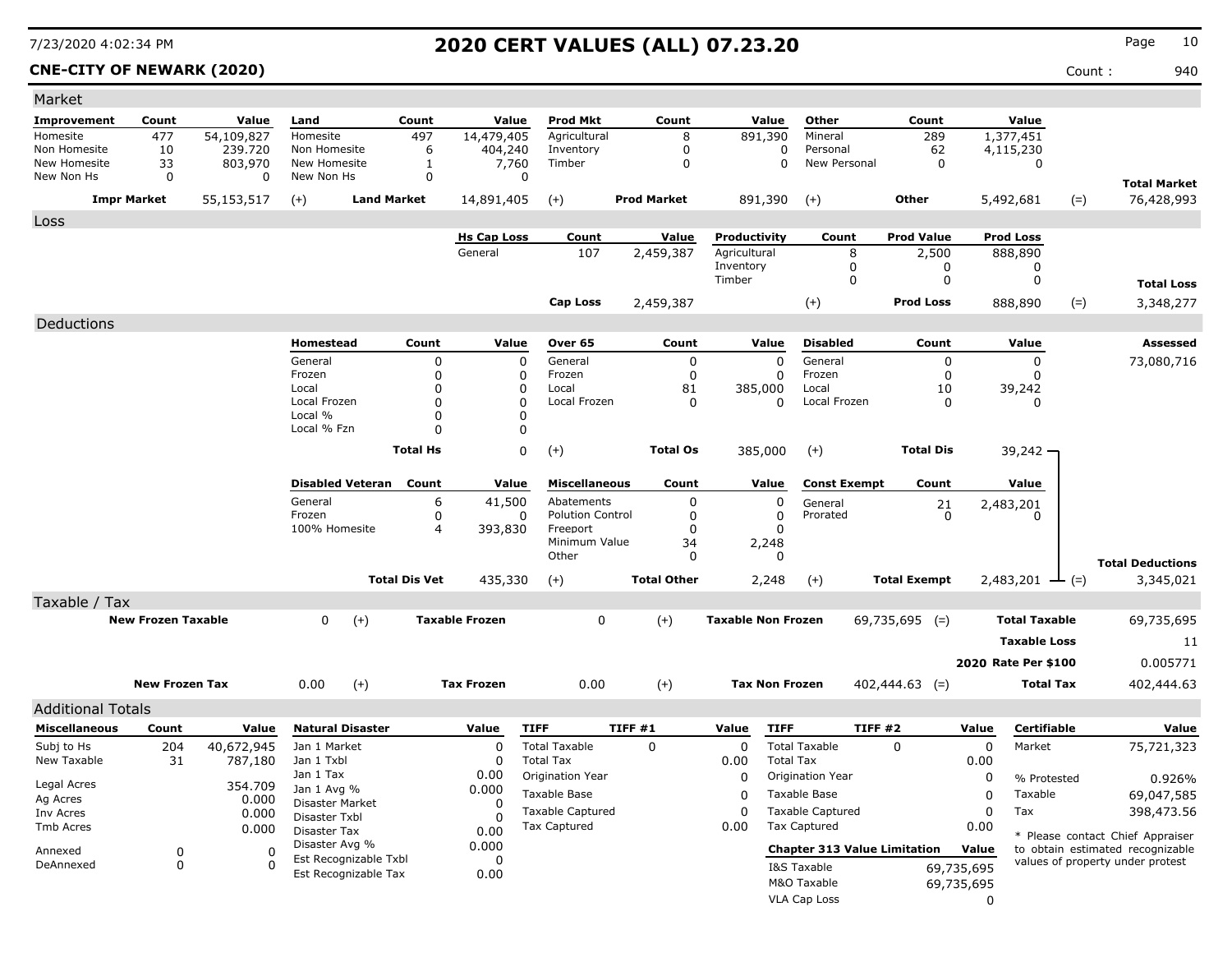### **CNF-CITY NEW FAIRVIEW (2020)** Count : 8,184

| Market                                           |                           |                         |                                    |                      |                       |                                    |                    |                           |                            |                                     |                     |             |                             |       |                                  |
|--------------------------------------------------|---------------------------|-------------------------|------------------------------------|----------------------|-----------------------|------------------------------------|--------------------|---------------------------|----------------------------|-------------------------------------|---------------------|-------------|-----------------------------|-------|----------------------------------|
| Improvement                                      | Count                     | Value                   | Land                               | Count                | Value                 | <b>Prod Mkt</b>                    | Count              | Value                     |                            | Other                               | Count               |             | Value                       |       |                                  |
| Homesite                                         | 567                       | 68,869,556              | Homesite                           | 591                  | 30,584,120            | Agricultural                       | 149                | 65,615,860                |                            | Mineral                             | 7,171               |             | 33,179,631                  |       |                                  |
| Non Homesite<br>New Homesite                     | 14<br>42                  | 500.880<br>2,201,760    | Non Homesite<br>New Homesite       | 24<br>$\mathbf 0$    | 3,189,740<br>0        | Inventory<br>Timber                | 0<br>$\mathbf 0$   |                           | $\mathbf 0$<br>$\mathbf 0$ | Personal<br>New Personal            | 210<br>$\mathbf 0$  |             | 14,922,434<br>$\mathbf 0$   |       |                                  |
| New Non Hs                                       | $\mathbf 0$               | $\mathbf 0$             | New Non Hs                         | $\mathbf 0$          | 0                     |                                    |                    |                           |                            |                                     |                     |             |                             |       | <b>Total Market</b>              |
|                                                  | <b>Impr Market</b>        | 71,572,196              | $(+)$                              | <b>Land Market</b>   | 33,773,860            | $(+)$                              | <b>Prod Market</b> | 65,615,860                | $(+)$                      |                                     | Other               |             | 48,102,065                  | $(=)$ | 219,063,981                      |
|                                                  |                           |                         |                                    |                      |                       |                                    |                    |                           |                            |                                     |                     |             |                             |       |                                  |
| Loss                                             |                           |                         |                                    |                      | <b>Hs Cap Loss</b>    | Count                              | Value              | Productivity              |                            | Count                               | <b>Prod Value</b>   |             | <b>Prod Loss</b>            |       |                                  |
|                                                  |                           |                         |                                    |                      | General               | 179                                | 7,547,495          | Agricultural              |                            | 149                                 | 485,240             |             | 65,130,620                  |       |                                  |
|                                                  |                           |                         |                                    |                      |                       |                                    |                    | Inventory                 |                            | 0                                   | 0                   |             | 0                           |       |                                  |
|                                                  |                           |                         |                                    |                      |                       |                                    |                    | Timber                    |                            | 0                                   | 0                   |             | 0                           |       | <b>Total Loss</b>                |
|                                                  |                           |                         |                                    |                      |                       | <b>Cap Loss</b>                    | 7,547,495          |                           | $(+)$                      |                                     | <b>Prod Loss</b>    |             | 65,130,620                  | $(=)$ | 72,678,115                       |
| Deductions                                       |                           |                         |                                    |                      |                       |                                    |                    |                           |                            |                                     |                     |             |                             |       |                                  |
|                                                  |                           |                         | Homestead                          | Count                | Value                 | Over 65                            | Count              | Value                     |                            | <b>Disabled</b>                     | Count               |             | Value                       |       | <b>Assessed</b>                  |
|                                                  |                           |                         | General                            | 0                    | $\mathbf 0$           | General                            | 0                  |                           | $\mathbf 0$                | General                             | 0                   |             | 0                           |       | 146,385,866                      |
|                                                  |                           |                         | Frozen<br>Local                    | $\mathbf 0$          | 0                     | Frozen                             | $\mathbf 0$        |                           | 0                          | Frozen                              | 0                   |             | 0                           |       |                                  |
|                                                  |                           |                         | Local Frozen                       | 0<br>$\mathbf 0$     | $\Omega$<br>$\Omega$  | Local<br>Local Frozen              | 0<br>$\mathbf 0$   |                           | 0<br>$\mathbf 0$           | Local<br>Local Frozen               | 0<br>$\Omega$       |             | 0<br>0                      |       |                                  |
|                                                  |                           |                         | Local %                            | 0                    | $\Omega$              |                                    |                    |                           |                            |                                     |                     |             |                             |       |                                  |
|                                                  |                           |                         | Local % Fzn                        | $\Omega$             | 0                     |                                    |                    |                           |                            |                                     |                     |             |                             |       |                                  |
|                                                  |                           |                         |                                    | <b>Total Hs</b>      | $\Omega$              | $(+)$                              | <b>Total Os</b>    |                           | $\mathbf 0$<br>$(+)$       |                                     | <b>Total Dis</b>    |             | 0                           |       |                                  |
|                                                  |                           |                         |                                    |                      |                       |                                    |                    |                           |                            |                                     |                     |             |                             |       |                                  |
|                                                  |                           |                         | <b>Disabled Veteran</b><br>General | Count                | Value                 | <b>Miscellaneous</b><br>Abatements | Count              | Value                     |                            | <b>Const Exempt</b>                 | Count               |             | Value                       |       |                                  |
|                                                  |                           |                         | Frozen                             | 10<br>0              | 79,000<br>0           | <b>Polution Control</b>            | 0<br>$\mathbf 0$   |                           | 0<br>$\mathbf 0$           | General<br>Prorated                 | 19<br>$\Omega$      |             | 4,024,700<br>0              |       |                                  |
|                                                  |                           |                         | 100% Homesite                      | 5                    | 876,977               | Freeport                           | $\Omega$           |                           | $\Omega$                   |                                     |                     |             |                             |       |                                  |
|                                                  |                           |                         |                                    |                      |                       | Minimum Value<br>Other             | 683<br>0           | 24,768                    | $\Omega$                   |                                     |                     |             |                             |       |                                  |
|                                                  |                           |                         |                                    |                      |                       |                                    |                    |                           |                            |                                     |                     |             |                             |       | <b>Total Deductions</b>          |
|                                                  |                           |                         |                                    | <b>Total Dis Vet</b> | 955,977               | $(+)$                              | <b>Total Other</b> | 24,768                    | $(+)$                      |                                     | <b>Total Exempt</b> |             | 4,024,700 $\rightarrow$ (=) |       | 5,005,445                        |
| Taxable / Tax                                    |                           |                         |                                    |                      |                       |                                    |                    |                           |                            |                                     |                     |             |                             |       |                                  |
|                                                  | <b>New Frozen Taxable</b> |                         | $\Omega$                           | $(+)$                | <b>Taxable Frozen</b> | $\mathbf{0}$                       | $(+)$              | <b>Taxable Non Frozen</b> |                            |                                     | $141,380,421$ (=)   |             | <b>Total Taxable</b>        |       | 141,380,421                      |
|                                                  |                           |                         |                                    |                      |                       |                                    |                    |                           |                            |                                     |                     |             | <b>Taxable Loss</b>         |       | 158                              |
|                                                  |                           |                         |                                    |                      |                       |                                    |                    |                           |                            |                                     |                     |             | 2020 Rate Per \$100         |       | 0.003                            |
|                                                  | <b>New Frozen Tax</b>     |                         | 0.00                               | $(+)$                | <b>Tax Frozen</b>     | 0.00                               | $(+)$              |                           | <b>Tax Non Frozen</b>      |                                     | $424, 140.79$ (=)   |             | <b>Total Tax</b>            |       | 424,140.79                       |
|                                                  |                           |                         |                                    |                      |                       |                                    |                    |                           |                            |                                     |                     |             |                             |       |                                  |
| <b>Additional Totals</b><br><b>Miscellaneous</b> | Count                     | Value                   | <b>Natural Disaster</b>            |                      | Value                 | <b>TIFF</b>                        | TIFF#1             | Value                     | <b>TIFF</b>                | <b>TIFF #2</b>                      |                     | Value       | Certifiable                 |       | Value                            |
| Subj to Hs                                       | 305                       |                         | Jan 1 Market                       |                      | $\Omega$              | <b>Total Taxable</b>               | $\mathbf 0$        | $\mathbf 0$               | <b>Total Taxable</b>       |                                     | $\Omega$            | $\mathbf 0$ | Market                      |       |                                  |
| New Taxable                                      | 41                        | 43,822,855<br>2,201,010 | Jan 1 Txbl                         |                      | $\Omega$              | <b>Total Tax</b>                   |                    | 0.00                      | <b>Total Tax</b>           |                                     |                     | 0.00        |                             |       | 218,433,231                      |
| Legal Acres                                      |                           |                         | Jan 1 Tax                          |                      | 0.00                  | Origination Year                   |                    | 0                         | Origination Year           |                                     |                     | 0           | % Protested                 |       | 0.288%                           |
| Ag Acres                                         |                           | 9,349.388<br>0.000      | Jan 1 Avg %                        |                      | 0.000                 | Taxable Base                       |                    | $\Omega$                  | Taxable Base               |                                     |                     | $\mathbf 0$ | Taxable                     |       | 140,859,561                      |
| Inv Acres                                        |                           | 0.000                   | Disaster Market<br>Disaster Txbl   |                      | $\Omega$<br>$\Omega$  | Taxable Captured                   |                    | $\Omega$                  |                            | <b>Taxable Captured</b>             |                     | $\mathbf 0$ | Tax                         |       | 422,578.21                       |
| <b>Tmb Acres</b>                                 |                           | 0.000                   | Disaster Tax                       |                      | 0.00                  | <b>Tax Captured</b>                |                    | 0.00                      | <b>Tax Captured</b>        |                                     |                     | 0.00        |                             |       | * Please contact Chief Appraiser |
| Annexed                                          | $\mathbf 0$               | $\Omega$                | Disaster Avg %                     |                      | 0.000                 |                                    |                    |                           |                            | <b>Chapter 313 Value Limitation</b> |                     | Value       |                             |       | to obtain estimated recognizable |
| DeAnnexed                                        | $\mathbf 0$               | $\Omega$                | Est Recognizable Txbl              |                      | $\Omega$              |                                    |                    |                           | I&S Taxable                |                                     |                     | 141,380,421 |                             |       | values of property under protest |
|                                                  |                           |                         | Est Recognizable Tax               |                      | 0.00                  |                                    |                    |                           | M&O Taxable                |                                     |                     | 141,380,421 |                             |       |                                  |
|                                                  |                           |                         |                                    |                      |                       |                                    |                    |                           | <b>VLA Cap Loss</b>        |                                     |                     | $\Omega$    |                             |       |                                  |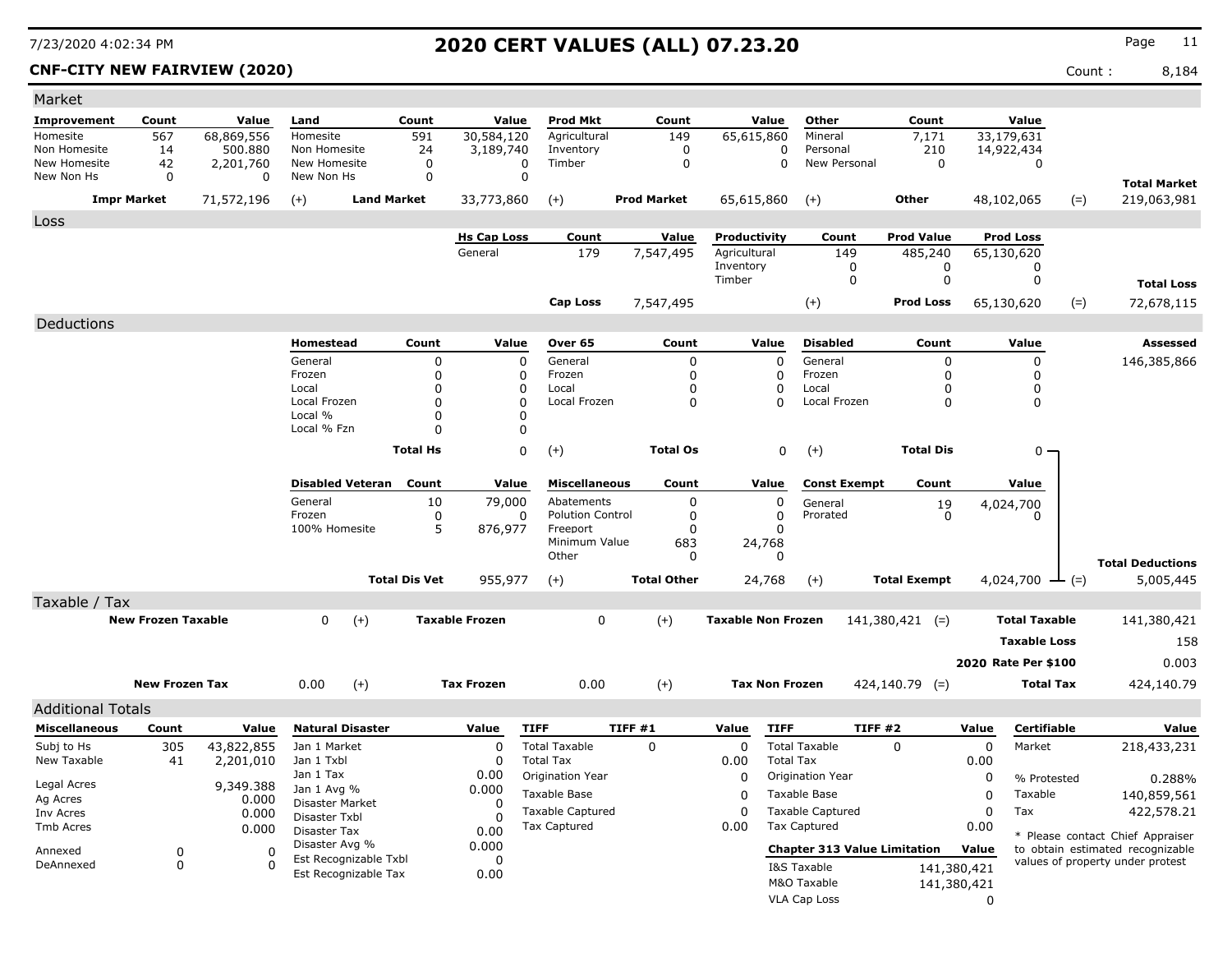### **CPA-CITY OF PARADISE (2020)** Count : 1,129

| Market                       |                           |                         |                               |                         |                      |                         |                                          |                         |                           |                       |                          |                                     |                  |                         |       |                                                                      |
|------------------------------|---------------------------|-------------------------|-------------------------------|-------------------------|----------------------|-------------------------|------------------------------------------|-------------------------|---------------------------|-----------------------|--------------------------|-------------------------------------|------------------|-------------------------|-------|----------------------------------------------------------------------|
| <b>Improvement</b>           | Count                     | Value                   | Land                          |                         | Count                | Value                   | <b>Prod Mkt</b>                          | Count                   |                           | Value                 | Other                    | Count                               |                  | Value                   |       |                                                                      |
| Homesite                     | 280                       | 58,721,257              | Homesite                      |                         | 333                  | 12,125,498              | Agricultural                             | 70                      |                           | 6,531,590             | Mineral                  | 648                                 |                  | 574,035                 |       |                                                                      |
| Non Homesite<br>New Homesite | $\overline{2}$<br>23      | 89,100<br>1,779,210     | Non Homesite<br>New Homesite  |                         | 20<br>$\mathbf 0$    | 2,482,800<br>0          | Inventory<br>Timber                      | 0<br>$\pmb{0}$          |                           | $\Omega$<br>$\Omega$  | Personal<br>New Personal | 68<br>$\mathbf 0$                   |                  | 4,187,911<br>0          |       |                                                                      |
| New Non Hs                   | $\mathbf 0$               | $\Omega$                | New Non Hs                    |                         | $\mathbf 0$          | $\Omega$                |                                          |                         |                           |                       |                          |                                     |                  |                         |       |                                                                      |
| <b>Impr Market</b>           |                           | 60,589,567              | $(+)$                         | <b>Land Market</b>      |                      | 14,608,298              | $^{(+)}$                                 | <b>Prod Market</b>      |                           | 6,531,590             | $(+)$                    | Other                               |                  | 4,761,946               | $(=)$ | <b>Total Market</b><br>86,491,401                                    |
|                              |                           |                         |                               |                         |                      |                         |                                          |                         |                           |                       |                          |                                     |                  |                         |       |                                                                      |
| Loss                         |                           |                         |                               |                         |                      | <b>Hs Cap Loss</b>      | Count                                    | Value                   |                           | Productivity          | Count                    | <b>Prod Value</b>                   |                  | <b>Prod Loss</b>        |       |                                                                      |
|                              |                           |                         |                               |                         |                      | General                 | 64                                       | 1,220,057               | Agricultural              |                       | 70                       | 39,550                              |                  | 6,492,040               |       |                                                                      |
|                              |                           |                         |                               |                         |                      |                         |                                          |                         | Inventory                 |                       | $\mathbf 0$              | 0                                   |                  | 0                       |       |                                                                      |
|                              |                           |                         |                               |                         |                      |                         |                                          |                         | Timber                    |                       | $\mathbf 0$              | 0                                   |                  | $\mathbf 0$             |       | <b>Total Loss</b>                                                    |
|                              |                           |                         |                               |                         |                      |                         | <b>Cap Loss</b>                          | 1,220,057               |                           |                       | $(+)$                    | <b>Prod Loss</b>                    |                  | 6,492,040               | $(=)$ | 7,712,097                                                            |
| Deductions                   |                           |                         |                               |                         |                      |                         |                                          |                         |                           |                       |                          |                                     |                  |                         |       |                                                                      |
|                              |                           |                         | Homestead                     |                         | Count                | Value                   | Over <sub>65</sub>                       | Count                   |                           | Value                 | <b>Disabled</b>          | Count                               |                  | Value                   |       | Assessed                                                             |
|                              |                           |                         | General                       |                         | 0                    | $\mathbf 0$             | General                                  | 0                       |                           | 0                     | General                  | 0                                   |                  | $\Omega$                |       | 78,779,304                                                           |
|                              |                           |                         | Frozen<br>Local               |                         | $\Omega$<br>0        | $\Omega$<br>0           | Frozen<br>Local                          | $\Omega$<br>$\mathbf 0$ |                           | 0<br>0                | Frozen<br>Local          | $\Omega$<br>$\Omega$                |                  | $\Omega$<br>$\mathbf 0$ |       |                                                                      |
|                              |                           |                         | Local Frozen                  |                         | $\Omega$             | $\Omega$                | Local Frozen                             | 0                       |                           | $\Omega$              | Local Frozen             | $\mathbf 0$                         |                  | $\mathbf 0$             |       |                                                                      |
|                              |                           |                         | Local %                       |                         | $\Omega$             | $\mathbf 0$             |                                          |                         |                           |                       |                          |                                     |                  |                         |       |                                                                      |
|                              |                           |                         | Local % Fzn                   |                         | 0                    | 0                       |                                          |                         |                           |                       |                          |                                     |                  |                         |       |                                                                      |
|                              |                           |                         |                               |                         | <b>Total Hs</b>      | $\mathbf 0$             | $(+)$                                    | <b>Total Os</b>         |                           | $\mathbf 0$           | $(+)$                    | <b>Total Dis</b>                    |                  | 0 .                     |       |                                                                      |
|                              |                           |                         |                               | <b>Disabled Veteran</b> | Count                | Value                   | <b>Miscellaneous</b>                     | Count                   |                           | Value                 | <b>Const Exempt</b>      | Count                               |                  | Value                   |       |                                                                      |
|                              |                           |                         | General                       |                         | 2                    | 22,000                  | Abatements                               | 0                       |                           | 0                     | General                  | 47                                  |                  | 29,802,557              |       |                                                                      |
|                              |                           |                         | Frozen<br>100% Homesite       |                         | 2<br>2               | 24,000                  | <b>Polution Control</b><br>Freeport      | 0                       |                           | 0<br>0                | Prorated                 | $\mathbf 0$                         |                  | 0                       |       |                                                                      |
|                              |                           |                         |                               |                         |                      | 421,940                 | Minimum Value                            | 0<br>467                |                           | 28,718                |                          |                                     |                  |                         |       |                                                                      |
|                              |                           |                         |                               |                         |                      |                         | Other                                    | 0                       |                           | 0                     |                          |                                     |                  |                         |       | <b>Total Deductions</b>                                              |
|                              |                           |                         |                               |                         | <b>Total Dis Vet</b> | 467,940                 | $(+)$                                    | <b>Total Other</b>      |                           | 28,718                | $(+)$                    | <b>Total Exempt</b>                 |                  | 29,802,557              | $(=)$ | 30,299,215                                                           |
| Taxable / Tax                |                           |                         |                               |                         |                      |                         |                                          |                         |                           |                       |                          |                                     |                  |                         |       |                                                                      |
|                              | <b>New Frozen Taxable</b> |                         | 950                           | $(+)$                   |                      | <b>Taxable Frozen</b>   | 6,105,300                                | $(+)$                   | <b>Taxable Non Frozen</b> |                       |                          | $42,373,839$ (=)                    |                  | <b>Total Taxable</b>    |       | 48,480,089                                                           |
|                              |                           |                         |                               |                         |                      |                         |                                          |                         |                           |                       |                          |                                     |                  | <b>Taxable Loss</b>     |       | 2,460,913                                                            |
|                              |                           |                         |                               |                         |                      |                         |                                          |                         |                           |                       |                          |                                     |                  | 2020 Rate Per \$100     |       | 0.0034                                                               |
|                              | <b>New Frozen Tax</b>     |                         | 3.23                          |                         |                      | <b>Tax Frozen</b>       |                                          |                         |                           | <b>Tax Non Frozen</b> |                          |                                     |                  | <b>Total Tax</b>        |       |                                                                      |
|                              |                           |                         |                               | $(+)$                   |                      |                         | 12,390.83                                | $(+)$                   |                           |                       |                          | $144,071.14$ (=)                    |                  |                         |       | 156,465.20                                                           |
| Additional Totals            |                           |                         |                               |                         |                      |                         |                                          |                         |                           |                       |                          |                                     |                  |                         |       |                                                                      |
| <b>Miscellaneous</b>         | Count                     | Value                   |                               | <b>Natural Disaster</b> |                      | Value                   | <b>TIFF</b>                              | TIFF#1                  | Value                     | <b>TIFF</b>           |                          | TIFF#2                              | Value            | Certifiable             |       | Value                                                                |
| Subj to Hs<br>New Taxable    | 119<br>22                 | 19,102,157<br>1,739,870 | Jan 1 Market<br>Jan 1 Txbl    |                         |                      | $\mathbf 0$<br>$\Omega$ | <b>Total Taxable</b><br><b>Total Tax</b> | $\Omega$                | $\mathbf 0$<br>0.00       | <b>Total Tax</b>      | <b>Total Taxable</b>     | $\Omega$                            | $\Omega$<br>0.00 | Market                  |       | 86,306,211                                                           |
|                              |                           |                         | Jan 1 Tax                     |                         |                      | 0.00                    | Origination Year                         |                         | $\Omega$                  |                       | Origination Year         |                                     | $\mathbf 0$      | % Protested             |       | 0.214%                                                               |
| Legal Acres                  |                           | 1,203.023               | Jan 1 Avg %                   |                         |                      | 0.000                   | Taxable Base                             |                         | $\Omega$                  |                       | <b>Taxable Base</b>      |                                     | $\mathbf 0$      | Taxable                 |       | 48,336,499                                                           |
| Ag Acres<br>Inv Acres        |                           | 0.000<br>0.000          | Disaster Market               |                         |                      | 0                       | <b>Taxable Captured</b>                  |                         | 0                         |                       | <b>Taxable Captured</b>  |                                     | $\mathbf 0$      | Tax                     |       | 155,976.99                                                           |
| <b>Tmb Acres</b>             |                           | 0.000                   | Disaster Txbl<br>Disaster Tax |                         |                      | $\Omega$<br>0.00        | <b>Tax Captured</b>                      |                         | 0.00                      |                       | Tax Captured             |                                     | 0.00             |                         |       |                                                                      |
|                              | 0                         | n                       | Disaster Avg %                |                         |                      | 0.000                   |                                          |                         |                           |                       |                          | <b>Chapter 313 Value Limitation</b> | Value            |                         |       | * Please contact Chief Appraiser<br>to obtain estimated recognizable |
| Annexed<br>DeAnnexed         | 0                         | $\Omega$                |                               | Est Recognizable Txbl   |                      | 0                       |                                          |                         |                           |                       | I&S Taxable              |                                     | 48,480,089       |                         |       | values of property under protest                                     |
|                              |                           |                         |                               | Est Recognizable Tax    |                      | 0.00                    |                                          |                         |                           |                       | M&O Taxable              |                                     | 48,480,089       |                         |       |                                                                      |
|                              |                           |                         |                               |                         |                      |                         |                                          |                         |                           |                       | <b>VLA Cap Loss</b>      |                                     | $\mathbf 0$      |                         |       |                                                                      |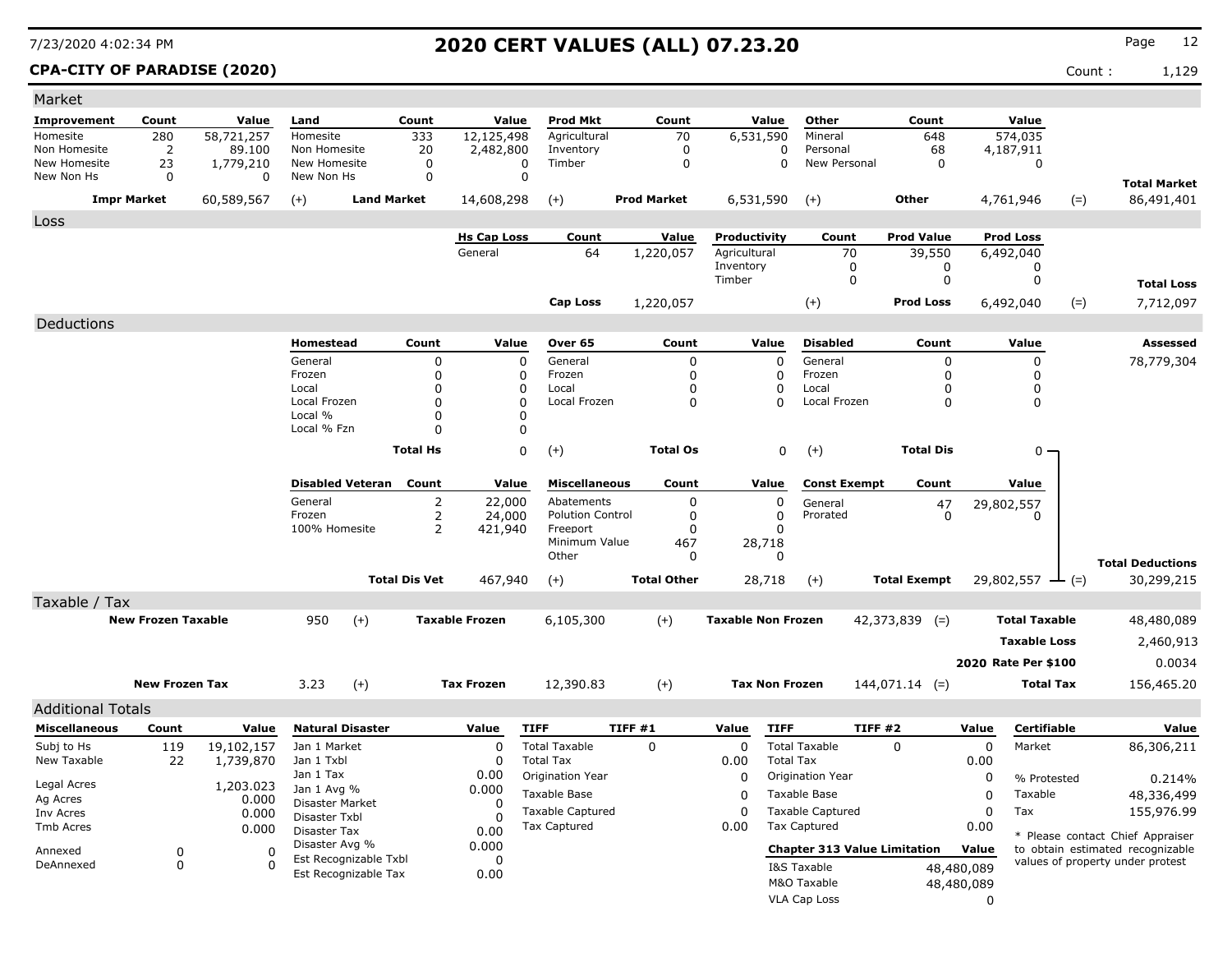### **CRH-CITY OF RHOME (2020)** Count : 10,052

| Market                       |                           |                          |                                |                                               |                      |                               |                           |        |                    |                              |                       |                          |                                     |              |                                |       |                                  |
|------------------------------|---------------------------|--------------------------|--------------------------------|-----------------------------------------------|----------------------|-------------------------------|---------------------------|--------|--------------------|------------------------------|-----------------------|--------------------------|-------------------------------------|--------------|--------------------------------|-------|----------------------------------|
| Improvement                  | Count                     | Value                    | Land                           | Count                                         |                      | Value                         | <b>Prod Mkt</b>           |        | Count              |                              | Value                 | Other                    | Count                               |              | Value                          |       |                                  |
| Homesite                     | 638                       | 113,306,306              | Homesite                       |                                               | 747                  | 39,743,015                    | Agricultural              |        | 104                |                              | 13,808,350            | Mineral                  | 9,052                               |              | 10,453,777                     |       |                                  |
| Non Homesite<br>New Homesite | 6<br>60                   | 480.230                  | Non Homesite<br>New Homesite   |                                               | 7<br>0               | 3,203,170<br>$\mathbf 0$      | Inventory<br>Timber       |        | 0<br>$\mathbf 0$   |                              | 0<br>$\mathbf 0$      | Personal<br>New Personal | 143<br>$\mathbf 0$                  |              | 17,256,743<br>$\mathbf 0$      |       |                                  |
| New Non Hs                   | $\Omega$                  | 2,964,455<br>$\mathbf 0$ | New Non Hs                     |                                               | 0                    | $\mathbf 0$                   |                           |        |                    |                              |                       |                          |                                     |              |                                |       |                                  |
|                              |                           |                          |                                | <b>Land Market</b>                            |                      |                               |                           |        | <b>Prod Market</b> |                              |                       |                          | Other                               |              |                                |       | <b>Total Market</b>              |
|                              | <b>Impr Market</b>        | 116,750,991              | $(+)$                          |                                               |                      | 42,946,185                    | $(+)$                     |        |                    |                              | 13,808,350            | $(+)$                    |                                     |              | 27,710,520                     | $(=)$ | 201,216,046                      |
| Loss                         |                           |                          |                                |                                               |                      |                               |                           |        |                    |                              |                       |                          |                                     |              |                                |       |                                  |
|                              |                           |                          |                                |                                               |                      | <b>Hs Cap Loss</b><br>General | Count<br>171              |        | Value<br>5,031,293 | Productivity<br>Agricultural |                       | Count<br>104             | <b>Prod Value</b><br>81,730         |              | <b>Prod Loss</b><br>13,726,620 |       |                                  |
|                              |                           |                          |                                |                                               |                      |                               |                           |        |                    | Inventory                    |                       | 0                        | 0                                   |              | 0                              |       |                                  |
|                              |                           |                          |                                |                                               |                      |                               |                           |        |                    | Timber                       |                       | 0                        | $\mathbf 0$                         |              | 0                              |       | <b>Total Loss</b>                |
|                              |                           |                          |                                |                                               |                      |                               | <b>Cap Loss</b>           |        | 5,031,293          |                              |                       | $(+)$                    | <b>Prod Loss</b>                    |              | 13,726,620                     | $(=)$ | 18,757,913                       |
| Deductions                   |                           |                          |                                |                                               |                      |                               |                           |        |                    |                              |                       |                          |                                     |              |                                |       |                                  |
|                              |                           |                          | Homestead                      |                                               | Count                | Value                         | Over 65                   |        | Count              |                              | Value                 | <b>Disabled</b>          | Count                               |              | Value                          |       | <b>Assessed</b>                  |
|                              |                           |                          | General                        |                                               | $\Omega$             | $\mathbf 0$                   | General                   |        | $\mathbf 0$        |                              | $\Omega$              | General                  | $\mathbf 0$                         |              | 0                              |       | 182,458,133                      |
|                              |                           |                          | Frozen                         |                                               | $\Omega$             | 0                             | Frozen                    |        | $\mathbf 0$        |                              | $\mathbf 0$           | Frozen                   | $\mathbf 0$                         |              | 0                              |       |                                  |
|                              |                           |                          | Local                          |                                               | $\Omega$             | 0                             | Local                     |        | 5                  |                              | 200,000               | Local                    | 0                                   |              | 0                              |       |                                  |
|                              |                           |                          | Local Frozen<br>Local %        |                                               | $\Omega$<br>$\Omega$ | $\mathbf 0$<br>0              | Local Frozen              |        | 110                | 4,400,000                    |                       | Local Frozen             | 9                                   |              | 360,000                        |       |                                  |
|                              |                           |                          | Local % Fzn                    |                                               | 0                    | 0                             |                           |        |                    |                              |                       |                          |                                     |              |                                |       |                                  |
|                              |                           |                          |                                |                                               | <b>Total Hs</b>      | $\mathbf 0$                   | $(+)$                     |        | <b>Total Os</b>    |                              | 4,600,000             | $(+)$                    | <b>Total Dis</b>                    |              | 360,000                        |       |                                  |
|                              |                           |                          |                                |                                               |                      |                               |                           |        |                    |                              |                       |                          |                                     |              |                                |       |                                  |
|                              |                           |                          |                                | <b>Disabled Veteran</b>                       | Count                | Value                         | <b>Miscellaneous</b>      |        | Count              |                              | Value                 | <b>Const Exempt</b>      | Count                               |              | Value                          |       |                                  |
|                              |                           |                          | General                        |                                               | 9                    | 97,000                        | Abatements                |        | $\pmb{0}$          |                              | $\Omega$              | General                  | 50                                  |              | 7,084,892                      |       |                                  |
|                              |                           |                          | Frozen                         |                                               | 6                    | 72,000                        | <b>Polution Control</b>   |        | 1                  |                              | 218,787               | Prorated                 | $\Omega$                            |              | <sup>n</sup>                   |       |                                  |
|                              |                           |                          | 100% Homesite                  |                                               | 9                    | 1,718,060                     | Freeport<br>Minimum Value |        | $\Omega$<br>1,026  |                              | O<br>22,403           |                          |                                     |              |                                |       |                                  |
|                              |                           |                          |                                |                                               |                      |                               | Other                     |        | 0                  |                              | $\Omega$              |                          |                                     |              |                                |       | <b>Total Deductions</b>          |
|                              |                           |                          |                                | <b>Total Dis Vet</b>                          |                      | 1,887,060                     | $(+)$                     |        | <b>Total Other</b> |                              | 241,190               | $(+)$                    | <b>Total Exempt</b>                 |              | 7,084,892 $\rightarrow$ (=)    |       | 14,173,142                       |
| Taxable / Tax                |                           |                          |                                |                                               |                      |                               |                           |        |                    |                              |                       |                          |                                     |              |                                |       |                                  |
|                              | <b>New Frozen Taxable</b> |                          | 104,575                        | $(+)$                                         |                      | <b>Taxable Frozen</b>         | 16,648,800                |        | $(+)$              | <b>Taxable Non Frozen</b>    |                       |                          | $151,531,616$ (=)                   |              | <b>Total Taxable</b>           |       | 168,284,991                      |
|                              |                           |                          |                                |                                               |                      |                               |                           |        |                    |                              |                       |                          |                                     |              | <b>Taxable Loss</b>            |       | 1,269,113                        |
|                              |                           |                          |                                |                                               |                      |                               |                           |        |                    |                              |                       |                          |                                     |              |                                |       |                                  |
|                              |                           |                          |                                |                                               |                      |                               |                           |        |                    |                              |                       |                          |                                     |              | 2020 Rate Per \$100            |       | 0.00444139                       |
|                              | <b>New Frozen Tax</b>     |                          | 464.48                         | $(+)$                                         |                      | <b>Tax Frozen</b>             | 68,306.01                 |        | $(+)$              |                              | <b>Tax Non Frozen</b> |                          | $673,012.16$ (=)                    |              | <b>Total Tax</b>               |       | 741,782.65                       |
| <b>Additional Totals</b>     |                           |                          |                                |                                               |                      |                               |                           |        |                    |                              |                       |                          |                                     |              |                                |       |                                  |
| <b>Miscellaneous</b>         | Count                     | Value                    | <b>Natural Disaster</b>        |                                               |                      | Value                         | <b>TIFF</b>               | TIFF#1 |                    | Value                        | <b>TIFF</b>           |                          | <b>TIFF #2</b>                      | Value        | Certifiable                    |       | Value                            |
| Subj to Hs                   | 382                       | 73,399,625               | Jan 1 Market                   |                                               |                      | 0                             | <b>Total Taxable</b>      |        | $\mathbf 0$        | $\mathbf 0$                  |                       | <b>Total Taxable</b>     | $\Omega$                            | $\mathbf 0$  | Market                         |       | 200,844,976                      |
| New Taxable                  | 60                        | 2,964,455                | Jan 1 Txbl                     |                                               |                      | $\Omega$                      | <b>Total Tax</b>          |        |                    | 0.00                         | <b>Total Tax</b>      |                          |                                     | 0.00         |                                |       |                                  |
| Legal Acres                  |                           | 2,006.590                | Jan 1 Tax                      |                                               |                      | 0.00                          | Origination Year          |        |                    | 0                            |                       | Origination Year         |                                     | 0            | % Protested                    |       | 0.184%                           |
| Ag Acres                     |                           | 0.000                    | Jan 1 Avg %<br>Disaster Market |                                               |                      | 0.000<br>$\Omega$             | <b>Taxable Base</b>       |        |                    | $\Omega$                     |                       | Taxable Base             |                                     | $\Omega$     | Taxable                        |       | 167,913,921                      |
| Inv Acres                    |                           | 0.000                    | Disaster Txbl                  |                                               |                      | $\Omega$                      | <b>Taxable Captured</b>   |        |                    | $\mathbf 0$                  |                       | <b>Taxable Captured</b>  |                                     | $\mathbf 0$  | Tax                            |       | 740,134.59                       |
| Tmb Acres                    |                           | 0.000                    | Disaster Tax                   |                                               |                      | 0.00                          | <b>Tax Captured</b>       |        |                    | 0.00                         |                       | <b>Tax Captured</b>      |                                     | 0.00         |                                |       | * Please contact Chief Appraiser |
| Annexed                      | 0                         | $\Omega$                 | Disaster Avg %                 |                                               |                      | 0.000                         |                           |        |                    |                              |                       |                          | <b>Chapter 313 Value Limitation</b> | Value        |                                |       | to obtain estimated recognizable |
| DeAnnexed                    | $\mathbf 0$               | $\Omega$                 |                                | Est Recognizable Txbl<br>Est Recognizable Tax |                      | $\mathbf 0$<br>0.00           |                           |        |                    |                              |                       | I&S Taxable              |                                     | 168,284,991  |                                |       | values of property under protest |
|                              |                           |                          |                                |                                               |                      |                               |                           |        |                    |                              |                       | M&O Taxable              |                                     | 168,284,991  |                                |       |                                  |
|                              |                           |                          |                                |                                               |                      |                               |                           |        |                    |                              |                       | VLA Cap Loss             |                                     | $\mathbf{0}$ |                                |       |                                  |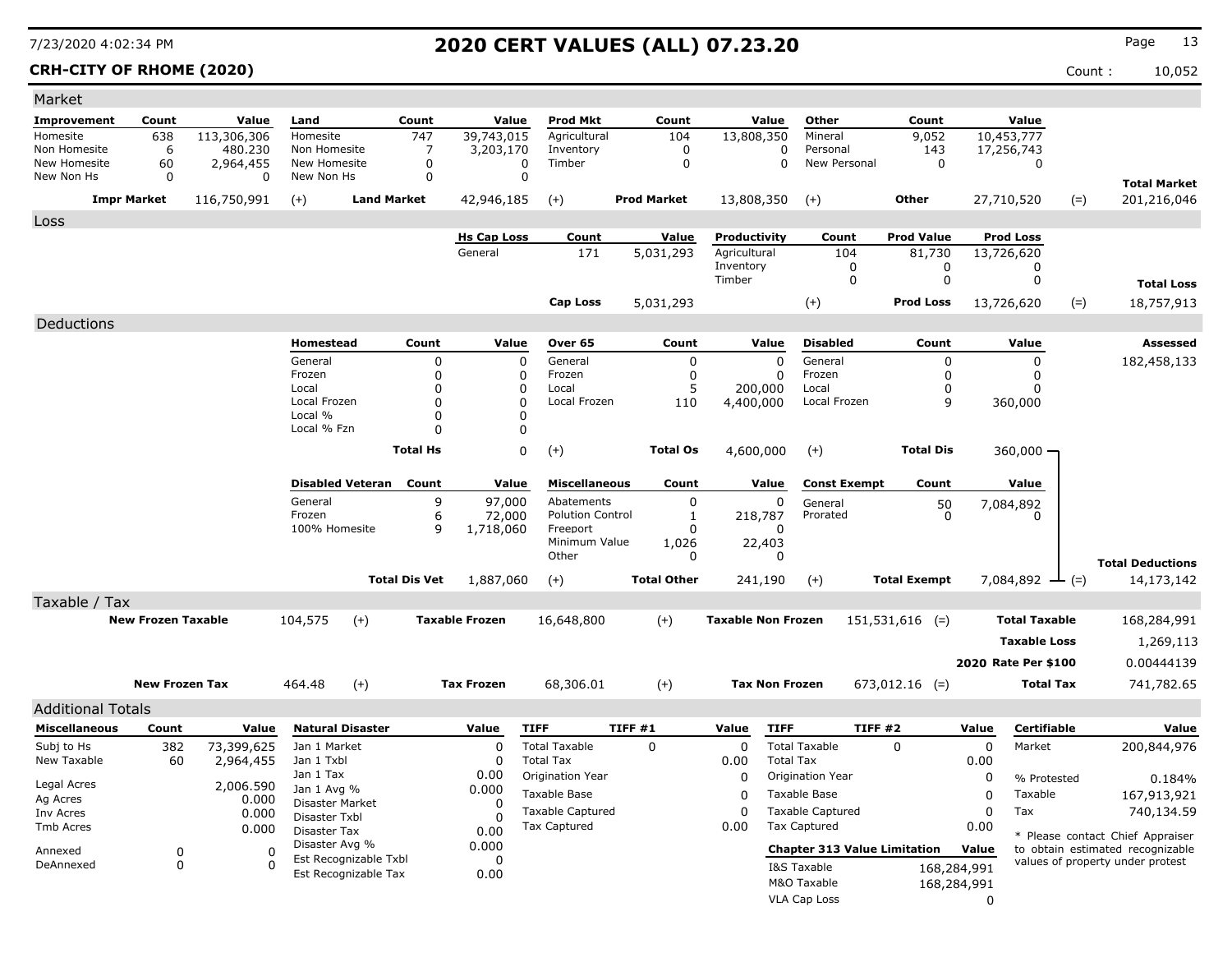**CRU-CITY OF RUNAWAY BAY (2020)** 2,362

| Market                       |                           |                    |                                  |                         |                  |                               |                               |         |                    |                           |                       |                                     |                   |                      |             |                            |       |                                                                      |
|------------------------------|---------------------------|--------------------|----------------------------------|-------------------------|------------------|-------------------------------|-------------------------------|---------|--------------------|---------------------------|-----------------------|-------------------------------------|-------------------|----------------------|-------------|----------------------------|-------|----------------------------------------------------------------------|
| Improvement                  | Count                     | Value              | Land                             |                         | Count            | Value                         | <b>Prod Mkt</b>               |         | Count              |                           | Value                 | Other                               |                   | Count                |             | Value                      |       |                                                                      |
| Homesite                     | 773                       | 134,442,133        | Homesite                         |                         | 2,202            | 36,414,833                    | Agricultural                  |         | 0                  |                           | 0                     | Mineral                             |                   | 94                   |             | 430,468                    |       |                                                                      |
| Non Homesite<br>New Homesite | 1<br>47                   | 240.310            | Non Homesite<br>New Homesite     |                         | 0<br>$\mathbf 0$ |                               | Inventory<br>0<br>Timber<br>0 |         | 0<br>$\Omega$      |                           | 0<br>$\Omega$         | Personal<br>New Personal            |                   | 66<br>$\mathbf 0$    |             | 2,901,030<br>$\mathbf 0$   |       |                                                                      |
| New Non Hs                   | 0                         | 4,705,810<br>0     | New Non Hs                       |                         | 0                |                               | $\Omega$                      |         |                    |                           |                       |                                     |                   |                      |             |                            |       |                                                                      |
|                              |                           |                    |                                  |                         |                  |                               |                               |         |                    |                           |                       |                                     |                   |                      |             |                            |       | <b>Total Market</b>                                                  |
|                              | <b>Impr Market</b>        | 139,388,253        | $(+)$                            | <b>Land Market</b>      |                  | 36,414,833                    | $(+)$                         |         | <b>Prod Market</b> |                           | 0                     | $(+)$                               |                   | Other                |             | 3,331,498                  | $(=)$ | 179,134,584                                                          |
| Loss                         |                           |                    |                                  |                         |                  |                               |                               |         |                    |                           |                       |                                     |                   |                      |             |                            |       |                                                                      |
|                              |                           |                    |                                  |                         |                  | <b>Hs Cap Loss</b><br>General | Count                         |         | Value              | Productivity              |                       | Count                               |                   | <b>Prod Value</b>    |             | <b>Prod Loss</b>           |       |                                                                      |
|                              |                           |                    |                                  |                         |                  |                               | 221                           |         | 2,955,793          | Agricultural<br>Inventory |                       | $\mathbf 0$<br>$\mathbf 0$          |                   | $\Omega$<br>$\Omega$ |             | $\mathbf 0$<br>$\mathbf 0$ |       |                                                                      |
|                              |                           |                    |                                  |                         |                  |                               |                               |         |                    | Timber                    |                       | $\mathbf 0$                         |                   | $\mathbf 0$          |             | 0                          |       | <b>Total Loss</b>                                                    |
|                              |                           |                    |                                  |                         |                  |                               | <b>Cap Loss</b>               |         | 2,955,793          |                           |                       | $(+)$                               |                   | <b>Prod Loss</b>     |             | $\Omega$                   | $(=)$ | 2,955,793                                                            |
| Deductions                   |                           |                    |                                  |                         |                  |                               |                               |         |                    |                           |                       |                                     |                   |                      |             |                            |       |                                                                      |
|                              |                           |                    | Homestead                        |                         | Count            | Value                         | Over 65                       |         | Count              |                           | Value                 | <b>Disabled</b>                     |                   | Count                |             | Value                      |       | Assessed                                                             |
|                              |                           |                    | General                          |                         | 0                |                               | $\Omega$<br>General           |         | $\mathbf 0$        |                           | $\mathbf 0$           | General                             |                   | $\mathbf 0$          |             | $\mathbf 0$                |       |                                                                      |
|                              |                           |                    | Frozen                           |                         | 0                |                               | Frozen<br>0                   |         | $\mathbf 0$        |                           | 0                     | Frozen                              |                   | $\mathbf 0$          |             | $\mathbf 0$                |       | 176,178,791                                                          |
|                              |                           |                    | Local                            |                         | 284              | 1,181,638                     | Local                         |         | 0                  |                           | 0                     | Local                               |                   | 0                    |             | 0                          |       |                                                                      |
|                              |                           |                    | Local Frozen                     |                         | 239              | 1,097,326                     | Local Frozen                  |         | $\Omega$           |                           | $\Omega$              | Local Frozen                        |                   | $\Omega$             |             | $\mathbf 0$                |       |                                                                      |
|                              |                           |                    | Local %<br>Local % Fzn           |                         | 0<br>0           |                               | 0<br>0                        |         |                    |                           |                       |                                     |                   |                      |             |                            |       |                                                                      |
|                              |                           |                    |                                  |                         |                  |                               |                               |         |                    |                           |                       |                                     |                   |                      |             |                            |       |                                                                      |
|                              |                           |                    |                                  |                         | <b>Total Hs</b>  | 2,278,964                     | $(+)$                         |         | <b>Total Os</b>    |                           | 0                     | $(+)$                               |                   | <b>Total Dis</b>     |             | 0                          |       |                                                                      |
|                              |                           |                    |                                  | <b>Disabled Veteran</b> | Count            | Value                         | <b>Miscellaneous</b>          |         | Count              |                           | Value                 | <b>Const Exempt</b>                 |                   | Count                |             | Value                      |       |                                                                      |
|                              |                           |                    | General                          |                         | 9                | 69,990                        | Abatements                    |         | $\mathbf 0$        |                           | 0                     | General                             |                   | 39                   |             | 2,717,950                  |       |                                                                      |
|                              |                           |                    | Frozen                           |                         | 11               | 132,000                       | <b>Polution Control</b>       |         | $\mathbf 0$        |                           | $\mathbf 0$           | Prorated                            |                   | 8                    |             | 6,267                      |       |                                                                      |
|                              |                           |                    | 100% Homesite                    |                         | 7                | 1,583,820                     | Freeport<br>Minimum Value     |         | 0<br>40            |                           | $\Omega$<br>4,636     |                                     |                   |                      |             |                            |       |                                                                      |
|                              |                           |                    |                                  |                         |                  |                               | Other                         |         | 0                  |                           | 0                     |                                     |                   |                      |             |                            |       |                                                                      |
|                              |                           |                    |                                  | <b>Total Dis Vet</b>    |                  | 1,785,810                     | $(+)$                         |         | <b>Total Other</b> |                           | 4,636                 | $(+)$                               |                   | <b>Total Exempt</b>  |             | $2,724,217$ — (=)          |       | <b>Total Deductions</b><br>6,793,627                                 |
|                              |                           |                    |                                  |                         |                  |                               |                               |         |                    |                           |                       |                                     |                   |                      |             |                            |       |                                                                      |
| Taxable / Tax                | <b>New Frozen Taxable</b> |                    | 54,070                           | $(+)$                   |                  | <b>Taxable Frozen</b>         | 47,894,397                    |         | $(+)$              | <b>Taxable Non Frozen</b> |                       |                                     | $121,436,697$ (=) |                      |             | <b>Total Taxable</b>       |       |                                                                      |
|                              |                           |                    |                                  |                         |                  |                               |                               |         |                    |                           |                       |                                     |                   |                      |             |                            |       | 169,385,164                                                          |
|                              |                           |                    |                                  |                         |                  |                               |                               |         |                    |                           |                       |                                     |                   |                      |             | <b>Taxable Loss</b>        |       | 11,385,583                                                           |
|                              |                           |                    |                                  |                         |                  |                               |                               |         |                    |                           |                       |                                     |                   |                      |             | 2020 Rate Per \$100        |       | 0.0059707                                                            |
|                              | <b>New Frozen Tax</b>     |                    | 322.83                           | $(+)$                   |                  | <b>Tax Frozen</b>             | 217,983.21                    |         | $(+)$              |                           | <b>Tax Non Frozen</b> |                                     | $725,062.06$ (=)  |                      |             | <b>Total Tax</b>           |       | 943,368.10                                                           |
| <b>Additional Totals</b>     |                           |                    |                                  |                         |                  |                               |                               |         |                    |                           |                       |                                     |                   |                      |             |                            |       |                                                                      |
| <b>Miscellaneous</b>         | Count                     | Value              | <b>Natural Disaster</b>          |                         |                  | Value                         | <b>TIFF</b>                   | TIFF #1 |                    | Value                     | <b>TIFF</b>           |                                     | <b>TIFF #2</b>    |                      | Value       | Certifiable                |       | Value                                                                |
| Subj to Hs                   | 524                       | 104,937,023        | Jan 1 Market                     |                         |                  | $\Omega$                      | <b>Total Taxable</b>          |         | 0                  | $\mathbf 0$               |                       | <b>Total Taxable</b>                | $\Omega$          |                      | 0           | Market                     |       | 179,134,584                                                          |
| New Taxable                  | 47                        | 4,705,810          | Jan 1 Txbl                       |                         |                  | $\Omega$                      | <b>Total Tax</b>              |         |                    | 0.00                      | <b>Total Tax</b>      |                                     |                   |                      | 0.00        |                            |       |                                                                      |
|                              |                           |                    | Jan 1 Tax                        |                         |                  | 0.00                          | Origination Year              |         |                    | 0                         |                       | Origination Year                    |                   |                      | 0           | % Protested                |       | 0%                                                                   |
| Legal Acres<br>Ag Acres      |                           | 1,057.773<br>0.000 | Jan 1 Avg %                      |                         |                  | 0.000                         | Taxable Base                  |         |                    | $\Omega$                  |                       | Taxable Base                        |                   |                      | 0           | Taxable                    |       | 169,385,164                                                          |
| Inv Acres                    |                           | 0.000              | Disaster Market<br>Disaster Txbl |                         |                  | n<br>$\Omega$                 | <b>Taxable Captured</b>       |         |                    | $\mathbf 0$               |                       | <b>Taxable Captured</b>             |                   |                      | 0           | Tax                        |       | 943,368.10                                                           |
| Tmb Acres                    |                           | 0.000              | Disaster Tax                     |                         |                  | 0.00                          | <b>Tax Captured</b>           |         |                    | 0.00                      |                       | <b>Tax Captured</b>                 |                   |                      | 0.00        |                            |       |                                                                      |
| Annexed                      | $\Omega$                  | $\Omega$           | Disaster Avg %                   |                         |                  | 0.000                         |                               |         |                    |                           |                       | <b>Chapter 313 Value Limitation</b> |                   |                      | Value       |                            |       | * Please contact Chief Appraiser<br>to obtain estimated recognizable |
| DeAnnexed                    | $\mathbf 0$               | $\Omega$           |                                  | Est Recognizable Txbl   |                  | $\Omega$                      |                               |         |                    |                           |                       | I&S Taxable                         |                   |                      | 169,385,164 |                            |       | values of property under protest                                     |
|                              |                           |                    |                                  | Est Recognizable Tax    |                  | 0.00                          |                               |         |                    |                           |                       | M&O Taxable                         |                   |                      | 169,385,164 |                            |       |                                                                      |
|                              |                           |                    |                                  |                         |                  |                               |                               |         |                    |                           |                       | <b>VLA Cap Loss</b>                 |                   |                      | $\Omega$    |                            |       |                                                                      |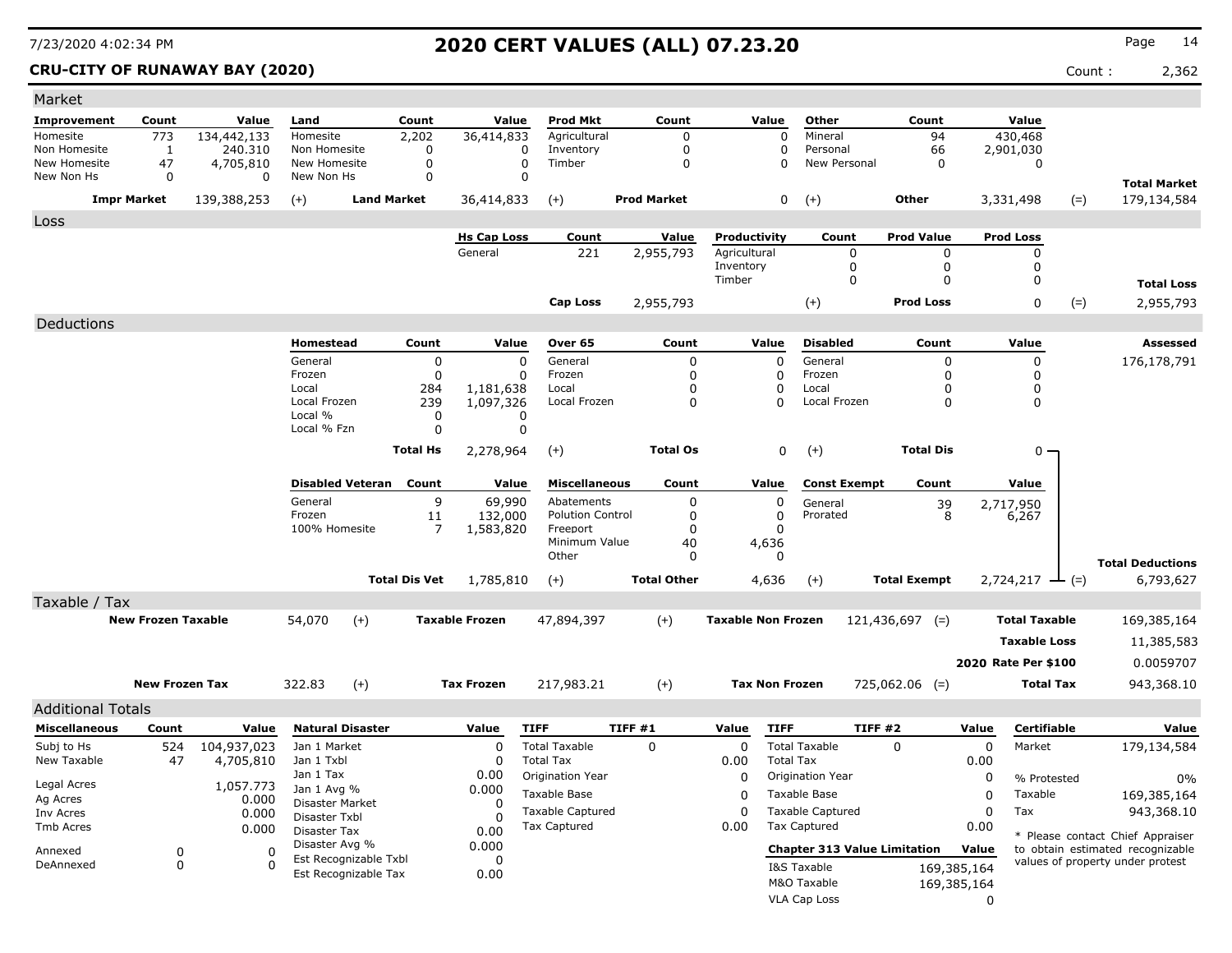### **F01-FIRE DISTRICT #1 (2020)** Count : 36,142

| Market                       |                           |                          |                                |                                               |                      |                               |                                     |                      |                              |                       |                                     |                              |             |                         |        |                                      |
|------------------------------|---------------------------|--------------------------|--------------------------------|-----------------------------------------------|----------------------|-------------------------------|-------------------------------------|----------------------|------------------------------|-----------------------|-------------------------------------|------------------------------|-------------|-------------------------|--------|--------------------------------------|
| Improvement                  | Count                     | Value                    | Land                           |                                               | Count                | Value                         | Prod Mkt                            | Count                |                              | Value                 | Other                               | Count                        |             | Value                   |        |                                      |
| Homesite                     | 3,770                     | 467,667,259              | Homesite                       |                                               | 3,707                | 193,358,353                   | Agricultural                        | 1,440                | 300,284,545                  |                       | Mineral                             | 30,222                       |             | 74,292,248              |        |                                      |
| Non Homesite<br>New Homesite | 349<br>315                | 15,560,659<br>23,214,942 | Non Homesite<br>New Homesite   |                                               | 426<br>4             | 35,664,414<br>230,050         | Inventory<br>Timber                 | 0<br>$\mathbf 0$     |                              | 0<br>$\Omega$         | Personal<br>New Personal            | 707<br>$\Omega$              |             | 117,618,563<br>$\Omega$ |        |                                      |
| New Non Hs                   | 22                        | 1,134,200                | New Non Hs                     |                                               | $\mathbf{1}$         | 69,740                        |                                     |                      |                              |                       |                                     |                              |             |                         |        |                                      |
|                              | <b>Impr Market</b>        | 507,577,060              | $(+)$                          | <b>Land Market</b>                            |                      | 229,322,557                   | $(+)$                               | <b>Prod Market</b>   | 300,284,545                  |                       | $(+)$                               | <b>Other</b>                 |             | 191,910,811             | $(=)$  | <b>Total Market</b><br>1,229,094,973 |
|                              |                           |                          |                                |                                               |                      |                               |                                     |                      |                              |                       |                                     |                              |             |                         |        |                                      |
| Loss                         |                           |                          |                                |                                               |                      |                               |                                     |                      |                              |                       |                                     |                              |             |                         |        |                                      |
|                              |                           |                          |                                |                                               |                      | <b>Hs Cap Loss</b><br>General | Count                               | Value                | Productivity<br>Agricultural |                       | Count                               | <b>Prod Value</b>            |             | <b>Prod Loss</b>        |        |                                      |
|                              |                           |                          |                                |                                               |                      |                               | 1,079                               | 24,364,476           | Inventory                    |                       | 1,440<br>0                          | 2,243,520<br>0               |             | 298,041,025<br>0        |        |                                      |
|                              |                           |                          |                                |                                               |                      |                               |                                     |                      | Timber                       |                       | $\mathbf 0$                         | $\mathbf 0$                  |             | 0                       |        | <b>Total Loss</b>                    |
|                              |                           |                          |                                |                                               |                      |                               | <b>Cap Loss</b>                     | 24,364,476           |                              |                       | $(+)$                               | <b>Prod Loss</b> 298,041,025 |             |                         | $(=)$  | 322,405,501                          |
| Deductions                   |                           |                          |                                |                                               |                      |                               |                                     |                      |                              |                       |                                     |                              |             |                         |        |                                      |
|                              |                           |                          | <b>Homestead</b>               |                                               | Count                | Value                         | Over 65                             | Count                |                              | Value                 | <b>Disabled</b>                     | Count                        |             | Value                   |        | <b>Assessed</b>                      |
|                              |                           |                          | General                        |                                               | 0                    | $\mathbf 0$                   | General                             | 0                    |                              | $\Omega$              | General                             | $\mathbf 0$                  |             | 0                       |        | 906,689,472                          |
|                              |                           |                          | Frozen                         |                                               | $\Omega$             | 0                             | Frozen                              | 0                    |                              | $\Omega$              | Frozen                              | 0                            |             | $\Omega$                |        |                                      |
|                              |                           |                          | Local                          |                                               | $\Omega$             | 0                             | Local                               | $\Omega$             |                              | $\Omega$              | Local                               | 0                            |             | 0                       |        |                                      |
|                              |                           |                          | Local Frozen                   |                                               | $\Omega$             | $\Omega$                      | Local Frozen                        | $\Omega$             |                              | $\Omega$              | Local Frozen                        | $\Omega$                     |             | $\Omega$                |        |                                      |
|                              |                           |                          | Local %<br>Local % Fzn         |                                               | $\Omega$<br>$\Omega$ | $\Omega$<br>0                 |                                     |                      |                              |                       |                                     |                              |             |                         |        |                                      |
|                              |                           |                          |                                |                                               |                      |                               |                                     |                      |                              |                       |                                     |                              |             |                         |        |                                      |
|                              |                           |                          |                                |                                               | <b>Total Hs</b>      | 0                             | $(+)$                               | <b>Total Os</b>      |                              | $\mathbf 0$           | $(+)$                               | <b>Total Dis</b>             |             | 0                       |        |                                      |
|                              |                           |                          |                                | <b>Disabled Veteran</b>                       | Count                | Value                         | <b>Miscellaneous</b>                | Count                |                              | Value                 | <b>Const Exempt</b>                 | Count                        |             | Value                   |        |                                      |
|                              |                           |                          | General                        |                                               | 79                   | 772,150                       | Abatements                          | 0                    |                              | $\Omega$              | General                             | $\frac{372}{2}$              |             | 39,874,559              |        |                                      |
|                              |                           |                          | Frozen<br>100% Homesite        |                                               | $\mathbf 0$          | 0                             | <b>Polution Control</b><br>Freeport | 1                    |                              | 77,505<br>$\Omega$    | Prorated                            |                              |             | 161,127                 |        |                                      |
|                              |                           |                          |                                |                                               | 40                   | 9,182,617                     | Minimum Value                       | $\mathbf 0$<br>5,108 |                              | 213,746               |                                     |                              |             |                         |        |                                      |
|                              |                           |                          |                                |                                               |                      |                               | Other                               | 0                    |                              | 0                     |                                     |                              |             |                         |        | <b>Total Deductions</b>              |
|                              |                           |                          |                                |                                               | <b>Total Dis Vet</b> | 9,954,767                     | $(+)$                               | <b>Total Other</b>   |                              | 291,251               | $(+)$                               | <b>Total Exempt</b>          |             | 40,035,686              | $ (=)$ | 50,281,704                           |
| Taxable / Tax                |                           |                          |                                |                                               |                      |                               |                                     |                      |                              |                       |                                     |                              |             |                         |        |                                      |
|                              | <b>New Frozen Taxable</b> |                          | $\Omega$                       | $(+)$                                         |                      | <b>Taxable Frozen</b>         | $\Omega$                            | $(+)$                | <b>Taxable Non Frozen</b>    |                       |                                     | $856,407,768$ (=)            |             | <b>Total Taxable</b>    |        | 856,407,768                          |
|                              |                           |                          |                                |                                               |                      |                               |                                     |                      |                              |                       |                                     |                              |             | <b>Taxable Loss</b>     |        | 13,368                               |
|                              |                           |                          |                                |                                               |                      |                               |                                     |                      |                              |                       |                                     |                              |             | 2020 Rate Per \$100     |        | 0.0003                               |
|                              |                           |                          |                                |                                               |                      |                               |                                     |                      |                              |                       |                                     |                              |             |                         |        |                                      |
|                              | <b>New Frozen Tax</b>     |                          | 0.00                           | $(+)$                                         |                      | <b>Tax Frozen</b>             | 0.00                                | $(+)$                |                              | <b>Tax Non Frozen</b> |                                     | $256,918.32$ (=)             |             | <b>Total Tax</b>        |        | 256,918.32                           |
| <b>Additional Totals</b>     |                           |                          |                                |                                               |                      |                               |                                     |                      |                              |                       |                                     |                              |             |                         |        |                                      |
| <b>Miscellaneous</b>         | Count                     | Value                    | <b>Natural Disaster</b>        |                                               |                      | Value                         | <b>TIFF</b>                         | TIFF#1               | Value                        | <b>TIFF</b>           |                                     | <b>TIFF #2</b>               | Value       | Certifiable             |        | Value                                |
| Subj to Hs                   | 2,123                     | 377,802,093              | Jan 1 Market                   |                                               |                      | $\Omega$                      | <b>Total Taxable</b>                | $\Omega$             | $\Omega$                     |                       | <b>Total Taxable</b>                | $\Omega$                     | 0           | Market                  |        | 1,224,701,468                        |
| New Taxable                  | 327                       | 24,222,122               | Jan 1 Txbl                     |                                               |                      | 0                             | <b>Total Tax</b>                    |                      | 0.00                         | <b>Total Tax</b>      |                                     |                              | 0.00        |                         |        |                                      |
| Legal Acres                  |                           | 47,074.092               | Jan 1 Tax                      |                                               |                      | 0.00<br>0.000                 | Origination Year                    |                      | 0                            |                       | Origination Year                    |                              | 0           | % Protested             |        | 0.357%                               |
| Ag Acres                     |                           | 0.000                    | Jan 1 Avg %<br>Disaster Market |                                               |                      | O                             | Taxable Base                        |                      | $\Omega$                     |                       | Taxable Base                        |                              | 0           | Taxable                 |        | 854,229,123                          |
| Inv Acres                    |                           | 0.000                    | Disaster Txbl                  |                                               |                      | U                             | <b>Taxable Captured</b>             |                      | $\mathbf 0$                  |                       | <b>Taxable Captured</b>             |                              | $\mathbf 0$ | Tax                     |        | 256,264.72                           |
| Tmb Acres                    |                           | 0.000                    | Disaster Tax                   |                                               |                      | 0.00                          | <b>Tax Captured</b>                 |                      | 0.00                         |                       | <b>Tax Captured</b>                 |                              | 0.00        |                         |        | * Please contact Chief Appraiser     |
| Annexed                      | 0                         | $\mathbf 0$              | Disaster Avg %                 |                                               |                      | 0.000                         |                                     |                      |                              |                       | <b>Chapter 313 Value Limitation</b> |                              | Value       |                         |        | to obtain estimated recognizable     |
| DeAnnexed                    | $\mathbf 0$               | $\Omega$                 |                                | Est Recognizable Txbl<br>Est Recognizable Tax |                      | $\Omega$<br>0.00              |                                     |                      |                              |                       | I&S Taxable                         |                              | 856,407,768 |                         |        | values of property under protest     |
|                              |                           |                          |                                |                                               |                      |                               |                                     |                      |                              |                       | M&O Taxable                         |                              | 856,407,768 |                         |        |                                      |
|                              |                           |                          |                                |                                               |                      |                               |                                     |                      |                              |                       | <b>VLA Cap Loss</b>                 |                              | $\Omega$    |                         |        |                                      |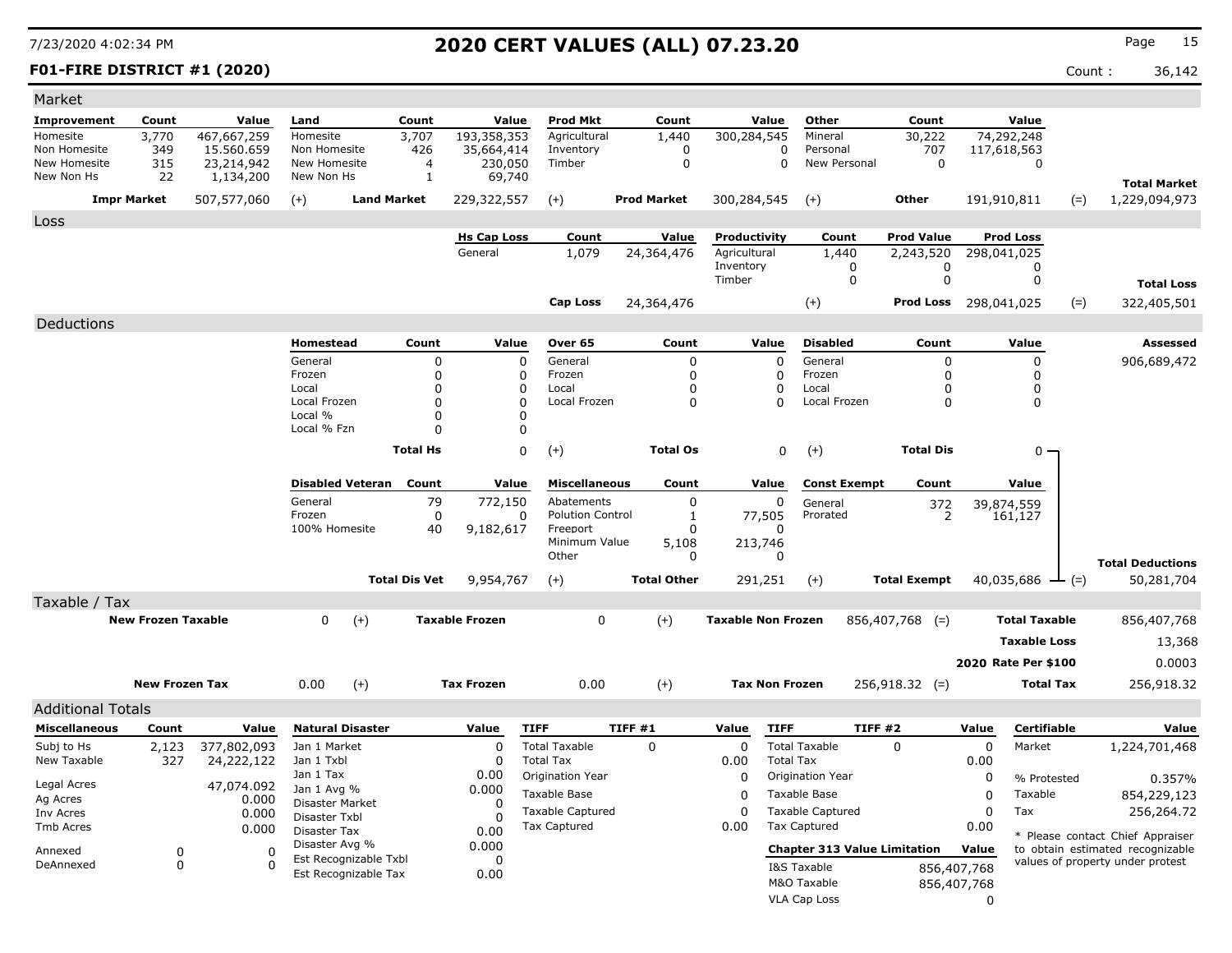### **F02-EMERGENCY SERV DIST NO 2 (2020)** Count : 6,569

| Market                             |                           |                         |                               |                         |                      |                         |                                     |                            |                           |                            |                                     |                            |                   |                              |         |                                                                      |
|------------------------------------|---------------------------|-------------------------|-------------------------------|-------------------------|----------------------|-------------------------|-------------------------------------|----------------------------|---------------------------|----------------------------|-------------------------------------|----------------------------|-------------------|------------------------------|---------|----------------------------------------------------------------------|
| Improvement                        | Count                     | Value                   | Land                          |                         | Count                | Value                   | <b>Prod Mkt</b>                     | Count                      |                           | Value                      | Other                               | Count                      |                   | Value                        |         |                                                                      |
| Homesite                           | 714                       | 73,687,129              | Homesite                      |                         | 664                  | 21,645,016              | Agricultural                        | 614                        | 187,910,629               |                            | Mineral                             | 5,140                      |                   | 10,374,638                   |         |                                                                      |
| Non Homesite<br>New Homesite       | 80                        | 3,549,420               | Non Homesite<br>New Homesite  |                         | 126                  | 11,345,205              | Inventory<br>Timber                 | 0<br>$\mathbf 0$           |                           | 0<br>$\Omega$              | Personal<br>New Personal            | 240<br>$\Omega$            |                   | 219,173,739                  |         |                                                                      |
| New Non Hs                         | 105<br>15                 | 3,438,056<br>599,450    | New Non Hs                    |                         | 2<br>0               | 103,670<br>$\mathbf 0$  |                                     |                            |                           |                            |                                     |                            |                   | $\mathbf 0$                  |         |                                                                      |
|                                    |                           |                         |                               |                         |                      |                         |                                     |                            |                           |                            |                                     |                            |                   |                              |         | <b>Total Market</b>                                                  |
|                                    | <b>Impr Market</b>        | 81,274,055              | $(+)$                         | <b>Land Market</b>      |                      | 33,093,891              | $(+)$                               | <b>Prod Market</b>         | 187,910,629               |                            | $(+)$                               | <b>Other</b>               |                   | 229,548,377                  | $(=)$   | 531,826,952                                                          |
| <b>Loss</b>                        |                           |                         |                               |                         |                      |                         |                                     |                            |                           |                            |                                     |                            |                   |                              |         |                                                                      |
|                                    |                           |                         |                               |                         |                      | <b>Hs Cap Loss</b>      | Count                               | Value                      | Productivity              |                            | Count                               | <b>Prod Value</b>          |                   | <b>Prod Loss</b>             |         |                                                                      |
|                                    |                           |                         |                               |                         |                      | General                 | 161                                 | 3,482,352                  | Agricultural<br>Inventory |                            | 614<br>0                            | 2,148,140<br>0             |                   | 185,762,489<br>$\Omega$      |         |                                                                      |
|                                    |                           |                         |                               |                         |                      |                         |                                     |                            | Timber                    |                            | 0                                   | $\mathbf 0$                |                   | $\mathbf{0}$                 |         | <b>Total Loss</b>                                                    |
|                                    |                           |                         |                               |                         |                      |                         | <b>Cap Loss</b>                     | 3,482,352                  |                           |                            | $(+)$                               | Prod Loss 185,762,489      |                   |                              | $(=)$   | 189,244,841                                                          |
|                                    |                           |                         |                               |                         |                      |                         |                                     |                            |                           |                            |                                     |                            |                   |                              |         |                                                                      |
| Deductions                         |                           |                         |                               |                         |                      |                         |                                     |                            |                           |                            |                                     |                            |                   |                              |         |                                                                      |
|                                    |                           |                         | <b>Homestead</b>              |                         | Count                | Value                   | Over <sub>65</sub>                  | Count                      |                           | Value                      | <b>Disabled</b>                     | Count                      |                   | Value                        |         | Assessed                                                             |
|                                    |                           |                         | General<br>Frozen             |                         | 0<br>$\Omega$        | $\mathbf 0$<br>0        | General<br>Frozen                   | $\mathbf 0$<br>$\mathbf 0$ |                           | $\mathbf 0$<br>$\mathbf 0$ | General<br>Frozen                   | 0<br>0                     |                   | $\mathbf 0$<br>$\mathbf{0}$  |         | 342,582,111                                                          |
|                                    |                           |                         | Local                         |                         | $\Omega$             | $\mathbf 0$             | Local                               | $\mathbf 0$                |                           | 0                          | Local                               | 0                          |                   | 0                            |         |                                                                      |
|                                    |                           |                         | Local Frozen                  |                         | $\Omega$             | $\mathbf 0$             | Local Frozen                        | $\Omega$                   |                           | $\Omega$                   | Local Frozen                        | $\Omega$                   |                   | $\mathbf{0}$                 |         |                                                                      |
|                                    |                           |                         | Local %<br>Local % Fzn        |                         | $\Omega$<br>$\Omega$ | $\Omega$<br>$\mathbf 0$ |                                     |                            |                           |                            |                                     |                            |                   |                              |         |                                                                      |
|                                    |                           |                         |                               |                         |                      |                         |                                     |                            |                           |                            |                                     |                            |                   |                              |         |                                                                      |
|                                    |                           |                         |                               |                         | <b>Total Hs</b>      | $\mathbf 0$             | $(+)$                               | <b>Total Os</b>            |                           | 0                          | $(+)$                               | <b>Total Dis</b>           |                   | 0                            |         |                                                                      |
|                                    |                           |                         |                               | <b>Disabled Veteran</b> | Count                | Value                   | <b>Miscellaneous</b>                | Count                      |                           | Value                      | <b>Const Exempt</b>                 | Count                      |                   | Value                        |         |                                                                      |
|                                    |                           |                         | General                       |                         | 13                   | 136,920                 | Abatements                          | $\mathbf 0$                |                           | 0                          | General                             | 88                         |                   | 1,858,773                    |         |                                                                      |
|                                    |                           |                         | Frozen                        |                         | $\mathbf 0$          | 0                       | <b>Polution Control</b>             | 3                          | 41,640,926                |                            | Prorated                            | $\mathbf{0}$               |                   | $\Omega$                     |         |                                                                      |
|                                    |                           |                         | 100% Homesite                 |                         | 13                   | 2,173,320               | Freeport                            | $\Omega$                   |                           | $\Omega$                   |                                     |                            |                   |                              |         |                                                                      |
|                                    |                           |                         |                               |                         |                      |                         | Minimum Value<br>Other              | 1,799<br>$\mathbf 0$       |                           | 121,812<br>$\Omega$        |                                     |                            |                   |                              |         |                                                                      |
|                                    |                           |                         |                               |                         | <b>Total Dis Vet</b> | 2,310,240               | $(+)$                               | <b>Total Other</b>         | 41,762,738                |                            | $(+)$                               | <b>Total Exempt</b>        |                   | 1,858,773                    | $-$ (=) | <b>Total Deductions</b><br>45,931,751                                |
|                                    |                           |                         |                               |                         |                      |                         |                                     |                            |                           |                            |                                     |                            |                   |                              |         |                                                                      |
| Taxable / Tax                      | <b>New Frozen Taxable</b> |                         | $\Omega$                      |                         |                      | <b>Taxable Frozen</b>   |                                     |                            |                           |                            |                                     |                            |                   |                              |         |                                                                      |
|                                    |                           |                         |                               | $(+)$                   |                      |                         | $\Omega$                            | $(+)$                      | <b>Taxable Non Frozen</b> |                            |                                     | $296,650,360$ (=)          |                   | <b>Total Taxable</b>         |         | 296,650,360                                                          |
|                                    |                           |                         |                               |                         |                      |                         |                                     |                            |                           |                            |                                     |                            |                   | <b>Taxable Loss</b>          |         | $-670$                                                               |
|                                    |                           |                         |                               |                         |                      |                         |                                     |                            |                           |                            |                                     |                            |                   | 2020 Rate Per \$100          |         | 0.001                                                                |
|                                    | <b>New Frozen Tax</b>     |                         | 0.00                          | $(+)$                   |                      | <b>Tax Frozen</b>       | 0.00                                | $(+)$                      |                           | <b>Tax Non Frozen</b>      |                                     | $296,651.03$ (=)           |                   | <b>Total Tax</b>             |         | 296,651.03                                                           |
| <b>Additional Totals</b>           |                           |                         |                               |                         |                      |                         |                                     |                            |                           |                            |                                     |                            |                   |                              |         |                                                                      |
|                                    |                           |                         |                               |                         |                      |                         |                                     |                            |                           |                            |                                     |                            |                   |                              |         |                                                                      |
| <b>Miscellaneous</b><br>Subj to Hs | Count                     | Value                   | Jan 1 Market                  | <b>Natural Disaster</b> |                      | Value<br>$\Omega$       | <b>TIFF</b><br><b>Total Taxable</b> | TIFF #1<br>$\Omega$        | Value<br>$\Omega$         | <b>TIFF</b>                | <b>Total Taxable</b>                | <b>TIFF #2</b><br>$\Omega$ | Value<br>$\Omega$ | <b>Certifiable</b><br>Market |         | Value                                                                |
| New Taxable                        | 369<br>117                | 55,097,635<br>4,134,046 | Jan 1 Txbl                    |                         |                      | $\Omega$                | <b>Total Tax</b>                    |                            | 0.00                      | <b>Total Tax</b>           |                                     |                            | 0.00              |                              |         | 530,661,022                                                          |
|                                    |                           |                         | Jan 1 Tax                     |                         |                      | 0.00                    | Origination Year                    |                            | $\mathbf 0$               |                            | Origination Year                    |                            | 0                 | % Protested                  |         | 0.219%                                                               |
| Legal Acres<br>Ag Acres            |                           | 41,270.380              | Jan 1 Avg %                   |                         |                      | 0.000                   | Taxable Base                        |                            | $\Omega$                  |                            | Taxable Base                        |                            | $\Omega$          | Taxable                      |         | 296,047,420                                                          |
| Inv Acres                          |                           | 0.000<br>0.000          | <b>Disaster Market</b>        |                         |                      | $\Omega$                | <b>Taxable Captured</b>             |                            | $\Omega$                  |                            | <b>Taxable Captured</b>             |                            | $\Omega$          | Tax                          |         | 296,048.09                                                           |
| <b>Tmb Acres</b>                   |                           | 0.000                   | Disaster Txbl<br>Disaster Tax |                         |                      | $\Omega$<br>0.00        | <b>Tax Captured</b>                 |                            | 0.00                      |                            | <b>Tax Captured</b>                 |                            | 0.00              |                              |         |                                                                      |
| Annexed                            | 0                         | 0                       | Disaster Avg %                |                         |                      | 0.000                   |                                     |                            |                           |                            | <b>Chapter 313 Value Limitation</b> |                            | Value             |                              |         | * Please contact Chief Appraiser<br>to obtain estimated recognizable |
| DeAnnexed                          | $\mathbf 0$               | $\Omega$                |                               | Est Recognizable Txbl   |                      | 0                       |                                     |                            |                           |                            | I&S Taxable                         |                            | 296,650,360       |                              |         | values of property under protest                                     |
|                                    |                           |                         |                               | Est Recognizable Tax    |                      | 0.00                    |                                     |                            |                           |                            | M&O Taxable                         |                            | 296,650,360       |                              |         |                                                                      |
|                                    |                           |                         |                               |                         |                      |                         |                                     |                            |                           |                            | VLA Cap Loss                        |                            | $\mathbf{0}$      |                              |         |                                                                      |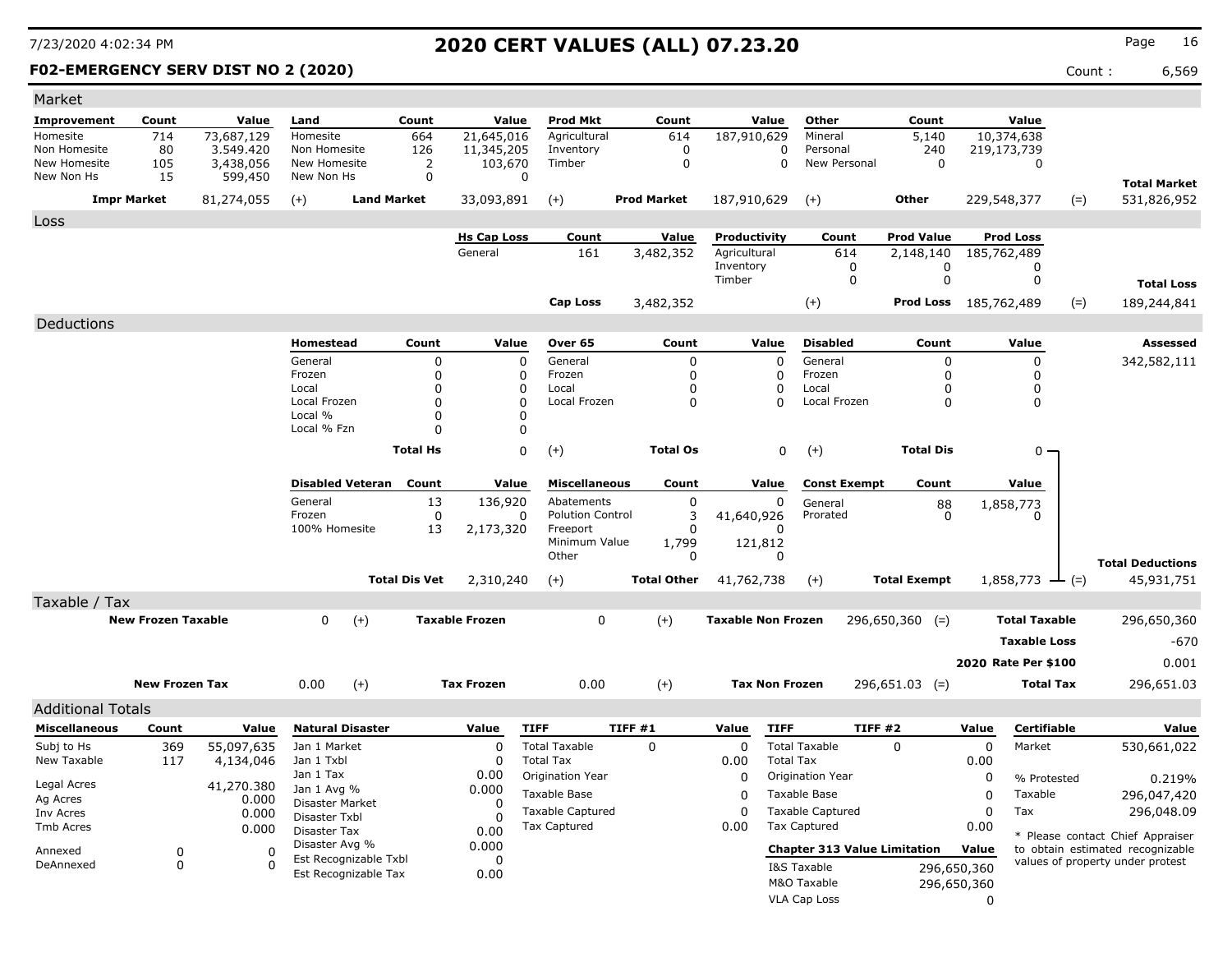### **LTR-WISE FM FLOOD-LATERA (2020)** Count : 214,795

| Market                       |                           |                           |                                    |                                               |                                      |                                    |                      |                                  |                                               |                                 |                         |                        |       |                                       |
|------------------------------|---------------------------|---------------------------|------------------------------------|-----------------------------------------------|--------------------------------------|------------------------------------|----------------------|----------------------------------|-----------------------------------------------|---------------------------------|-------------------------|------------------------|-------|---------------------------------------|
| Improvement                  | Count                     | Value                     | Land                               | Count                                         | Value                                | <b>Prod Mkt</b>                    | Count                | Value                            | Other                                         | Count                           |                         | Value                  |       |                                       |
| Homesite                     | 30,328                    | 4,783,606,668             | Homesite                           | 36,434                                        | 1,834,037,940                        | Agricultural                       | 11,904               | 3,091,575,856                    | Mineral                                       | 160,085                         |                         | 690,584,993            |       |                                       |
| Non Homesite<br>New Homesite | 1,865<br>2,960            | 81.865.881<br>228,697,703 | Non Homesite<br>New Homesite       | 2,901<br>55                                   | 275,360,658<br>3,079,255             | Inventory<br>Timber                | 0<br>$\mathbf{1}$    | 100,000                          | 0<br>Personal<br>New Personal                 | $\Omega$                        | 6,312 1,907,105,303     | 0                      |       |                                       |
| New Non Hs                   | 177                       | 7,426,580                 | New Non Hs                         | $\overline{2}$                                | 79,960                               |                                    |                      |                                  |                                               |                                 |                         |                        |       |                                       |
|                              | <b>Impr Market</b>        | 5,101,596,832             | $(+)$                              |                                               | Land Market 2, 112, 557, 813         | $(+)$                              |                      | <b>Prod Market</b> 3,091,675,856 | $(+)$                                         | Other                           | 2,597,690,296           |                        | $(=)$ | <b>Total Market</b><br>12,903,520,797 |
|                              |                           |                           |                                    |                                               |                                      |                                    |                      |                                  |                                               |                                 |                         |                        |       |                                       |
| Loss                         |                           |                           |                                    |                                               | <b>Hs Cap Loss</b>                   | Count                              | Value                | Productivity                     | Count                                         | <b>Prod Value</b>               |                         | <b>Prod Loss</b>       |       |                                       |
|                              |                           |                           |                                    |                                               | General                              | 7,084                              | 156,605,569          | Agricultural                     | 11,904                                        | 26,763,333 3,064,812,523        |                         |                        |       |                                       |
|                              |                           |                           |                                    |                                               |                                      |                                    |                      | Inventory                        | 0                                             |                                 | 0                       | $\Omega$               |       |                                       |
|                              |                           |                           |                                    |                                               |                                      |                                    |                      | Timber                           | 1                                             | 2,750                           |                         | 97,250                 |       | <b>Total Loss</b>                     |
|                              |                           |                           |                                    |                                               |                                      | Cap Loss                           | 156,605,569          |                                  | $^{(+)}$                                      |                                 | Prod Loss 3,064,909,773 |                        | $(=)$ | 3,221,515,342                         |
| Deductions                   |                           |                           |                                    |                                               |                                      |                                    |                      |                                  |                                               |                                 |                         |                        |       |                                       |
|                              |                           |                           | Homestead                          | Count                                         | Value                                | Over 65                            | Count                | Value                            | <b>Disabled</b>                               | Count                           |                         | Value                  |       | <b>Assessed</b>                       |
|                              |                           |                           | General                            |                                               | 0                                    | $\Omega$<br>General                | $\mathbf 0$          | $\Omega$                         | General                                       |                                 | 0                       | $\mathbf 0$            |       | 9,682,005,455                         |
|                              |                           |                           | Frozen                             |                                               | $\Omega$                             | Frozen<br>0                        | $\mathbf 0$          | $\Omega$                         | Frozen                                        |                                 | 0                       | $\Omega$               |       |                                       |
|                              |                           |                           | Local<br>Local Frozen              | 10,508<br>6,339                               | 29,088,703<br>17,472,647             | Local<br>Local Frozen              | 551<br>5,915         | 3,308,512<br>38,266,992          | Local<br>Local Frozen                         |                                 | 0<br>$\Omega$           | 0<br>$\mathbf{0}$      |       |                                       |
|                              |                           |                           | Local %                            |                                               | 10,405 440,632,187                   |                                    |                      |                                  |                                               |                                 |                         |                        |       |                                       |
|                              |                           |                           | Local % Fzn                        |                                               | 6,120 215,614,975                    |                                    |                      |                                  |                                               |                                 |                         |                        |       |                                       |
|                              |                           |                           |                                    |                                               | <b>Total Hs</b> 702,808,512          | $(+)$                              | <b>Total Os</b>      | 41,575,504                       | $(+)$                                         | <b>Total Dis</b>                |                         | $0 \cdot$              |       |                                       |
|                              |                           |                           |                                    |                                               |                                      |                                    |                      |                                  |                                               |                                 |                         |                        |       |                                       |
|                              |                           |                           | <b>Disabled Veteran</b><br>General | Count                                         | Value                                | <b>Miscellaneous</b><br>Abatements | Count<br>$\mathbf 0$ | Value                            | <b>Const Exempt</b>                           | Count                           |                         | Value                  |       |                                       |
|                              |                           |                           | Frozen                             |                                               | 3,754,813<br>463<br>248<br>2,640,991 | <b>Polution Control</b>            | 35                   | 0<br>70,656,384                  | General<br>Prorated                           | 3,263<br>11                     |                         | 798,684,942<br>167,485 |       |                                       |
|                              |                           |                           | 100% Homesite                      |                                               | 308<br>65,795,859                    | Freeport                           | 18                   | 44,537,591                       |                                               |                                 |                         |                        |       |                                       |
|                              |                           |                           |                                    |                                               |                                      | Minimum Value<br>Other             | 19,806<br>21         | 1,282,526<br>62,786              |                                               |                                 |                         |                        |       |                                       |
|                              |                           |                           |                                    |                                               |                                      |                                    |                      |                                  |                                               |                                 |                         |                        |       | <b>Total Deductions</b>               |
|                              |                           |                           |                                    | <b>Total Dis Vet</b>                          | 72,191,663                           | $(+)$                              |                      | Total Other 116,539,287          | $(+)$                                         | <b>Total Exempt</b> 798,852,427 |                         | $ (=)$                 |       | 1,731,967,393                         |
| Taxable / Tax                |                           |                           |                                    |                                               |                                      |                                    |                      |                                  |                                               |                                 |                         |                        |       |                                       |
|                              | <b>New Frozen Taxable</b> |                           | 3,295,345                          | $(+)$                                         | <b>Taxable Frozen</b>                | 802,048,725                        | $(+)$                |                                  | <b>Taxable Non Frozen</b> $7,144,693,992$ (=) |                                 |                         | <b>Total Taxable</b>   |       | 7,950,038,062                         |
|                              |                           |                           |                                    |                                               |                                      |                                    |                      |                                  |                                               |                                 |                         | <b>Taxable Loss</b>    |       | 95,473,027                            |
|                              |                           |                           |                                    |                                               |                                      |                                    |                      |                                  |                                               |                                 |                         | 2020 Rate Per \$100    |       | 0.000425                              |
|                              | <b>New Frozen Tax</b>     |                           | 1,400.51                           | $(+)$                                         | <b>Tax Frozen</b>                    | 300,734.01                         | $(+)$                | <b>Tax Non Frozen</b>            |                                               | $3,036,055.62$ (=)              |                         | <b>Total Tax</b>       |       | 3,338,190.14                          |
| <b>Additional Totals</b>     |                           |                           |                                    |                                               |                                      |                                    |                      |                                  |                                               |                                 |                         |                        |       |                                       |
| <b>Miscellaneous</b>         | Count                     | Value                     | <b>Natural Disaster</b>            |                                               | Value                                | <b>TIFF</b>                        | TIFF#1               | Value                            | <b>TIFF</b>                                   | <b>TIFF #2</b>                  | Value                   | Certifiable            |       | Value                                 |
| Subj to Hs                   |                           | 16,870 3,349,673,858      | Jan 1 Market                       |                                               | $\Omega$                             | <b>Total Taxable</b>               | $\Omega$             | $\Omega$                         | <b>Total Taxable</b>                          | $\Omega$                        | $\Omega$                | Market                 |       | 12,862,441,675                        |
| New Taxable                  | 3,057                     | 231,233,732               | Jan 1 Txbl                         |                                               | $\Omega$                             | <b>Total Tax</b>                   |                      | 0.00                             | <b>Total Tax</b>                              |                                 | 0.00                    |                        |       |                                       |
|                              |                           |                           | Jan 1 Tax                          |                                               | 0.00                                 | Origination Year                   |                      | 0                                | Origination Year                              |                                 | $\mathbf 0$             | % Protested            |       | 0.318%                                |
| Legal Acres<br>Ag Acres      |                           | 576,797.469<br>0.000      | Jan 1 Avg %                        |                                               | 0.000                                | Taxable Base                       |                      | $\Omega$                         | Taxable Base                                  |                                 | $\Omega$                | Taxable                |       | 7,918,572,639                         |
| Inv Acres                    |                           | 0.000                     | Disaster Market<br>Disaster Txbl   |                                               | n                                    | <b>Taxable Captured</b>            |                      | $\Omega$                         | <b>Taxable Captured</b>                       |                                 | $\Omega$                | Tax                    |       | 3,324,846.15                          |
| Tmb Acres                    |                           | 0.000                     | Disaster Tax                       |                                               | 0.00                                 | Tax Captured                       |                      | 0.00                             | Tax Captured                                  |                                 | 0.00                    |                        |       | * Please contact Chief Appraiser      |
| Annexed                      | 0                         | $\mathbf 0$               | Disaster Avg %                     |                                               | 0.000                                |                                    |                      |                                  | <b>Chapter 313 Value Limitation</b>           |                                 | Value                   |                        |       | to obtain estimated recognizable      |
| DeAnnexed                    | $\mathbf 0$               | $\Omega$                  |                                    | Est Recognizable Txbl<br>Est Recognizable Tax | $\Omega$<br>0.00                     |                                    |                      |                                  | I&S Taxable                                   |                                 | 7,950,038,062           |                        |       | values of property under protest      |
|                              |                           |                           |                                    |                                               |                                      |                                    |                      |                                  | M&O Taxable                                   |                                 | 7,950,038,062           |                        |       |                                       |
|                              |                           |                           |                                    |                                               |                                      |                                    |                      |                                  | VLA Cap Loss                                  |                                 | $\mathbf{0}$            |                        |       |                                       |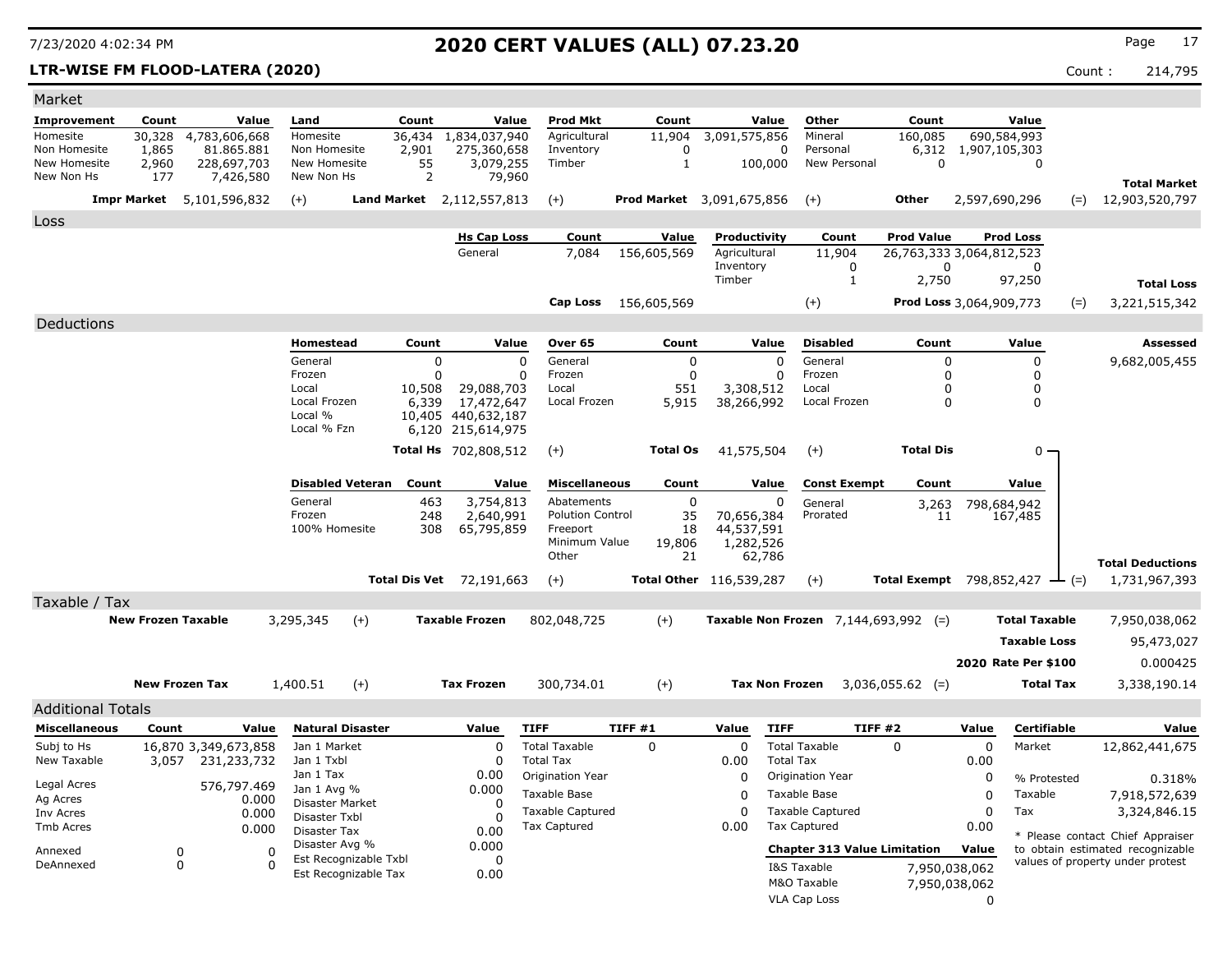### **MUD1-FAR NORTH FORT WORTH MUD #1 (2020)** Count : 10

| Market                   |                           |             |                                         |                      |                       |                         |                    |                           |                  |                                     |                     |           |                      |               |                                  |
|--------------------------|---------------------------|-------------|-----------------------------------------|----------------------|-----------------------|-------------------------|--------------------|---------------------------|------------------|-------------------------------------|---------------------|-----------|----------------------|---------------|----------------------------------|
| <b>Improvement</b>       | Count                     | Value       | Land                                    | Count                | Value                 | Prod Mkt                | Count              |                           | Value            | Other                               | Count               |           | Value                |               |                                  |
| Homesite                 | 1                         | 210,330     | Homesite                                | $\mathbf{1}$         | 17,430                | Agricultural            | 1                  | 435,850                   |                  | Mineral                             | $\Omega$            |           | $\mathbf 0$          |               |                                  |
| Non Homesite             | 0                         | 0           | Non Homesite                            | 5                    | 2,759,190             | Inventory               | $\mathbf 0$        |                           | 0                | Personal                            | 5                   |           | 100,383              |               |                                  |
| New Homesite             | 0                         | $\mathbf 0$ | New Homesite                            | 0                    | 0                     | Timber                  | $\mathbf 0$        |                           | $\Omega$         | New Personal                        | 0                   |           | 0                    |               |                                  |
| New Non Hs               | 0                         | $\Omega$    | New Non Hs                              | 0                    | $\Omega$              |                         |                    |                           |                  |                                     |                     |           |                      |               | <b>Total Market</b>              |
|                          | <b>Impr Market</b>        | 210,330     | $(+)$                                   | <b>Land Market</b>   | 2,776,620             | $(+)$                   | <b>Prod Market</b> | 435,850                   |                  | $(+)$                               | Other               |           | 100,383              | $(=)$         | 3,523,183                        |
| Loss                     |                           |             |                                         |                      |                       |                         |                    |                           |                  |                                     |                     |           |                      |               |                                  |
|                          |                           |             |                                         |                      | <b>Hs Cap Loss</b>    | Count                   | Value              | Productivity              |                  | Count                               | <b>Prod Value</b>   |           | <b>Prod Loss</b>     |               |                                  |
|                          |                           |             |                                         |                      | General               | $\Omega$                | $\Omega$           | Agricultural              |                  | 1                                   | 2,600               |           | 433,250              |               |                                  |
|                          |                           |             |                                         |                      |                       |                         |                    | Inventory<br>Timber       |                  | 0                                   | 0                   |           | 0                    |               |                                  |
|                          |                           |             |                                         |                      |                       |                         |                    |                           |                  | 0                                   | 0                   |           | 0                    |               | <b>Total Loss</b>                |
|                          |                           |             |                                         |                      |                       | Cap Loss                | 0                  |                           |                  | $(+)$                               | <b>Prod Loss</b>    |           | 433,250              | $(=)$         | 433,250                          |
| Deductions               |                           |             |                                         |                      |                       |                         |                    |                           |                  |                                     |                     |           |                      |               |                                  |
|                          |                           |             | Homestead                               | Count                | Value                 | Over 65                 | Count              |                           | Value            | <b>Disabled</b>                     | Count               |           | Value                |               | Assessed                         |
|                          |                           |             | General                                 | 0                    | $\mathbf 0$           | General                 | 0                  |                           | 0                | General                             | 0                   |           | 0                    |               | 3,089,933                        |
|                          |                           |             | Frozen                                  | 0                    | $\Omega$              | Frozen                  | 0                  |                           | 0                | Frozen                              | 0                   |           | 0                    |               |                                  |
|                          |                           |             | Local                                   | 0                    | 0                     | Local                   | 0                  |                           | 0                | Local                               | 0                   |           | 0                    |               |                                  |
|                          |                           |             | Local Frozen<br>Local %                 | $\Omega$<br>0        | O<br>0                | Local Frozen            | 0                  |                           | $\Omega$         | Local Frozen                        | 0                   |           | 0                    |               |                                  |
|                          |                           |             | Local % Fzn                             | O                    | O                     |                         |                    |                           |                  |                                     |                     |           |                      |               |                                  |
|                          |                           |             |                                         |                      |                       |                         |                    |                           |                  |                                     |                     |           |                      |               |                                  |
|                          |                           |             |                                         | <b>Total Hs</b>      | 0                     | $(+)$                   | <b>Total Os</b>    |                           | 0                | $(+)$                               | <b>Total Dis</b>    |           | $0 -$                |               |                                  |
|                          |                           |             | <b>Disabled Veteran</b>                 | Count                | Value                 | <b>Miscellaneous</b>    | Count              |                           | Value            | <b>Const Exempt</b>                 | Count               |           | Value                |               |                                  |
|                          |                           |             | General                                 | 0                    | 0                     | Abatements              | 0                  |                           | 0                | General                             | 0                   |           | 0                    |               |                                  |
|                          |                           |             | Frozen                                  | 0                    | 0                     | <b>Polution Control</b> | 0                  |                           | 0                | Prorated                            | 0                   |           | 0                    |               |                                  |
|                          |                           |             | 100% Homesite                           | 0                    | 0                     | Freeport                | 0                  |                           | 0                |                                     |                     |           |                      |               |                                  |
|                          |                           |             |                                         |                      |                       | Minimum Value<br>Other  | 0<br>0             |                           | 0<br>$\Omega$    |                                     |                     |           |                      |               |                                  |
|                          |                           |             |                                         |                      |                       |                         |                    |                           |                  |                                     |                     |           |                      |               | <b>Total Deductions</b>          |
|                          |                           |             |                                         | <b>Total Dis Vet</b> | 0                     | $(+)$                   | <b>Total Other</b> |                           | $\mathbf 0$      | $(+)$                               | <b>Total Exempt</b> |           |                      | $0 \perp (=)$ | 0                                |
| Taxable / Tax            |                           |             |                                         |                      |                       |                         |                    |                           |                  |                                     |                     |           |                      |               |                                  |
|                          | <b>New Frozen Taxable</b> |             | 0<br>$(+)$                              |                      | <b>Taxable Frozen</b> | 0                       | $(+)$              | <b>Taxable Non Frozen</b> |                  |                                     | $3,089,933$ (=)     |           | <b>Total Taxable</b> |               | 3,089,933                        |
|                          |                           |             |                                         |                      |                       |                         |                    |                           |                  |                                     |                     |           | <b>Taxable Loss</b>  |               | 0                                |
|                          |                           |             |                                         |                      |                       |                         |                    |                           |                  |                                     |                     |           | 2020 Rate Per \$100  |               | 0.00                             |
|                          | <b>New Frozen Tax</b>     |             | 0.00<br>$^{(+)}$                        |                      | <b>Tax Frozen</b>     | 0.00                    | $(+)$              | <b>Tax Non Frozen</b>     |                  |                                     | $0.00 (=)$          |           | <b>Total Tax</b>     |               | 0.00                             |
| <b>Additional Totals</b> |                           |             |                                         |                      |                       |                         |                    |                           |                  |                                     |                     |           |                      |               |                                  |
| <b>Miscellaneous</b>     | Count                     | Value       | <b>Natural Disaster</b>                 |                      | Value                 | <b>TIFF</b>             | TIFF #1            | Value                     | <b>TIFF</b>      |                                     | <b>TIFF #2</b>      | Value     | <b>Certifiable</b>   |               | Value                            |
| Subj to Hs               | 0                         | 0           | Jan 1 Market                            |                      | $\Omega$              | <b>Total Taxable</b>    | 0                  | 0                         |                  | <b>Total Taxable</b>                | 0                   | 0         | Market               |               | 3,523,183                        |
| New Taxable              | 0                         | 0           | Jan 1 Txbl                              |                      | 0                     | <b>Total Tax</b>        |                    | 0.00                      | <b>Total Tax</b> |                                     |                     | 0.00      |                      |               |                                  |
|                          |                           |             | Jan 1 Tax                               |                      | 0.00                  | Origination Year        |                    | 0                         |                  | Origination Year                    |                     | 0         | % Protested          |               | 0%                               |
| Legal Acres              |                           | 354.390     | Jan 1 Avg %                             |                      | 0.000                 | Taxable Base            |                    | 0                         |                  | Taxable Base                        |                     | 0         | Taxable              |               | 3,089,933                        |
| Ag Acres                 |                           | 0.000       | Disaster Market                         |                      | 0                     | <b>Taxable Captured</b> |                    | 0                         |                  | <b>Taxable Captured</b>             |                     | 0         | Tax                  |               | 0.00                             |
| Inv Acres<br>Tmb Acres   |                           | 0.000       | Disaster Txbl                           |                      | 0                     | Tax Captured            |                    | 0.00                      |                  | <b>Tax Captured</b>                 |                     | 0.00      |                      |               |                                  |
|                          |                           | 0.000       | Disaster Tax                            |                      | 0.00                  |                         |                    |                           |                  |                                     |                     |           |                      |               | * Please contact Chief Appraiser |
| Annexed                  | 0                         | 0           | Disaster Avg %<br>Est Recognizable Txbl |                      | 0.000<br>0            |                         |                    |                           |                  | <b>Chapter 313 Value Limitation</b> |                     | Value     |                      |               | to obtain estimated recognizable |
| DeAnnexed                | 0                         | 0           | Est Recognizable Tax                    |                      | 0.00                  |                         |                    |                           |                  | I&S Taxable                         |                     | 3,089,933 |                      |               | values of property under protest |
|                          |                           |             |                                         |                      |                       |                         |                    |                           |                  | M&O Taxable                         |                     | 0         |                      |               |                                  |
|                          |                           |             |                                         |                      |                       |                         |                    |                           |                  | VLA Cap Loss                        |                     | 0         |                      |               |                                  |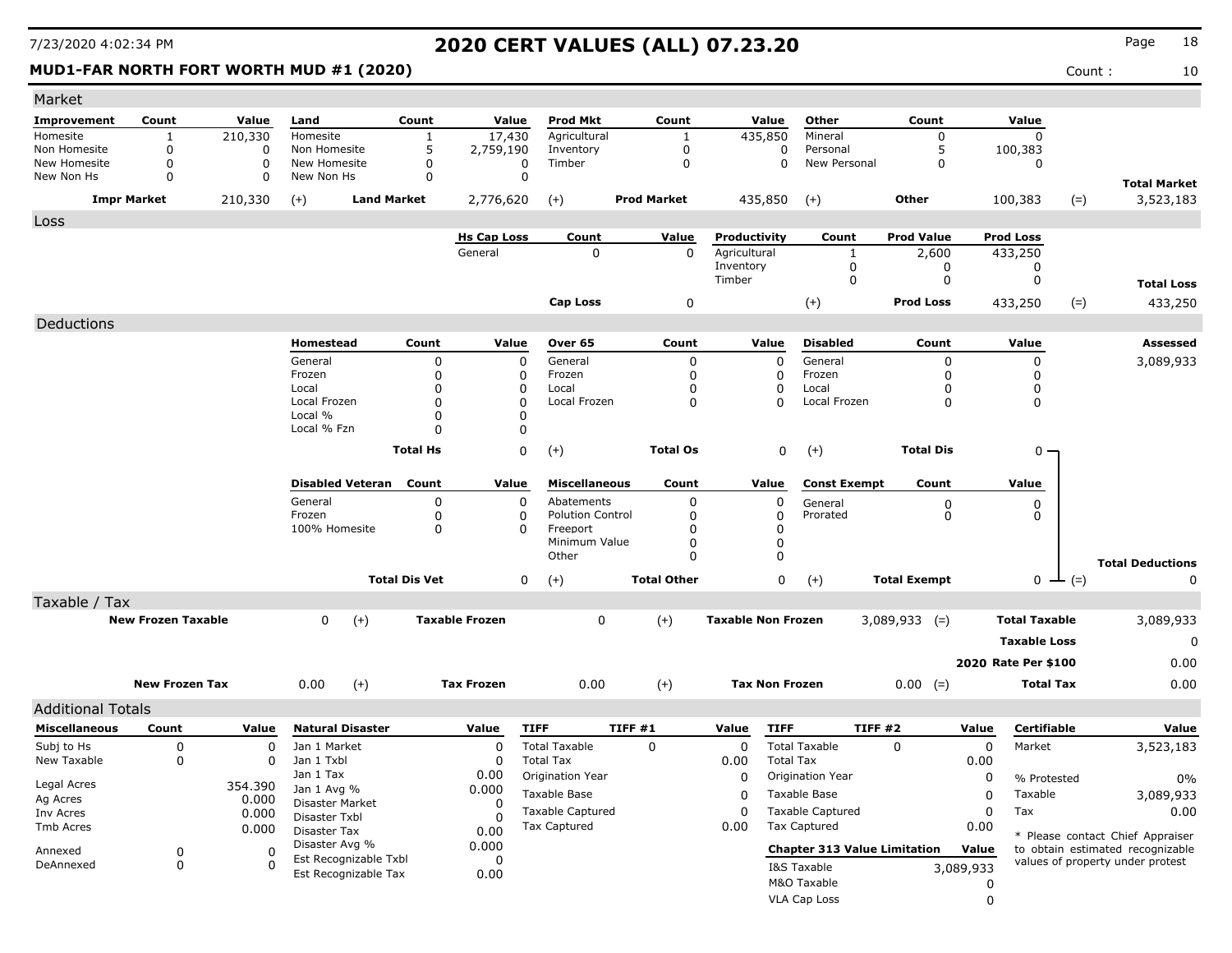### **MUD2-NEW FAIRVIEW MUD #1 (2020)** 655

| Market                   |                           |          |                                         |                      |                       |                         |                    |                 |                           |                                     |                     |             |                      |       |                                  |
|--------------------------|---------------------------|----------|-----------------------------------------|----------------------|-----------------------|-------------------------|--------------------|-----------------|---------------------------|-------------------------------------|---------------------|-------------|----------------------|-------|----------------------------------|
| Improvement              | Count                     | Value    | Land                                    | Count                | Value                 | <b>Prod Mkt</b>         |                    | Count           | Value                     | Other                               | Count               |             | Value                |       |                                  |
| Homesite                 | 1                         | 334,210  | Homesite                                | 126                  | 4,890,250             | Agricultural            |                    | 8               | 3,567,590                 | Mineral                             | 511                 |             | 1,610,387            |       |                                  |
| Non Homesite             | $\Omega$                  | 0        | Non Homesite                            | $\Omega$             | 0                     | Inventory               |                    | $\mathbf 0$     | 0                         | Personal                            | 10                  |             | 157,963              |       |                                  |
| New Homesite             | $\mathbf 0$               | 0        | New Homesite                            | $\Omega$             | $\mathbf 0$           | Timber                  |                    | 0               | $\mathbf 0$               | New Personal                        | $\mathbf 0$         |             | 0                    |       |                                  |
| New Non Hs               | $\Omega$                  | 0        | New Non Hs                              | 0                    | 0                     |                         |                    |                 |                           |                                     |                     |             |                      |       | <b>Total Market</b>              |
|                          | <b>Impr Market</b>        | 334,210  | <b>Land Market</b><br>$(+)$             |                      | 4,890,250             | $(+)$                   | <b>Prod Market</b> |                 | 3,567,590                 | $(+)$                               | Other               |             | 1,768,350            | $(=)$ | 10,560,400                       |
| Loss                     |                           |          |                                         |                      |                       |                         |                    |                 |                           |                                     |                     |             |                      |       |                                  |
|                          |                           |          |                                         |                      | <b>Hs Cap Loss</b>    | Count                   |                    | Value           | Productivity              | Count                               | <b>Prod Value</b>   |             | <b>Prod Loss</b>     |       |                                  |
|                          |                           |          |                                         |                      | General               | 0                       |                    | $\Omega$        | Agricultural              | 8                                   | 39,050              |             | 3,528,540            |       |                                  |
|                          |                           |          |                                         |                      |                       |                         |                    |                 | Inventory                 | 0                                   | 0                   |             | 0                    |       |                                  |
|                          |                           |          |                                         |                      |                       |                         |                    |                 | Timber                    | 0                                   | 0                   |             | 0                    |       | <b>Total Loss</b>                |
|                          |                           |          |                                         |                      |                       | <b>Cap Loss</b>         |                    | 0               |                           | $(+)$                               | <b>Prod Loss</b>    |             | 3,528,540            | $(=)$ | 3,528,540                        |
| Deductions               |                           |          |                                         |                      |                       |                         |                    |                 |                           |                                     |                     |             |                      |       |                                  |
|                          |                           |          | Homestead                               | Count                | Value                 | Over 65                 |                    | Count           | Value                     | <b>Disabled</b>                     | Count               |             | Value                |       | <b>Assessed</b>                  |
|                          |                           |          | General                                 | 0                    | $\mathbf 0$           | General                 |                    | $\Omega$        | $\mathbf 0$               | General                             | 0                   |             | 0                    |       | 7,031,860                        |
|                          |                           |          | Frozen                                  | 0                    | 0                     | Frozen                  |                    | $\Omega$        | 0                         | Frozen                              | 0                   |             | 0                    |       |                                  |
|                          |                           |          | Local                                   | 0                    | 0                     | Local                   |                    | 0               | 0                         | Local                               | 0                   |             | 0                    |       |                                  |
|                          |                           |          | Local Frozen<br>Local %                 | $\Omega$<br>$\Omega$ | $\Omega$              | Local Frozen            |                    | $\Omega$        | $\Omega$                  | Local Frozen                        | $\Omega$            |             | 0                    |       |                                  |
|                          |                           |          | Local % Fzn                             | $\Omega$             | 0<br>$\Omega$         |                         |                    |                 |                           |                                     |                     |             |                      |       |                                  |
|                          |                           |          |                                         |                      |                       |                         |                    |                 |                           |                                     |                     |             |                      |       |                                  |
|                          |                           |          |                                         | <b>Total Hs</b>      | 0                     | $(+)$                   |                    | <b>Total Os</b> | 0                         | $^{(+)}$                            | <b>Total Dis</b>    |             | $0 -$                |       |                                  |
|                          |                           |          | <b>Disabled Veteran</b>                 | Count                | Value                 | <b>Miscellaneous</b>    |                    | Count           | Value                     | <b>Const Exempt</b>                 | Count               |             | Value                |       |                                  |
|                          |                           |          | General                                 | 0                    | 0                     | Abatements              |                    | $\mathbf 0$     | 0                         | General                             | 1                   |             | 299,760              |       |                                  |
|                          |                           |          | Frozen                                  | 0                    | 0                     | <b>Polution Control</b> |                    | 0               | 0                         | Prorated                            | 0                   |             | 0                    |       |                                  |
|                          |                           |          | 100% Homesite                           | 0                    | $\Omega$              | Freeport                |                    | $\Omega$        | 0                         |                                     |                     |             |                      |       |                                  |
|                          |                           |          |                                         |                      |                       | Minimum Value<br>Other  |                    | 81<br>0         | 4,379<br>0                |                                     |                     |             |                      |       |                                  |
|                          |                           |          |                                         |                      |                       |                         |                    |                 |                           |                                     |                     |             |                      |       | <b>Total Deductions</b>          |
|                          |                           |          |                                         | <b>Total Dis Vet</b> | 0                     | $(+)$                   | <b>Total Other</b> |                 | 4,379                     | $(+)$                               | <b>Total Exempt</b> |             | $299,760$ — (=)      |       | 304,139                          |
| Taxable / Tax            |                           |          |                                         |                      |                       |                         |                    |                 |                           |                                     |                     |             |                      |       |                                  |
|                          | <b>New Frozen Taxable</b> |          | 0<br>$(+)$                              |                      | <b>Taxable Frozen</b> | 0                       | $(+)$              |                 | <b>Taxable Non Frozen</b> |                                     | $6,727,721$ (=)     |             | <b>Total Taxable</b> |       | 6,727,721                        |
|                          |                           |          |                                         |                      |                       |                         |                    |                 |                           |                                     |                     |             | <b>Taxable Loss</b>  |       | 0                                |
|                          |                           |          |                                         |                      |                       |                         |                    |                 |                           |                                     |                     |             | 2020 Rate Per \$100  |       | 0.00                             |
|                          | <b>New Frozen Tax</b>     |          | 0.00<br>$(+)$                           |                      | <b>Tax Frozen</b>     | 0.00                    | $^{(+)}$           |                 | <b>Tax Non Frozen</b>     |                                     | $0.00 (=)$          |             | <b>Total Tax</b>     |       | 0.00                             |
| <b>Additional Totals</b> |                           |          |                                         |                      |                       |                         |                    |                 |                           |                                     |                     |             |                      |       |                                  |
| <b>Miscellaneous</b>     | Count                     | Value    | <b>Natural Disaster</b>                 |                      | Value                 | <b>TIFF</b>             | TIFF #1            |                 | Value<br><b>TIFF</b>      |                                     | TIFF #2             | Value       | <b>Certifiable</b>   |       | Value                            |
| Subj to Hs               | 0                         | $\Omega$ | Jan 1 Market                            |                      | $\Omega$              | <b>Total Taxable</b>    | 0                  |                 | $\Omega$                  | <b>Total Taxable</b>                | 0                   | $\mathbf 0$ | Market               |       | 10,560,400                       |
| New Taxable              | 0                         | 0        | Jan 1 Txbl                              |                      | 0                     | <b>Total Tax</b>        |                    |                 | 0.00                      | <b>Total Tax</b>                    |                     | 0.00        |                      |       |                                  |
|                          |                           |          | Jan 1 Tax                               |                      | 0.00                  | Origination Year        |                    |                 | 0                         | Origination Year                    |                     | 0           | % Protested          |       | 0%                               |
| Legal Acres              |                           | 638.057  | Jan 1 Avg %                             |                      | 0.000                 | Taxable Base            |                    |                 | 0                         | Taxable Base                        |                     | 0           | Taxable              |       | 6,727,721                        |
| Ag Acres                 |                           | 0.000    | Disaster Market                         |                      | 0                     | <b>Taxable Captured</b> |                    |                 | $\Omega$                  | <b>Taxable Captured</b>             |                     | 0           | Tax                  |       | 0.00                             |
| Inv Acres<br>Tmb Acres   |                           | 0.000    | Disaster Txbl                           |                      | 0                     | Tax Captured            |                    |                 | 0.00                      | <b>Tax Captured</b>                 |                     | 0.00        |                      |       |                                  |
|                          |                           | 0.000    | Disaster Tax                            |                      | 0.00                  |                         |                    |                 |                           |                                     |                     |             |                      |       | * Please contact Chief Appraiser |
| Annexed                  | 0                         | 0        | Disaster Avg %<br>Est Recognizable Txbl |                      | 0.000                 |                         |                    |                 |                           | <b>Chapter 313 Value Limitation</b> |                     | Value       |                      |       | to obtain estimated recognizable |
| DeAnnexed                | 0                         | $\Omega$ | Est Recognizable Tax                    |                      | 0<br>0.00             |                         |                    |                 |                           | I&S Taxable                         |                     | 6,727,721   |                      |       | values of property under protest |
|                          |                           |          |                                         |                      |                       |                         |                    |                 |                           | M&O Taxable                         |                     | 0           |                      |       |                                  |
|                          |                           |          |                                         |                      |                       |                         |                    |                 |                           | VLA Cap Loss                        |                     | $\Omega$    |                      |       |                                  |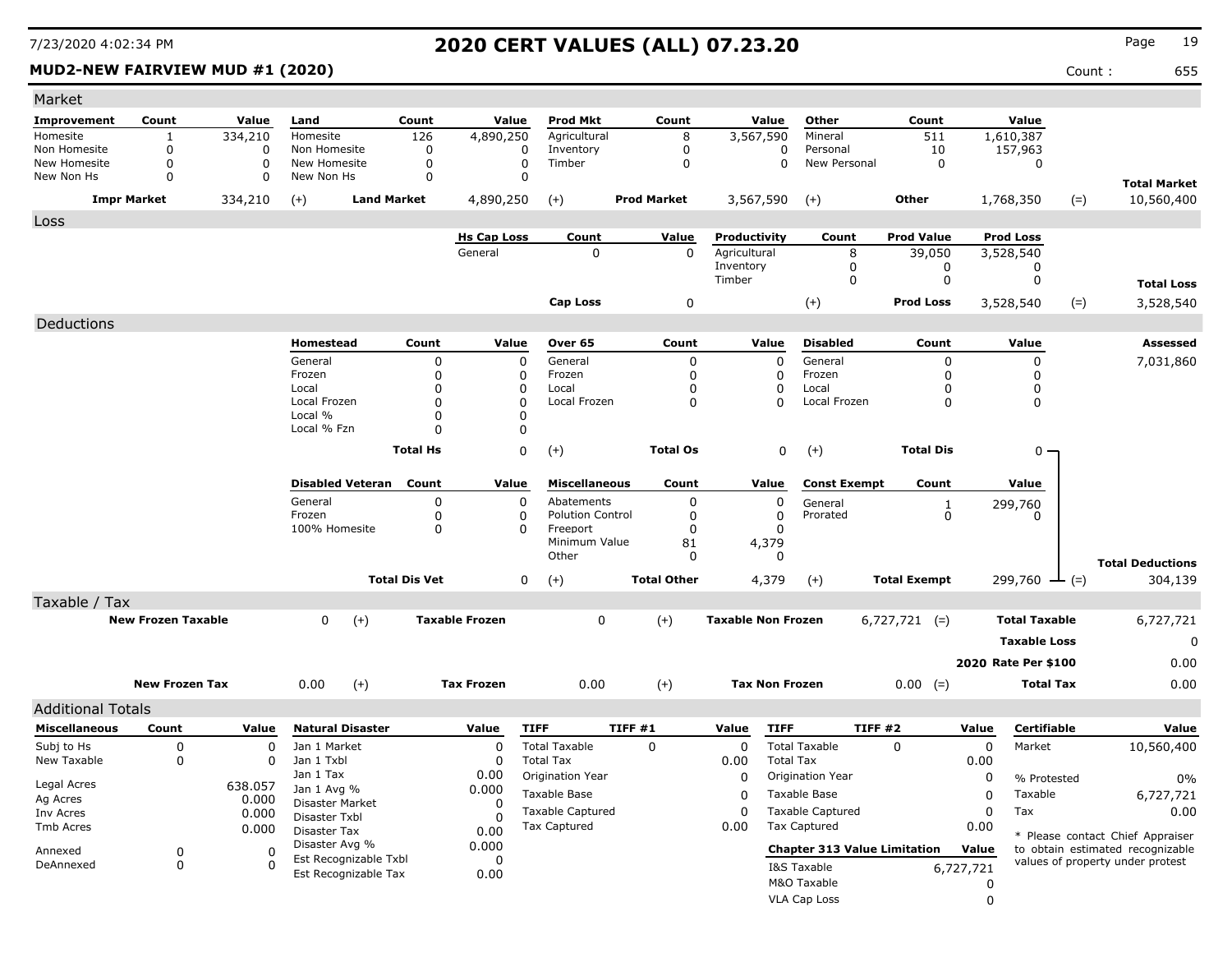### **MUD4-WISE CO MUD #4 (2020)** Count : 26

| Market                   |                           |                  |                                  |                      |                       |                         |                    |                 |                           |                             |                                     |           |                      |                   |                                                                      |
|--------------------------|---------------------------|------------------|----------------------------------|----------------------|-----------------------|-------------------------|--------------------|-----------------|---------------------------|-----------------------------|-------------------------------------|-----------|----------------------|-------------------|----------------------------------------------------------------------|
| Improvement              | Count                     | Value            | Land                             | Count                | Value                 | <b>Prod Mkt</b>         |                    | Count           | Value                     | Other                       | Count                               |           | Value                |                   |                                                                      |
| Homesite                 | 0                         | $\boldsymbol{0}$ | Homesite                         | 18                   | 588,550               | Agricultural            |                    | $\overline{2}$  | 548,490                   | Mineral                     | $\Omega$                            |           | $\Omega$             |                   |                                                                      |
| Non Homesite             | 0                         | $\Omega$         | Non Homesite                     | 3                    | 131,910               | Inventory               |                    | $\mathbf 0$     |                           | $\Omega$<br>Personal        | 3                                   |           | 389,612              |                   |                                                                      |
| New Homesite             | 0                         | $\mathbf 0$      | New Homesite                     | $\mathbf 0$          | 0                     | Timber                  |                    | 0               |                           | $\mathbf 0$<br>New Personal | $\mathbf 0$                         |           | 0                    |                   |                                                                      |
| New Non Hs               | 0                         | 0                | New Non Hs                       | $\Omega$             | 0                     |                         |                    |                 |                           |                             |                                     |           |                      |                   | <b>Total Market</b>                                                  |
|                          | <b>Impr Market</b>        | 0                | <b>Land Market</b><br>$(+)$      |                      | 720,460               | $(+)$                   | <b>Prod Market</b> |                 | 548,490                   | $(+)$                       | Other                               |           | 389,612              | $(=)$             | 1,658,562                                                            |
| Loss                     |                           |                  |                                  |                      |                       |                         |                    |                 |                           |                             |                                     |           |                      |                   |                                                                      |
|                          |                           |                  |                                  |                      | <b>Hs Cap Loss</b>    | Count                   |                    | Value           | Productivity              | Count                       | <b>Prod Value</b>                   |           | <b>Prod Loss</b>     |                   |                                                                      |
|                          |                           |                  |                                  |                      | General               | 0                       |                    | $\Omega$        | Agricultural              |                             | $\overline{2}$<br>7,910             |           | 540,580              |                   |                                                                      |
|                          |                           |                  |                                  |                      |                       |                         |                    |                 | Inventory                 |                             | 0                                   | 0         | 0                    |                   |                                                                      |
|                          |                           |                  |                                  |                      |                       |                         |                    |                 | Timber                    |                             | 0                                   | 0         | 0                    |                   | <b>Total Loss</b>                                                    |
|                          |                           |                  |                                  |                      |                       | <b>Cap Loss</b>         |                    | 0               |                           | $(+)$                       | <b>Prod Loss</b>                    |           | 540,580              | $(=)$             | 540,580                                                              |
| Deductions               |                           |                  |                                  |                      |                       |                         |                    |                 |                           |                             |                                     |           |                      |                   |                                                                      |
|                          |                           |                  | Homestead                        | Count                | Value                 | Over 65                 |                    | Count           | Value                     | <b>Disabled</b>             | Count                               |           | Value                |                   | <b>Assessed</b>                                                      |
|                          |                           |                  | General                          | 0                    | $\mathbf 0$           | General                 |                    | 0               |                           | $\mathbf 0$<br>General      |                                     | 0         | 0                    |                   | 1,117,982                                                            |
|                          |                           |                  | Frozen                           | 0                    | 0                     | Frozen                  |                    | 0               |                           | 0<br>Frozen                 |                                     | 0         | 0                    |                   |                                                                      |
|                          |                           |                  | Local                            | 0                    | 0                     | Local                   |                    | 0               |                           | 0<br>Local                  |                                     | 0         | 0                    |                   |                                                                      |
|                          |                           |                  | Local Frozen                     | $\Omega$             | $\Omega$              | Local Frozen            |                    | 0               |                           | 0<br>Local Frozen           |                                     | 0         | 0                    |                   |                                                                      |
|                          |                           |                  | Local %<br>Local % Fzn           | $\Omega$             | $\Omega$              |                         |                    |                 |                           |                             |                                     |           |                      |                   |                                                                      |
|                          |                           |                  |                                  | $\Omega$             | $\Omega$              |                         |                    |                 |                           |                             |                                     |           |                      |                   |                                                                      |
|                          |                           |                  |                                  | <b>Total Hs</b>      | 0                     | $(+)$                   |                    | <b>Total Os</b> |                           | 0<br>$(+)$                  | <b>Total Dis</b>                    |           | $0 -$                |                   |                                                                      |
|                          |                           |                  | <b>Disabled Veteran</b>          | Count                | Value                 | <b>Miscellaneous</b>    |                    | Count           | Value                     | <b>Const Exempt</b>         | Count                               |           | Value                |                   |                                                                      |
|                          |                           |                  | General                          | 0                    | 0                     | Abatements              |                    | 0               |                           | 0<br>General                |                                     | 1         | 69,700               |                   |                                                                      |
|                          |                           |                  | Frozen                           | 0                    | 0                     | <b>Polution Control</b> |                    | 0               |                           | 0<br>Prorated               |                                     | 0         | 0                    |                   |                                                                      |
|                          |                           |                  | 100% Homesite                    | 0                    | 0                     | Freeport                |                    | 0               |                           | 0                           |                                     |           |                      |                   |                                                                      |
|                          |                           |                  |                                  |                      |                       | Minimum Value<br>Other  |                    | 0<br>0          |                           | 0<br>$\mathbf 0$            |                                     |           |                      |                   |                                                                      |
|                          |                           |                  |                                  |                      |                       |                         |                    |                 |                           |                             |                                     |           |                      |                   | <b>Total Deductions</b>                                              |
|                          |                           |                  |                                  | <b>Total Dis Vet</b> | 0                     | $(+)$                   | <b>Total Other</b> |                 |                           | 0<br>$(+)$                  | <b>Total Exempt</b>                 |           | 69,700               | $\rightarrow$ (=) | 69,700                                                               |
| Taxable / Tax            |                           |                  |                                  |                      |                       |                         |                    |                 |                           |                             |                                     |           |                      |                   |                                                                      |
|                          | <b>New Frozen Taxable</b> |                  | 0<br>$(+)$                       |                      | <b>Taxable Frozen</b> | 0                       | $(+)$              |                 | <b>Taxable Non Frozen</b> |                             | $1,048,282$ (=)                     |           | <b>Total Taxable</b> |                   | 1,048,282                                                            |
|                          |                           |                  |                                  |                      |                       |                         |                    |                 |                           |                             |                                     |           | <b>Taxable Loss</b>  |                   | 0                                                                    |
|                          |                           |                  |                                  |                      |                       |                         |                    |                 |                           |                             |                                     |           | 2020 Rate Per \$100  |                   | 0.00                                                                 |
|                          |                           |                  |                                  |                      |                       |                         |                    |                 |                           |                             |                                     |           |                      |                   |                                                                      |
|                          | <b>New Frozen Tax</b>     |                  | 0.00<br>$(+)$                    |                      | <b>Tax Frozen</b>     | 0.00                    | $(+)$              |                 | <b>Tax Non Frozen</b>     |                             | $0.00$ (=)                          |           | <b>Total Tax</b>     |                   | 0.00                                                                 |
| <b>Additional Totals</b> |                           |                  |                                  |                      |                       |                         |                    |                 |                           |                             |                                     |           |                      |                   |                                                                      |
| <b>Miscellaneous</b>     | Count                     | Value            | <b>Natural Disaster</b>          |                      | Value                 | <b>TIFF</b>             | TIFF#1             |                 | Value                     | <b>TIFF</b>                 | TIFF #2                             | Value     | Certifiable          |                   | Value                                                                |
| Subj to Hs               | 0                         | 0                | Jan 1 Market                     |                      | 0                     | <b>Total Taxable</b>    | 0                  |                 | 0                         | <b>Total Taxable</b>        | 0                                   | 0         | Market               |                   | 1,658,562                                                            |
| New Taxable              | 0                         | 0                | Jan 1 Txbl                       |                      | 0                     | <b>Total Tax</b>        |                    |                 | 0.00                      | <b>Total Tax</b>            |                                     | 0.00      |                      |                   |                                                                      |
| Legal Acres              |                           | 97.921           | Jan 1 Tax                        |                      | 0.00                  | Origination Year        |                    |                 | 0                         | Origination Year            |                                     | 0         | % Protested          |                   | 0%                                                                   |
| Ag Acres                 |                           | 0.000            | Jan 1 Avg %                      |                      | 0.000                 | Taxable Base            |                    |                 | 0                         | Taxable Base                |                                     | 0         | Taxable              |                   | 1,048,282                                                            |
| Inv Acres                |                           | 0.000            | Disaster Market<br>Disaster Txbl |                      | 0                     | <b>Taxable Captured</b> |                    |                 | $\Omega$                  | <b>Taxable Captured</b>     |                                     | 0         | Tax                  |                   | 0.00                                                                 |
| Tmb Acres                |                           | 0.000            | Disaster Tax                     |                      | 0.00                  | Tax Captured            |                    |                 | 0.00                      | <b>Tax Captured</b>         |                                     | 0.00      |                      |                   |                                                                      |
|                          |                           |                  | Disaster Avg %                   |                      | 0.000                 |                         |                    |                 |                           |                             | <b>Chapter 313 Value Limitation</b> | Value     |                      |                   | * Please contact Chief Appraiser<br>to obtain estimated recognizable |
| Annexed<br>DeAnnexed     | 0<br>0                    | 0<br>$\Omega$    | Est Recognizable Txbl            |                      | 0                     |                         |                    |                 |                           | I&S Taxable                 |                                     |           |                      |                   | values of property under protest                                     |
|                          |                           |                  | Est Recognizable Tax             |                      | 0.00                  |                         |                    |                 |                           | M&O Taxable                 |                                     | 1,048,282 |                      |                   |                                                                      |
|                          |                           |                  |                                  |                      |                       |                         |                    |                 |                           | VLA Cap Loss                |                                     | 0<br>0    |                      |                   |                                                                      |
|                          |                           |                  |                                  |                      |                       |                         |                    |                 |                           |                             |                                     |           |                      |                   |                                                                      |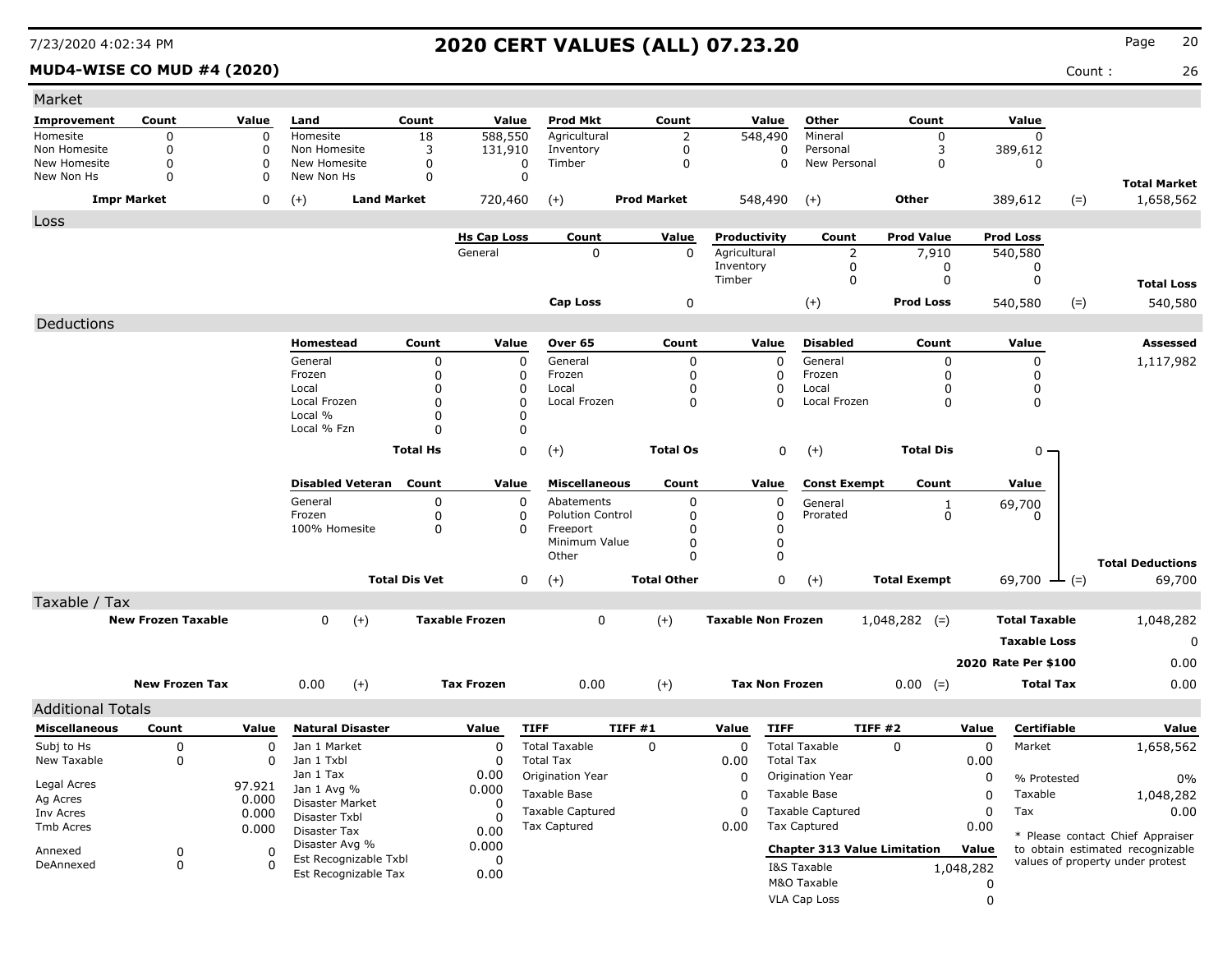### **SAL-ALVORD ISD (2020)** Count : 10,491

| Market                       |                           |                       |                                |                                  |                                  |                                      |                    |                           |                                      |                              |                            |                        |                                                                      |
|------------------------------|---------------------------|-----------------------|--------------------------------|----------------------------------|----------------------------------|--------------------------------------|--------------------|---------------------------|--------------------------------------|------------------------------|----------------------------|------------------------|----------------------------------------------------------------------|
| Improvement                  | Count                     | Value                 | Land                           | Count                            | Value                            | <b>Prod Mkt</b>                      | Count              | Value                     | Other                                | Count                        |                            | Value                  |                                                                      |
| Homesite                     | 1,976                     | 235,697,312           | Homesite                       | 2,068                            | 141,365,719                      | Agricultural                         | 1,211              | 308,408,040               | Mineral                              | 6,977                        | 37,252,064                 |                        |                                                                      |
| Non Homesite<br>New Homesite | 199                       | 8.112.702             | Non Homesite<br>New Homesite   | 271                              | 19,628,433                       | Inventory<br>Timber                  | 0<br>$\mathbf 0$   | 0<br>0                    | Personal<br>New Personal             | 419<br>$\mathbf 0$           | 81,771,725                 | 0                      |                                                                      |
| New Non Hs                   | 117<br>12                 | 11,823,706<br>731,325 | New Non Hs                     |                                  | 3<br>88,150<br>$\Omega$          | $\Omega$                             |                    |                           |                                      |                              |                            |                        |                                                                      |
|                              |                           |                       |                                | <b>Land Market</b>               |                                  |                                      | <b>Prod Market</b> |                           |                                      | <b>Other</b>                 |                            |                        | <b>Total Market</b>                                                  |
|                              | <b>Impr Market</b>        | 256,365,045           | $(+)$                          |                                  | 161,082,302                      | $(+)$                                |                    | 308,408,040               | $(+)$                                |                              | 119,023,789                | $(=)$                  | 844,879,176                                                          |
| Loss                         |                           |                       |                                |                                  |                                  |                                      |                    |                           |                                      |                              |                            |                        |                                                                      |
|                              |                           |                       |                                |                                  | <b>Hs Cap Loss</b><br>General    | Count                                | Value              | Productivity              | Count                                | <b>Prod Value</b>            |                            | <b>Prod Loss</b>       |                                                                      |
|                              |                           |                       |                                |                                  |                                  | 365                                  | 6,689,117          | Agricultural<br>Inventory | 1,211<br>0                           | 2,838,600<br>0               | 305,569,440                | 0                      |                                                                      |
|                              |                           |                       |                                |                                  |                                  |                                      |                    | Timber                    | 0                                    | 0                            |                            | 0                      | <b>Total Loss</b>                                                    |
|                              |                           |                       |                                |                                  |                                  | <b>Cap Loss</b>                      | 6,689,117          |                           | $(+)$                                | <b>Prod Loss</b> 305,569,440 |                            | $(=)$                  | 312,258,557                                                          |
| Deductions                   |                           |                       |                                |                                  |                                  |                                      |                    |                           |                                      |                              |                            |                        |                                                                      |
|                              |                           |                       | <b>Homestead</b>               |                                  | Count<br>Value                   | Over 65                              | Count              | Value                     | <b>Disabled</b>                      | Count                        |                            | Value                  | <b>Assessed</b>                                                      |
|                              |                           |                       | General                        |                                  | 15,075,223<br>652                | General                              | 32                 | 295,000                   | General                              | $\Omega$                     |                            | $\Omega$               | 532,620,619                                                          |
|                              |                           |                       | Frozen                         |                                  | 398<br>9,157,318                 | Frozen                               | 372                | 3,424,119                 | Frozen                               | 20                           |                            | 180,000                |                                                                      |
|                              |                           |                       | Local                          |                                  | 0                                | Local<br>0                           | 0                  | 0                         | Local                                | 0                            |                            | 0                      |                                                                      |
|                              |                           |                       | Local Frozen<br>Local %        |                                  | $\Omega$<br>$\Omega$             | $\Omega$<br>Local Frozen<br>0        | 0                  | $\mathbf{0}$              | Local Frozen                         | $\Omega$                     |                            | $\Omega$               |                                                                      |
|                              |                           |                       | Local % Fzn                    |                                  | $\Omega$                         | 0                                    |                    |                           |                                      |                              |                            |                        |                                                                      |
|                              |                           |                       |                                | Total Hs                         | 24,232,541                       | $(+)$                                | <b>Total Os</b>    | 3,719,119                 | $(+)$                                | <b>Total Dis</b>             |                            | $180,000 \cdot$        |                                                                      |
|                              |                           |                       |                                |                                  |                                  |                                      |                    |                           |                                      |                              |                            |                        |                                                                      |
|                              |                           |                       |                                | <b>Disabled Veteran</b><br>Count | Value                            | <b>Miscellaneous</b>                 | Count              | Value                     | <b>Const Exempt</b>                  | Count                        |                            | Value                  |                                                                      |
|                              |                           |                       | General                        |                                  | 279,900<br>40                    | Abatements                           | $\Omega$           | 0                         | General                              | 335                          | 99,931,106                 |                        |                                                                      |
|                              |                           |                       | Frozen<br>100% Homesite        |                                  | 11<br>119,220<br>22<br>3,526,764 | <b>Polution Control</b><br>Freeport  | 3<br>0             | 309,913<br>$\Omega$       | Prorated                             | n                            |                            |                        |                                                                      |
|                              |                           |                       |                                |                                  |                                  | Minimum Value                        | 2,181              | 231,699                   |                                      |                              |                            |                        |                                                                      |
|                              |                           |                       |                                |                                  |                                  | Other                                | $\mathbf{0}$       | $\Omega$                  |                                      |                              |                            |                        | <b>Total Deductions</b>                                              |
|                              |                           |                       |                                | <b>Total Dis Vet</b>             | 3,925,884                        | $(+)$                                | <b>Total Other</b> | 541,612                   | $(+)$                                | <b>Total Exempt</b>          |                            | $99,931,106$ — (=)     | 132,530,262                                                          |
| Taxable / Tax                |                           |                       |                                |                                  |                                  |                                      |                    |                           |                                      |                              |                            |                        |                                                                      |
|                              | <b>New Frozen Taxable</b> |                       | 26,550                         | $(+)$                            | <b>Taxable Frozen</b>            | 46,470,944                           | $(+)$              | <b>Taxable Non Frozen</b> |                                      | $353,592,863$ (=)            |                            | <b>Total Taxable</b>   | 400,090,357                                                          |
|                              |                           |                       |                                |                                  |                                  |                                      |                    |                           |                                      |                              |                            | <b>Taxable Loss</b>    | 13,277,158                                                           |
|                              |                           |                       |                                |                                  |                                  |                                      |                    |                           |                                      |                              |                            | 2020 Rate Per \$100    | 0.012523                                                             |
|                              | <b>New Frozen Tax</b>     |                       | 332.49                         | $(+)$                            | <b>Tax Frozen</b>                | 417,043.70                           | $(+)$              | <b>Tax Non Frozen</b>     |                                      | $4,426,685.50$ (=)           |                            | <b>Total Tax</b>       | 4,844,061.69                                                         |
|                              |                           |                       |                                |                                  |                                  |                                      |                    |                           |                                      |                              |                            |                        |                                                                      |
| <b>Additional Totals</b>     |                           |                       |                                |                                  |                                  |                                      |                    |                           |                                      |                              |                            |                        |                                                                      |
| <b>Miscellaneous</b>         | Count                     | Value                 | <b>Natural Disaster</b>        |                                  | Value                            | <b>TIFF</b>                          | TIFF#1             | <b>TIFF</b><br>Value      |                                      | TIFF#2                       | Value                      | Certifiable            | Value                                                                |
| Subj to Hs                   | 1,050                     | 176,085,200           | Jan 1 Market                   |                                  | 0                                | <b>Total Taxable</b>                 | $\mathbf 0$        | 0                         | <b>Total Taxable</b>                 | $\Omega$                     | 0                          | Market                 | 841,322,606                                                          |
| New Taxable                  | 120                       | 12,255,264            | Jan 1 Txbl<br>Jan 1 Tax        |                                  | 0<br>0.00                        | <b>Total Tax</b><br>Origination Year |                    | 0.00<br>0                 | <b>Total Tax</b><br>Origination Year |                              | 0.00<br>0                  |                        |                                                                      |
| Legal Acres                  |                           | 66,590.928            | Jan 1 Avg %                    |                                  | 0.000                            | <b>Taxable Base</b>                  |                    | $\mathbf{0}$              | Taxable Base                         |                              | 0                          | % Protested<br>Taxable | 0.421%                                                               |
| Ag Acres                     |                           | 0.000                 | Disaster Market                |                                  | <sup>0</sup>                     | <b>Taxable Captured</b>              |                    | $\mathbf{0}$              | <b>Taxable Captured</b>              |                              | $\mathbf 0$                | Tax                    | 397,644,787<br>4,813,435.82                                          |
| Inv Acres<br>Tmb Acres       |                           | 0.000<br>0.000        | Disaster Txbl                  |                                  | $\Omega$                         | Tax Captured                         |                    | 0.00                      | <b>Tax Captured</b>                  |                              | 0.00                       |                        |                                                                      |
|                              |                           |                       | Disaster Tax<br>Disaster Avg % |                                  | 0.00<br>0.000                    |                                      |                    |                           |                                      |                              |                            |                        | * Please contact Chief Appraiser                                     |
| Annexed<br>DeAnnexed         | 0<br>$\mathbf 0$          | $\Omega$<br>$\Omega$  |                                | Est Recognizable Txbl            | $\Omega$                         |                                      |                    |                           | <b>Chapter 313 Value Limitation</b>  |                              | Value                      |                        | to obtain estimated recognizable<br>values of property under protest |
|                              |                           |                       |                                | Est Recognizable Tax             | 0.00                             |                                      |                    |                           | I&S Taxable<br>M&O Taxable           |                              | 400,090,357<br>400,090,357 |                        |                                                                      |
|                              |                           |                       |                                |                                  |                                  |                                      |                    |                           |                                      |                              |                            |                        |                                                                      |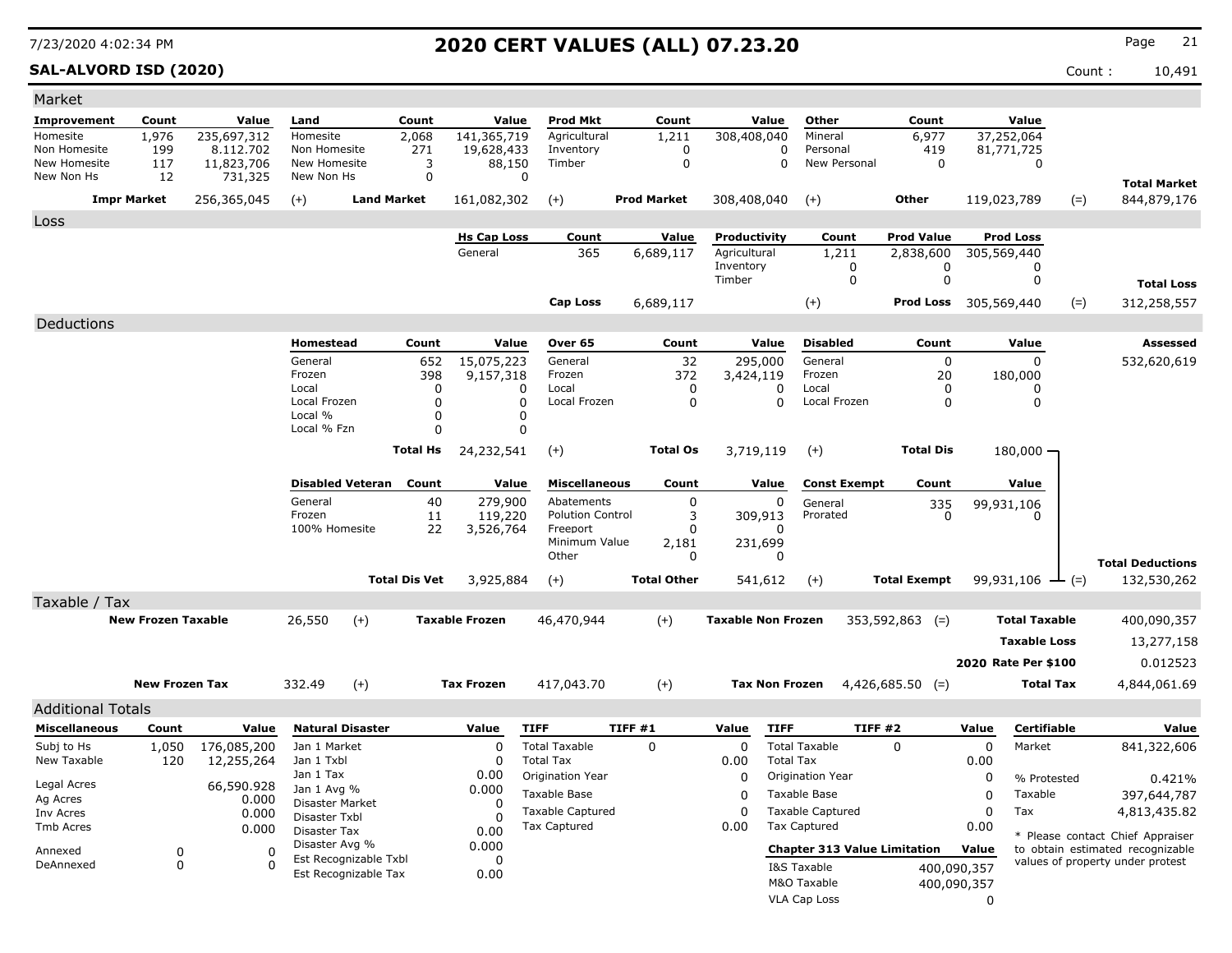**SAZ-AZLE ISD (2020)** Count : 1,018

| Market                        |                           |                       |                            |                         |                            |                            |                                          |                    |                           |                  |                                     |                     |            |                      |                                      |
|-------------------------------|---------------------------|-----------------------|----------------------------|-------------------------|----------------------------|----------------------------|------------------------------------------|--------------------|---------------------------|------------------|-------------------------------------|---------------------|------------|----------------------|--------------------------------------|
| Improvement                   | Count                     | Value                 | Land                       |                         | Count                      | Value                      | <b>Prod Mkt</b>                          | Count              |                           | Value            | Other                               | Count               |            | Value                |                                      |
| Homesite                      | 319                       | 31,820,180            | Homesite                   |                         | 372                        | 19,396,234                 | Agricultural                             | 17                 | 3,075,100                 |                  | Mineral                             | 576                 |            | 3,306,211            |                                      |
| Non Homesite                  | 12                        | 772,370               | Non Homesite               |                         | 17                         | 1,181,584                  | Inventory                                | $\mathbf 0$        |                           | $\Omega$         | Personal                            | 18                  |            | 966,617              |                                      |
| New Homesite<br>New Non Hs    | 34<br>$\mathbf 0$         | 863,003<br>0          | New Homesite<br>New Non Hs |                         | $\mathsf 0$<br>$\mathbf 0$ | $\mathbf 0$<br>$\mathbf 0$ | Timber                                   | $\mathbf 0$        |                           | 0                | New Personal                        | $\mathbf 0$         |            | $\mathbf 0$          |                                      |
|                               |                           |                       |                            |                         |                            |                            |                                          |                    |                           |                  |                                     |                     |            |                      | <b>Total Market</b>                  |
|                               | <b>Impr Market</b>        | 33,455,553            | $(+)$                      | <b>Land Market</b>      |                            | 20,577,818                 | $(+)$                                    | <b>Prod Market</b> | 3,075,100                 |                  | $(+)$                               | <b>Other</b>        |            | $(=)$<br>4,272,828   | 61,381,299                           |
| Loss                          |                           |                       |                            |                         |                            |                            |                                          |                    |                           |                  |                                     |                     |            |                      |                                      |
|                               |                           |                       |                            |                         |                            | <b>Hs Cap Loss</b>         | Count                                    | Value              | Productivity              |                  | Count                               | <b>Prod Value</b>   |            | <b>Prod Loss</b>     |                                      |
|                               |                           |                       |                            |                         |                            | General                    | 142                                      | 3,673,156          | Agricultural              |                  | 17                                  | 24,650              |            | 3,050,450            |                                      |
|                               |                           |                       |                            |                         |                            |                            |                                          |                    | Inventory<br>Timber       |                  | 0<br>$\mathbf 0$                    | 0<br>$\mathbf 0$    |            | 0<br>$\mathbf 0$     |                                      |
|                               |                           |                       |                            |                         |                            |                            |                                          |                    |                           |                  |                                     |                     |            |                      | <b>Total Loss</b>                    |
|                               |                           |                       |                            |                         |                            |                            | Cap Loss                                 | 3,673,156          |                           |                  | $(+)$                               | <b>Prod Loss</b>    |            | 3,050,450<br>$(=)$   | 6,723,606                            |
| Deductions                    |                           |                       |                            |                         |                            |                            |                                          |                    |                           |                  |                                     |                     |            |                      |                                      |
|                               |                           |                       | Homestead                  |                         | Count                      | Value                      | Over 65                                  | Count              | Value                     |                  | <b>Disabled</b>                     | Count               |            | Value                | <b>Assessed</b>                      |
|                               |                           |                       | General                    |                         | 103                        | 2,276,924                  | General                                  | $\overline{7}$     | 60,000                    |                  | General                             | $\mathbf 0$         |            | $\Omega$             | 54,657,693                           |
|                               |                           |                       | Frozen                     |                         | 83                         | 1,879,718                  | Frozen                                   | 76                 | 671,161                   |                  | Frozen                              | 6                   |            | 60,000               |                                      |
|                               |                           |                       | Local<br>Local Frozen      |                         | $\mathbf 0$<br>0           | 0<br>0                     | Local<br>Local Frozen                    | 0<br>0             |                           | 0<br>$\Omega$    | Local<br>Local Frozen               | 0<br>0              |            | 0<br>0               |                                      |
|                               |                           |                       | Local %                    |                         | 0                          | 0                          |                                          |                    |                           |                  |                                     |                     |            |                      |                                      |
|                               |                           |                       | Local % Fzn                |                         | $\mathbf 0$                | $\mathbf 0$                |                                          |                    |                           |                  |                                     |                     |            |                      |                                      |
|                               |                           |                       |                            |                         | <b>Total Hs</b>            | 4,156,642                  | $(+)$                                    | <b>Total Os</b>    | 731,161                   |                  | $(+)$                               | <b>Total Dis</b>    |            | $60,000 -$           |                                      |
|                               |                           |                       |                            |                         |                            |                            |                                          |                    |                           |                  |                                     |                     |            |                      |                                      |
|                               |                           |                       |                            | <b>Disabled Veteran</b> | Count                      | Value                      | <b>Miscellaneous</b>                     | Count              |                           | Value            | <b>Const Exempt</b>                 | Count               |            | Value                |                                      |
|                               |                           |                       | General                    |                         | $\overline{7}$             | 49,924                     | Abatements                               | $\Omega$           |                           | 0                | General                             | 21                  |            | 2,624,728            |                                      |
|                               |                           |                       | Frozen                     |                         | 5                          | 60,000                     | <b>Polution Control</b>                  | 0                  |                           | $\mathbf 0$      | Prorated                            | 0                   |            |                      |                                      |
|                               |                           |                       | 100% Homesite              |                         | 5                          | 385,590                    | Freeport<br>Minimum Value                | $\Omega$<br>131    | 8,524                     | O                |                                     |                     |            |                      |                                      |
|                               |                           |                       |                            |                         |                            |                            | Other                                    | 0                  |                           | 0                |                                     |                     |            |                      |                                      |
|                               |                           |                       |                            |                         | <b>Total Dis Vet</b>       | 495,514                    |                                          | <b>Total Other</b> |                           | 8,524            |                                     | <b>Total Exempt</b> |            | $2,624,728$ — (=)    | <b>Total Deductions</b><br>8,076,569 |
|                               |                           |                       |                            |                         |                            |                            | $(+)$                                    |                    |                           |                  | $(+)$                               |                     |            |                      |                                      |
| Taxable / Tax                 |                           |                       |                            |                         |                            |                            |                                          |                    |                           |                  |                                     |                     |            |                      |                                      |
|                               | <b>New Frozen Taxable</b> |                       | 103,430                    | $(+)$                   |                            | <b>Taxable Frozen</b>      | 6,585,701                                | $(+)$              | <b>Taxable Non Frozen</b> |                  |                                     | $39,891,993$ (=)    |            | <b>Total Taxable</b> | 46,581,124                           |
|                               |                           |                       |                            |                         |                            |                            |                                          |                    |                           |                  |                                     |                     |            | <b>Taxable Loss</b>  | 2,684,995                            |
|                               |                           |                       |                            |                         |                            |                            |                                          |                    |                           |                  |                                     |                     |            | 2020 Rate Per \$100  | 0.0124735                            |
|                               | <b>New Frozen Tax</b>     |                       | 1,290.14                   | $(+)$                   |                            | <b>Tax Frozen</b>          | 48,655.54                                | $(+)$              | <b>Tax Non Frozen</b>     |                  |                                     | $497,592.68$ (=)    |            | <b>Total Tax</b>     | 547,538.36                           |
|                               |                           |                       |                            |                         |                            |                            |                                          |                    |                           |                  |                                     |                     |            |                      |                                      |
| <b>Additional Totals</b>      |                           |                       |                            |                         |                            |                            |                                          |                    |                           |                  |                                     |                     |            |                      |                                      |
| <b>Miscellaneous</b>          | Count                     | Value                 |                            | <b>Natural Disaster</b> |                            | Value                      | <b>TIFF</b>                              | TIFF #1            | Value                     | <b>TIFF</b>      |                                     | <b>TIFF #2</b>      | Value      | Certifiable          | Value                                |
| Subj to Hs<br>New Taxable     | 186<br>34                 | 23,564,009<br>863,003 | Jan 1 Market<br>Jan 1 Txbl |                         |                            | $\Omega$<br>$\mathbf 0$    | <b>Total Taxable</b><br><b>Total Tax</b> | $\Omega$           | $\Omega$<br>0.00          | <b>Total Tax</b> | <b>Total Taxable</b>                | $\Omega$            | 0<br>0.00  | Market               | 61,381,299                           |
|                               |                           |                       | Jan 1 Tax                  |                         |                            | 0.00                       | Origination Year                         |                    | 0                         |                  | Origination Year                    |                     | 0          | % Protested          | 0%                                   |
| Legal Acres                   |                           | 1,184.961             | Jan 1 Avg %                |                         |                            | 0.000                      | Taxable Base                             |                    | $\Omega$                  |                  | Taxable Base                        |                     | 0          | Taxable              | 46,581,124                           |
| Ag Acres                      |                           | 0.000                 | Disaster Market            |                         |                            | $\Omega$                   | <b>Taxable Captured</b>                  |                    | $\Omega$                  |                  | <b>Taxable Captured</b>             |                     | $\Omega$   | Tax                  |                                      |
| Inv Acres<br><b>Tmb Acres</b> |                           | 0.000                 | Disaster Txbl              |                         |                            | O                          | Tax Captured                             |                    | 0.00                      |                  | <b>Tax Captured</b>                 |                     | 0.00       |                      | 547,538.36                           |
|                               |                           | 0.000                 | Disaster Tax               |                         |                            | 0.00                       |                                          |                    |                           |                  |                                     |                     |            |                      | * Please contact Chief Appraiser     |
| Annexed                       | $\mathbf 0$               | $\Omega$              | Disaster Avg %             | Est Recognizable Txbl   |                            | 0.000<br>$\mathbf 0$       |                                          |                    |                           |                  | <b>Chapter 313 Value Limitation</b> |                     | Value      |                      | to obtain estimated recognizable     |
| DeAnnexed                     | $\mathbf{0}$              | $\Omega$              |                            | Est Recognizable Tax    |                            | 0.00                       |                                          |                    |                           |                  | I&S Taxable                         |                     | 46,581,124 |                      | values of property under protest     |
|                               |                           |                       |                            |                         |                            |                            |                                          |                    |                           |                  | M&O Taxable                         |                     | 46,581,124 |                      |                                      |
|                               |                           |                       |                            |                         |                            |                            |                                          |                    |                           |                  | <b>VLA Cap Loss</b>                 |                     | $\Omega$   |                      |                                      |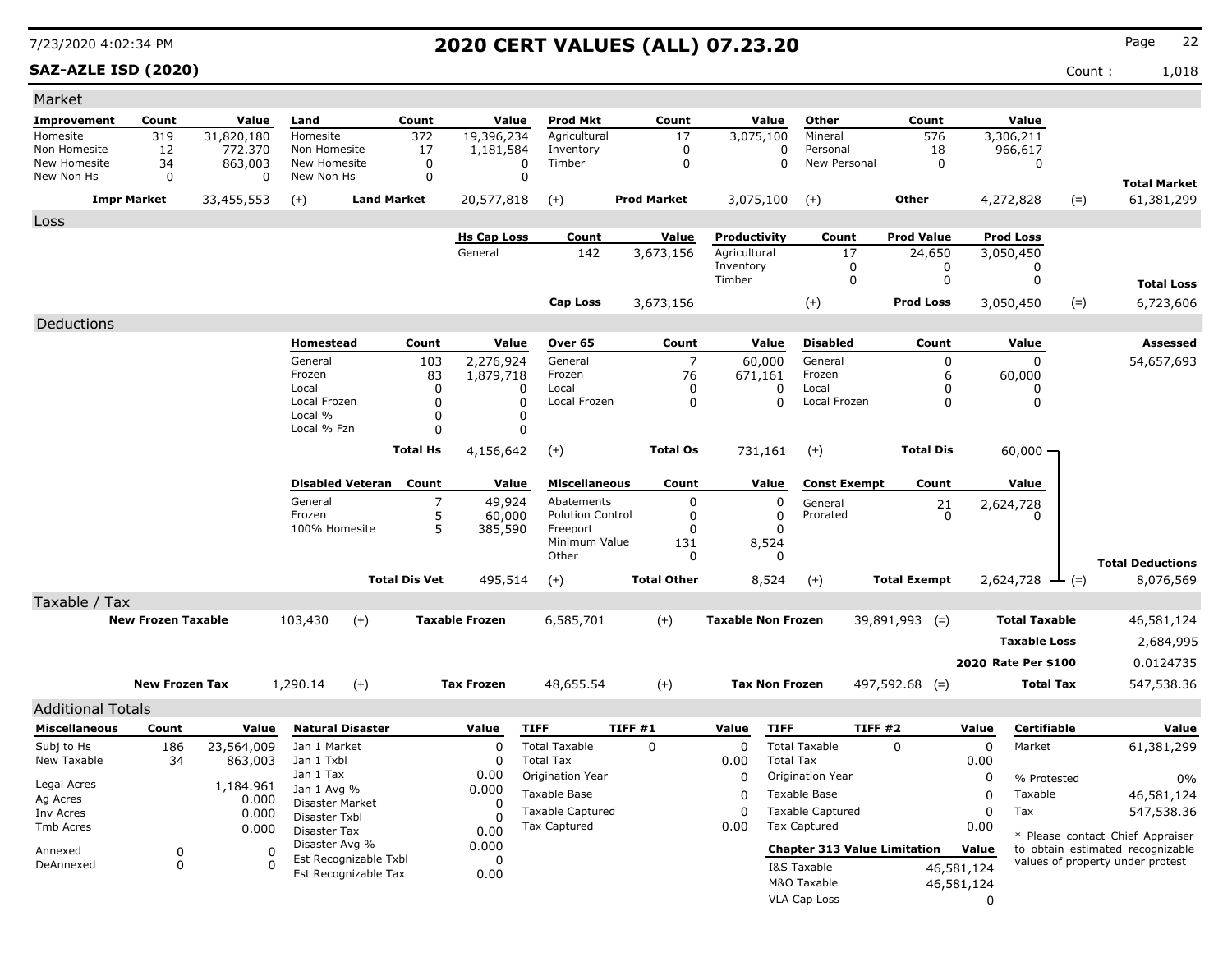**SBO-BOYD ISD (2020)** Count : 42,741

| Market                     |                           |                       |                            |                         |                                |                         |                           |                    |                           |                  |                                     |                       |             |                              |       |                                  |
|----------------------------|---------------------------|-----------------------|----------------------------|-------------------------|--------------------------------|-------------------------|---------------------------|--------------------|---------------------------|------------------|-------------------------------------|-----------------------|-------------|------------------------------|-------|----------------------------------|
| Improvement                | Count                     | Value                 | Land                       |                         | Count                          | Value                   | <b>Prod Mkt</b>           | Count              |                           | Value            | Other                               | Count                 |             | Value                        |       |                                  |
| Homesite                   | 3,073                     | 384,212,266           | Homesite                   |                         | 2,985                          | 158,608,990             | Agricultural              | 1,209              | 273,520,516               |                  | Mineral                             | 37,838                |             | 126,506,070                  |       |                                  |
| Non Homesite               | 301                       | 14.005.889            | Non Homesite               |                         | 360                            | 31,872,400              | Inventory                 | 0                  |                           | 0                | Personal                            | 645                   |             | 116,334,835                  |       |                                  |
| New Homesite<br>New Non Hs | 242<br>14                 | 21,066,435<br>835,430 | New Homesite<br>New Non Hs |                         | $\overline{4}$<br>$\mathbf{1}$ | 230,050<br>69,740       | Timber                    | $\mathbf 0$        |                           | 0                | New Personal                        | $\mathbf 0$           |             | $\mathbf 0$                  |       |                                  |
|                            |                           |                       |                            |                         |                                |                         |                           |                    |                           |                  |                                     |                       |             |                              |       | <b>Total Market</b>              |
|                            | <b>Impr Market</b>        | 420,120,020           | $(+)$                      | <b>Land Market</b>      |                                | 190,781,180             | $(+)$                     | <b>Prod Market</b> | 273,520,516               |                  | $(+)$                               | Other                 |             | 242,840,905                  | $(=)$ | 1,127,262,621                    |
| Loss                       |                           |                       |                            |                         |                                |                         |                           |                    |                           |                  |                                     |                       |             |                              |       |                                  |
|                            |                           |                       |                            |                         |                                | <b>Hs Cap Loss</b>      | Count                     | Value              | Productivity              |                  | Count                               | <b>Prod Value</b>     |             | <b>Prod Loss</b>             |       |                                  |
|                            |                           |                       |                            |                         |                                | General                 | 895                       | 20,410,723         | Agricultural<br>Inventory |                  | 1,209<br>0                          | 2,081,851<br>0        |             | 271,438,665<br>0             |       |                                  |
|                            |                           |                       |                            |                         |                                |                         |                           |                    | Timber                    |                  | $\mathbf 0$                         | $\mathbf 0$           |             | $\mathbf 0$                  |       | <b>Total Loss</b>                |
|                            |                           |                       |                            |                         |                                |                         | <b>Cap Loss</b>           | 20,410,723         |                           |                  | $(+)$                               | Prod Loss 271,438,665 |             |                              | $(=)$ | 291,849,388                      |
|                            |                           |                       |                            |                         |                                |                         |                           |                    |                           |                  |                                     |                       |             |                              |       |                                  |
| Deductions                 |                           |                       | Homestead                  |                         | Count                          | Value                   | Over 65                   | Count              |                           | Value            | <b>Disabled</b>                     | Count                 |             | Value                        |       | <b>Assessed</b>                  |
|                            |                           |                       | General                    |                         | 986                            | 22,167,063              | General                   | 65                 | 572,009                   |                  | General                             | 3                     |             | 20,000                       |       | 835,413,233                      |
|                            |                           |                       | Frozen                     |                         | 728                            | 16,633,581              | Frozen                    | 667                | 6,117,792                 |                  | Frozen                              | 41                    |             | 319,924                      |       |                                  |
|                            |                           |                       | Local                      |                         | $\Omega$                       | $\Omega$                | Local                     | 64                 | 167,318                   |                  | Local                               | 0                     |             | 0                            |       |                                  |
|                            |                           |                       | Local Frozen               |                         | $\Omega$                       | $\mathbf 0$             | Local Frozen              | 647                | 1,803,841                 |                  | Local Frozen                        | $\mathbf 0$           |             | $\mathbf 0$                  |       |                                  |
|                            |                           |                       | Local %<br>Local % Fzn     |                         | $\Omega$<br>$\Omega$           | $\mathbf 0$<br>$\Omega$ |                           |                    |                           |                  |                                     |                       |             |                              |       |                                  |
|                            |                           |                       |                            |                         |                                |                         |                           | <b>Total Os</b>    |                           |                  |                                     | <b>Total Dis</b>      |             |                              |       |                                  |
|                            |                           |                       |                            |                         | <b>Total Hs</b>                | 38,800,644              | $^{(+)}$                  |                    | 8,660,960                 |                  | $(+)$                               |                       |             | 339,924 -                    |       |                                  |
|                            |                           |                       |                            | <b>Disabled Veteran</b> | Count                          | Value                   | <b>Miscellaneous</b>      | Count              |                           | Value            | <b>Const Exempt</b>                 | Count                 |             | Value                        |       |                                  |
|                            |                           |                       | General                    |                         | 38                             | 299,943                 | Abatements                | 0                  |                           | 0                | General                             | 419                   |             | 37,431,250                   |       |                                  |
|                            |                           |                       | Frozen                     |                         | 27                             | 282,093                 | <b>Polution Control</b>   | 1                  | 77,505                    |                  | Prorated                            | $\overline{2}$        |             | 161,127                      |       |                                  |
|                            |                           |                       | 100% Homesite              |                         | 30                             | 6,249,046               | Freeport<br>Minimum Value | $\Omega$<br>5,043  | 225,206                   | 0                |                                     |                       |             |                              |       |                                  |
|                            |                           |                       |                            |                         |                                |                         | Other                     | 0                  |                           | $\Omega$         |                                     |                       |             |                              |       | <b>Total Deductions</b>          |
|                            |                           |                       |                            |                         | <b>Total Dis Vet</b>           | 6,831,082               | $(+)$                     | <b>Total Other</b> | 302,711                   |                  | $(+)$                               | <b>Total Exempt</b>   |             | 37,592,377 $\rightarrow$ (=) |       | 92,527,698                       |
| Taxable / Tax              |                           |                       |                            |                         |                                |                         |                           |                    |                           |                  |                                     |                       |             |                              |       |                                  |
|                            | <b>New Frozen Taxable</b> |                       | 414,967                    | $(+)$                   |                                | <b>Taxable Frozen</b>   | 86,965,315                | $(+)$              | <b>Taxable Non Frozen</b> |                  |                                     | $655,505,253$ (=)     |             | <b>Total Taxable</b>         |       | 742,885,535                      |
|                            |                           |                       |                            |                         |                                |                         |                           |                    |                           |                  |                                     |                       |             | <b>Taxable Loss</b>          |       | 31,331,843                       |
|                            |                           |                       |                            |                         |                                |                         |                           |                    |                           |                  |                                     |                       |             |                              |       |                                  |
|                            |                           |                       |                            |                         |                                |                         |                           |                    |                           |                  |                                     |                       |             | 2020 Rate Per \$100          |       | 0.0116                           |
|                            | <b>New Frozen Tax</b>     |                       | 4,813.63                   | $(+)$                   |                                | <b>Tax Frozen</b>       | 651,097.75                | $(+)$              | <b>Tax Non Frozen</b>     |                  |                                     | $7,598,111.45$ (=)    |             | <b>Total Tax</b>             |       | 8,254,022.83                     |
| <b>Additional Totals</b>   |                           |                       |                            |                         |                                |                         |                           |                    |                           |                  |                                     |                       |             |                              |       |                                  |
| <b>Miscellaneous</b>       | Count                     | Value                 |                            | <b>Natural Disaster</b> |                                | Value                   | <b>TIFF</b>               | TIFF #1            | Value                     | <b>TIFF</b>      | <b>TIFF #2</b>                      |                       | Value       | Certifiable                  |       | Value                            |
| Subj to Hs                 | 1,716                     | 307,101,305           | Jan 1 Market               |                         |                                | $\mathbf 0$             | <b>Total Taxable</b>      | $\mathbf 0$        | 0                         |                  | <b>Total Taxable</b>                | $\mathbf 0$           | 0           | Market                       |       | 1,122,869,116                    |
| New Taxable                | 245                       | 21,659,432            | Jan 1 Txbl                 |                         |                                | $\Omega$                | <b>Total Tax</b>          |                    | 0.00                      | <b>Total Tax</b> |                                     |                       | 0.00        |                              |       |                                  |
| Legal Acres                |                           | 43,528.165            | Jan 1 Tax<br>Jan 1 Avg %   |                         |                                | 0.00<br>0.000           | Origination Year          |                    | 0                         |                  | Origination Year                    |                       | 0           | % Protested                  |       | 0.390%                           |
| Ag Acres                   |                           | 0.000                 | Disaster Market            |                         |                                | 0                       | <b>Taxable Base</b>       |                    | $\Omega$                  |                  | <b>Taxable Base</b>                 |                       | 0           | Taxable                      |       | 740,783,920                      |
| Inv Acres                  |                           | 0.000                 | Disaster Txbl              |                         |                                | $\Omega$                | <b>Taxable Captured</b>   |                    | $\Omega$                  |                  | <b>Taxable Captured</b>             |                       | $\Omega$    | Tax                          |       | 8,229,644.09                     |
| <b>Tmb Acres</b>           |                           | 0.000                 | Disaster Tax               |                         |                                | 0.00                    | Tax Captured              |                    | 0.00                      |                  | <b>Tax Captured</b>                 |                       | 0.00        |                              |       | * Please contact Chief Appraiser |
| Annexed                    | 0                         |                       | Disaster Avg %<br>0        | Est Recognizable Txbl   |                                | 0.000                   |                           |                    |                           |                  | <b>Chapter 313 Value Limitation</b> |                       | Value       |                              |       | to obtain estimated recognizable |
| DeAnnexed                  | $\mathbf{0}$              |                       | $\Omega$                   | Est Recognizable Tax    |                                | $\mathbf 0$<br>0.00     |                           |                    |                           |                  | I&S Taxable                         |                       | 742,885,535 |                              |       | values of property under protest |
|                            |                           |                       |                            |                         |                                |                         |                           |                    |                           |                  | M&O Taxable                         |                       | 742,885,535 |                              |       |                                  |
|                            |                           |                       |                            |                         |                                |                         |                           |                    |                           |                  | <b>VLA Cap Loss</b>                 |                       | $\Omega$    |                              |       |                                  |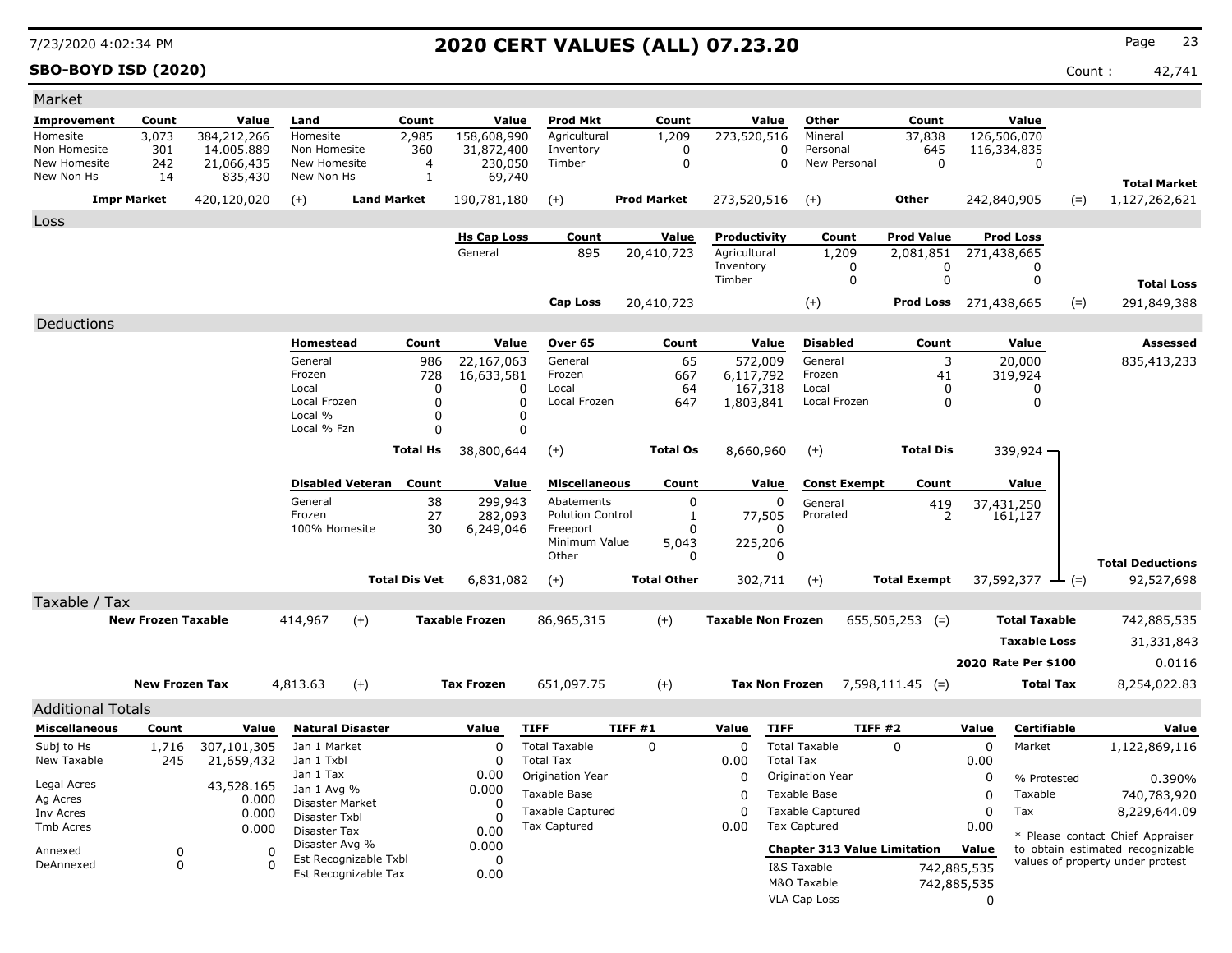### **SBR-BRIDGEPORT ISD (2020)** Count : 29,362

| Market                       |                           |                           |                               |                       |                                |                                               |                     |                              |                                               |                                                     |             |                                 |                                                                      |
|------------------------------|---------------------------|---------------------------|-------------------------------|-----------------------|--------------------------------|-----------------------------------------------|---------------------|------------------------------|-----------------------------------------------|-----------------------------------------------------|-------------|---------------------------------|----------------------------------------------------------------------|
| Improvement                  | Count                     | Value                     | Land                          | Count                 | Value                          | Prod Mkt                                      | Count               | Value                        | Other                                         | Count                                               |             | Value                           |                                                                      |
| Homesite                     | 5,696                     | 906,895,584               | Homesite                      | 8,701                 | 272,922,438                    | Agricultural                                  | 1,453               | 371,905,350                  | Mineral                                       | 17,845                                              |             | 33,435,106                      |                                                                      |
| Non Homesite<br>New Homesite | 202<br>457                | 9.692.664<br>22,721,785   | Non Homesite<br>New Homesite  | 418<br>10             | 40,304,620<br>432,800          | Inventory<br>Timber                           | 0<br>$\mathbf 0$    |                              | Personal<br>0<br>$\mathbf{0}$<br>New Personal | 1,143<br>$\Omega$                                   |             | 550,394,372<br>$\mathbf 0$      |                                                                      |
| New Non Hs                   | 29                        | 1,288,690                 | New Non Hs                    | $\mathbf 0$           |                                | 0                                             |                     |                              |                                               |                                                     |             |                                 |                                                                      |
|                              | <b>Impr Market</b>        |                           | $(+)$                         | <b>Land Market</b>    |                                | $(+)$                                         | <b>Prod Market</b>  | 371,905,350                  | $(+)$                                         | <b>Other</b>                                        |             |                                 | <b>Total Market</b><br>2,209,993,409                                 |
|                              |                           | 940,598,723               |                               |                       | 313,659,858                    |                                               |                     |                              |                                               |                                                     |             | 583,829,478<br>$(=)$            |                                                                      |
| Loss                         |                           |                           |                               |                       |                                |                                               |                     |                              |                                               |                                                     |             |                                 |                                                                      |
|                              |                           |                           |                               |                       | <b>Hs Cap Loss</b><br>General  | Count<br>1,199                                | Value<br>20,474,487 | Productivity<br>Agricultural | Count<br>1,453                                | <b>Prod Value</b><br>3,903,180                      |             | <b>Prod Loss</b><br>368,002,170 |                                                                      |
|                              |                           |                           |                               |                       |                                |                                               |                     | Inventory                    | 0                                             | 0                                                   |             | 0                               |                                                                      |
|                              |                           |                           |                               |                       |                                |                                               |                     | Timber                       | 0                                             | $\mathbf 0$                                         |             | $\mathbf 0$                     | <b>Total Loss</b>                                                    |
|                              |                           |                           |                               |                       |                                | <b>Cap Loss</b>                               | 20,474,487          |                              | $(+)$                                         | Prod Loss 368,002,170                               |             | $(=)$                           | 388,476,657                                                          |
| Deductions                   |                           |                           |                               |                       |                                |                                               |                     |                              |                                               |                                                     |             |                                 |                                                                      |
|                              |                           |                           | Homestead                     | Count                 | Value                          | Over 65                                       | Count               | Value                        | <b>Disabled</b>                               | Count                                               |             | Value                           | Assessed                                                             |
|                              |                           |                           | General                       | 1,749                 | 39,365,113                     | General                                       | 133                 | 963,690                      | General                                       | 6                                                   |             | 48,750                          | 1,821,516,752                                                        |
|                              |                           |                           | Frozen                        | 1,190                 | 27,001,802                     | Frozen                                        | 1,084               | 9,919,988                    | Frozen                                        | 72                                                  |             | 626,386                         |                                                                      |
|                              |                           |                           | Local<br>Local Frozen         |                       | $\mathbf 0$<br>$\Omega$        | Local<br>$\Omega$<br>Local Frozen<br>$\Omega$ | 0<br>$\Omega$       | 0<br>$\Omega$                | Local<br>Local Frozen                         | 0<br>$\Omega$                                       |             | 0<br>$\Omega$                   |                                                                      |
|                              |                           |                           | Local %                       | 1,703                 | 7,746,140                      |                                               |                     |                              |                                               |                                                     |             |                                 |                                                                      |
|                              |                           |                           | Local % Fzn                   | 1,094                 | 5,085,516                      |                                               |                     |                              |                                               |                                                     |             |                                 |                                                                      |
|                              |                           |                           |                               | <b>Total Hs</b>       | 79,198,571                     | $(+)$                                         | <b>Total Os</b>     | 10,883,678                   | $(+)$                                         | <b>Total Dis</b>                                    |             | $675,136 -$                     |                                                                      |
|                              |                           |                           |                               |                       |                                |                                               |                     |                              |                                               |                                                     |             |                                 |                                                                      |
|                              |                           |                           | <b>Disabled Veteran</b>       | Count                 | Value                          | <b>Miscellaneous</b>                          | Count               | Value                        | <b>Const Exempt</b>                           | Count                                               |             | Value                           |                                                                      |
|                              |                           |                           | General<br>Frozen             |                       | 55<br>509,790<br>46<br>464,892 | Abatements<br><b>Polution Control</b>         | $\mathbf 0$<br>5    | 0<br>59,258,851              | General<br>Prorated                           | 759<br>8                                            | 184,204,798 | 6,267                           |                                                                      |
|                              |                           |                           | 100% Homesite                 |                       | 56<br>6,524,338                | Freeport                                      | $\overline{2}$      | 145,302                      |                                               |                                                     |             |                                 |                                                                      |
|                              |                           |                           |                               |                       |                                | Minimum Value                                 | 5,718               | 376,411                      |                                               |                                                     |             |                                 |                                                                      |
|                              |                           |                           |                               |                       |                                | Other                                         | 0                   | 0                            |                                               |                                                     |             |                                 | <b>Total Deductions</b>                                              |
|                              |                           |                           |                               | <b>Total Dis Vet</b>  | 7,499,020                      | $(+)$                                         | <b>Total Other</b>  | 59,780,564                   | $(+)$                                         | <b>Total Exempt</b> $184,211,065$ $\rightarrow$ (=) |             |                                 | 342,248,034                                                          |
| Taxable / Tax                |                           |                           |                               |                       |                                |                                               |                     |                              |                                               |                                                     |             |                                 |                                                                      |
|                              | <b>New Frozen Taxable</b> |                           | 867,621                       | $(+)$                 | <b>Taxable Frozen</b>          | 154,433,669                                   | $(+)$               |                              | Taxable Non Frozen 1,323,967,428 (=)          |                                                     |             | <b>Total Taxable</b>            | 1,479,268,718                                                        |
|                              |                           |                           |                               |                       |                                |                                               |                     |                              |                                               |                                                     |             | <b>Taxable Loss</b>             | 54,653,567                                                           |
|                              |                           |                           |                               |                       |                                |                                               |                     |                              |                                               |                                                     |             | 2020 Rate Per \$100             | 0.011782                                                             |
|                              | <b>New Frozen Tax</b>     |                           | 10,222.34                     | $(+)$                 | Tax Frozen                     | 1,190,962.51                                  | $(+)$               |                              | Tax Non Frozen $15,583,630.86$ (=)            |                                                     |             | <b>Total Tax</b>                | 16,784,815.71                                                        |
|                              |                           |                           |                               |                       |                                |                                               |                     |                              |                                               |                                                     |             |                                 |                                                                      |
| <b>Additional Totals</b>     |                           |                           |                               |                       |                                |                                               |                     |                              |                                               |                                                     |             |                                 |                                                                      |
| <b>Miscellaneous</b>         | Count                     | Value                     | <b>Natural Disaster</b>       |                       | Value                          | <b>TIFF</b>                                   | TIFF#1              | Value<br><b>TIFF</b>         |                                               | TIFF #2                                             | Value       | Certifiable                     | Value                                                                |
| Subj to Hs<br>New Taxable    | 2,948<br>470              | 507,988,141<br>23,819,325 | Jan 1 Market<br>Jan 1 Txbl    |                       | $\Omega$<br>0                  | <b>Total Taxable</b><br><b>Total Tax</b>      | $\Omega$            | $\Omega$<br>0.00             | <b>Total Taxable</b><br><b>Total Tax</b>      | $\Omega$                                            | 0<br>0.00   | Market                          | 2,207,459,307                                                        |
|                              |                           |                           | Jan 1 Tax                     |                       | 0.00                           | Origination Year                              |                     | 0                            | Origination Year                              |                                                     | $\mathbf 0$ | % Protested                     |                                                                      |
| Legal Acres                  |                           | 89,191.477                | Jan 1 Avg %                   |                       | 0.000                          | Taxable Base                                  |                     | $\Omega$                     | Taxable Base                                  |                                                     | 0           | Taxable                         | 0.115%<br>1,478,296,786                                              |
| Ag Acres<br>Inv Acres        |                           | 0.000<br>0.000            | Disaster Market               |                       | $\Omega$                       | <b>Taxable Captured</b>                       |                     | $\Omega$                     | Taxable Captured                              |                                                     | 0           | Tax                             | 16,773,622.73                                                        |
| Tmb Acres                    |                           | 0.000                     | Disaster Txbl<br>Disaster Tax |                       | $\Omega$<br>0.00               | <b>Tax Captured</b>                           |                     | 0.00                         | <b>Tax Captured</b>                           |                                                     | 0.00        |                                 |                                                                      |
|                              |                           |                           | Disaster Avg %                |                       | 0.000                          |                                               |                     |                              | <b>Chapter 313 Value Limitation</b>           |                                                     | Value       |                                 | * Please contact Chief Appraiser<br>to obtain estimated recognizable |
| Annexed<br>DeAnnexed         | 0<br>$\mathbf 0$          | $\mathbf 0$<br>$\Omega$   |                               | Est Recognizable Txbl | $\Omega$                       |                                               |                     |                              | I&S Taxable                                   | 1,479,268,718                                       |             |                                 | values of property under protest                                     |
|                              |                           |                           |                               | Est Recognizable Tax  | 0.00                           |                                               |                     |                              | M&O Taxable                                   | 1,479,268,718                                       |             |                                 |                                                                      |
|                              |                           |                           |                               |                       |                                |                                               |                     |                              | VLA Cap Loss                                  |                                                     | $\Omega$    |                                 |                                                                      |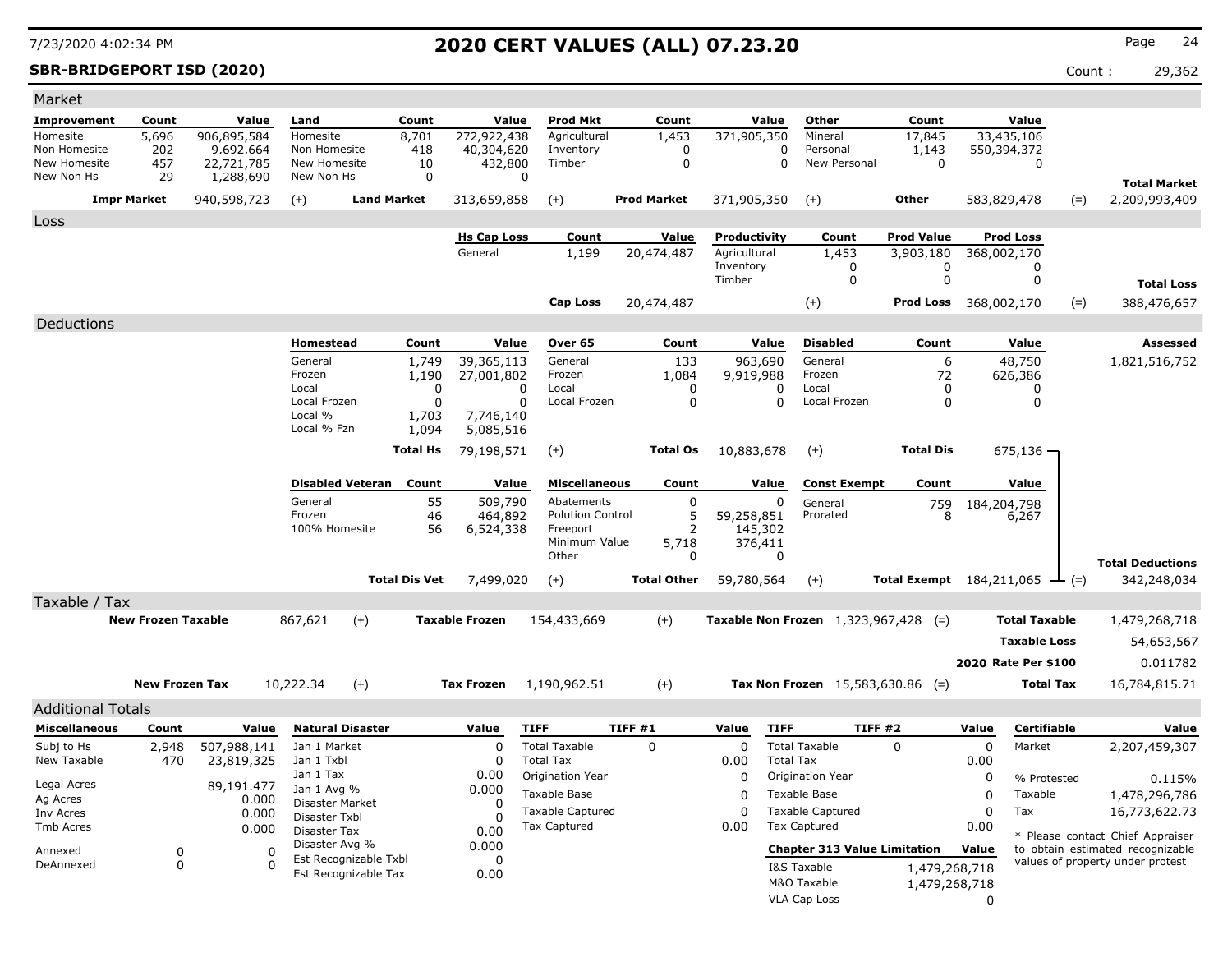### **SCH-CHICO ISD (2020)** Count : 14,326

| Market                       |                           |                         |                                |                                               |                      |                               |                           |                    |                    |                              |                  |                                     |                                |             |                                 |       |                                  |
|------------------------------|---------------------------|-------------------------|--------------------------------|-----------------------------------------------|----------------------|-------------------------------|---------------------------|--------------------|--------------------|------------------------------|------------------|-------------------------------------|--------------------------------|-------------|---------------------------------|-------|----------------------------------|
| Improvement                  | Count                     | Value                   | Land                           |                                               | Count                | Value                         | <b>Prod Mkt</b>           |                    | Count              |                              | Value            | Other                               | Count                          |             | Value                           |       |                                  |
| Homesite                     | 2,285                     | 277,020,698             | Homesite                       |                                               | 2,918                | 111,193,218                   | Agricultural              |                    | 1,241              | 271,876,670                  |                  | Mineral                             | 9,658                          |             | 28,518,573                      |       |                                  |
| Non Homesite<br>New Homesite | 178<br>277                | 5.858.430<br>12,182,664 | Non Homesite<br>New Homesite   |                                               | 354<br>9             | 24,118,120<br>150,725         | Inventory<br>Timber       |                    | 0<br>$\mathbf{1}$  | 100,000                      | 0                | Personal<br>New Personal            | 478<br>$\Omega$                |             | 329,195,877<br>$\mathbf 0$      |       |                                  |
| New Non Hs                   | 23                        | 360,530                 | New Non Hs                     |                                               | $\Omega$             |                               | $\mathbf 0$               |                    |                    |                              |                  |                                     |                                |             |                                 |       |                                  |
|                              | <b>Impr Market</b>        |                         | $(+)$                          | <b>Land Market</b>                            |                      |                               | $(+)$                     | <b>Prod Market</b> |                    | 271,976,670                  |                  |                                     | <b>Other</b>                   |             | 357,714,450                     |       | <b>Total Market</b>              |
|                              |                           | 295,422,322             |                                |                                               |                      | 135,462,063                   |                           |                    |                    |                              |                  | $(+)$                               |                                |             |                                 | $(=)$ | 1,060,575,505                    |
| Loss                         |                           |                         |                                |                                               |                      |                               |                           |                    |                    |                              |                  |                                     |                                |             |                                 |       |                                  |
|                              |                           |                         |                                |                                               |                      | <b>Hs Cap Loss</b><br>General | Count<br>333              |                    | Value<br>3,393,615 | Productivity<br>Agricultural |                  | Count<br>1,241                      | <b>Prod Value</b><br>3,263,110 |             | <b>Prod Loss</b><br>268,613,560 |       |                                  |
|                              |                           |                         |                                |                                               |                      |                               |                           |                    |                    | Inventory                    |                  | 0                                   | $\Omega$                       |             | 0                               |       |                                  |
|                              |                           |                         |                                |                                               |                      |                               |                           |                    |                    | Timber                       |                  | $\mathbf{1}$                        | 2,750                          |             | 97,250                          |       | <b>Total Loss</b>                |
|                              |                           |                         |                                |                                               |                      |                               | <b>Cap Loss</b>           |                    | 3,393,615          |                              |                  | $(+)$                               | <b>Prod Loss</b>               |             | 268,710,810                     | $(=)$ | 272,104,425                      |
| Deductions                   |                           |                         |                                |                                               |                      |                               |                           |                    |                    |                              |                  |                                     |                                |             |                                 |       |                                  |
|                              |                           |                         | Homestead                      |                                               | Count                | Value                         | Over 65                   |                    | Count              |                              | Value            | <b>Disabled</b>                     | Count                          |             | Value                           |       | <b>Assessed</b>                  |
|                              |                           |                         | General                        |                                               | 590                  | 13,076,310                    | General                   |                    | 32                 | 285,000                      |                  | General                             | $\mathbf{1}$                   |             | 10,000                          |       | 788,471,080                      |
|                              |                           |                         | Frozen                         |                                               | 445                  | 9,554,539                     | Frozen                    |                    | 387                | 3,405,711                    |                  | Frozen                              | 35                             |             | 216,051                         |       |                                  |
|                              |                           |                         | Local                          |                                               | $\Omega$             |                               | Local<br>0                |                    | 0                  |                              | 0                | Local                               | 0                              |             | 0                               |       |                                  |
|                              |                           |                         | Local Frozen<br>Local %        |                                               | $\Omega$<br>0        |                               | Local Frozen<br>0<br>0    |                    | 0                  |                              | 0                | Local Frozen                        | 0                              |             | 0                               |       |                                  |
|                              |                           |                         | Local % Fzn                    |                                               | 0                    |                               | 0                         |                    |                    |                              |                  |                                     |                                |             |                                 |       |                                  |
|                              |                           |                         |                                |                                               | Total Hs             | 22,630,849                    | $(+)$                     |                    | <b>Total Os</b>    | 3,690,711                    |                  | $(+)$                               | <b>Total Dis</b>               |             | $226,051 -$                     |       |                                  |
|                              |                           |                         |                                |                                               |                      |                               |                           |                    |                    |                              |                  |                                     |                                |             |                                 |       |                                  |
|                              |                           |                         |                                | <b>Disabled Veteran</b>                       | Count                | Value                         | <b>Miscellaneous</b>      |                    | Count              |                              | Value            | <b>Const Exempt</b>                 | Count                          |             | Value                           |       |                                  |
|                              |                           |                         | General                        |                                               | 26                   | 201,750                       | Abatements                |                    | 0                  |                              | 0                | General                             | 264                            |             | 43,481,781                      |       |                                  |
|                              |                           |                         | Frozen                         |                                               | 15                   | 172,330                       | <b>Polution Control</b>   |                    | 13                 | 5,999,793                    |                  | Prorated                            | n                              |             | ŋ                               |       |                                  |
|                              |                           |                         | 100% Homesite                  |                                               | 25                   | 5,499,938                     | Freeport<br>Minimum Value |                    | 2<br>2,889         | 24,970<br>243,820            |                  |                                     |                                |             |                                 |       |                                  |
|                              |                           |                         |                                |                                               |                      |                               | Other                     |                    | 0                  |                              | $\Omega$         |                                     |                                |             |                                 |       | <b>Total Deductions</b>          |
|                              |                           |                         |                                |                                               | <b>Total Dis Vet</b> | 5,874,018                     | $(+)$                     |                    | <b>Total Other</b> | 6,268,583                    |                  | $(+)$                               | <b>Total Exempt</b>            |             | 43,481,781 $\rightarrow$ (=)    |       | 82,171,993                       |
| Taxable / Tax                |                           |                         |                                |                                               |                      |                               |                           |                    |                    |                              |                  |                                     |                                |             |                                 |       |                                  |
|                              | <b>New Frozen Taxable</b> |                         | 137,035                        | $(+)$                                         |                      | <b>Taxable Frozen</b>         | 47,043,926                |                    | $(+)$              | <b>Taxable Non Frozen</b>    |                  |                                     | $659,118,126$ (=)              |             | <b>Total Taxable</b>            |       | 706,299,087                      |
|                              |                           |                         |                                |                                               |                      |                               |                           |                    |                    |                              |                  |                                     |                                |             | <b>Taxable Loss</b>             |       |                                  |
|                              |                           |                         |                                |                                               |                      |                               |                           |                    |                    |                              |                  |                                     |                                |             |                                 |       | 15,831,161                       |
|                              |                           |                         |                                |                                               |                      |                               |                           |                    |                    |                              |                  |                                     |                                |             | 2020 Rate Per \$100             |       | 0.0117804                        |
|                              | <b>New Frozen Tax</b>     |                         | 1,614.32                       | $(+)$                                         |                      | <b>Tax Frozen</b>             | 368,355.40                |                    | $(+)$              | <b>Tax Non Frozen</b>        |                  |                                     | $7,764,018.63$ (=)             |             | <b>Total Tax</b>                |       | 8,133,988.35                     |
| <b>Additional Totals</b>     |                           |                         |                                |                                               |                      |                               |                           |                    |                    |                              |                  |                                     |                                |             |                                 |       |                                  |
| <b>Miscellaneous</b>         | Count                     | Value                   |                                | <b>Natural Disaster</b>                       |                      | Value                         | <b>TIFF</b>               | TIFF#1             |                    | Value                        | <b>TIFF</b>      | TIFF#2                              |                                | Value       | Certifiable                     |       | Value                            |
| Subj to Hs                   | 1,037                     | 162,078,505             | Jan 1 Market                   |                                               |                      | 0                             | <b>Total Taxable</b>      | $\mathbf 0$        |                    | $\mathbf 0$                  |                  | <b>Total Taxable</b>                | $\Omega$                       | 0           | Market                          |       | 1,060,020,155                    |
| New Taxable                  | 291                       | 12,412,580              | Jan 1 Txbl                     |                                               |                      | 0                             | <b>Total Tax</b>          |                    |                    | 0.00                         | <b>Total Tax</b> |                                     |                                | 0.00        |                                 |       |                                  |
| Legal Acres                  |                           | 70,216.023              | Jan 1 Tax                      |                                               |                      | 0.00                          | Origination Year          |                    |                    | 0                            |                  | Origination Year                    |                                | 0           | % Protested                     |       | 0.052%                           |
| Ag Acres                     |                           | 0.000                   | Jan 1 Avg %<br>Disaster Market |                                               |                      | 0.000<br>0                    | <b>Taxable Base</b>       |                    |                    | $\Omega$                     |                  | Taxable Base                        |                                | $\Omega$    | Taxable                         |       | 705,881,727                      |
| Inv Acres                    |                           | 0.000                   | Disaster Txbl                  |                                               |                      | $\Omega$                      | <b>Taxable Captured</b>   |                    |                    | 0                            |                  | <b>Taxable Captured</b>             |                                | $\mathbf 0$ | Tax                             |       | 8,129,071.68                     |
| <b>Tmb Acres</b>             |                           | 0.000                   | Disaster Tax                   |                                               |                      | 0.00                          | Tax Captured              |                    |                    | 0.00                         |                  | <b>Tax Captured</b>                 |                                | 0.00        |                                 |       | * Please contact Chief Appraiser |
| Annexed                      | $\mathbf 0$               |                         | Disaster Avg %<br>$\sqrt{2}$   |                                               |                      | 0.000                         |                           |                    |                    |                              |                  | <b>Chapter 313 Value Limitation</b> |                                | Value       |                                 |       | to obtain estimated recognizable |
| DeAnnexed                    | $\mathbf 0$               |                         | $\Omega$                       | Est Recognizable Txbl<br>Est Recognizable Tax |                      | 0<br>0.00                     |                           |                    |                    |                              |                  | I&S Taxable                         |                                | 706,299,087 |                                 |       | values of property under protest |
|                              |                           |                         |                                |                                               |                      |                               |                           |                    |                    |                              |                  | M&O Taxable                         |                                | 706,299,087 |                                 |       |                                  |
|                              |                           |                         |                                |                                               |                      |                               |                           |                    |                    |                              |                  | <b>VLA Cap Loss</b>                 |                                | $\Omega$    |                                 |       |                                  |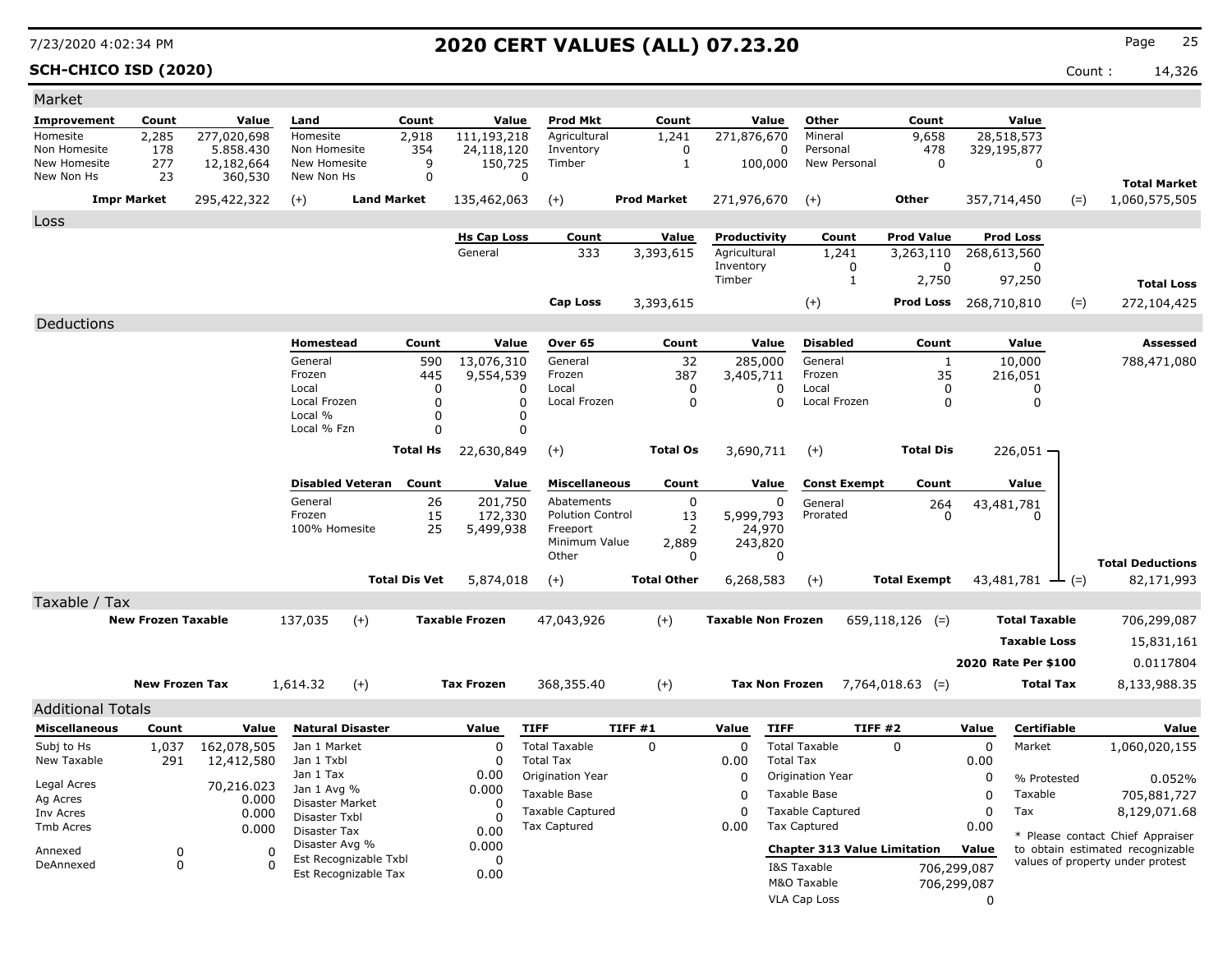### **SDE-DECATUR ISD (2020)** Count : 57,051

| Market                       |                           |                                  |       |                                       |                         |                      |                                 |                                      |                    |                  |                                        |                                     |                                                   |          |                            |       |                                      |
|------------------------------|---------------------------|----------------------------------|-------|---------------------------------------|-------------------------|----------------------|---------------------------------|--------------------------------------|--------------------|------------------|----------------------------------------|-------------------------------------|---------------------------------------------------|----------|----------------------------|-------|--------------------------------------|
| Improvement                  | Count                     |                                  | Value | Land                                  |                         | Count                | Value                           | Prod Mkt                             | Count              |                  | Value                                  | Other                               | Count                                             |          | Value                      |       |                                      |
| Homesite                     | 7,686                     | 1,585,013,198                    |       | Homesite                              |                         | 8,631                | 555,787,433                     | Agricultural                         | 2,901              |                  | 868,600,514                            | Mineral                             | 43,822                                            |          | 242,295,015                |       |                                      |
| Non Homesite<br>New Homesite | 449<br>736                | 20.970.941<br>84,253,350         |       | Non Homesite<br>New Homesite          |                         | 605<br>14            | 63,189,046<br>861,900           | Inventory<br>Timber                  |                    | 0<br>$\mathbf 0$ | 0<br>$\Omega$                          | Personal<br>New Personal            | 1,810<br>$\Omega$                                 |          | 469,199,781<br>$\mathbf 0$ |       |                                      |
| New Non Hs                   | 32                        | 1,898,180                        |       | New Non Hs                            |                         | 1                    | 10,220                          |                                      |                    |                  |                                        |                                     |                                                   |          |                            |       |                                      |
|                              |                           | <b>Impr Market</b> 1,692,135,669 |       | $(+)$                                 | <b>Land Market</b>      |                      | 619,848,599                     | $(+)$                                | <b>Prod Market</b> |                  | 868,600,514                            | $(+)$                               | Other                                             |          | 711,494,796                | $(=)$ | <b>Total Market</b><br>3,892,079,578 |
|                              |                           |                                  |       |                                       |                         |                      |                                 |                                      |                    |                  |                                        |                                     |                                                   |          |                            |       |                                      |
| Loss                         |                           |                                  |       |                                       |                         |                      |                                 |                                      |                    |                  |                                        |                                     |                                                   |          |                            |       |                                      |
|                              |                           |                                  |       |                                       |                         |                      | <b>Hs Cap Loss</b><br>General   | Count                                | Value              |                  | Productivity<br>Agricultural           | Count<br>2,901                      | <b>Prod Value</b>                                 |          | <b>Prod Loss</b>           |       |                                      |
|                              |                           |                                  |       |                                       |                         |                      |                                 | 1,725                                | 43,280,127         |                  | Inventory                              | 0                                   | 6,501,562<br>0                                    |          | 862,098,952<br>0           |       |                                      |
|                              |                           |                                  |       |                                       |                         |                      |                                 |                                      |                    |                  | Timber                                 | $\mathbf 0$                         | $\mathbf 0$                                       |          | $\Omega$                   |       | <b>Total Loss</b>                    |
|                              |                           |                                  |       |                                       |                         |                      |                                 | <b>Cap Loss</b>                      | 43,280,127         |                  |                                        | $^{(+)}$                            | Prod Loss 862,098,952                             |          |                            | $(=)$ | 905,379,079                          |
| Deductions                   |                           |                                  |       |                                       |                         |                      |                                 |                                      |                    |                  |                                        |                                     |                                                   |          |                            |       |                                      |
|                              |                           |                                  |       | <b>Homestead</b>                      |                         | Count                | Value                           | Over 65                              | Count              |                  | Value                                  | <b>Disabled</b>                     | Count                                             |          | Value                      |       | <b>Assessed</b>                      |
|                              |                           |                                  |       | General                               |                         | 2,819                | 65,533,179                      | General                              |                    | 129              | 1,166,487                              | General                             | $\overline{7}$                                    |          | 60,000                     |       | 2,986,700,499                        |
|                              |                           |                                  |       | Frozen                                |                         | 1,545                | 36,262,437                      | Frozen                               | 1,440              |                  | 13,584,732                             | Frozen                              | 83                                                |          | 757,709                    |       |                                      |
|                              |                           |                                  |       | Local                                 |                         | $\Omega$             |                                 | Local<br>0                           |                    | $\Omega$         | 0                                      | Local                               | 0                                                 |          | 0                          |       |                                      |
|                              |                           |                                  |       | Local Frozen<br>Local %               |                         | $\Omega$<br>$\Omega$ |                                 | $\Omega$<br>Local Frozen<br>$\Omega$ |                    | $\Omega$         | $\Omega$                               | Local Frozen                        | $\Omega$                                          |          | $\Omega$                   |       |                                      |
|                              |                           |                                  |       | Local % Fzn                           |                         | $\Omega$             |                                 | 0                                    |                    |                  |                                        |                                     |                                                   |          |                            |       |                                      |
|                              |                           |                                  |       |                                       |                         |                      | <b>Total Hs</b> 101,795,616     | $(+)$                                | <b>Total Os</b>    |                  | 14,751,219                             | $(+)$                               | <b>Total Dis</b>                                  |          | 817,709 -                  |       |                                      |
|                              |                           |                                  |       |                                       |                         |                      |                                 |                                      |                    |                  |                                        |                                     |                                                   |          |                            |       |                                      |
|                              |                           |                                  |       |                                       | <b>Disabled Veteran</b> | Count                | Value                           | <b>Miscellaneous</b>                 | Count              |                  | Value                                  | <b>Const Exempt</b>                 | Count                                             |          | Value                      |       |                                      |
|                              |                           |                                  |       | General                               |                         | 112                  | 966,722                         | Abatements                           |                    | $\mathbf 0$      | 0                                      | General                             | 787                                               |          | 283,276,612                |       |                                      |
|                              |                           |                                  |       | Frozen<br>100% Homesite               |                         | 68                   | 751,267                         | <b>Polution Control</b><br>Freeport  |                    | 6<br>5           | 2,499,243                              | Prorated                            | O                                                 |          |                            |       |                                      |
|                              |                           |                                  |       |                                       |                         | 61                   | 14,060,084                      | Minimum Value                        | 6,137              |                  | 33,901,368<br>290,201                  |                                     |                                                   |          |                            |       |                                      |
|                              |                           |                                  |       |                                       |                         |                      |                                 | Other                                |                    | $\Omega$         | $\Omega$                               |                                     |                                                   |          |                            |       | <b>Total Deductions</b>              |
|                              |                           |                                  |       |                                       |                         |                      | <b>Total Dis Vet</b> 15,778,073 | $(+)$                                | <b>Total Other</b> |                  | 36,690,812                             | $(+)$                               | <b>Total Exempt</b> 283,276,612 $\rightarrow$ (=) |          |                            |       | 453,110,041                          |
| Taxable / Tax                |                           |                                  |       |                                       |                         |                      |                                 |                                      |                    |                  |                                        |                                     |                                                   |          |                            |       |                                      |
|                              | <b>New Frozen Taxable</b> |                                  |       | 988,093                               | $(+)$                   |                      | <b>Taxable Frozen</b>           | 270,651,945                          | $(+)$              |                  | Taxable Non Frozen $2,261,950,420$ (=) |                                     |                                                   |          | <b>Total Taxable</b>       |       | 2,533,590,458                        |
|                              |                           |                                  |       |                                       |                         |                      |                                 |                                      |                    |                  |                                        |                                     |                                                   |          | <b>Taxable Loss</b>        |       | 88,567,266                           |
|                              |                           |                                  |       |                                       |                         |                      |                                 |                                      |                    |                  |                                        |                                     |                                                   |          | 2020 Rate Per \$100        |       | 0.0121                               |
|                              |                           |                                  |       |                                       |                         |                      |                                 |                                      |                    |                  |                                        |                                     |                                                   |          |                            |       |                                      |
|                              |                           | <b>New Frozen Tax</b>            |       | 11,955.92                             | $(+)$                   |                      | <b>Tax Frozen</b>               | 2,229,691.03                         | $(+)$              |                  |                                        | Tax Non Frozen $27,343,133.67$ (=)  |                                                   |          | <b>Total Tax</b>           |       | 29,584,780.62                        |
| <b>Additional Totals</b>     |                           |                                  |       |                                       |                         |                      |                                 |                                      |                    |                  |                                        |                                     |                                                   |          |                            |       |                                      |
| <b>Miscellaneous</b>         | Count                     |                                  | Value | <b>Natural Disaster</b>               |                         |                      | Value                           | <b>TIFF</b>                          | TIFF#1             |                  | Value<br><b>TIFF</b>                   |                                     | TIFF #2                                           | Value    | Certifiable                |       | Value                                |
| Subj to Hs                   |                           | 4,368 1,037,486,676              |       | Jan 1 Market                          |                         |                      | $\Omega$                        | <b>Total Taxable</b>                 | $\Omega$           |                  | $\Omega$                               | <b>Total Taxable</b>                | $\Omega$                                          | $\Omega$ | Market                     |       | 3,876,815,158                        |
| New Taxable                  | 747                       | 85,333,469                       |       | Jan 1 Txbl                            |                         |                      | $\Omega$                        | <b>Total Tax</b>                     |                    |                  | <b>Total Tax</b><br>0.00               |                                     |                                                   | 0.00     |                            |       |                                      |
| Legal Acres                  |                           | 133,787.350                      |       | Jan 1 Tax                             |                         |                      | 0.00                            | Origination Year                     |                    |                  | 0                                      | Origination Year                    |                                                   | 0        | % Protested                |       | 0.392%                               |
| Ag Acres                     |                           |                                  | 0.000 | Jan 1 Avg %<br><b>Disaster Market</b> |                         |                      | 0.000<br>$\Omega$               | <b>Taxable Base</b>                  |                    |                  | $\Omega$                               | Taxable Base                        |                                                   | $\Omega$ | Taxable                    |       | 2,519,331,968                        |
| Inv Acres                    |                           |                                  | 0.000 | Disaster Txbl                         |                         |                      | $\Omega$                        | <b>Taxable Captured</b>              |                    |                  | $\Omega$                               | <b>Taxable Captured</b>             |                                                   | $\Omega$ | Tax                        |       | 29,413,169.22                        |
| Tmb Acres                    |                           |                                  | 0.000 | Disaster Tax                          |                         |                      | 0.00                            | <b>Tax Captured</b>                  |                    |                  | 0.00                                   | Tax Captured                        |                                                   | 0.00     |                            |       | * Please contact Chief Appraiser     |
| Annexed                      |                           | 0                                | 0     | Disaster Avg %                        | Est Recognizable Txbl   |                      | 0.000<br>$\Omega$               |                                      |                    |                  |                                        | <b>Chapter 313 Value Limitation</b> |                                                   | Value    |                            |       | to obtain estimated recognizable     |
| DeAnnexed                    |                           | $\Omega$                         | 0     |                                       | Est Recognizable Tax    |                      | 0.00                            |                                      |                    |                  |                                        | I&S Taxable                         | 2,533,590,458                                     |          |                            |       | values of property under protest     |
|                              |                           |                                  |       |                                       |                         |                      |                                 |                                      |                    |                  |                                        | M&O Taxable                         | 2,533,590,458                                     |          |                            |       |                                      |
|                              |                           |                                  |       |                                       |                         |                      |                                 |                                      |                    |                  |                                        | VLA Cap Loss                        |                                                   | $\Omega$ |                            |       |                                      |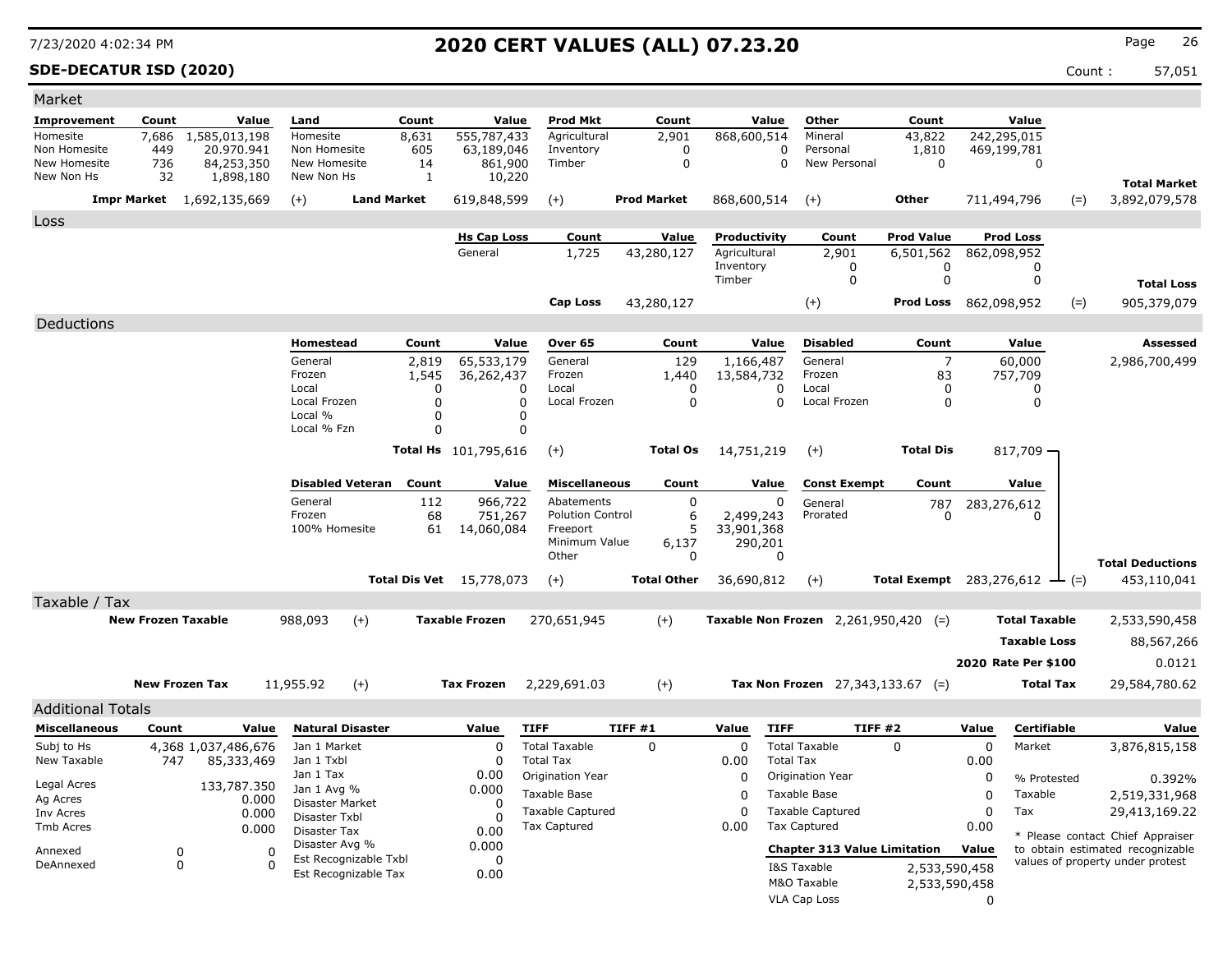### **SJA-JACKSBORO ISD (2020)** Count : 1,302

| Market                     |                           |              |                                               |                      |                         |                                     |                    |                           |                         |                                     |            |                              |                                  |
|----------------------------|---------------------------|--------------|-----------------------------------------------|----------------------|-------------------------|-------------------------------------|--------------------|---------------------------|-------------------------|-------------------------------------|------------|------------------------------|----------------------------------|
| Improvement                | Count                     | Value        | Land                                          | Count                | Value                   | <b>Prod Mkt</b>                     | Count              | Value                     | Other                   | Count                               |            | Value                        |                                  |
| Homesite                   | 145                       | 12,618,171   | Homesite                                      | 742                  | 49,580,055              | Agricultural                        | 13                 | 11,603,470                | Mineral                 | 485                                 |            | 2,206,551                    |                                  |
| Non Homesite               | $\overline{2}$            | 58,550       | Non Homesite                                  | 0                    | 0                       | Inventory                           | $\mathbf 0$        | 0                         | Personal                | 48                                  |            | 1,076,861                    |                                  |
| New Homesite<br>New Non Hs | 19<br>0                   | 775,430<br>0 | New Homesite<br>New Non Hs                    | 0<br>0               | $\mathbf 0$<br>$\Omega$ | Timber                              | $\mathbf 0$        |                           | New Personal<br>0       | $\mathbf 0$                         |            | 0                            |                                  |
|                            |                           |              |                                               |                      |                         |                                     |                    |                           |                         |                                     |            |                              | <b>Total Market</b>              |
|                            | <b>Impr Market</b>        | 13,452,151   | $(+)$                                         | <b>Land Market</b>   | 49,580,055              | $(+)$                               | <b>Prod Market</b> | 11,603,470                | $(+)$                   | Other                               |            | 3,283,412<br>$(=)$           | 77,919,088                       |
| Loss                       |                           |              |                                               |                      |                         |                                     |                    |                           |                         |                                     |            |                              |                                  |
|                            |                           |              |                                               |                      | <b>Hs Cap Loss</b>      | Count                               | <u>Value</u>       | Productivity              | Count                   | <b>Prod Value</b>                   |            | <b>Prod Loss</b>             |                                  |
|                            |                           |              |                                               |                      | General                 | 18                                  | 242,650            | Agricultural<br>Inventory | 13<br>0                 | 150,200<br>0                        |            | 11,453,270                   |                                  |
|                            |                           |              |                                               |                      |                         |                                     |                    | Timber                    | 0                       | 0                                   |            | 0<br>0                       | <b>Total Loss</b>                |
|                            |                           |              |                                               |                      |                         | <b>Cap Loss</b>                     |                    |                           |                         | <b>Prod Loss</b>                    |            |                              |                                  |
|                            |                           |              |                                               |                      |                         |                                     | 242,650            |                           | $(+)$                   |                                     |            | $(=)$<br>11,453,270          | 11,695,920                       |
| Deductions                 |                           |              |                                               |                      |                         |                                     |                    |                           |                         |                                     |            |                              |                                  |
|                            |                           |              | Homestead                                     | Count                | Value                   | Over 65                             | Count              | Value                     | <b>Disabled</b>         | Count                               |            | Value                        | <b>Assessed</b>                  |
|                            |                           |              | General<br>Frozen                             | 24                   | 487,052                 | General<br>Frozen                   | 1<br>17            | 4,821                     | General<br>Frozen       | 0                                   |            | 0                            | 66,223,168                       |
|                            |                           |              | Local                                         | 23<br>$\Omega$       | 462,948<br>0            | Local                               | 0                  | 145,179<br>0              | Local                   | 6<br>0                              |            | 36,942<br>0                  |                                  |
|                            |                           |              | Local Frozen                                  | $\Omega$             | 0                       | Local Frozen                        | 0                  | $\Omega$                  | Local Frozen            | 0                                   |            | 0                            |                                  |
|                            |                           |              | Local %                                       | $\Omega$             | 0                       |                                     |                    |                           |                         |                                     |            |                              |                                  |
|                            |                           |              | Local % Fzn                                   | $\Omega$             | 0                       |                                     |                    |                           |                         |                                     |            |                              |                                  |
|                            |                           |              |                                               | <b>Total Hs</b>      | 950,000                 | $(+)$                               | <b>Total Os</b>    | 150,000                   | $(+)$                   | <b>Total Dis</b>                    |            | $36,942 -$                   |                                  |
|                            |                           |              | <b>Disabled Veteran</b> Count                 |                      | Value                   | <b>Miscellaneous</b>                | Count              | Value                     | <b>Const Exempt</b>     | Count                               |            | Value                        |                                  |
|                            |                           |              | General                                       | 1                    | 12,000                  | Abatements                          | 0                  | 0                         | General                 | 110                                 |            | 42,380,719                   |                                  |
|                            |                           |              | Frozen<br>100% Homesite                       | 0<br>3               | 0<br>263,010            | <b>Polution Control</b><br>Freeport | 0<br>0             | 0<br>0                    | Prorated                | $\mathbf{1}$                        |            | 91                           |                                  |
|                            |                           |              |                                               |                      |                         | Minimum Value                       | 81                 | 7,063                     |                         |                                     |            |                              |                                  |
|                            |                           |              |                                               |                      |                         | Other                               | 0                  | 0                         |                         |                                     |            |                              | <b>Total Deductions</b>          |
|                            |                           |              |                                               | <b>Total Dis Vet</b> | 275,010                 | $(+)$                               | <b>Total Other</b> | 7,063                     | $(+)$                   | <b>Total Exempt</b>                 |            | 42,380,810 $\rightarrow$ (=) | 43,799,825                       |
| Taxable / Tax              |                           |              |                                               |                      |                         |                                     |                    |                           |                         |                                     |            |                              |                                  |
|                            | <b>New Frozen Taxable</b> |              | $\mathbf 0$<br>$(+)$                          |                      | <b>Taxable Frozen</b>   | 2,324,688                           | $(+)$              | <b>Taxable Non Frozen</b> |                         | $20,098,655$ (=)                    |            | <b>Total Taxable</b>         | 22,423,343                       |
|                            |                           |              |                                               |                      |                         |                                     |                    |                           |                         |                                     |            | <b>Taxable Loss</b>          | 722,795                          |
|                            |                           |              |                                               |                      |                         |                                     |                    |                           |                         |                                     |            | 2020 Rate Per \$100          | 0.0143                           |
|                            |                           |              |                                               |                      |                         |                                     |                    |                           |                         |                                     |            |                              |                                  |
|                            | <b>New Frozen Tax</b>     |              | $(+)$<br>0.00                                 |                      | <b>Tax Frozen</b>       | 22,907.16                           | $(+)$              | <b>Tax Non Frozen</b>     |                         | $287,410.67$ (=)                    |            | <b>Total Tax</b>             | 310,317.83                       |
| <b>Additional Totals</b>   |                           |              |                                               |                      |                         |                                     |                    |                           |                         |                                     |            |                              |                                  |
| <b>Miscellaneous</b>       | Count                     | Value        | <b>Natural Disaster</b>                       |                      | Value                   | <b>TIFF</b>                         | TIFF #1            | Value<br><b>TIFF</b>      |                         | TIFF #2                             | Value      | Certifiable                  | Value                            |
| Subj to Hs                 | 47                        | 6,081,380    | Jan 1 Market                                  |                      | 0                       | <b>Total Taxable</b>                | 0                  | 0                         | <b>Total Taxable</b>    | 0                                   | 0          | Market                       | 77,913,368                       |
| New Taxable                | 18                        | 684,620      | Jan 1 Txbl                                    |                      | 0                       | <b>Total Tax</b>                    |                    | 0.00                      | <b>Total Tax</b>        |                                     | 0.00       |                              |                                  |
| Legal Acres                |                           | 11,214.947   | Jan 1 Tax<br>Jan 1 Avg %                      |                      | 0.00<br>0.000           | Origination Year                    |                    | 0                         | Origination Year        |                                     | 0          | % Protested                  | 0.007%                           |
| Ag Acres                   |                           | 0.000        | Disaster Market                               |                      | 0                       | Taxable Base                        |                    | 0                         | Taxable Base            |                                     | 0          | Taxable                      | 22,417,623                       |
| Inv Acres                  |                           | 0.000        | Disaster Txbl                                 |                      |                         | <b>Taxable Captured</b>             |                    | 0                         | <b>Taxable Captured</b> |                                     | 0          | Tax                          | 310,236.03                       |
| Tmb Acres                  |                           | 0.000        | Disaster Tax                                  |                      | 0.00                    | <b>Tax Captured</b>                 |                    | 0.00                      | <b>Tax Captured</b>     |                                     | 0.00       |                              | * Please contact Chief Appraiser |
| Annexed                    | 0                         | 0            | Disaster Avg %                                |                      | 0.000                   |                                     |                    |                           |                         | <b>Chapter 313 Value Limitation</b> | Value      |                              | to obtain estimated recognizable |
| DeAnnexed                  | 0                         | 0            | Est Recognizable Txbl<br>Est Recognizable Tax |                      | 0<br>0.00               |                                     |                    |                           | I&S Taxable             |                                     | 22,423,343 |                              | values of property under protest |
|                            |                           |              |                                               |                      |                         |                                     |                    |                           | M&O Taxable             |                                     | 22,423,343 |                              |                                  |
|                            |                           |              |                                               |                      |                         |                                     |                    |                           | VLA Cap Loss            |                                     | $\Omega$   |                              |                                  |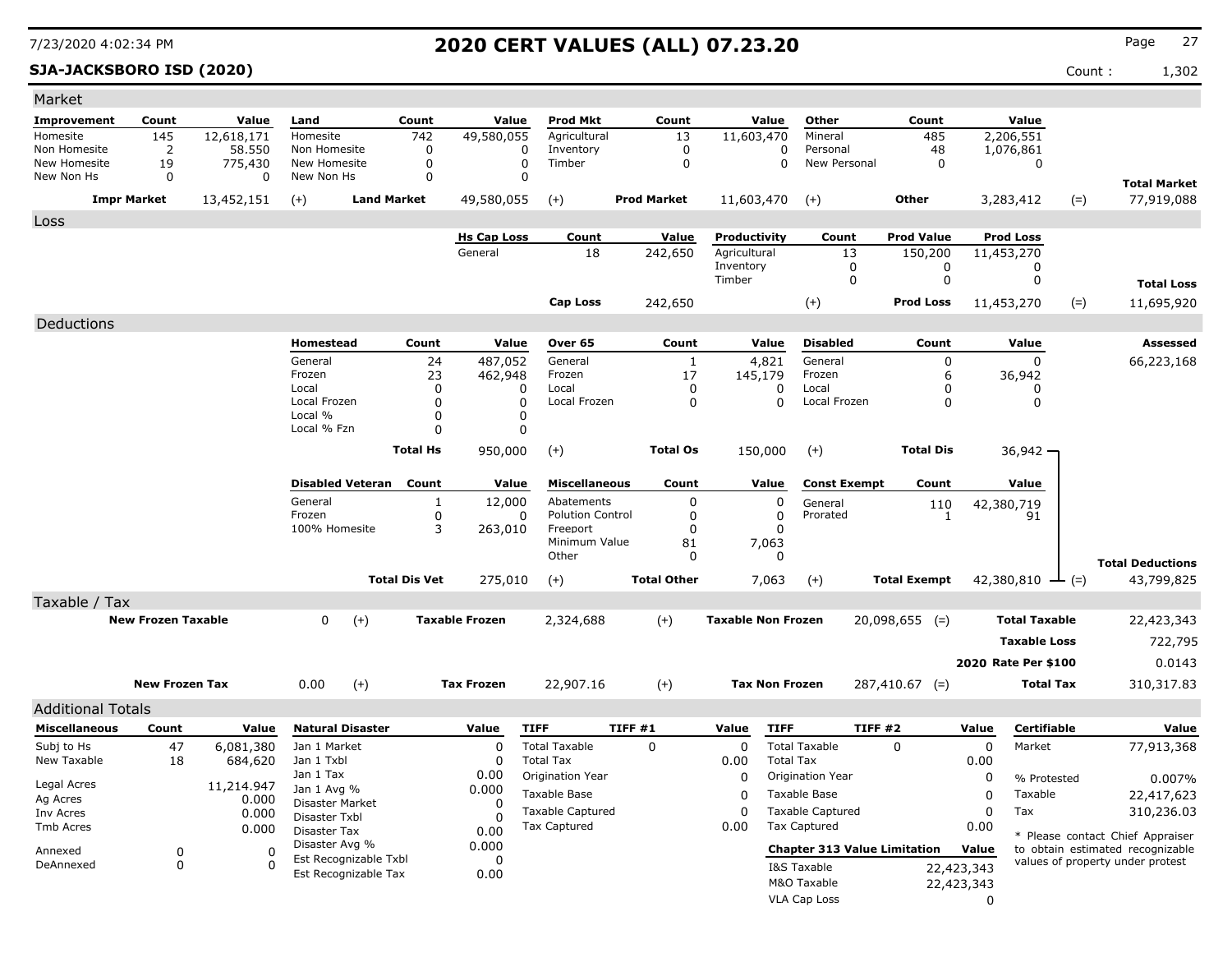**SKR-KRUM ISD (2020)** Count : 84

| Market                   |                           |                |                               |                      |                       |                         |                    |                           |                          |                                     |             |                      |                    |                                                                      |
|--------------------------|---------------------------|----------------|-------------------------------|----------------------|-----------------------|-------------------------|--------------------|---------------------------|--------------------------|-------------------------------------|-------------|----------------------|--------------------|----------------------------------------------------------------------|
| Improvement              | Count                     | Value          | Land                          | Count                | Value                 | <b>Prod Mkt</b>         | Count              | Value                     | Other                    | Count                               |             | Value                |                    |                                                                      |
| Homesite                 | 10                        | 1,058,535      | Homesite                      | 6                    | 79,210                | Agricultural            | 23                 | 3,720,790                 | Mineral                  | 48                                  |             | 67,110               |                    |                                                                      |
| Non Homesite             | 1                         | 86,480         | Non Homesite                  | 2                    | 41,170                | Inventory               | $\mathbf 0$        |                           | 0<br>Personal            | 11                                  |             | 78,362               |                    |                                                                      |
| New Homesite             | 1                         | 317,340        | New Homesite                  | 0                    | 0                     | Timber                  | 0                  |                           | 0<br>New Personal        | $\mathbf 0$                         |             | 0                    |                    |                                                                      |
| New Non Hs               | $\mathbf 0$               | 0              | New Non Hs                    | $\Omega$             | 0                     |                         |                    |                           |                          |                                     |             |                      |                    | <b>Total Market</b>                                                  |
|                          | <b>Impr Market</b>        | 1,462,355      | $(+)$<br><b>Land Market</b>   |                      | 120,380               | $(+)$                   | <b>Prod Market</b> | 3,720,790                 | $(+)$                    | <b>Other</b>                        |             | 145,472              | $(=)$              | 5,448,997                                                            |
| Loss                     |                           |                |                               |                      |                       |                         |                    |                           |                          |                                     |             |                      |                    |                                                                      |
|                          |                           |                |                               |                      | <b>Hs Cap Loss</b>    | Count                   | Value              | Productivity              | Count                    | <b>Prod Value</b>                   |             | <b>Prod Loss</b>     |                    |                                                                      |
|                          |                           |                |                               |                      | General               | 0                       | 0                  | Agricultural              |                          | 23<br>21,750                        |             | 3,699,040            |                    |                                                                      |
|                          |                           |                |                               |                      |                       |                         |                    | Inventory<br>Timber       |                          | 0<br>0<br>0<br>0                    |             | 0<br>0               |                    |                                                                      |
|                          |                           |                |                               |                      |                       |                         |                    |                           |                          |                                     |             |                      |                    | <b>Total Loss</b>                                                    |
|                          |                           |                |                               |                      |                       | <b>Cap Loss</b>         | 0                  |                           | $(+)$                    | <b>Prod Loss</b>                    |             | 3,699,040            | $(=)$              | 3,699,040                                                            |
| Deductions               |                           |                |                               |                      |                       |                         |                    |                           |                          |                                     |             |                      |                    |                                                                      |
|                          |                           |                | Homestead                     | Count                | Value                 | Over 65                 | Count              | Value                     | <b>Disabled</b>          | Count                               |             | Value                |                    | Assessed                                                             |
|                          |                           |                | General                       | 3                    | 75,000                | General                 | 0                  |                           | $\mathbf 0$<br>General   | 0                                   |             | 0                    |                    | 1,749,957                                                            |
|                          |                           |                | Frozen                        | 0                    | 0                     | Frozen                  | 0                  |                           | 0<br>Frozen              | 0                                   |             | 0                    |                    |                                                                      |
|                          |                           |                | Local                         | 0                    | 0                     | Local                   | 0                  |                           | 0<br>Local               | <sup>0</sup>                        |             | 0                    |                    |                                                                      |
|                          |                           |                | Local Frozen<br>Local %       | 0<br>0               | $\Omega$<br>0         | Local Frozen            | 0                  |                           | $\Omega$<br>Local Frozen | $\Omega$                            |             | 0                    |                    |                                                                      |
|                          |                           |                | Local % Fzn                   | 0                    | 0                     |                         |                    |                           |                          |                                     |             |                      |                    |                                                                      |
|                          |                           |                |                               |                      |                       |                         |                    |                           |                          |                                     |             |                      |                    |                                                                      |
|                          |                           |                |                               | <b>Total Hs</b>      | 75,000                | $(+)$                   | <b>Total Os</b>    |                           | 0<br>$(+)$               | <b>Total Dis</b>                    |             | $0 -$                |                    |                                                                      |
|                          |                           |                | <b>Disabled Veteran</b>       | Count                | Value                 | <b>Miscellaneous</b>    | Count              | Value                     | <b>Const Exempt</b>      | Count                               |             | Value                |                    |                                                                      |
|                          |                           |                | General                       | 0                    | 0                     | Abatements              | 0                  |                           | 0<br>General             | 0                                   |             | 0                    |                    |                                                                      |
|                          |                           |                | Frozen                        | 0                    | 0                     | <b>Polution Control</b> | 0                  |                           | 0<br>Prorated            | 0                                   |             | 0                    |                    |                                                                      |
|                          |                           |                | 100% Homesite                 | 0                    | 0                     | Freeport                | 0                  |                           | $\Omega$                 |                                     |             |                      |                    |                                                                      |
|                          |                           |                |                               |                      |                       | Minimum Value           | 24                 | 1,865                     |                          |                                     |             |                      |                    |                                                                      |
|                          |                           |                |                               |                      |                       | Other                   | 0                  |                           | 0                        |                                     |             |                      |                    | <b>Total Deductions</b>                                              |
|                          |                           |                |                               | <b>Total Dis Vet</b> | 0                     | $(+)$                   | <b>Total Other</b> | 1,865                     | $(+)$                    | <b>Total Exempt</b>                 |             |                      | $0 \leftarrow (=)$ | 76,865                                                               |
| Taxable / Tax            |                           |                |                               |                      |                       |                         |                    |                           |                          |                                     |             |                      |                    |                                                                      |
|                          | <b>New Frozen Taxable</b> |                | 0<br>$(+)$                    |                      | <b>Taxable Frozen</b> | 0                       | $(+)$              | <b>Taxable Non Frozen</b> |                          | $1,673,092$ (=)                     |             | <b>Total Taxable</b> |                    | 1,673,092                                                            |
|                          |                           |                |                               |                      |                       |                         |                    |                           |                          |                                     |             | <b>Taxable Loss</b>  |                    | 0                                                                    |
|                          |                           |                |                               |                      |                       |                         |                    |                           |                          |                                     |             |                      |                    |                                                                      |
|                          |                           |                |                               |                      |                       |                         |                    |                           |                          |                                     |             | 2020 Rate Per \$100  |                    | 0.0139183                                                            |
|                          | <b>New Frozen Tax</b>     |                | $(+)$<br>0.00                 |                      | <b>Tax Frozen</b>     | 0.00                    | $(+)$              |                           | <b>Tax Non Frozen</b>    | $23,286.60$ (=)                     |             | Total Tax            |                    | 23,286.60                                                            |
| <b>Additional Totals</b> |                           |                |                               |                      |                       |                         |                    |                           |                          |                                     |             |                      |                    |                                                                      |
| <b>Miscellaneous</b>     | Count                     | Value          | <b>Natural Disaster</b>       |                      | Value                 | <b>TIFF</b>             | <b>TIFF #1</b>     | Value                     | <b>TIFF</b>              | <b>TIFF #2</b>                      | Value       | Certifiable          |                    | Value                                                                |
| Subj to Hs               | 3                         | 972,525        | Jan 1 Market                  |                      | $\Omega$              | <b>Total Taxable</b>    | $\mathbf{0}$       | 0                         | <b>Total Taxable</b>     | $\Omega$                            | $\mathbf 0$ | Market               |                    | 5,448,997                                                            |
| New Taxable              | $\mathbf{1}$              | 317,340        | Jan 1 Txbl                    |                      | $\Omega$              | <b>Total Tax</b>        |                    | 0.00                      | <b>Total Tax</b>         |                                     | 0.00        |                      |                    |                                                                      |
|                          |                           |                | Jan 1 Tax                     |                      | 0.00                  | Origination Year        |                    | 0                         | Origination Year         |                                     | 0           | % Protested          |                    | 0%                                                                   |
| Legal Acres              |                           | 373.777        | Jan 1 Avg %                   |                      | 0.000                 | Taxable Base            |                    | 0                         | Taxable Base             |                                     | 0           | Taxable              |                    | 1,673,092                                                            |
| Ag Acres<br>Inv Acres    |                           | 0.000<br>0.000 | Disaster Market               |                      | 0                     | <b>Taxable Captured</b> |                    | $\Omega$                  | <b>Taxable Captured</b>  |                                     | 0           | Tax                  |                    | 23,286.60                                                            |
| Tmb Acres                |                           | 0.000          | Disaster Txbl<br>Disaster Tax |                      |                       | <b>Tax Captured</b>     |                    | 0.00                      | <b>Tax Captured</b>      |                                     | 0.00        |                      |                    |                                                                      |
|                          |                           |                | Disaster Avg %                |                      | 0.00<br>0.000         |                         |                    |                           |                          |                                     |             |                      |                    | * Please contact Chief Appraiser                                     |
| Annexed                  | 0                         | 0              | Est Recognizable Txbl         |                      | 0                     |                         |                    |                           |                          | <b>Chapter 313 Value Limitation</b> | Value       |                      |                    | to obtain estimated recognizable<br>values of property under protest |
| DeAnnexed                | 0                         | 0              | Est Recognizable Tax          |                      | 0.00                  |                         |                    |                           | I&S Taxable              |                                     | 1,673,092   |                      |                    |                                                                      |
|                          |                           |                |                               |                      |                       |                         |                    |                           | M&O Taxable              |                                     | 1,673,092   |                      |                    |                                                                      |
|                          |                           |                |                               |                      |                       |                         |                    |                           | VLA Cap Loss             |                                     | n           |                      |                    |                                                                      |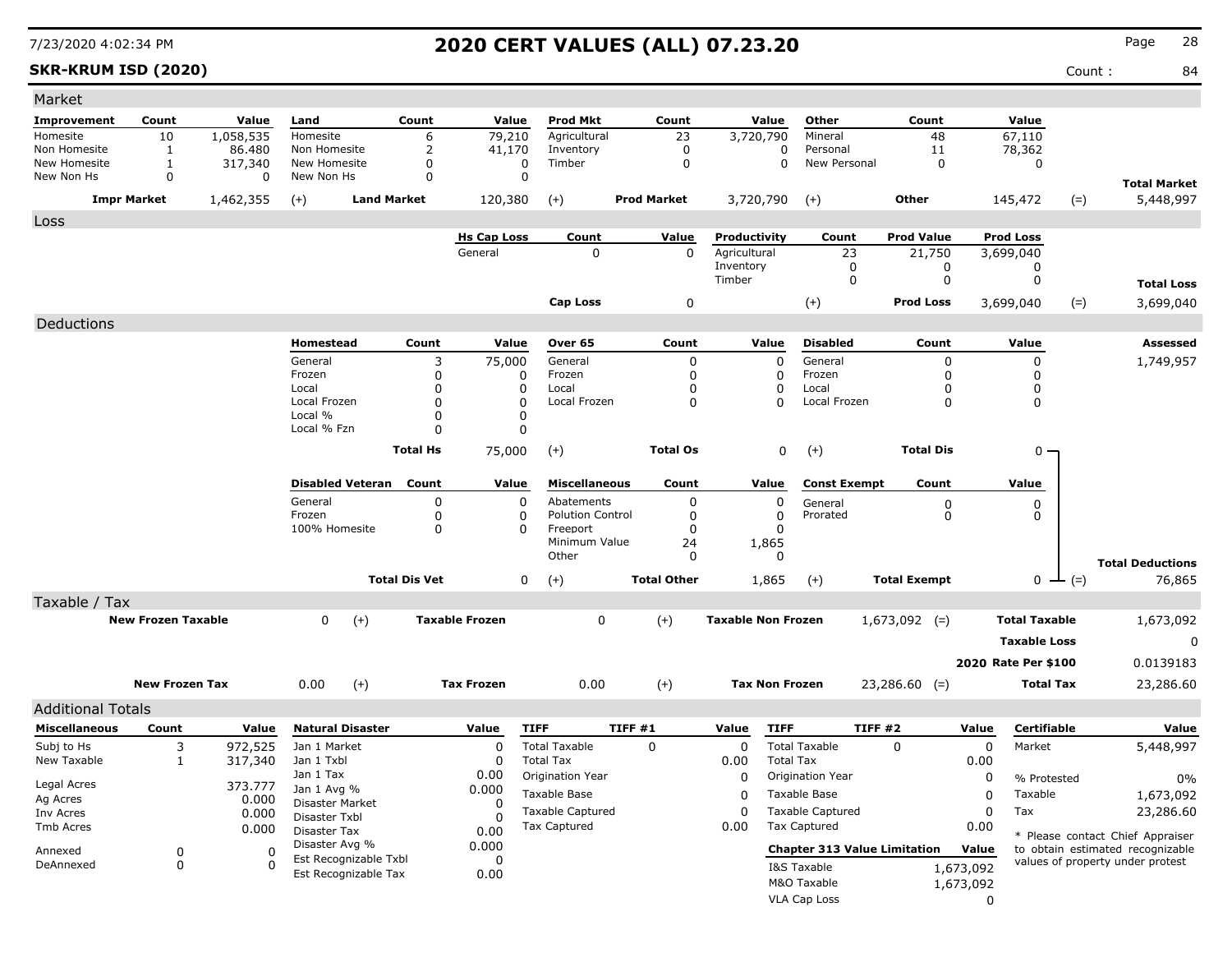### **SNW-NORTHWEST ISD (2020)** Count : 45,516

| Market                       |                           |                         |                                |                                  |                            |                             |                      |                       |                                               |                              |          |                       |       |                                  |
|------------------------------|---------------------------|-------------------------|--------------------------------|----------------------------------|----------------------------|-----------------------------|----------------------|-----------------------|-----------------------------------------------|------------------------------|----------|-----------------------|-------|----------------------------------|
| Improvement                  | Count                     | Value                   | Land                           | Count                            | Value                      | <b>Prod Mkt</b>             | Count                | Value                 | Other                                         | Count                        |          | Value                 |       |                                  |
| Homesite                     | 4,126                     | 676,175,033             | Homesite                       | 4,802                            | 274,755,772                | Agricultural                | 795                  | 309,989,210           | Mineral                                       | 38,705                       |          | 106,188,339           |       |                                  |
| Non Homesite<br>New Homesite | 149<br>426                | 7.873.305<br>24,251,901 | Non Homesite<br>New Homesite   | 262                              | 41,791,078<br>4<br>209,180 | Inventory<br>Timber         | 0<br>$\mathbf 0$     |                       | Personal<br>0<br>New Personal<br>$\mathbf 0$  | 891<br>$\mathbf 0$           |          | 204,084,659<br>0      |       |                                  |
| New Non Hs                   | 9                         | 239,800                 | New Non Hs                     |                                  | 0                          | 0                           |                      |                       |                                               |                              |          |                       |       | <b>Total Market</b>              |
|                              | <b>Impr Market</b>        | 708,540,039             | $(+)$                          | <b>Land Market</b>               | 316,756,030                | $(+)$                       | <b>Prod Market</b>   | 309,989,210           | $(+)$                                         | <b>Other</b>                 |          | 310,272,998           | $(=)$ | 1,645,558,277                    |
|                              |                           |                         |                                |                                  |                            |                             |                      |                       |                                               |                              |          |                       |       |                                  |
| Loss                         |                           |                         |                                |                                  | <b>Hs Cap Loss</b>         | Count                       | Value                | Productivity          | Count                                         | <b>Prod Value</b>            |          | <b>Prod Loss</b>      |       |                                  |
|                              |                           |                         |                                |                                  | General                    | 1,138                       | 28,273,495           | Agricultural          | 795                                           | 1,752,890                    |          | 308,236,320           |       |                                  |
|                              |                           |                         |                                |                                  |                            |                             |                      | Inventory             | 0                                             | 0                            |          | 0                     |       |                                  |
|                              |                           |                         |                                |                                  |                            |                             |                      | Timber                | $\Omega$                                      | $\mathbf 0$                  |          | 0                     |       | <b>Total Loss</b>                |
|                              |                           |                         |                                |                                  |                            | <b>Cap Loss</b>             | 28,273,495           |                       | $(+)$                                         | <b>Prod Loss</b> 308,236,320 |          |                       | $(=)$ | 336,509,815                      |
| Deductions                   |                           |                         |                                |                                  |                            |                             |                      |                       |                                               |                              |          |                       |       |                                  |
|                              |                           |                         | Homestead                      | Count                            | Value                      | Over 65                     | Count                | Value                 | <b>Disabled</b>                               | Count                        |          | Value                 |       | Assessed                         |
|                              |                           |                         | General                        | 1,701                            | 39,807,132                 | General                     | 58                   | 515,000               | General                                       | 6                            |          | 43,575                |       | 1,309,048,462                    |
|                              |                           |                         | Frozen<br>Local                |                                  | 726<br>16,300,603          | Frozen<br>Local<br>$\Omega$ | 626                  | 5,717,004             | Frozen<br>Local                               | 74                           |          | 565,849               |       |                                  |
|                              |                           |                         | Local Frozen                   |                                  | $\Omega$<br>$\Omega$       | $\mathbf 0$<br>Local Frozen | 0<br>$\mathbf 0$     | 0<br>$\mathbf 0$      | Local Frozen                                  | $\Omega$<br>$\mathbf 0$      |          | 0<br>$\mathbf 0$      |       |                                  |
|                              |                           |                         | Local %                        |                                  | $\mathbf 0$                | 0                           |                      |                       |                                               |                              |          |                       |       |                                  |
|                              |                           |                         | Local % Fzn                    |                                  | $\Omega$                   | $\Omega$                    |                      |                       |                                               |                              |          |                       |       |                                  |
|                              |                           |                         |                                | Total Hs                         | 56,107,735                 | $(+)$                       | <b>Total Os</b>      | 6,232,004             | $(+)$                                         | <b>Total Dis</b>             |          | 609,424               |       |                                  |
|                              |                           |                         |                                | <b>Disabled Veteran</b><br>Count | Value                      | <b>Miscellaneous</b>        | Count                | Value                 | <b>Const Exempt</b>                           | Count                        |          | Value                 |       |                                  |
|                              |                           |                         | General                        |                                  | 577,070<br>68              | Abatements                  | $\mathbf 0$          | 0                     | General                                       | 268                          |          | 45,743,389            |       |                                  |
|                              |                           |                         | Frozen                         |                                  | 27<br>297,620              | <b>Polution Control</b>     | 3                    | 2,028,775             | Prorated                                      | $\Omega$                     |          | $\Omega$              |       |                                  |
|                              |                           |                         | 100% Homesite                  |                                  | 39<br>9,259,399            | Freeport                    | 8                    | 9,174,016             |                                               |                              |          |                       |       |                                  |
|                              |                           |                         |                                |                                  |                            | Minimum Value<br>Other      | 2,920<br>$\mathbf 0$ | 95,544<br>$\mathbf 0$ |                                               |                              |          |                       |       |                                  |
|                              |                           |                         |                                |                                  |                            |                             | <b>Total Other</b>   |                       |                                               | <b>Total Exempt</b>          |          |                       |       | <b>Total Deductions</b>          |
|                              |                           |                         |                                | <b>Total Dis Vet</b>             | 10,134,089                 | $(+)$                       |                      | 11,298,335            | $(+)$                                         |                              |          | 45,743,389<br>$ ($ =) |       | 130,124,976                      |
| Taxable / Tax                |                           |                         |                                |                                  |                            |                             |                      |                       |                                               |                              |          |                       |       |                                  |
|                              | <b>New Frozen Taxable</b> |                         | 294,985                        | $(+)$                            | <b>Taxable Frozen</b>      | 103,066,966                 | $(+)$                |                       | <b>Taxable Non Frozen</b> $1,075,561,535$ (=) |                              |          | <b>Total Taxable</b>  |       | 1,178,923,486                    |
|                              |                           |                         |                                |                                  |                            |                             |                      |                       |                                               |                              |          | <b>Taxable Loss</b>   |       | 36,671,218                       |
|                              |                           |                         |                                |                                  |                            |                             |                      |                       |                                               |                              |          | 2020 Rate Per \$100   |       | 0.0142                           |
|                              | <b>New Frozen Tax</b>     |                         | 4,188.81                       | $(+)$                            | <b>Tax Frozen</b>          | 950,327.04                  | $(+)$                |                       | Tax Non Frozen $15,265,466.35$ (=)            |                              |          | <b>Total Tax</b>      |       | 16,219,982.20                    |
| <b>Additional Totals</b>     |                           |                         |                                |                                  |                            |                             |                      |                       |                                               |                              |          |                       |       |                                  |
| <b>Miscellaneous</b>         | Count                     | Value                   |                                | <b>Natural Disaster</b>          | Value                      | <b>TIFF</b>                 | TIFF#1               | Value<br><b>TIFF</b>  |                                               | <b>TIFF #2</b>               | Value    | Certifiable           |       | Value                            |
| Subj to Hs                   | 2,428                     | 526,829,355             | Jan 1 Market                   |                                  | $\Omega$                   | <b>Total Taxable</b>        | $\Omega$             | $\Omega$              | <b>Total Taxable</b>                          | $\Omega$                     | $\Omega$ | Market                |       | 1,632,610,109                    |
| New Taxable                  | 427                       | 24,577,417              | Jan 1 Txbl                     |                                  | $\Omega$                   | <b>Total Tax</b>            |                      | 0.00                  | <b>Total Tax</b>                              |                              | 0.00     |                       |       |                                  |
| Legal Acres                  |                           | 37,080.342              | Jan 1 Tax                      |                                  | 0.00                       | Origination Year            |                      | 0                     | Origination Year                              |                              | 0        | % Protested           |       | 0.787%                           |
| Ag Acres                     |                           | 0.000                   | Jan 1 Avg %<br>Disaster Market |                                  | 0.000<br>$\Omega$          | Taxable Base                |                      | $\Omega$              | Taxable Base                                  |                              | 0        | Taxable               |       | 1,167,974,009                    |
| Inv Acres                    |                           | 0.000                   | Disaster Txbl                  |                                  | $\Omega$                   | <b>Taxable Captured</b>     |                      | $\Omega$              | <b>Taxable Captured</b>                       |                              | $\Omega$ | Tax                   |       | 16,065,240.14                    |
| Tmb Acres                    |                           | 0.000                   | Disaster Tax                   |                                  | 0.00                       | <b>Tax Captured</b>         |                      | 0.00                  | <b>Tax Captured</b>                           |                              | 0.00     |                       |       | * Please contact Chief Appraiser |
| Annexed                      | 0                         | $\Omega$                | Disaster Avg %                 | Est Recognizable Txbl            | 0.000<br>$\Omega$          |                             |                      |                       | <b>Chapter 313 Value Limitation</b>           |                              | Value    |                       |       | to obtain estimated recognizable |
| DeAnnexed                    | $\mathbf 0$               | $\Omega$                |                                | Est Recognizable Tax             | 0.00                       |                             |                      |                       | I&S Taxable                                   | 1,178,923,486                |          |                       |       | values of property under protest |
|                              |                           |                         |                                |                                  |                            |                             |                      |                       | M&O Taxable                                   | 1,178,923,486                |          |                       |       |                                  |
|                              |                           |                         |                                |                                  |                            |                             |                      |                       | <b>VLA Cap Loss</b>                           |                              | $\Omega$ |                       |       |                                  |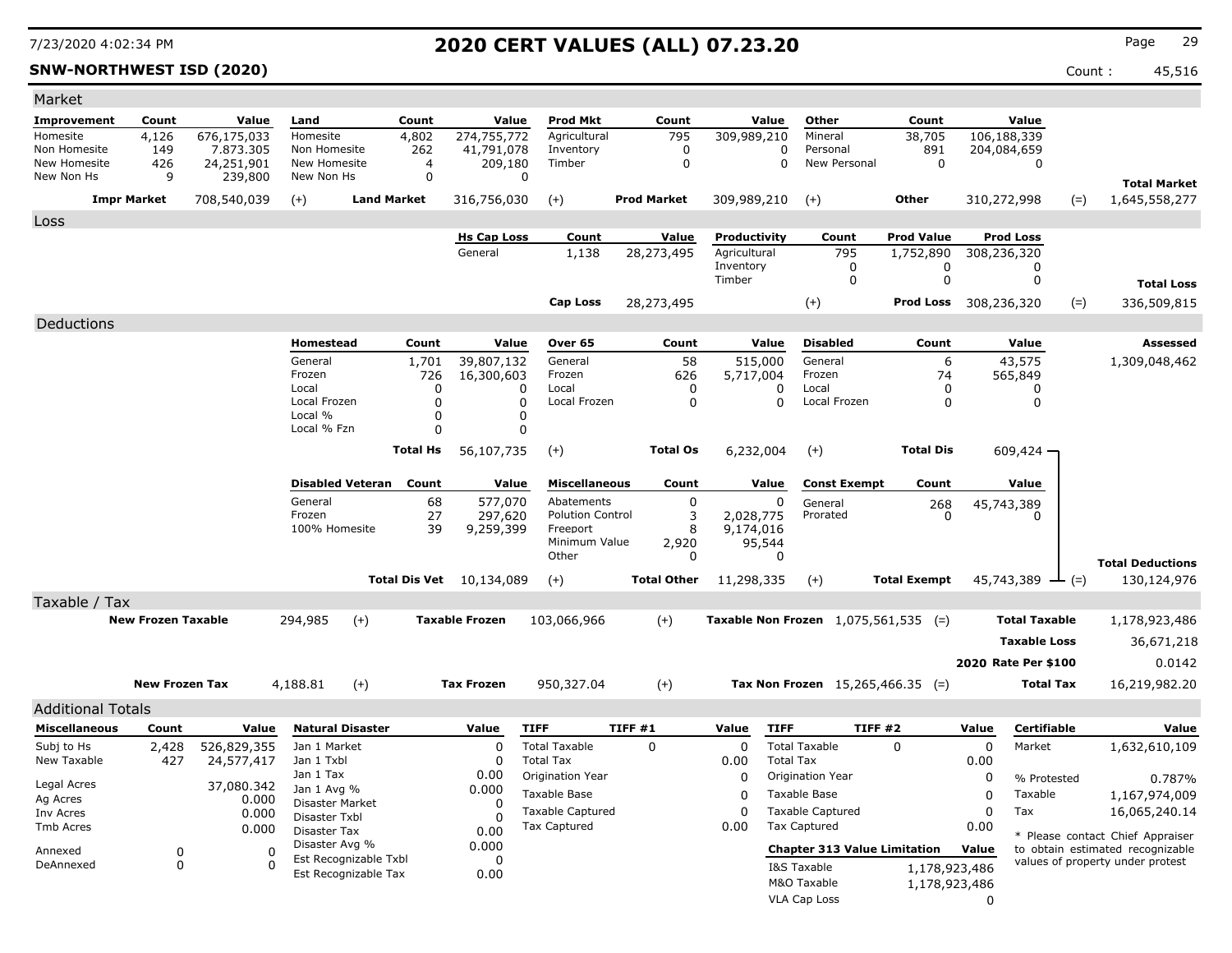### **SPA-PARADISE ISD (2020)** Count : 20,037

| Market                     |                           |                           |                               |                      |                               |                                               |                    |                              |                               |                                     |                  |                        |                                                                      |
|----------------------------|---------------------------|---------------------------|-------------------------------|----------------------|-------------------------------|-----------------------------------------------|--------------------|------------------------------|-------------------------------|-------------------------------------|------------------|------------------------|----------------------------------------------------------------------|
| Improvement                | Count                     | Value                     | Land                          | Count                | Value                         | <b>Prod Mkt</b>                               | Count              | Value                        | Other                         | Count                               |                  | Value                  |                                                                      |
| Homesite                   | 2,478                     | 361,473,110               | Homesite                      | 2,558                | 131,638,888                   | Agricultural                                  | 1,248              | 271,408,355                  | Mineral                       | 15,940                              |                  | 40,050,920             |                                                                      |
| Non Homesite               | 169                       | 7.223.790                 | Non Homesite                  | 272                  | 27,453,040                    | Inventory<br>Timber                           | 0                  |                              | Personal<br>0<br>New Personal | 410<br>$\Omega$                     |                  | 59,838,057             |                                                                      |
| New Homesite<br>New Non Hs | 317<br>20                 | 26,863,662<br>1,396,523   | New Homesite<br>New Non Hs    | 6<br>$\mathbf 0$     | 783,040                       | 0                                             | $\mathbf 0$        |                              | $\Omega$                      |                                     |                  | $\mathbf 0$            |                                                                      |
|                            |                           |                           |                               |                      |                               |                                               |                    |                              |                               |                                     |                  |                        | <b>Total Market</b>                                                  |
|                            | <b>Impr Market</b>        | 396,957,085               | $(+)$                         | <b>Land Market</b>   | 159,874,968                   | $(+)$                                         | <b>Prod Market</b> | 271,408,355                  | $(+)$                         | <b>Other</b>                        |                  | 99,888,977<br>$(=)$    | 928,129,385                                                          |
| Loss                       |                           |                           |                               |                      |                               |                                               |                    |                              |                               |                                     |                  |                        |                                                                      |
|                            |                           |                           |                               |                      | <b>Hs Cap Loss</b><br>General | Count<br>654                                  | Value              | Productivity<br>Agricultural | Count<br>1,248                | <b>Prod Value</b>                   |                  | <b>Prod Loss</b>       |                                                                      |
|                            |                           |                           |                               |                      |                               |                                               | 14,788,579         | Inventory                    | 0                             | 2,145,710<br>0                      |                  | 269,262,645<br>0       |                                                                      |
|                            |                           |                           |                               |                      |                               |                                               |                    | Timber                       | $\mathbf 0$                   | $\mathbf 0$                         |                  | $\mathbf 0$            | <b>Total Loss</b>                                                    |
|                            |                           |                           |                               |                      |                               | <b>Cap Loss</b>                               | 14,788,579         |                              | $^{(+)}$                      | <b>Prod Loss</b> 269,262,645        |                  | $(=)$                  | 284,051,224                                                          |
| Deductions                 |                           |                           |                               |                      |                               |                                               |                    |                              |                               |                                     |                  |                        |                                                                      |
|                            |                           |                           | <b>Homestead</b>              | Count                | Value                         | Over 65                                       | Count              | Value                        | <b>Disabled</b>               | Count                               |                  | Value                  | <b>Assessed</b>                                                      |
|                            |                           |                           | General                       | 989                  | 23,006,353                    | General                                       | 44                 | 391,043                      | General                       | 6                                   |                  | 60,000                 | 644,078,161                                                          |
|                            |                           |                           | Frozen                        | 579                  | 13,117,386                    | Frozen                                        | 533                | 4,854,759                    | Frozen                        | 32                                  |                  | 262,834                |                                                                      |
|                            |                           |                           | Local<br>Local Frozen         | 0<br>$\Omega$        |                               | Local<br>$\Omega$<br>Local Frozen<br>$\Omega$ | 0<br>$\Omega$      | $\Omega$<br>$\Omega$         | Local<br>Local Frozen         | $\mathbf{0}$<br>$\Omega$            |                  | 0<br>$\mathbf{0}$      |                                                                      |
|                            |                           |                           | Local %                       | $\Omega$             |                               | $\Omega$                                      |                    |                              |                               |                                     |                  |                        |                                                                      |
|                            |                           |                           | Local % Fzn                   | 0                    |                               | 0                                             |                    |                              |                               |                                     |                  |                        |                                                                      |
|                            |                           |                           |                               | Total Hs             | 36,123,739                    | $(+)$                                         | <b>Total Os</b>    | 5,245,802                    | $(+)$                         | <b>Total Dis</b>                    |                  | 322,834                |                                                                      |
|                            |                           |                           |                               |                      |                               |                                               |                    |                              |                               |                                     |                  |                        |                                                                      |
|                            |                           |                           | <b>Disabled Veteran</b>       | Count                | Value                         | <b>Miscellaneous</b>                          | Count              | Value                        | <b>Const Exempt</b>           | Count                               |                  | Value                  |                                                                      |
|                            |                           |                           | General<br>Frozen             | 48<br>24             | 358,394<br>265,010            | Abatements<br><b>Polution Control</b>         | $\mathbf 0$<br>0   | $\Omega$<br>$\mathbf 0$      | General<br>Prorated           | 328<br>O                            |                  | 40,798,210<br>$\Omega$ |                                                                      |
|                            |                           |                           | 100% Homesite                 | 26                   | 6,488,329                     | Freeport                                      | $\Omega$           | $\Omega$                     |                               |                                     |                  |                        |                                                                      |
|                            |                           |                           |                               |                      |                               | Minimum Value                                 | 3,588              | 211,344                      |                               |                                     |                  |                        |                                                                      |
|                            |                           |                           |                               |                      |                               | Other                                         | 0                  | $\Omega$                     |                               |                                     |                  |                        | <b>Total Deductions</b>                                              |
|                            |                           |                           |                               | <b>Total Dis Vet</b> | 7,111,733                     | $(+)$                                         | <b>Total Other</b> | 211,344                      | $(+)$                         | <b>Total Exempt</b>                 |                  | 40,798,210<br>$ ($ =)  | 89,813,662                                                           |
| Taxable / Tax              |                           |                           |                               |                      |                               |                                               |                    |                              |                               |                                     |                  |                        |                                                                      |
|                            | <b>New Frozen Taxable</b> |                           | 215,291                       | $(+)$                | <b>Taxable Frozen</b>         | 76,593,124                                    | $(+)$              | <b>Taxable Non Frozen</b>    |                               | $477,456,084$ (=)                   |                  | <b>Total Taxable</b>   | 554,264,499                                                          |
|                            |                           |                           |                               |                      |                               |                                               |                    |                              |                               |                                     |                  | <b>Taxable Loss</b>    | 27,827,762                                                           |
|                            |                           |                           |                               |                      |                               |                                               |                    |                              |                               |                                     |                  | 2020 Rate Per \$100    | 0.0127                                                               |
|                            | <b>New Frozen Tax</b>     |                           | 2,734.18                      | $(+)$                | <b>Tax Frozen</b>             | 630,759.03                                    | $(+)$              | <b>Tax Non Frozen</b>        |                               | $6,052,253.35$ (=)                  |                  | <b>Total Tax</b>       | 6,685,746.56                                                         |
|                            |                           |                           |                               |                      |                               |                                               |                    |                              |                               |                                     |                  |                        |                                                                      |
| <b>Additional Totals</b>   |                           |                           |                               |                      |                               |                                               |                    |                              |                               |                                     |                  |                        |                                                                      |
| <b>Miscellaneous</b>       | Count                     | Value                     | <b>Natural Disaster</b>       |                      | Value                         | <b>TIFF</b>                                   | TIFF#1             | Value<br><b>TIFF</b>         | <b>Total Taxable</b>          | TIFF #2                             | Value            | Certifiable            | Value                                                                |
| Subj to Hs<br>New Taxable  | 1,571<br>328              | 325,308,797<br>28,586,285 | Jan 1 Market<br>Jan 1 Txbl    |                      | $\Omega$<br>$\Omega$          | <b>Total Taxable</b><br><b>Total Tax</b>      | 0                  | $\Omega$<br>0.00             | <b>Total Tax</b>              | $\Omega$                            | $\Omega$<br>0.00 | Market                 | 926,650,218                                                          |
|                            |                           |                           | Jan 1 Tax                     |                      | 0.00                          | Origination Year                              |                    | 0                            | Origination Year              |                                     | $\mathbf 0$      | % Protested            | 0.159%                                                               |
| Legal Acres<br>Ag Acres    |                           | 44,535.983                | Jan 1 Avg %                   |                      | 0.000                         | Taxable Base                                  |                    | $\Omega$                     | Taxable Base                  |                                     | 0                | Taxable                | 553,382,892                                                          |
| Inv Acres                  |                           | 0.000<br>0.000            | Disaster Market               |                      | $\Omega$<br>$\Omega$          | <b>Taxable Captured</b>                       |                    | $\Omega$                     | <b>Taxable Captured</b>       |                                     | $\Omega$         | Tax                    | 6,676,079.00                                                         |
| Tmb Acres                  |                           | 0.000                     | Disaster Txbl<br>Disaster Tax |                      | 0.00                          | Tax Captured                                  |                    | 0.00                         | <b>Tax Captured</b>           |                                     | 0.00             |                        |                                                                      |
| Annexed                    | $\mathbf 0$               | $\mathbf 0$               | Disaster Avg %                |                      | 0.000                         |                                               |                    |                              |                               | <b>Chapter 313 Value Limitation</b> | Value            |                        | * Please contact Chief Appraiser<br>to obtain estimated recognizable |
| DeAnnexed                  | $\mathbf 0$               | $\Omega$                  | Est Recognizable Txbl         |                      | $\Omega$                      |                                               |                    |                              | I&S Taxable                   |                                     | 554,264,499      |                        | values of property under protest                                     |
|                            |                           |                           | Est Recognizable Tax          |                      | 0.00                          |                                               |                    |                              | M&O Taxable                   |                                     | 554,264,499      |                        |                                                                      |
|                            |                           |                           |                               |                      |                               |                                               |                    |                              | <b>VLA Cap Loss</b>           |                                     | $\Omega$         |                        |                                                                      |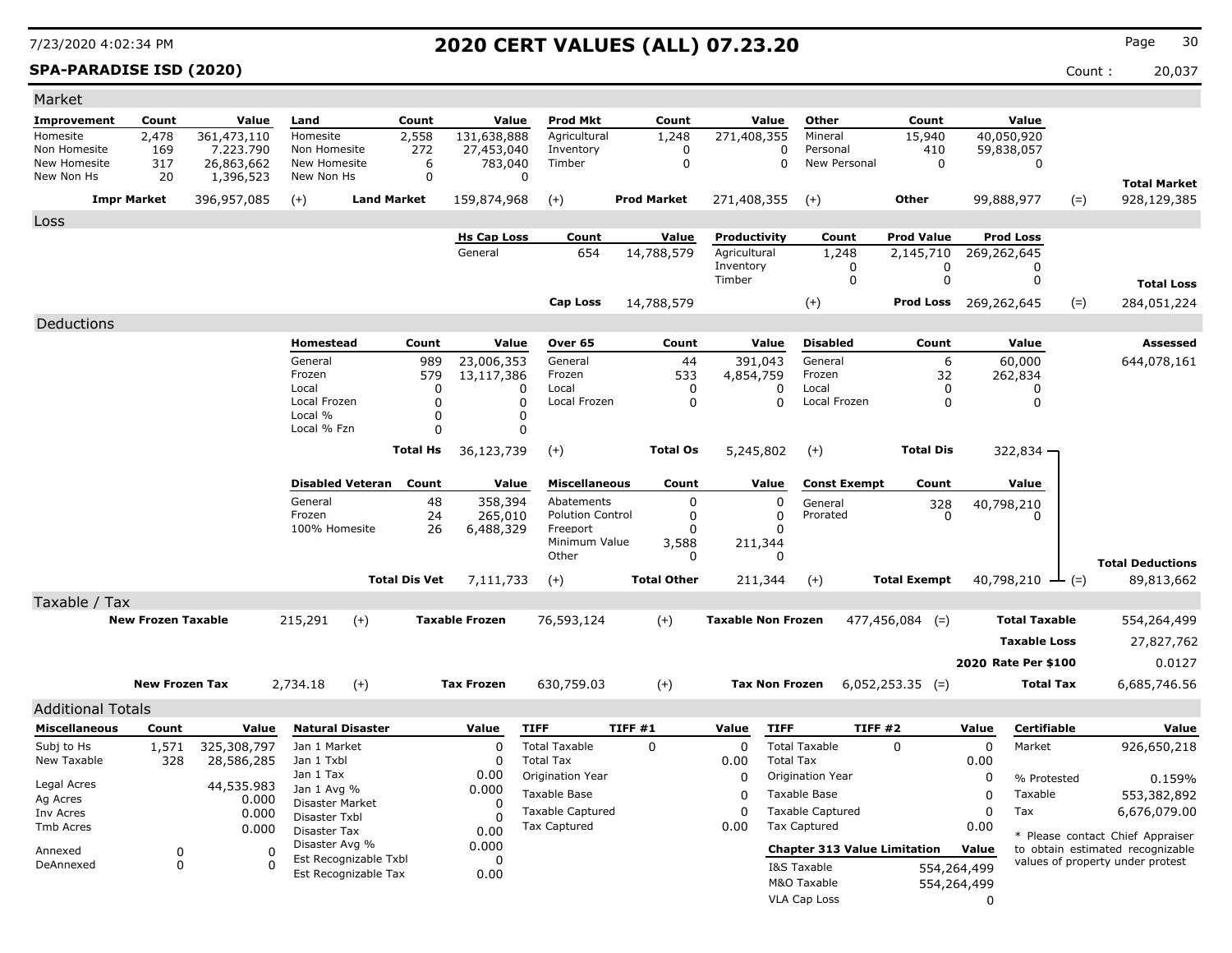### **SPN-PONDER ISD (2020)** Count : 5

| Market                       |                           |          |                                       |                      |                       |                         |                    |                           |                                     |                     |                      |                  |                                  |
|------------------------------|---------------------------|----------|---------------------------------------|----------------------|-----------------------|-------------------------|--------------------|---------------------------|-------------------------------------|---------------------|----------------------|------------------|----------------------------------|
| Improvement                  | Count                     | Value    | Land                                  | Count                | Value                 | <b>Prod Mkt</b>         | Count              | Value                     | Other                               | Count               | Value                |                  |                                  |
| Homesite                     | 0                         | 0        | Homesite                              | $\mathbf 0$          | 0                     | Agricultural            | 0                  | 0                         | Mineral                             | 0                   | $\Omega$             |                  |                                  |
| Non Homesite<br>New Homesite | 0<br>$\Omega$             | 0<br>0   | Non Homesite<br>New Homesite          | 0<br>$\mathbf 0$     | 0<br>0                | Inventory<br>Timber     | 0<br>$\mathbf 0$   | 0<br>0                    | Personal<br>New Personal            | 5<br>0              | 32,048<br>0          |                  |                                  |
| New Non Hs                   | 0                         | 0        | New Non Hs                            | 0                    | 0                     |                         |                    |                           |                                     |                     |                      |                  |                                  |
| <b>Impr Market</b>           |                           | 0        | <b>Land Market</b><br>$(+)$           |                      | 0                     | $(+)$                   | <b>Prod Market</b> | 0                         | $(+)$                               | <b>Other</b>        | 32,048               | $(=)$            | <b>Total Market</b><br>32,048    |
| Loss                         |                           |          |                                       |                      |                       |                         |                    |                           |                                     |                     |                      |                  |                                  |
|                              |                           |          |                                       |                      | <b>Hs Cap Loss</b>    | Count                   | Value              | Productivity              | Count                               | <b>Prod Value</b>   | <b>Prod Loss</b>     |                  |                                  |
|                              |                           |          |                                       |                      | General               | 0                       | 0                  | Agricultural              | 0                                   | 0                   | 0                    |                  |                                  |
|                              |                           |          |                                       |                      |                       |                         |                    | Inventory                 | 0                                   | 0                   | 0                    |                  |                                  |
|                              |                           |          |                                       |                      |                       |                         |                    | Timber                    | 0                                   | 0                   | 0                    |                  | <b>Total Loss</b>                |
|                              |                           |          |                                       |                      |                       | <b>Cap Loss</b>         | 0                  |                           | $(+)$                               | <b>Prod Loss</b>    | 0                    | $(=)$            | 0                                |
| Deductions                   |                           |          |                                       |                      |                       |                         |                    |                           |                                     |                     |                      |                  |                                  |
|                              |                           |          | Homestead                             | Count                | Value                 | Over 65                 | Count              | Value                     | <b>Disabled</b>                     | Count               | Value                |                  | Assessed                         |
|                              |                           |          | General                               | 0                    | 0                     | General                 | 0                  | 0                         | General                             | 0                   | 0                    |                  | 32,048                           |
|                              |                           |          | Frozen                                | 0                    | 0                     | Frozen                  | 0                  | 0                         | Frozen                              | O                   | 0                    |                  |                                  |
|                              |                           |          | Local<br>Local Frozen                 | 0<br>0               | 0                     | Local<br>Local Frozen   | 0<br>0             | 0<br>$\Omega$             | Local<br>Local Frozen               | 0<br>0              | 0                    |                  |                                  |
|                              |                           |          | Local %                               | 0                    | 0<br>$\Omega$         |                         |                    |                           |                                     |                     | 0                    |                  |                                  |
|                              |                           |          | Local % Fzn                           | 0                    | 0                     |                         |                    |                           |                                     |                     |                      |                  |                                  |
|                              |                           |          |                                       | <b>Total Hs</b>      | 0                     | $(+)$                   | <b>Total Os</b>    | 0                         | $(+)$                               | <b>Total Dis</b>    |                      | $0 -$            |                                  |
|                              |                           |          |                                       |                      |                       |                         |                    |                           |                                     |                     |                      |                  |                                  |
|                              |                           |          | <b>Disabled Veteran</b>               | Count                | Value                 | <b>Miscellaneous</b>    | Count              | Value                     | <b>Const Exempt</b>                 | Count               | Value                |                  |                                  |
|                              |                           |          | General                               | 0                    | 0                     | Abatements              | 0                  | 0                         | General                             | 0                   | 0                    |                  |                                  |
|                              |                           |          | Frozen                                | 0                    | 0                     | <b>Polution Control</b> | 0                  | 0                         | Prorated                            | 0                   | 0                    |                  |                                  |
|                              |                           |          | 100% Homesite                         | 0                    | n                     | Freeport                | 0                  | 0                         |                                     |                     |                      |                  |                                  |
|                              |                           |          |                                       |                      |                       | Minimum Value           | 0                  | $\mathbf 0$               |                                     |                     |                      |                  |                                  |
|                              |                           |          |                                       |                      |                       | Other                   | $\Omega$           | $\mathbf 0$               |                                     |                     |                      |                  | <b>Total Deductions</b>          |
|                              |                           |          |                                       | <b>Total Dis Vet</b> | 0                     | $(+)$                   | <b>Total Other</b> | 0                         | $(+)$                               | <b>Total Exempt</b> |                      | $0 \perp (=)$    | 0                                |
| Taxable / Tax                |                           |          |                                       |                      |                       |                         |                    |                           |                                     |                     |                      |                  |                                  |
|                              | <b>New Frozen Taxable</b> |          | $\mathbf{0}$<br>$(+)$                 |                      | <b>Taxable Frozen</b> | 0                       | $(+)$              | <b>Taxable Non Frozen</b> |                                     | $32,048$ (=)        | <b>Total Taxable</b> |                  | 32,048                           |
|                              |                           |          |                                       |                      |                       |                         |                    |                           |                                     |                     | <b>Taxable Loss</b>  |                  | 0                                |
|                              |                           |          |                                       |                      |                       |                         |                    |                           |                                     |                     | 2020 Rate Per \$100  |                  | 0.0146778                        |
|                              | <b>New Frozen Tax</b>     |          | 0.00                                  |                      | <b>Tax Frozen</b>     | 0.00                    |                    | <b>Tax Non Frozen</b>     |                                     |                     |                      | <b>Total Tax</b> |                                  |
|                              |                           |          | $(+)$                                 |                      |                       |                         | $(+)$              |                           |                                     | $470.40$ (=)        |                      |                  | 470.40                           |
| <b>Additional Totals</b>     |                           |          |                                       |                      |                       |                         |                    |                           |                                     |                     |                      |                  |                                  |
| <b>Miscellaneous</b>         | Count                     | Value    | <b>Natural Disaster</b>               |                      | Value                 | <b>TIFF</b>             | TIFF #1            | <b>TIFF</b><br>Value      |                                     | TIFF #2             | Value                | Certifiable      | Value                            |
| Subj to Hs                   | 0                         | 0        | Jan 1 Market                          |                      | 0                     | <b>Total Taxable</b>    | 0                  | 0                         | <b>Total Taxable</b>                | 0                   | 0<br>Market          |                  | 32,048                           |
| New Taxable                  | 0                         | 0        | Jan 1 Txbl                            |                      | 0                     | <b>Total Tax</b>        |                    | 0.00                      | <b>Total Tax</b>                    |                     | 0.00                 |                  |                                  |
| Legal Acres                  |                           | 0.000    | Jan 1 Tax                             |                      | 0.00                  | Origination Year        |                    | 0                         | Origination Year                    |                     | 0                    | % Protested      | 0%                               |
| Ag Acres                     |                           | 0.000    | Jan 1 Avg %<br><b>Disaster Market</b> |                      | 0.000<br>0            | Taxable Base            |                    | 0                         | Taxable Base                        |                     | Taxable<br>0         |                  | 32,048                           |
| Inv Acres                    |                           | 0.000    | Disaster Txbl                         |                      | $\Omega$              | Taxable Captured        |                    | 0                         | <b>Taxable Captured</b>             |                     | 0<br>Tax             |                  | 470.40                           |
| Tmb Acres                    |                           | 0.000    | Disaster Tax                          |                      | 0.00                  | <b>Tax Captured</b>     |                    | 0.00                      | Tax Captured                        |                     | 0.00                 |                  | * Please contact Chief Appraiser |
| Annexed                      | 0                         | 0        | Disaster Avg %                        |                      | 0.000                 |                         |                    |                           | <b>Chapter 313 Value Limitation</b> |                     | Value                |                  | to obtain estimated recognizable |
| DeAnnexed                    | 0                         | $\Omega$ | Est Recognizable Txbl                 |                      | 0                     |                         |                    |                           | I&S Taxable                         |                     | 32,048               |                  | values of property under protest |
|                              |                           |          | Est Recognizable Tax                  |                      | 0.00                  |                         |                    |                           | M&O Taxable                         |                     | 32,048               |                  |                                  |
|                              |                           |          |                                       |                      |                       |                         |                    |                           | VLA Cap Loss                        |                     | 0                    |                  |                                  |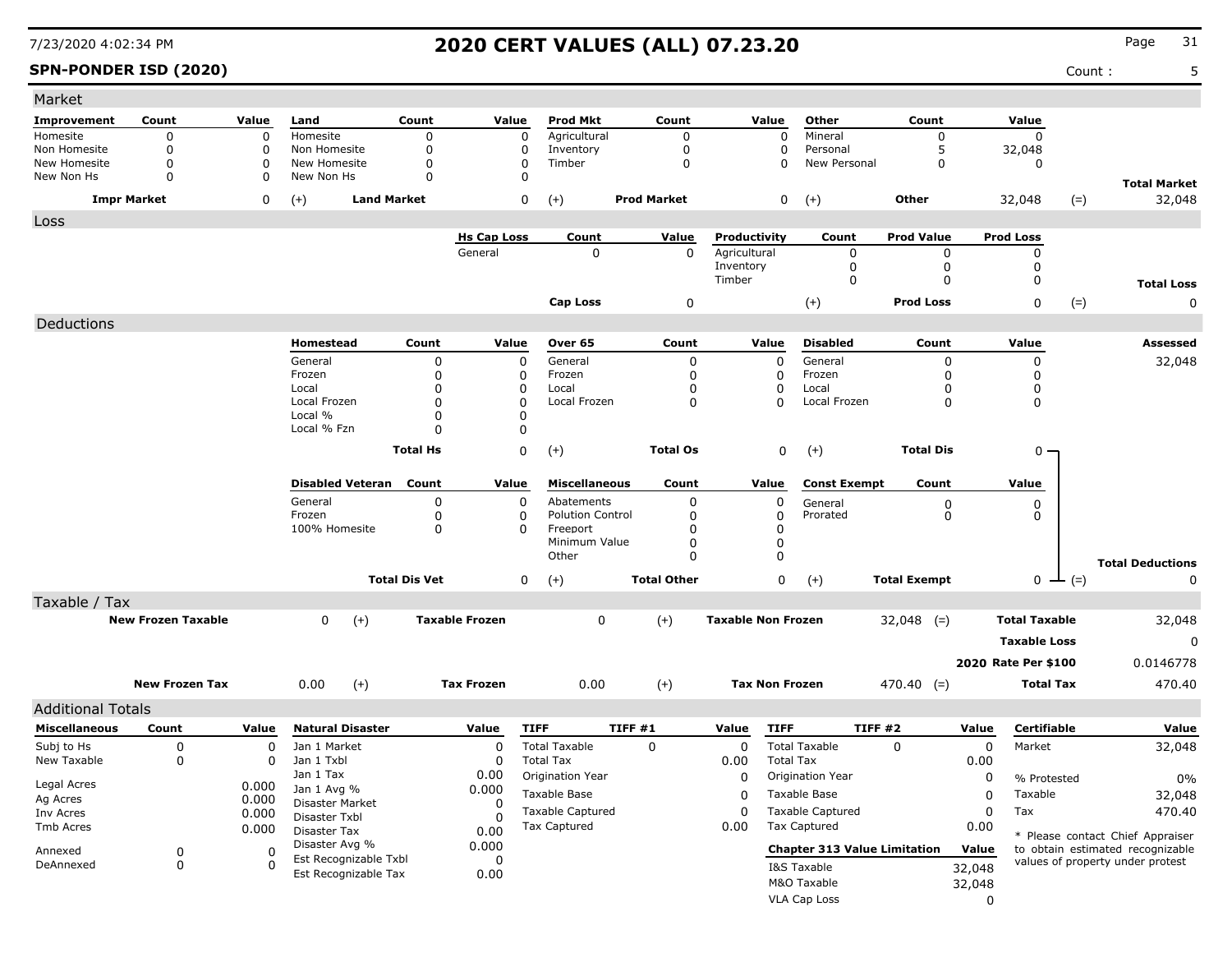### **SPO-POOLVILLE ISD (2020)** Count : 1,830

| Market                       |                           |                        |                                |                         |                      |                               |                                                |                |                    |                              |                       |                                                |                     |                  |                           |        |                                                                      |
|------------------------------|---------------------------|------------------------|--------------------------------|-------------------------|----------------------|-------------------------------|------------------------------------------------|----------------|--------------------|------------------------------|-----------------------|------------------------------------------------|---------------------|------------------|---------------------------|--------|----------------------------------------------------------------------|
| Improvement                  | Count                     | Value                  | Land                           |                         | Count                | Value                         | Prod Mkt                                       |                | Count              |                              | Value                 | Other                                          | Count               |                  | Value                     |        |                                                                      |
| Homesite                     | 561                       | 56,577,690             | Homesite                       |                         | 657                  | 28,628,289                    | Agricultural                                   |                | 288                | 75,537,019                   |                       | Mineral                                        | 825                 |                  | 1,156,249                 |        |                                                                      |
| Non Homesite<br>New Homesite | 60<br>99                  | 2.075.420<br>2,619,506 | Non Homesite<br>New Homesite   |                         | 81<br>$\mathbf{1}$   | 6,180,865<br>40,860           | Inventory<br>Timber                            |                | 0<br>$\mathbf 0$   |                              | 0<br>$\Omega$         | Personal<br>New Personal                       | 81<br>$\Omega$      |                  | 23,304,725<br>$\mathbf 0$ |        |                                                                      |
| New Non Hs                   | 9                         | 109,020                | New Non Hs                     |                         | $\mathbf 0$          |                               | $\mathbf 0$                                    |                |                    |                              |                       |                                                |                     |                  |                           |        |                                                                      |
|                              | <b>Impr Market</b>        | 61,381,636             | $(+)$                          | <b>Land Market</b>      |                      | 34,850,014                    | $(+)$                                          |                | <b>Prod Market</b> | 75,537,019                   |                       | $(+)$                                          | Other               |                  | 24,460,974                | $(=)$  | <b>Total Market</b><br>196,229,643                                   |
|                              |                           |                        |                                |                         |                      |                               |                                                |                |                    |                              |                       |                                                |                     |                  |                           |        |                                                                      |
| Loss                         |                           |                        |                                |                         |                      |                               | Count                                          |                | Value              |                              |                       |                                                | <b>Prod Value</b>   |                  | <b>Prod Loss</b>          |        |                                                                      |
|                              |                           |                        |                                |                         |                      | <b>Hs Cap Loss</b><br>General | 193                                            |                | 4,932,826          | Productivity<br>Agricultural |                       | Count<br>288                                   | 745,700             |                  | 74,791,319                |        |                                                                      |
|                              |                           |                        |                                |                         |                      |                               |                                                |                |                    | Inventory                    |                       | 0                                              | 0                   |                  | 0                         |        |                                                                      |
|                              |                           |                        |                                |                         |                      |                               |                                                |                |                    | Timber                       |                       | $\Omega$                                       | $\mathbf 0$         |                  | $\mathbf 0$               |        | <b>Total Loss</b>                                                    |
|                              |                           |                        |                                |                         |                      |                               | <b>Cap Loss</b>                                |                | 4,932,826          |                              |                       | $(+)$                                          | <b>Prod Loss</b>    |                  | 74,791,319                | $(=)$  | 79,724,145                                                           |
| Deductions                   |                           |                        |                                |                         |                      |                               |                                                |                |                    |                              |                       |                                                |                     |                  |                           |        |                                                                      |
|                              |                           |                        | Homestead                      |                         | Count                | Value                         | Over 65                                        |                | Count              |                              | Value                 | <b>Disabled</b>                                | Count               |                  | Value                     |        | <b>Assessed</b>                                                      |
|                              |                           |                        | General                        |                         | 192                  | 3,951,005                     | General                                        |                | 12                 | 105,000                      |                       | General                                        | 0                   |                  | $\mathbf 0$               |        | 116,505,498                                                          |
|                              |                           |                        | Frozen<br>Local                |                         | 146                  | 2,869,884<br>$\Omega$         | Frozen<br>Local                                |                | 131                | 1,056,379                    |                       | Frozen<br>Local                                | 10<br>$\Omega$      |                  | 60,000                    |        |                                                                      |
|                              |                           |                        | Local Frozen                   |                         | 0<br>$\Omega$        | $\Omega$                      | Local Frozen                                   |                | 0<br>$\Omega$      |                              | 0<br>$\Omega$         | Local Frozen                                   | $\Omega$            |                  | 0<br>$\Omega$             |        |                                                                      |
|                              |                           |                        | Local %                        |                         | $\Omega$             | $\Omega$                      |                                                |                |                    |                              |                       |                                                |                     |                  |                           |        |                                                                      |
|                              |                           |                        | Local % Fzn                    |                         | 0                    | 0                             |                                                |                |                    |                              |                       |                                                |                     |                  |                           |        |                                                                      |
|                              |                           |                        |                                |                         | <b>Total Hs</b>      | 6,820,889                     | $(+)$                                          |                | <b>Total Os</b>    | 1,161,379                    |                       | $(+)$                                          | <b>Total Dis</b>    |                  | 60,000                    |        |                                                                      |
|                              |                           |                        |                                | <b>Disabled Veteran</b> | Count                | Value                         | <b>Miscellaneous</b>                           |                | Count              |                              | Value                 | <b>Const Exempt</b>                            | Count               |                  | Value                     |        |                                                                      |
|                              |                           |                        | General                        |                         | 13                   | 97,980                        | Abatements                                     |                | $\mathbf 0$        |                              | 0                     | General                                        | 23                  |                  | 1,417,839                 |        |                                                                      |
|                              |                           |                        | Frozen                         |                         | $\overline{7}$       | 48,000                        | <b>Polution Control</b>                        |                | $\mathbf 0$        |                              | $\mathbf 0$           | Prorated                                       | $\Omega$            |                  | 0                         |        |                                                                      |
|                              |                           |                        | 100% Homesite                  |                         | 20                   | 3,187,509                     | Freeport<br>Minimum Value                      |                | $\mathbf 0$        |                              | $\mathbf 0$           |                                                |                     |                  |                           |        |                                                                      |
|                              |                           |                        |                                |                         |                      |                               | Other                                          |                | 547<br>0           |                              | 36,795<br>$\Omega$    |                                                |                     |                  |                           |        |                                                                      |
|                              |                           |                        |                                |                         | <b>Total Dis Vet</b> | 3,333,489                     | $(+)$                                          |                | <b>Total Other</b> |                              | 36,795                | $(+)$                                          | <b>Total Exempt</b> |                  | 1,417,839                 | $ (=)$ | <b>Total Deductions</b><br>12,830,391                                |
| Taxable / Tax                |                           |                        |                                |                         |                      |                               |                                                |                |                    |                              |                       |                                                |                     |                  |                           |        |                                                                      |
|                              | <b>New Frozen Taxable</b> |                        | 48,236                         | $(+)$                   |                      | <b>Taxable Frozen</b>         | 11,058,288                                     |                | $(+)$              | <b>Taxable Non Frozen</b>    |                       |                                                | $92,568,583$ (=)    |                  | <b>Total Taxable</b>      |        | 103,675,107                                                          |
|                              |                           |                        |                                |                         |                      |                               |                                                |                |                    |                              |                       |                                                |                     |                  | <b>Taxable Loss</b>       |        | 4,468,378                                                            |
|                              |                           |                        |                                |                         |                      |                               |                                                |                |                    |                              |                       |                                                |                     |                  | 2020 Rate Per \$100       |        | 0.012306                                                             |
|                              |                           |                        |                                |                         |                      |                               |                                                |                |                    |                              |                       |                                                |                     |                  |                           |        |                                                                      |
|                              | <b>New Frozen Tax</b>     |                        | 593.60                         | $(+)$                   |                      | <b>Tax Frozen</b>             | 82,898.00                                      |                | $(+)$              |                              | <b>Tax Non Frozen</b> |                                                | $1,137,346.41$ (=)  |                  | <b>Total Tax</b>          |        | 1,220,838.01                                                         |
| <b>Additional Totals</b>     |                           |                        |                                |                         |                      |                               |                                                |                |                    |                              |                       |                                                |                     |                  |                           |        |                                                                      |
| <b>Miscellaneous</b>         | Count                     | Value                  |                                | <b>Natural Disaster</b> |                      | Value                         | <b>TIFF</b>                                    | <b>TIFF #1</b> |                    | Value                        | <b>TIFF</b>           | <b>TIFF #2</b>                                 |                     | Value            | <b>Certifiable</b>        |        | Value                                                                |
| Subj to Hs                   | 338                       | 45,725,554             | Jan 1 Market                   |                         |                      | $\Omega$                      | <b>Total Taxable</b>                           |                | $\Omega$           | $\Omega$                     |                       | <b>Total Taxable</b>                           | $\Omega$            | $\Omega$         | Market                    |        | 196,055,743                                                          |
| New Taxable                  | 104                       | 2,715,266              | Jan 1 Txbl                     |                         |                      | $\Omega$                      | <b>Total Tax</b>                               |                |                    | 0.00                         | <b>Total Tax</b>      |                                                |                     | 0.00             |                           |        |                                                                      |
| Legal Acres                  |                           | 16,197.700             | Jan 1 Tax<br>Jan 1 Avg %       |                         |                      | 0.00<br>0.000                 | Origination Year                               |                |                    | $\mathbf 0$                  |                       | Origination Year                               |                     | 0                | % Protested               |        | 0.089%                                                               |
| Ag Acres                     |                           | 0.000                  | Disaster Market                |                         |                      | $\Omega$                      | <b>Taxable Base</b>                            |                |                    | $\Omega$                     |                       | Taxable Base                                   |                     | 0                | Taxable                   |        | 103,501,207                                                          |
| Inv Acres                    |                           | 0.000                  | Disaster Txbl                  |                         |                      | $\Omega$                      | <b>Taxable Captured</b><br><b>Tax Captured</b> |                |                    | $\Omega$<br>0.00             |                       | <b>Taxable Captured</b><br><b>Tax Captured</b> |                     | $\Omega$<br>0.00 | Tax                       |        | 1,218,698.00                                                         |
| Tmb Acres                    |                           | 0.000                  | Disaster Tax<br>Disaster Avg % |                         |                      | 0.00                          |                                                |                |                    |                              |                       |                                                |                     |                  |                           |        | * Please contact Chief Appraiser                                     |
| Annexed                      | $\mathbf 0$               | $\mathbf 0$            |                                | Est Recognizable Txbl   |                      | 0.000<br>$\Omega$             |                                                |                |                    |                              |                       | <b>Chapter 313 Value Limitation</b>            |                     | Value            |                           |        | to obtain estimated recognizable<br>values of property under protest |
| DeAnnexed                    | $\mathbf 0$               | $\Omega$               |                                | Est Recognizable Tax    |                      | 0.00                          |                                                |                |                    |                              |                       | I&S Taxable                                    |                     | 103,675,107      |                           |        |                                                                      |
|                              |                           |                        |                                |                         |                      |                               |                                                |                |                    |                              |                       | M&O Taxable                                    |                     | 103,675,107      |                           |        |                                                                      |
|                              |                           |                        |                                |                         |                      |                               |                                                |                |                    |                              |                       | <b>VLA Cap Loss</b>                            |                     | $\Omega$         |                           |        |                                                                      |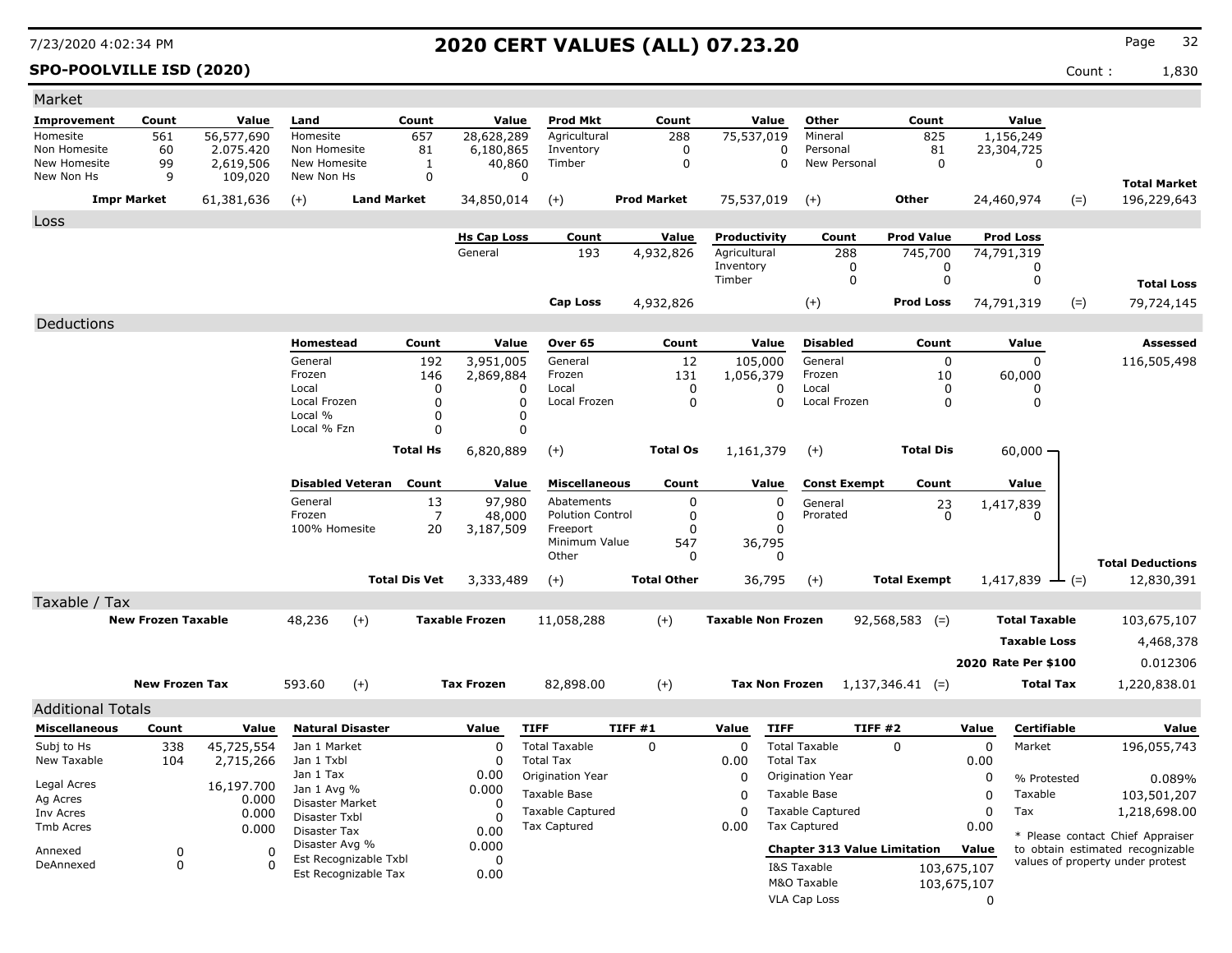### **SPR-SPRINGTOWN ISD (2020)** Count : 4,035

| Market                       |                            |                         |                               |                       |                |                       |                                          |        |                    |                           |                       |                                     |                       |                     |                           |       |                                                                      |
|------------------------------|----------------------------|-------------------------|-------------------------------|-----------------------|----------------|-----------------------|------------------------------------------|--------|--------------------|---------------------------|-----------------------|-------------------------------------|-----------------------|---------------------|---------------------------|-------|----------------------------------------------------------------------|
| Improvement                  | Count                      | Value                   | Land                          | Count                 |                | Value                 | <b>Prod Mkt</b>                          |        | Count              |                           | Value                 | Other                               | Count                 |                     | Value                     |       |                                                                      |
| Homesite                     | 1,144                      | 156,206,748             | Homesite                      | 1,197                 |                | 55,100,601            | Agricultural                             |        | 622                | 104,837,944               |                       | Mineral                             | 2,129                 |                     | 3,248,871                 |       |                                                                      |
| Non Homesite<br>New Homesite | 90<br>184                  | 3.365.800<br>16,509,101 | Non Homesite<br>New Homesite  | 150                   | 2              | 11,625,840<br>132,570 | Inventory<br>Timber                      |        | 0<br>$\mathbf 0$   |                           | $\Omega$<br>$\Omega$  | Personal<br>New Personal            | 174<br>$\Omega$       |                     | 21,424,485<br>$\mathbf 0$ |       |                                                                      |
| New Non Hs                   | 26                         | 523,592                 | New Non Hs                    |                       | $\mathbf 0$    | $\mathbf 0$           |                                          |        |                    |                           |                       |                                     |                       |                     |                           |       |                                                                      |
|                              | <b>Impr Market</b>         | 176,605,241             | $(+)$                         | <b>Land Market</b>    |                | 66,859,011            | $(+)$                                    |        | <b>Prod Market</b> | 104,837,944               |                       | $(+)$                               | Other                 |                     | 24,673,356                | $(=)$ | <b>Total Market</b><br>372,975,552                                   |
|                              |                            |                         |                               |                       |                |                       |                                          |        |                    |                           |                       |                                     |                       |                     |                           |       |                                                                      |
| Loss                         |                            |                         |                               |                       |                | <b>Hs Cap Loss</b>    | Count                                    |        | Value              | Productivity              |                       | Count                               | <b>Prod Value</b>     |                     | <b>Prod Loss</b>          |       |                                                                      |
|                              |                            |                         |                               |                       |                | General               | 222                                      |        | 4,142,118          | Agricultural              |                       | 622                                 | 761,750               |                     | 104,076,194               |       |                                                                      |
|                              |                            |                         |                               |                       |                |                       |                                          |        |                    | Inventory                 |                       | 0                                   | 0                     |                     | 0                         |       |                                                                      |
|                              |                            |                         |                               |                       |                |                       |                                          |        |                    | Timber                    |                       | $\Omega$                            | $\mathbf 0$           |                     | $\mathbf 0$               |       | <b>Total Loss</b>                                                    |
|                              |                            |                         |                               |                       |                |                       | <b>Cap Loss</b>                          |        | 4,142,118          |                           |                       | $(+)$                               | Prod Loss 104,076,194 |                     |                           | $(=)$ | 108,218,312                                                          |
| Deductions                   |                            |                         |                               |                       |                |                       |                                          |        |                    |                           |                       |                                     |                       |                     |                           |       |                                                                      |
|                              |                            |                         | <b>Homestead</b>              |                       | Count          | Value                 | Over 65                                  |        | Count              |                           | Value                 | <b>Disabled</b>                     | Count                 |                     | Value                     |       | <b>Assessed</b>                                                      |
|                              |                            |                         | General                       |                       | 452            | 10,514,817            | General                                  |        | 18                 |                           | 161,000               | General                             | $\mathbf 0$           |                     | $\mathbf 0$               |       | 264,757,240                                                          |
|                              |                            |                         | Frozen<br>Local               |                       | 296<br>0       | 6,961,313<br>0        | Frozen<br>Local                          |        | 281<br>0           | 2,614,747                 | 0                     | Frozen<br>Local                     | 14<br>$\mathbf{0}$    |                     | 130,000<br>0              |       |                                                                      |
|                              |                            |                         | Local Frozen                  |                       | $\mathbf{0}$   | $\Omega$              | Local Frozen                             |        | $\Omega$           |                           | $\Omega$              | Local Frozen                        | 0                     |                     | $\mathbf{0}$              |       |                                                                      |
|                              |                            |                         | Local %                       |                       | $\mathbf{0}$   | $\Omega$              |                                          |        |                    |                           |                       |                                     |                       |                     |                           |       |                                                                      |
|                              |                            |                         | Local % Fzn                   |                       | $\Omega$       | 0                     |                                          |        |                    |                           |                       |                                     |                       |                     |                           |       |                                                                      |
|                              |                            |                         |                               | Total Hs              |                | 17,476,130            | $(+)$                                    |        | <b>Total Os</b>    | 2,775,747                 |                       | $(+)$                               | <b>Total Dis</b>      |                     | 130,000 -                 |       |                                                                      |
|                              |                            |                         | <b>Disabled Veteran</b>       |                       | Count          | Value                 | <b>Miscellaneous</b>                     |        | Count              |                           | Value                 | <b>Const Exempt</b>                 | Count                 |                     | Value                     |       |                                                                      |
|                              |                            |                         | General                       |                       | 37             | 260,830               | Abatements                               |        | 0                  |                           | 0                     | General                             | 64                    |                     | 2,507,507                 |       |                                                                      |
|                              |                            |                         | Frozen                        |                       | $\overline{7}$ | 74,710                | <b>Polution Control</b>                  |        | 0                  |                           | $\mathbf 0$           | Prorated                            | $\mathbf{0}$          |                     | $\Omega$                  |       |                                                                      |
|                              |                            |                         | 100% Homesite                 |                       | 15             | 2,847,450             | Freeport<br>Minimum Value                |        | $\Omega$<br>1,073  |                           | $\Omega$<br>49,888    |                                     |                       |                     |                           |       |                                                                      |
|                              |                            |                         |                               |                       |                |                       | Other                                    |        | 0                  |                           | $\Omega$              |                                     |                       |                     |                           |       | <b>Total Deductions</b>                                              |
|                              |                            |                         |                               | <b>Total Dis Vet</b>  |                | 3,182,990             | $(+)$                                    |        | <b>Total Other</b> |                           | 49,888                | $(+)$                               | <b>Total Exempt</b>   |                     | $2,507,507$ — (=)         |       | 26,122,262                                                           |
| Taxable / Tax                |                            |                         |                               |                       |                |                       |                                          |        |                    |                           |                       |                                     |                       |                     |                           |       |                                                                      |
|                              | <b>New Frozen Taxable</b>  |                         | 179,630                       | $(+)$                 |                | <b>Taxable Frozen</b> | 41,504,486                               |        | $(+)$              | <b>Taxable Non Frozen</b> |                       |                                     | $196,950,862$ (=)     |                     | <b>Total Taxable</b>      |       | 238,634,978                                                          |
|                              |                            |                         |                               |                       |                |                       |                                          |        |                    |                           |                       |                                     |                       |                     | <b>Taxable Loss</b>       |       | 13,057,642                                                           |
|                              |                            |                         |                               |                       |                |                       |                                          |        |                    |                           |                       |                                     |                       |                     | 2020 Rate Per \$100       |       | 0.0124835                                                            |
|                              | <b>New Frozen Tax</b>      |                         | 2,242.41                      | $(+)$                 |                | <b>Tax Frozen</b>     | 360,818.24                               |        | $(+)$              |                           | <b>Tax Non Frozen</b> |                                     | $2,452,934.02$ (=)    |                     | <b>Total Tax</b>          |       | 2,815,994.67                                                         |
|                              |                            |                         |                               |                       |                |                       |                                          |        |                    |                           |                       |                                     |                       |                     |                           |       |                                                                      |
| <b>Additional Totals</b>     |                            |                         |                               |                       |                |                       |                                          |        |                    |                           |                       |                                     |                       |                     |                           |       |                                                                      |
| <b>Miscellaneous</b>         | Count                      | Value                   | <b>Natural Disaster</b>       |                       |                | Value                 | <b>TIFF</b>                              | TIFF#1 |                    | Value                     | <b>TIFF</b>           |                                     | TIFF #2               | Value               | Certifiable               |       | Value                                                                |
| Subj to Hs<br>New Taxable    | 749                        | 154,562,894             | Jan 1 Market<br>Jan 1 Txbl    |                       |                | $\Omega$<br>0         | <b>Total Taxable</b><br><b>Total Tax</b> |        | $\Omega$           | $\Omega$                  | <b>Total Tax</b>      | <b>Total Taxable</b>                | $\Omega$              | $\Omega$            | Market                    |       | 372,975,552                                                          |
|                              | 204                        | 17,132,873              | Jan 1 Tax                     |                       |                | 0.00                  | Origination Year                         |        |                    | 0.00<br>0                 |                       | Origination Year                    |                       | 0.00<br>$\mathbf 0$ | % Protested               |       |                                                                      |
| Legal Acres                  |                            | 15,313.541              | Jan 1 Avg %                   |                       |                | 0.000                 | <b>Taxable Base</b>                      |        |                    | $\Omega$                  |                       | Taxable Base                        |                       | $\Omega$            | Taxable                   |       | 0%<br>238,634,978                                                    |
| Ag Acres<br>Inv Acres        |                            | 0.000<br>0.000          | Disaster Market               |                       |                | $\Omega$              | <b>Taxable Captured</b>                  |        |                    | $\Omega$                  |                       | <b>Taxable Captured</b>             |                       | $\Omega$            | Tax                       |       | 2,815,994.67                                                         |
| <b>Tmb Acres</b>             |                            | 0.000                   | Disaster Txbl<br>Disaster Tax |                       |                | $\Omega$<br>0.00      | Tax Captured                             |        |                    | 0.00                      |                       | Tax Captured                        |                       | 0.00                |                           |       |                                                                      |
|                              |                            |                         | Disaster Avg %                |                       |                | 0.000                 |                                          |        |                    |                           |                       | <b>Chapter 313 Value Limitation</b> |                       | Value               |                           |       | * Please contact Chief Appraiser<br>to obtain estimated recognizable |
| Annexed<br>DeAnnexed         | $\mathbf 0$<br>$\mathbf 0$ | $\Omega$<br>$\Omega$    |                               | Est Recognizable Txbl |                | $\Omega$              |                                          |        |                    |                           |                       | I&S Taxable                         |                       | 238,634,978         |                           |       | values of property under protest                                     |
|                              |                            |                         |                               | Est Recognizable Tax  |                | 0.00                  |                                          |        |                    |                           |                       | M&O Taxable                         |                       | 238,634,978         |                           |       |                                                                      |
|                              |                            |                         |                               |                       |                |                       |                                          |        |                    |                           |                       | VLA Cap Loss                        |                       | $\mathbf{0}$        |                           |       |                                                                      |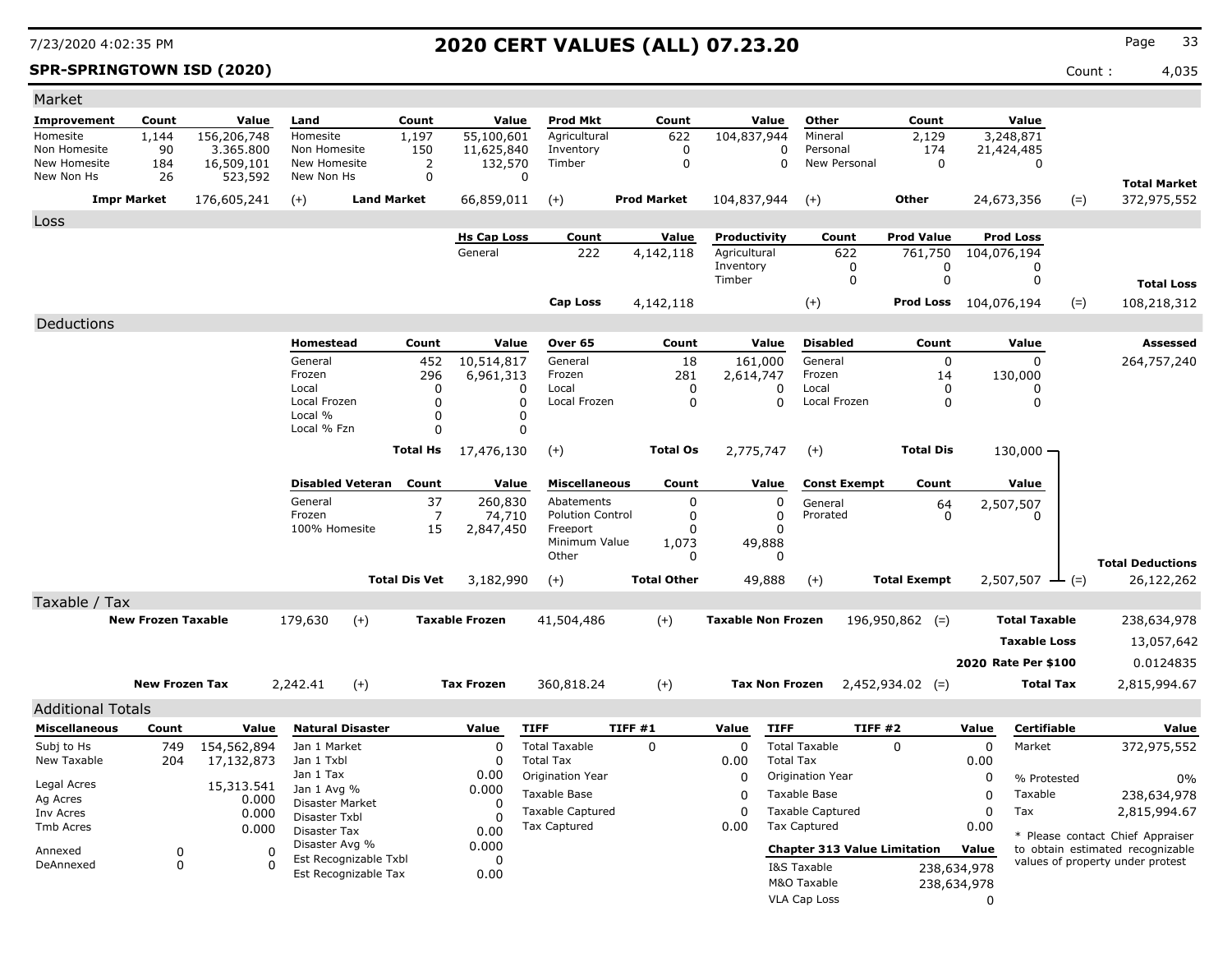**SSL-SLIDELL ISD (2020)** Count : 8,894

| Market                       |                           |                     |                                |                         |                               |                               |                                         |                    |                  |                              |                                                |                                     |                         |                              |       |                                                                      |
|------------------------------|---------------------------|---------------------|--------------------------------|-------------------------|-------------------------------|-------------------------------|-----------------------------------------|--------------------|------------------|------------------------------|------------------------------------------------|-------------------------------------|-------------------------|------------------------------|-------|----------------------------------------------------------------------|
| Improvement                  | Count                     | Value               | Land                           |                         | Count                         | Value                         | <b>Prod Mkt</b>                         | Count              |                  | Value                        | Other                                          | Count                               |                         | Value                        |       |                                                                      |
| Homesite                     | 829                       | 98,838,143          | Homesite                       |                         | 797                           | 34,981,093                    | Agricultural                            | 883                |                  | 217,092,878                  | Mineral                                        | 7,125                               |                         | 67,280,612                   |       |                                                                      |
| Non Homesite<br>New Homesite | 53<br>51                  | 1.769.540           | Non Homesite<br>New Homesite   |                         | 109                           | 7,974,462                     | Inventory<br>Timber                     |                    | 0<br>$\mathbf 0$ | 0<br>$\Omega$                | Personal<br>New Personal                       | 188<br>$\mathbf 0$                  |                         | 49,350,950                   |       |                                                                      |
| New Non Hs                   | 3                         | 4,449,820<br>43,490 | New Non Hs                     |                         | $\overline{2}$<br>$\mathbf 0$ | 149,980<br>$\Omega$           |                                         |                    |                  |                              |                                                |                                     |                         | $\mathbf 0$                  |       |                                                                      |
|                              |                           |                     |                                |                         |                               |                               |                                         |                    |                  |                              |                                                |                                     |                         |                              |       | <b>Total Market</b>                                                  |
|                              | <b>Impr Market</b>        | 105,100,993         | $(+)$                          | <b>Land Market</b>      |                               | 43,105,535                    | $(+)$                                   | <b>Prod Market</b> |                  | 217,092,878                  | $(+)$                                          | Other                               |                         | 116,631,562                  | $(=)$ | 481,930,968                                                          |
| Loss                         |                           |                     |                                |                         |                               |                               |                                         |                    |                  |                              |                                                |                                     |                         |                              |       |                                                                      |
|                              |                           |                     |                                |                         |                               | <b>Hs Cap Loss</b><br>General | Count                                   | Value              |                  | Productivity<br>Agricultural | Count                                          | <b>Prod Value</b>                   |                         | <b>Prod Loss</b>             |       |                                                                      |
|                              |                           |                     |                                |                         |                               |                               | 200                                     | 6,304,676          |                  | Inventory                    | 883<br>0                                       | 2,572,380                           | 0                       | 214,520,498<br>0             |       |                                                                      |
|                              |                           |                     |                                |                         |                               |                               |                                         |                    |                  | Timber                       | $\mathbf 0$                                    |                                     | 0                       | 0                            |       | <b>Total Loss</b>                                                    |
|                              |                           |                     |                                |                         |                               |                               | <b>Cap Loss</b>                         | 6,304,676          |                  |                              | $(+)$                                          | <b>Prod Loss</b> 214,520,498        |                         |                              | $(=)$ | 220,825,174                                                          |
| Deductions                   |                           |                     |                                |                         |                               |                               |                                         |                    |                  |                              |                                                |                                     |                         |                              |       |                                                                      |
|                              |                           |                     | <b>Homestead</b>               |                         | Count                         | Value                         | Over 65                                 |                    | Count            | Value                        | <b>Disabled</b>                                | Count                               |                         | Value                        |       | Assessed                                                             |
|                              |                           |                     | General                        |                         | 249                           | 5,691,930                     | General                                 |                    | 13               | 120,000                      | General                                        |                                     | $\mathbf 0$             | $\Omega$                     |       | 261,105,794                                                          |
|                              |                           |                     | Frozen                         |                         | 180                           | 4,167,083                     | Frozen                                  |                    | 166              | 1,538,547                    | Frozen                                         |                                     | 9                       | 90,000                       |       |                                                                      |
|                              |                           |                     | Local                          |                         | 0                             | $\Omega$                      | Local                                   |                    | $\Omega$         | $\Omega$                     | Local                                          |                                     | 0                       | O                            |       |                                                                      |
|                              |                           |                     | Local Frozen<br>Local %        |                         | $\Omega$<br>243               | $\Omega$<br>9,030,858         | Local Frozen                            |                    | $\mathbf 0$      | 0                            | Local Frozen                                   |                                     | $\mathbf 0$             | 0                            |       |                                                                      |
|                              |                           |                     | Local % Fzn                    |                         | 169                           | 5,860,081                     |                                         |                    |                  |                              |                                                |                                     |                         |                              |       |                                                                      |
|                              |                           |                     |                                |                         | <b>Total Hs</b>               | 24,749,952                    | $(+)$                                   | <b>Total Os</b>    |                  | 1,658,547                    | $(+)$                                          | <b>Total Dis</b>                    |                         | $90,000 -$                   |       |                                                                      |
|                              |                           |                     |                                |                         |                               |                               |                                         |                    |                  |                              |                                                |                                     |                         |                              |       |                                                                      |
|                              |                           |                     |                                | <b>Disabled Veteran</b> | Count                         | Value                         | <b>Miscellaneous</b>                    |                    | Count            | Value                        | <b>Const Exempt</b>                            | Count                               |                         | Value                        |       |                                                                      |
|                              |                           |                     | General                        |                         | 17                            | 120,240                       | Abatements                              |                    | $\mathbf 0$      | 0                            | General                                        | 68                                  |                         | 14,894,262                   |       |                                                                      |
|                              |                           |                     | Frozen<br>100% Homesite        |                         | $\overline{a}$<br>6           | 43,260                        | <b>Polution Control</b><br>Freeport     |                    | 4<br>$\Omega$    | 482,304<br>n                 | Prorated                                       |                                     | 0                       |                              |       |                                                                      |
|                              |                           |                     |                                |                         |                               | 1,012,134                     | Minimum Value                           |                    | 737              | 71,315                       |                                                |                                     |                         |                              |       |                                                                      |
|                              |                           |                     |                                |                         |                               |                               | Other                                   |                    | $\mathbf 0$      | $\Omega$                     |                                                |                                     |                         |                              |       | <b>Total Deductions</b>                                              |
|                              |                           |                     |                                |                         | <b>Total Dis Vet</b>          | 1,175,634                     | $(+)$                                   | <b>Total Other</b> |                  | 553,619                      | $(+)$                                          | <b>Total Exempt</b>                 |                         | 14,894,262 $\rightarrow$ (=) |       | 43,122,014                                                           |
| Taxable / Tax                |                           |                     |                                |                         |                               |                               |                                         |                    |                  |                              |                                                |                                     |                         |                              |       |                                                                      |
|                              | <b>New Frozen Taxable</b> |                     | 19,690                         | $(+)$                   |                               | <b>Taxable Frozen</b>         | 17,880,038                              | $(+)$              |                  | <b>Taxable Non Frozen</b>    |                                                | $200,084,052$ (=)                   |                         | <b>Total Taxable</b>         |       | 217,983,780                                                          |
|                              |                           |                     |                                |                         |                               |                               |                                         |                    |                  |                              |                                                |                                     |                         | <b>Taxable Loss</b>          |       | 6,153,796                                                            |
|                              |                           |                     |                                |                         |                               |                               |                                         |                    |                  |                              |                                                |                                     |                         | 2020 Rate Per \$100          |       | 0.0107                                                               |
|                              |                           |                     |                                |                         |                               |                               |                                         |                    |                  |                              |                                                |                                     |                         |                              |       |                                                                      |
|                              | <b>New Frozen Tax</b>     |                     | 210.68                         | $(+)$                   |                               | <b>Tax Frozen</b>             | 125,470.89                              | $(+)$              |                  | <b>Tax Non Frozen</b>        |                                                | $2,140,899.26$ (=)                  |                         | <b>Total Tax</b>             |       | 2,266,580.83                                                         |
| <b>Additional Totals</b>     |                           |                     |                                |                         |                               |                               |                                         |                    |                  |                              |                                                |                                     |                         |                              |       |                                                                      |
| <b>Miscellaneous</b>         | Count                     | Value               |                                | <b>Natural Disaster</b> |                               | Value                         | <b>TIFF</b>                             | TIFF #1            |                  | Value<br><b>TIFF</b>         |                                                | TIFF #2                             | Value                   | Certifiable                  |       | Value                                                                |
| Subj to Hs                   | 429                       | 75,889,517          | Jan 1 Market                   |                         |                               | 0                             | <b>Total Taxable</b>                    | $\mathbf 0$        |                  | $\Omega$                     | <b>Total Taxable</b>                           | $\Omega$                            | 0                       | Market                       |       | 481,762,748                                                          |
| New Taxable                  | 52                        | 4,321,289           | Jan 1 Txbl                     |                         |                               | 0                             | <b>Total Tax</b>                        |                    |                  | 0.00<br><b>Total Tax</b>     |                                                |                                     | 0.00                    |                              |       |                                                                      |
| Legal Acres                  |                           | 47,582.275          | Jan 1 Tax<br>Jan 1 Avg %       |                         |                               | 0.00<br>0.000                 | Origination Year                        |                    |                  | 0                            | Origination Year                               |                                     | 0                       | % Protested                  |       | 0.035%                                                               |
| Ag Acres                     |                           | 0.000               | Disaster Market                |                         |                               | $\Omega$                      | <b>Taxable Base</b>                     |                    |                  | 0                            | Taxable Base                                   |                                     | 0                       | Taxable                      |       | 217,942,710                                                          |
| Inv Acres<br>Tmb Acres       |                           | 0.000               | Disaster Txbl                  |                         |                               | $\Omega$                      | <b>Taxable Captured</b><br>Tax Captured |                    |                  | $\Omega$<br>0.00             | <b>Taxable Captured</b><br><b>Tax Captured</b> |                                     | 0<br>0.00               | Tax                          |       | 2,266,141.38                                                         |
|                              |                           | 0.000               | Disaster Tax<br>Disaster Avg % |                         |                               | 0.00<br>0.000                 |                                         |                    |                  |                              |                                                |                                     |                         |                              |       | * Please contact Chief Appraiser                                     |
| Annexed                      | 0                         | $\Omega$            |                                | Est Recognizable Txbl   |                               | 0                             |                                         |                    |                  |                              |                                                | <b>Chapter 313 Value Limitation</b> | Value                   |                              |       | to obtain estimated recognizable<br>values of property under protest |
| DeAnnexed                    | $\mathbf 0$               | $\Omega$            |                                | Est Recognizable Tax    |                               | 0.00                          |                                         |                    |                  |                              | I&S Taxable                                    |                                     | 217,983,780             |                              |       |                                                                      |
|                              |                           |                     |                                |                         |                               |                               |                                         |                    |                  |                              | M&O Taxable                                    |                                     | 217,983,780<br>$\Omega$ |                              |       |                                                                      |
|                              |                           |                     |                                |                         |                               |                               |                                         |                    |                  |                              | <b>VLA Cap Loss</b>                            |                                     |                         |                              |       |                                                                      |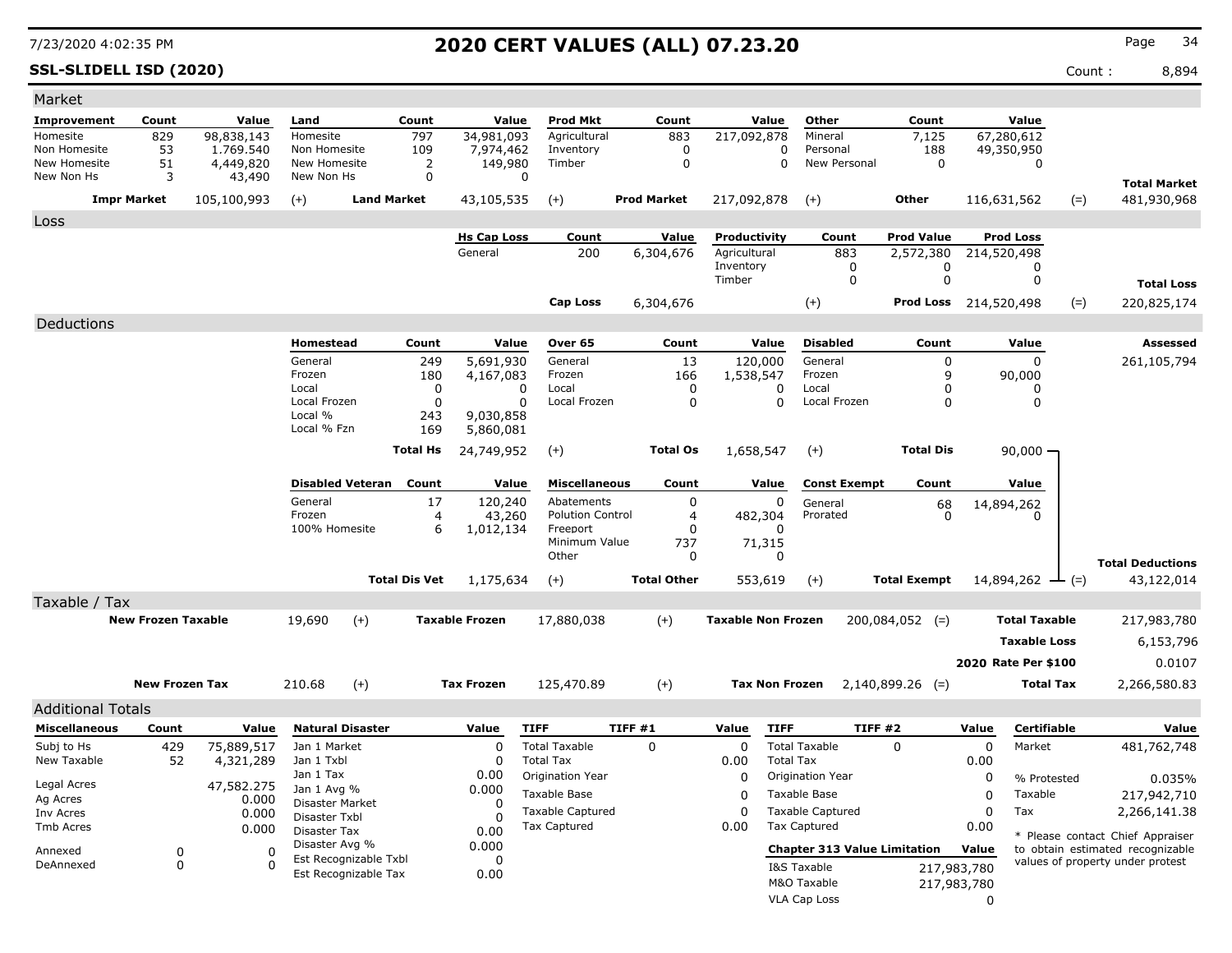$\sim$ 

## 7/23/2020 4:02:35 PM **2020 CERT VALUES (ALL) 07.23.20** Page <sup>35</sup>

### **WCM-WISE CO BRANCH MAINTENANCE (2020) Count : 214,795** Count : 214,795

| Market                       |                           |                           |                                |                         |                      |                               |                                      |                                  |                              |                       |                                               |                                               |                     |                        |       |                                                                      |
|------------------------------|---------------------------|---------------------------|--------------------------------|-------------------------|----------------------|-------------------------------|--------------------------------------|----------------------------------|------------------------------|-----------------------|-----------------------------------------------|-----------------------------------------------|---------------------|------------------------|-------|----------------------------------------------------------------------|
| <b>Improvement</b>           | Count                     | Value                     | Land                           |                         | Count                | Value                         | <b>Prod Mkt</b>                      | Count                            |                              | Value                 | Other                                         | Count                                         |                     | Value                  |       |                                                                      |
| Homesite                     | 30,328                    | 4,783,606,668             | Homesite                       |                         | 36,434               | 1,834,037,940                 | Agricultural                         | 11,904                           | 3,091,575,856                |                       | Mineral                                       | 160,085                                       |                     | 690,584,993            |       |                                                                      |
| Non Homesite<br>New Homesite | 1,865<br>2,960            | 81.865.881<br>228,697,703 | Non Homesite<br>New Homesite   |                         | 2,901<br>55          | 275,360,658<br>3,079,255      | Inventory<br>Timber                  | $\mathbf 0$<br>$\mathbf{1}$      |                              | $\Omega$<br>100,000   | Personal<br>New Personal                      | $\Omega$                                      | 6,312 1,907,105,303 | $\mathbf 0$            |       |                                                                      |
| New Non Hs                   | 177                       | 7,426,580                 | New Non Hs                     |                         | $\overline{2}$       | 79,960                        |                                      |                                  |                              |                       |                                               |                                               |                     |                        |       |                                                                      |
|                              | <b>Impr Market</b>        | 5,101,596,832             | $(+)$                          |                         |                      | Land Market 2,112,557,813     | $(+)$                                | <b>Prod Market</b> 3,091,675,856 |                              |                       | $(+)$                                         | Other                                         | 2,597,690,296       |                        | $(=)$ | <b>Total Market</b><br>12,903,520,797                                |
|                              |                           |                           |                                |                         |                      |                               |                                      |                                  |                              |                       |                                               |                                               |                     |                        |       |                                                                      |
| Loss                         |                           |                           |                                |                         |                      |                               |                                      |                                  |                              |                       |                                               |                                               |                     |                        |       |                                                                      |
|                              |                           |                           |                                |                         |                      | <b>Hs Cap Loss</b><br>General | Count<br>7.084                       | Value<br>156,605,569             | Productivity<br>Agricultural |                       | Count<br>11,904                               | <b>Prod Value</b><br>26,763,333 3,064,812,523 |                     | <b>Prod Loss</b>       |       |                                                                      |
|                              |                           |                           |                                |                         |                      |                               |                                      |                                  | Inventory                    |                       | 0                                             | $\Omega$                                      |                     | $\Omega$               |       |                                                                      |
|                              |                           |                           |                                |                         |                      |                               |                                      |                                  | Timber                       |                       | $\mathbf{1}$                                  | 2,750                                         |                     | 97,250                 |       | <b>Total Loss</b>                                                    |
|                              |                           |                           |                                |                         |                      |                               | Cap Loss                             | 156,605,569                      |                              |                       | $(+)$                                         | Prod Loss 3,064,909,773                       |                     |                        | $(=)$ | 3,221,515,342                                                        |
| Deductions                   |                           |                           |                                |                         |                      |                               |                                      |                                  |                              |                       |                                               |                                               |                     |                        |       |                                                                      |
|                              |                           |                           | Homestead                      |                         | Count                | Value                         | Over 65                              | Count                            |                              | Value                 | <b>Disabled</b>                               | Count                                         |                     | Value                  |       | Assessed                                                             |
|                              |                           |                           | General                        |                         | 0                    | $\Omega$                      | General                              | $\mathbf 0$                      |                              | $\Omega$              | General                                       | $\mathbf 0$                                   |                     | $\Omega$               |       | 9,682,005,455                                                        |
|                              |                           |                           | Frozen                         |                         | $\Omega$             | $\Omega$                      | Frozen                               | $\Omega$                         |                              | $\Omega$              | Frozen                                        | $\Omega$                                      |                     |                        |       |                                                                      |
|                              |                           |                           | Local                          |                         | 0                    | $\mathbf{0}$                  | Local                                | 552                              | 44,493,226                   |                       | Local                                         | 30                                            |                     | 2,353,270              |       |                                                                      |
|                              |                           |                           | Local Frozen<br>Local %        |                         | 0<br>0               | $\Omega$<br>$\Omega$          | Local Frozen                         | 5,916                            | 501,553,962                  |                       | Local Frozen                                  | 422                                           |                     | 30,196,437             |       |                                                                      |
|                              |                           |                           | Local % Fzn                    |                         | 0                    | $\Omega$                      |                                      |                                  |                              |                       |                                               |                                               |                     |                        |       |                                                                      |
|                              |                           |                           |                                |                         | <b>Total Hs</b>      | 0                             | $(+)$                                | <b>Total Os</b>                  | 546,047,188                  |                       | $(+)$                                         | <b>Total Dis</b>                              |                     | 32,549,707 -           |       |                                                                      |
|                              |                           |                           |                                |                         |                      |                               |                                      |                                  |                              |                       |                                               |                                               |                     |                        |       |                                                                      |
|                              |                           |                           |                                | <b>Disabled Veteran</b> | Count                | Value                         | <b>Miscellaneous</b>                 | Count                            |                              | Value                 | <b>Const Exempt</b>                           | Count                                         |                     | Value                  |       |                                                                      |
|                              |                           |                           | General                        |                         | 459                  | 3,698,788                     | Abatements                           | $\mathbf 0$                      |                              | $\Omega$              | General                                       | 3,263                                         |                     | 798,684,942            |       |                                                                      |
|                              |                           |                           | Frozen<br>100% Homesite        |                         | 193<br>280           | 2,013,395                     | <b>Polution Control</b><br>Freeport  | 35<br>18                         | 70,656,384                   |                       | Prorated                                      | 11                                            |                     | 167,485                |       |                                                                      |
|                              |                           |                           |                                |                         |                      | 49,102,497                    | Minimum Value                        | 19,806                           | 44,537,591<br>1,282,526      |                       |                                               |                                               |                     |                        |       |                                                                      |
|                              |                           |                           |                                |                         |                      |                               | Other                                | $\Omega$                         |                              | $\Omega$              |                                               |                                               |                     |                        |       | <b>Total Deductions</b>                                              |
|                              |                           |                           |                                |                         | <b>Total Dis Vet</b> | 54,814,680                    | $(+)$                                | Total Other 116,476,501          |                              |                       | $(+)$                                         | Total Exempt 798,852,427                      |                     |                        | $(=)$ | 1,548,740,503                                                        |
| Taxable / Tax                |                           |                           |                                |                         |                      |                               |                                      |                                  |                              |                       |                                               |                                               |                     |                        |       |                                                                      |
|                              | <b>New Frozen Taxable</b> |                           | 2,937,249                      | $(+)$                   |                      | <b>Taxable Frozen</b>         | 558,389,102                          | $(+)$                            |                              |                       | <b>Taxable Non Frozen</b> $7,571,938,601$ (=) |                                               |                     | <b>Total Taxable</b>   |       | 8,133,264,952                                                        |
|                              |                           |                           |                                |                         |                      |                               |                                      |                                  |                              |                       |                                               |                                               |                     | <b>Taxable Loss</b>    |       | 207,112,316                                                          |
|                              |                           |                           |                                |                         |                      |                               |                                      |                                  |                              |                       |                                               |                                               |                     | 2020 Rate Per \$100    |       | 0.00044                                                              |
|                              | <b>New Frozen Tax</b>     |                           |                                |                         |                      |                               |                                      | $(+)$                            |                              |                       |                                               |                                               |                     |                        |       |                                                                      |
|                              |                           |                           | 1,292.39                       | $(+)$                   |                      | <b>Tax Frozen</b>             | 155,578.88                           |                                  |                              | <b>Tax Non Frozen</b> |                                               | $3,330,635.89$ (=)                            |                     | <b>Total Tax</b>       |       | 3,487,507.16                                                         |
| <b>Additional Totals</b>     |                           |                           |                                |                         |                      |                               |                                      |                                  |                              |                       |                                               |                                               |                     |                        |       |                                                                      |
| <b>Miscellaneous</b>         | Count                     | Value                     |                                | <b>Natural Disaster</b> |                      | Value                         | <b>TIFF</b>                          | TIFF #1                          | Value                        | <b>TIFF</b>           | <b>TIFF #2</b>                                |                                               | Value               | <b>Certifiable</b>     |       | Value                                                                |
| Subj to Hs                   |                           | 16,870 3,349,673,858      | Jan 1 Market                   |                         |                      | $\mathbf 0$                   | <b>Total Taxable</b>                 | 0                                | $\Omega$                     |                       | <b>Total Taxable</b>                          | $\Omega$                                      | $\mathbf 0$         | Market                 |       | 12,862,441,675                                                       |
| New Taxable                  | 2,991                     | 233,395,721               | Jan 1 Txbl<br>Jan 1 Tax        |                         |                      | $\Omega$<br>0.00              | <b>Total Tax</b><br>Origination Year |                                  | 0.00<br>$\Omega$             | <b>Total Tax</b>      |                                               |                                               | 0.00<br>$\mathbf 0$ |                        |       |                                                                      |
| Legal Acres                  |                           | 576,797.469               | Jan 1 Avg %                    |                         |                      | 0.000                         | Taxable Base                         |                                  | $\Omega$                     |                       | Origination Year<br>Taxable Base              |                                               | $\Omega$            | % Protested<br>Taxable |       | 0.318%                                                               |
| Ag Acres                     |                           | 0.000                     | Disaster Market                |                         |                      | $\Omega$                      | <b>Taxable Captured</b>              |                                  | $\Omega$                     |                       | <b>Taxable Captured</b>                       |                                               | $\Omega$            | Tax                    |       | 8,100,859,060                                                        |
| Inv Acres<br>Tmb Acres       |                           | 0.000<br>0.000            | Disaster Txbl                  |                         |                      | O                             | <b>Tax Captured</b>                  |                                  | 0.00                         |                       | Tax Captured                                  |                                               | 0.00                |                        |       | 3,473,315.12                                                         |
|                              |                           |                           | Disaster Tax<br>Disaster Avg % |                         |                      | 0.00<br>0.000                 |                                      |                                  |                              |                       |                                               |                                               |                     |                        |       | * Please contact Chief Appraiser                                     |
| Annexed<br>DeAnnexed         | $\mathbf 0$<br>$\Omega$   | $\mathbf 0$<br>$\Omega$   |                                | Est Recognizable Txbl   |                      | 0                             |                                      |                                  |                              |                       | <b>Chapter 313 Value Limitation</b>           |                                               | Value               |                        |       | to obtain estimated recognizable<br>values of property under protest |
|                              |                           |                           |                                | Est Recognizable Tax    |                      | 0.00                          |                                      |                                  |                              |                       | I&S Taxable<br>M&O Taxable                    | 8,133,264,952                                 |                     |                        |       |                                                                      |
|                              |                           |                           |                                |                         |                      |                               |                                      |                                  |                              |                       | <b>VLA Cap Loss</b>                           | 8,133,264,952                                 | $\Omega$            |                        |       |                                                                      |
|                              |                           |                           |                                |                         |                      |                               |                                      |                                  |                              |                       |                                               |                                               |                     |                        |       |                                                                      |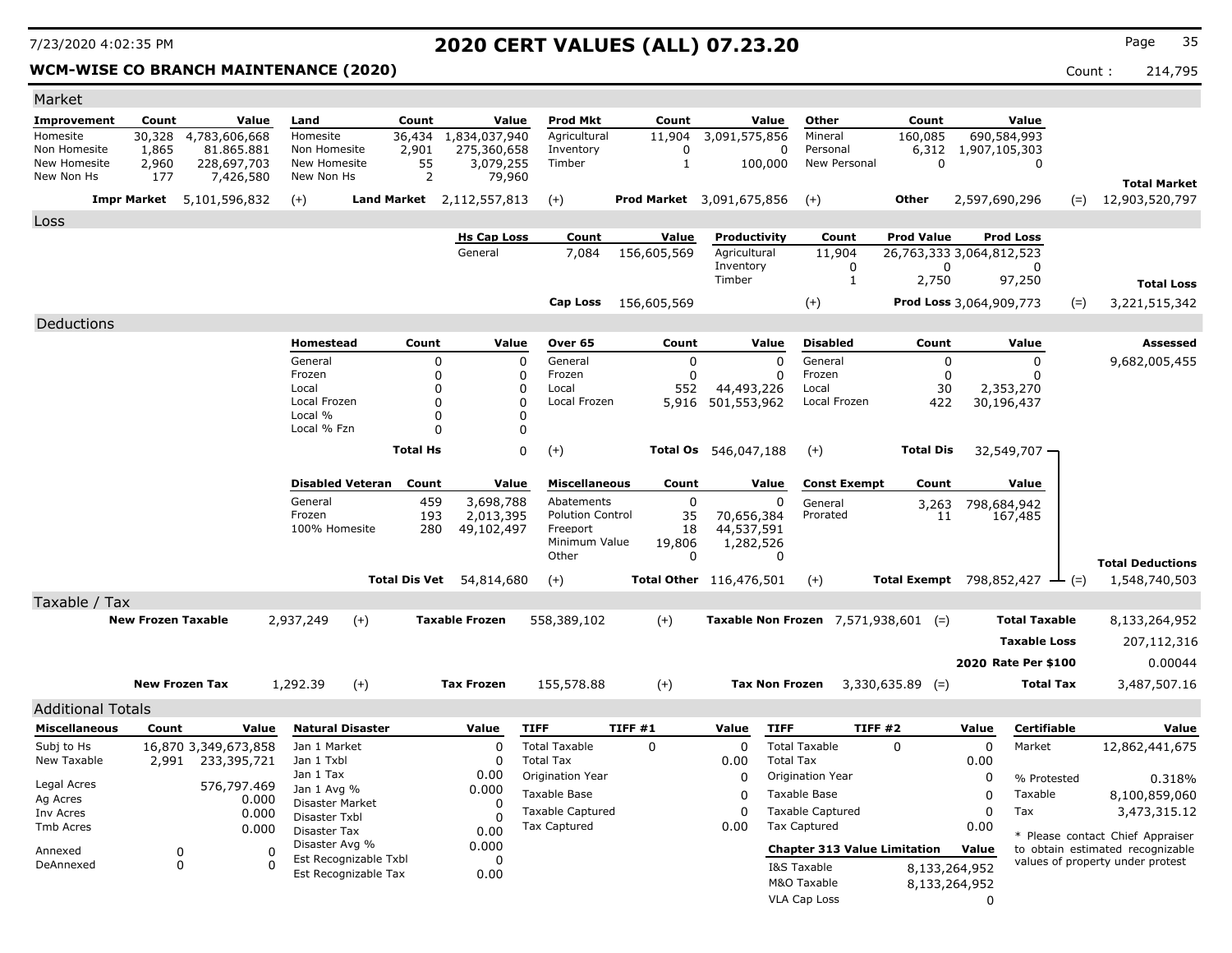### **WIS-WISE COUNTY (2020)** Count : 214,795

| Market                     |                           |                          |                            |                           |                             |                                           |        |                          |                                  |                                        |                   |                                              |                      |                                  |
|----------------------------|---------------------------|--------------------------|----------------------------|---------------------------|-----------------------------|-------------------------------------------|--------|--------------------------|----------------------------------|----------------------------------------|-------------------|----------------------------------------------|----------------------|----------------------------------|
| Improvement                | Count                     | Value                    | Land                       | Count                     | Value                       | Prod Mkt                                  |        | Count                    | Value                            | Other                                  | Count             |                                              | Value                |                                  |
| Homesite                   | 30,328                    | 4,783,606,668            | Homesite                   | 36,434                    | 1,834,037,940               | Agricultural                              |        | 11,904                   | 3,091,575,856                    | Mineral                                | 160,085           | 690,584,993                                  |                      |                                  |
| Non Homesite               | 1,865                     | 81.865.881               | Non Homesite               | 2,901                     | 275,360,658                 | Inventory                                 |        | 0                        | 0                                | Personal                               | 6,312             | 1,907,105,303                                |                      |                                  |
| New Homesite<br>New Non Hs | 2,960<br>177              | 228,697,703<br>7,426,580 | New Homesite<br>New Non Hs | 55<br>$\overline{2}$      | 3,079,255<br>79,960         | Timber                                    |        | $\mathbf{1}$             | 100,000                          | New Personal                           | $\Omega$          |                                              | $\mathbf 0$          |                                  |
|                            |                           |                          |                            |                           |                             |                                           |        |                          |                                  |                                        |                   |                                              |                      | <b>Total Market</b>              |
|                            | <b>Impr Market</b>        | 5,101,596,832            | $(+)$                      | Land Market 2,112,557,813 |                             | $(+)$                                     |        |                          | <b>Prod Market</b> 3,091,675,856 | $(+)$                                  | <b>Other</b>      | 2,597,690,296                                | $(=)$                | 12,903,520,797                   |
| <b>Loss</b>                |                           |                          |                            |                           |                             |                                           |        |                          |                                  |                                        |                   |                                              |                      |                                  |
|                            |                           |                          |                            |                           | <b>Hs Cap Loss</b>          | Count                                     |        | Value                    | Productivity                     | Count                                  | <b>Prod Value</b> | <b>Prod Loss</b>                             |                      |                                  |
|                            |                           |                          |                            |                           | General                     | 7,084                                     |        | 156,605,569              | Agricultural<br>Inventory        | 11,904<br>0                            |                   | 26,763,333 3,064,812,523<br>0                | $\Omega$             |                                  |
|                            |                           |                          |                            |                           |                             |                                           |        |                          | Timber                           | 1                                      | 2,750             | 97,250                                       |                      | <b>Total Loss</b>                |
|                            |                           |                          |                            |                           |                             | Cap Loss                                  |        | 156,605,569              |                                  | $(+)$                                  |                   | Prod Loss 3,064,909,773                      | $(=)$                | 3,221,515,342                    |
|                            |                           |                          |                            |                           |                             |                                           |        |                          |                                  |                                        |                   |                                              |                      |                                  |
| Deductions                 |                           |                          |                            |                           |                             |                                           |        |                          |                                  |                                        |                   |                                              |                      |                                  |
|                            |                           |                          | Homestead                  | Count                     | Value                       | Over 65                                   |        | Count                    | Value                            | <b>Disabled</b>                        | Count             |                                              | Value                | <b>Assessed</b>                  |
|                            |                           |                          | General<br>Frozen          |                           | $\Omega$<br>$\mathbf 0$     | $\Omega$<br>General<br>$\Omega$<br>Frozen |        | $\pmb{0}$<br>$\mathbf 0$ | $\Omega$<br>$\Omega$             | General<br>Frozen                      |                   | $\Omega$<br>O                                | $\mathbf 0$<br>0     | 9,682,005,455                    |
|                            |                           |                          | Local                      |                           | $\Omega$                    | $\Omega$<br>Local                         |        | 552                      | 4,738,833                        | Local                                  |                   | O                                            | 0                    |                                  |
|                            |                           |                          | Local Frozen               |                           |                             | 0<br>Local Frozen                         |        | 5,916                    | 54,682,942                       | Local Frozen                           |                   | $\mathbf{0}$                                 | $\Omega$             |                                  |
|                            |                           |                          | Local %                    |                           | 10,411 440,702,495          |                                           |        |                          |                                  |                                        |                   |                                              |                      |                                  |
|                            |                           |                          | Local % Fzn                |                           | 6,120 215,612,245           |                                           |        |                          |                                  |                                        |                   |                                              |                      |                                  |
|                            |                           |                          |                            |                           | <b>Total Hs</b> 656,314,740 | $(+)$                                     |        | <b>Total Os</b>          | 59,421,775                       | $(+)$                                  | <b>Total Dis</b>  |                                              | 0                    |                                  |
|                            |                           |                          | <b>Disabled Veteran</b>    | Count                     | Value                       | <b>Miscellaneous</b>                      |        | Count                    | Value                            | <b>Const Exempt</b>                    | Count             |                                              | Value                |                                  |
|                            |                           |                          | General                    | 463                       | 3,754,813                   | Abatements                                |        | $\mathbf 0$              | 0                                |                                        |                   |                                              |                      |                                  |
|                            |                           |                          | Frozen                     | 248                       | 2,640,991                   | <b>Polution Control</b>                   |        | 35                       | 70,656,384                       | General<br>Prorated                    | 3,263<br>11       | 798,684,942<br>167,485                       |                      |                                  |
|                            |                           |                          | 100% Homesite              | 308                       | 66,037,595                  | Freeport                                  |        | 18                       | 44,537,591                       |                                        |                   |                                              |                      |                                  |
|                            |                           |                          |                            |                           |                             | Minimum Value                             |        | 19,806                   | 1,282,526                        |                                        |                   |                                              |                      |                                  |
|                            |                           |                          |                            |                           |                             | Other                                     |        | $\Omega$                 | $\Omega$                         |                                        |                   |                                              |                      | <b>Total Deductions</b>          |
|                            |                           |                          |                            | <b>Total Dis Vet</b>      | 72,433,399                  | $(+)$                                     |        |                          | Total Other 116,476,501          | $(+)$                                  |                   | Total Exempt $798,852,427$ $\rightarrow$ (=) |                      | 1,703,498,842                    |
| Taxable / Tax              |                           |                          |                            |                           |                             |                                           |        |                          |                                  |                                        |                   |                                              |                      |                                  |
|                            | <b>New Frozen Taxable</b> |                          | 3,296,425                  | $(+)$                     | <b>Taxable Frozen</b>       | 803,046,001                               |        | $(+)$                    |                                  | Taxable Non Frozen $7,172,164,187$ (=) |                   |                                              | <b>Total Taxable</b> | 7,978,506,613                    |
|                            |                           |                          |                            |                           |                             |                                           |        |                          |                                  |                                        |                   |                                              | <b>Taxable Loss</b>  | 207,559,891                      |
|                            |                           |                          |                            |                           |                             |                                           |        |                          |                                  |                                        |                   | 2020 Rate Per \$100                          |                      | 0.003075                         |
|                            |                           |                          |                            |                           |                             |                                           |        |                          |                                  |                                        |                   |                                              |                      |                                  |
|                            | <b>New Frozen Tax</b>     |                          | 10,130.69                  | $(+)$                     | <b>Tax Frozen</b>           | 1,834,927.91                              |        | $(+)$                    |                                  | Tax Non Frozen $22,050,602.57$ (=)     |                   |                                              | <b>Total Tax</b>     | 23,895,661.17                    |
| <b>Additional Totals</b>   |                           |                          |                            |                           |                             |                                           |        |                          |                                  |                                        |                   |                                              |                      |                                  |
| <b>Miscellaneous</b>       | Count                     | Value                    | <b>Natural Disaster</b>    |                           | Value                       | <b>TIFF</b>                               | TIFF#1 |                          | Value<br><b>TIFF</b>             |                                        | TIFF #2           | Value                                        | Certifiable          | Value                            |
| Subj to Hs                 |                           | 16,870 3,349,673,858     | Jan 1 Market               |                           | $\Omega$                    | <b>Total Taxable</b>                      |        | -1                       | 61,371,225                       | <b>Total Taxable</b>                   | 2                 | 5,895,810                                    | Market               | 12,862,441,675                   |
| New Taxable                | 3,057                     | 231,653,958              | Jan 1 Txbl                 |                           | $\Omega$                    | <b>Total Tax</b>                          |        |                          | 187,383.44                       | <b>Total Tax</b>                       |                   | 18,129.63                                    |                      |                                  |
| Legal Acres                |                           | 576,797.469              | Jan 1 Tax<br>Jan 1 Avg %   |                           | 0.00<br>0.000               | Origination Year                          |        |                          | 2007                             | Origination Year                       |                   | 2010                                         | % Protested          | 0.318%                           |
| Ag Acres                   |                           | 0.000                    | Disaster Market            |                           | $\Omega$                    | <b>Taxable Base</b>                       |        |                          | 31,352,804                       | Taxable Base                           |                   | 2,633,286                                    | Taxable              | 7,946,974,482                    |
| Inv Acres                  |                           | 0.000                    | Disaster Txbl              |                           | O                           | <b>Taxable Captured</b>                   |        |                          | 30,018,421                       | <b>Taxable Captured</b>                |                   | 3,262,524                                    | Tax                  | 23,799,265.09                    |
| Tmb Acres                  |                           | 0.000                    | Disaster Tax               |                           | 0.00                        | <b>Tax Captured</b>                       |        |                          | 92,306.64                        | Tax Captured                           |                   | 10,032.26                                    |                      | * Please contact Chief Appraiser |
| Annexed                    | 0                         | $\mathbf 0$              | Disaster Avg %             | Est Recognizable Txbl     | 0.000<br>$\Omega$           |                                           |        |                          |                                  | <b>Chapter 313 Value Limitation</b>    |                   | Value                                        |                      | to obtain estimated recognizable |
| DeAnnexed                  | $\Omega$                  | $\Omega$                 |                            | Est Recognizable Tax      | 0.00                        |                                           |        |                          |                                  | I&S Taxable                            |                   | 7,978,506,613                                |                      | values of property under protest |
|                            |                           |                          |                            |                           |                             |                                           |        |                          |                                  | M&O Taxable                            |                   | 7,978,506,613                                |                      |                                  |
|                            |                           |                          |                            |                           |                             |                                           |        |                          |                                  | VLA Cap Loss                           |                   | $\Omega$                                     |                      |                                  |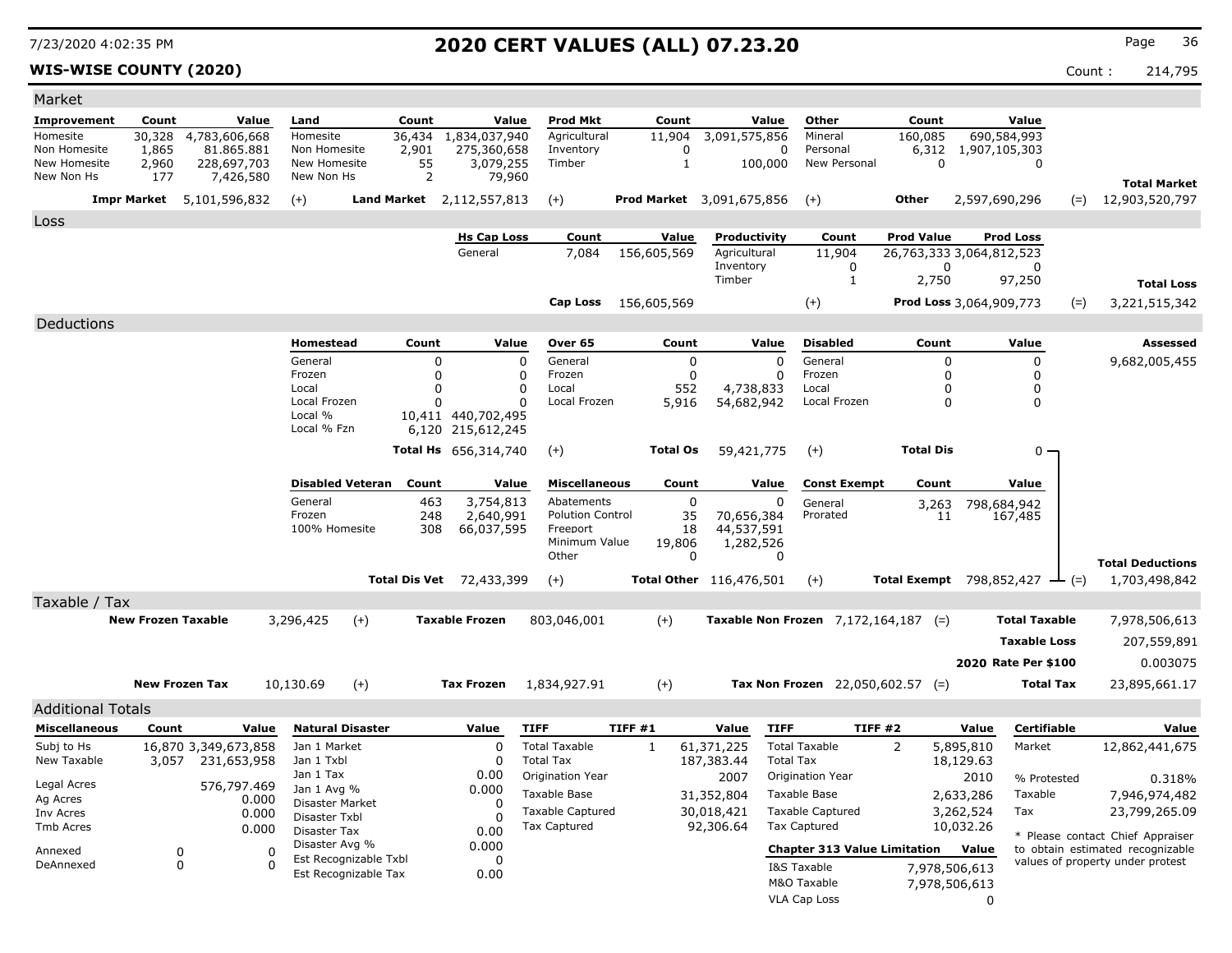**WT1-WCID #1 (2020)** Count : 207,824

| Market                     |                           |                          |                                               |                         |                      |                                  |                                     |                                               |                           |                                       |                                     |                                      |                     |                                                     |       |                                                                      |
|----------------------------|---------------------------|--------------------------|-----------------------------------------------|-------------------------|----------------------|----------------------------------|-------------------------------------|-----------------------------------------------|---------------------------|---------------------------------------|-------------------------------------|--------------------------------------|---------------------|-----------------------------------------------------|-------|----------------------------------------------------------------------|
| Improvement                | Count                     | Value                    | Land                                          |                         | Count                | Value                            | <b>Prod Mkt</b>                     | Count                                         |                           | Value                                 | Other                               | Count                                |                     | Value                                               |       |                                                                      |
| Homesite                   | 27,564                    | 4,123,268,719            | Homesite                                      |                         | 33,309               | 1,589,693,218                    | Agricultural                        | 11,695                                        | 3,019,030,141             |                                       | Mineral                             | 157,344                              |                     | 668,727,061                                         |       |                                                                      |
| Non Homesite               | 1,846                     | 81.245.311               | Non Homesite                                  |                         | 2,844                | 263,668,058                      | Inventory                           | 0                                             |                           | $\mathbf 0$                           | Personal                            | 5,484                                | 1,722,178,752       |                                                     |       |                                                                      |
| New Homesite<br>New Non Hs | 2,879<br>176              | 210,179,323<br>7,423,930 | New Homesite<br>New Non Hs                    |                         | 54<br>2              | 3,007,295<br>79,960              | Timber                              | $\mathbf{1}$                                  | 100,000                   |                                       | New Personal                        | $\mathbf 0$                          |                     | $\mathbf 0$                                         |       |                                                                      |
|                            |                           |                          |                                               |                         |                      |                                  |                                     |                                               |                           |                                       |                                     |                                      |                     |                                                     |       | <b>Total Market</b>                                                  |
|                            | <b>Impr Market</b>        | 4,422,117,283            | $(+)$                                         |                         |                      | <b>Land Market</b> 1,856,448,531 | $(+)$                               | Prod Market 3,019,130,141                     |                           |                                       | $(+)$                               | Other                                | 2,390,905,813       |                                                     | $(=)$ | 11,688,601,768                                                       |
| Loss                       |                           |                          |                                               |                         |                      |                                  |                                     |                                               |                           |                                       |                                     |                                      |                     |                                                     |       |                                                                      |
|                            |                           |                          |                                               |                         |                      | <b>Hs Cap Loss</b>               | Count                               | Value                                         | Productivity              |                                       | Count                               | <b>Prod Value</b>                    |                     | <b>Prod Loss</b>                                    |       |                                                                      |
|                            |                           |                          |                                               |                         |                      | General                          | 6,392                               | 145,983,533                                   | Agricultural<br>Inventory |                                       | 11,695                              | 26,261,161 2,992,768,980<br>$\Omega$ |                     | $\Omega$                                            |       |                                                                      |
|                            |                           |                          |                                               |                         |                      |                                  |                                     |                                               | Timber                    |                                       | 0<br>$\mathbf{1}$                   | 2,750                                |                     | 97,250                                              |       | <b>Total Loss</b>                                                    |
|                            |                           |                          |                                               |                         |                      |                                  |                                     |                                               |                           |                                       |                                     |                                      |                     |                                                     |       |                                                                      |
|                            |                           |                          |                                               |                         |                      |                                  | Cap Loss                            | 145,983,533                                   |                           |                                       | $(+)$                               | <b>Prod Loss 2,992,866,230</b>       |                     |                                                     | $(=)$ | 3,138,849,763                                                        |
| Deductions                 |                           |                          |                                               |                         |                      |                                  |                                     |                                               |                           |                                       |                                     |                                      |                     |                                                     |       |                                                                      |
|                            |                           |                          | <b>Homestead</b>                              |                         | Count                | Value                            | Over 65                             | Count                                         |                           | Value                                 | <b>Disabled</b>                     | Count                                |                     | Value                                               |       | <b>Assessed</b>                                                      |
|                            |                           |                          | General                                       |                         | $\mathbf 0$          | $\mathbf 0$                      | General                             | 0                                             |                           | $\Omega$                              | General                             | 0                                    |                     | 0                                                   |       | 8,549,752,005                                                        |
|                            |                           |                          | Frozen<br>Local                               |                         | $\Omega$<br>$\Omega$ | $\mathbf 0$<br>$\Omega$          | Frozen<br>Local                     | $\Omega$<br>$\Omega$                          |                           | $\Omega$<br>$\Omega$                  | Frozen<br>Local                     | 0<br>0                               |                     | $\Omega$<br>$\Omega$                                |       |                                                                      |
|                            |                           |                          | Local Frozen                                  |                         | O                    | $\mathbf 0$                      | Local Frozen                        | $\Omega$                                      |                           | 0                                     | Local Frozen                        | $\mathbf 0$                          |                     | 0                                                   |       |                                                                      |
|                            |                           |                          | Local %                                       |                         | $\Omega$             | $\Omega$                         |                                     |                                               |                           |                                       |                                     |                                      |                     |                                                     |       |                                                                      |
|                            |                           |                          | Local % Fzn                                   |                         | $\Omega$             | $\mathbf 0$                      |                                     |                                               |                           |                                       |                                     |                                      |                     |                                                     |       |                                                                      |
|                            |                           |                          |                                               |                         | <b>Total Hs</b>      | $\Omega$                         | $(+)$                               | <b>Total Os</b>                               |                           | $\mathbf 0$                           | $(+)$                               | <b>Total Dis</b>                     |                     | $0 \cdot$                                           |       |                                                                      |
|                            |                           |                          |                                               | <b>Disabled Veteran</b> | Count                | Value                            | <b>Miscellaneous</b>                | Count                                         |                           | Value                                 | <b>Const Exempt</b>                 | Count                                |                     | Value                                               |       |                                                                      |
|                            |                           |                          | General                                       |                         | 629                  | 5,950,324                        | Abatements                          | $\Omega$                                      |                           | $\mathbf 0$                           | General                             | 3,019                                |                     | 621,254,248                                         |       |                                                                      |
|                            |                           |                          | Frozen                                        |                         | 0                    | 0                                | <b>Polution Control</b>             | 31                                            | 70,174,080                |                                       | Prorated                            | 11                                   |                     | 167,485                                             |       |                                                                      |
|                            |                           |                          | 100% Homesite                                 |                         | 292                  | 64,892,675                       | Freeport<br>Minimum Value           | 16<br>19,642                                  | 13,822,968<br>1,261,574   |                                       |                                     |                                      |                     |                                                     |       |                                                                      |
|                            |                           |                          |                                               |                         |                      |                                  | Other                               | 0                                             |                           | 0                                     |                                     |                                      |                     |                                                     |       |                                                                      |
|                            |                           |                          |                                               | Total Dis Vet           |                      | 70,842,999                       | $(+)$                               | <b>Total Other</b>                            | 85,258,622                |                                       | $(+)$                               |                                      |                     | <b>Total Exempt</b> $621,421,733$ $\rightarrow$ (=) |       | <b>Total Deductions</b><br>777,523,354                               |
|                            |                           |                          |                                               |                         |                      |                                  |                                     |                                               |                           |                                       |                                     |                                      |                     |                                                     |       |                                                                      |
| Taxable / Tax              |                           |                          |                                               |                         |                      |                                  |                                     | $(+)$                                         |                           |                                       |                                     |                                      |                     |                                                     |       |                                                                      |
|                            | <b>New Frozen Taxable</b> |                          | $\mathbf 0$<br>$(+)$<br><b>Taxable Frozen</b> |                         | $\Omega$             |                                  |                                     | <b>Taxable Non Frozen</b> $7,772,228,651$ (=) |                           | <b>Total Taxable</b><br>7,772,228,651 |                                     |                                      |                     |                                                     |       |                                                                      |
|                            |                           |                          |                                               |                         |                      |                                  |                                     |                                               |                           |                                       |                                     |                                      |                     | <b>Taxable Loss</b>                                 |       | 505,869                                                              |
|                            |                           |                          |                                               |                         |                      |                                  |                                     |                                               |                           |                                       |                                     |                                      |                     | 2020 Rate Per \$100                                 |       | 0.00009332                                                           |
|                            | <b>New Frozen Tax</b>     |                          | 0.00                                          | $(+)$                   |                      | <b>Tax Frozen</b>                | 0.00                                | $(+)$                                         | <b>Tax Non Frozen</b>     |                                       |                                     | $725,257.17$ (=)                     |                     | <b>Total Tax</b>                                    |       | 725,257.17                                                           |
|                            |                           |                          |                                               |                         |                      |                                  |                                     |                                               |                           |                                       |                                     |                                      |                     |                                                     |       |                                                                      |
| <b>Additional Totals</b>   |                           |                          |                                               |                         |                      |                                  |                                     |                                               |                           |                                       |                                     |                                      |                     |                                                     |       |                                                                      |
| <b>Miscellaneous</b>       | Count                     | Value                    | <b>Natural Disaster</b>                       |                         |                      | Value                            | <b>TIFF</b><br><b>Total Taxable</b> | TIFF #1                                       | Value<br>$\Omega$         | <b>TIFF</b>                           | <b>TIFF #2</b>                      |                                      | Value               | <b>Certifiable</b>                                  |       | Value                                                                |
| Subj to Hs<br>New Taxable  | 15,526 3,087,346,784      | 2,981 217,699,868        | Jan 1 Market<br>Jan 1 Txbl                    |                         |                      | $\mathbf 0$<br>$\mathbf 0$       | <b>Total Tax</b>                    | $\Omega$                                      | 0.00                      | <b>Total Tax</b>                      | <b>Total Taxable</b>                | $\Omega$                             | $\mathbf 0$<br>0.00 | Market                                              |       | 11,655,061,516                                                       |
|                            |                           |                          | Jan 1 Tax                                     |                         |                      | 0.00                             | Origination Year                    |                                               | $\Omega$                  |                                       | Origination Year                    |                                      | 0                   | % Protested                                         |       | 0.287%                                                               |
| Legal Acres                |                           | 564,554.477              | Jan 1 Avg %                                   |                         |                      | 0.000                            | Taxable Base                        |                                               | $\Omega$                  |                                       | Taxable Base                        |                                      | $\mathbf 0$         | Taxable                                             |       | 7,746,696,609                                                        |
| Ag Acres<br>Inv Acres      |                           | 0.000<br>0.000           | <b>Disaster Market</b>                        |                         |                      | $\Omega$                         | <b>Taxable Captured</b>             |                                               | $\Omega$                  |                                       | <b>Taxable Captured</b>             |                                      | $\mathbf 0$         | Tax                                                 |       | 722,874.48                                                           |
| <b>Tmb Acres</b>           |                           | 0.000                    | Disaster Txbl<br><b>Disaster Tax</b>          |                         |                      | $\Omega$<br>0.00                 | <b>Tax Captured</b>                 |                                               | 0.00                      |                                       | <b>Tax Captured</b>                 |                                      | 0.00                |                                                     |       |                                                                      |
|                            |                           |                          | Disaster Avg %                                |                         |                      | 0.000                            |                                     |                                               |                           |                                       |                                     |                                      |                     |                                                     |       | * Please contact Chief Appraiser                                     |
| Annexed<br>DeAnnexed       | 0<br>0                    | $\Omega$<br>റ            |                                               | Est Recognizable Txbl   |                      | $\Omega$                         |                                     |                                               |                           |                                       | <b>Chapter 313 Value Limitation</b> |                                      | Value               |                                                     |       | to obtain estimated recognizable<br>values of property under protest |
|                            |                           |                          |                                               | Est Recognizable Tax    |                      | 0.00                             |                                     |                                               |                           |                                       | I&S Taxable<br>M&O Taxable          | 7,772,228,651<br>7,772,228,651       |                     |                                                     |       |                                                                      |
|                            |                           |                          |                                               |                         |                      |                                  |                                     |                                               |                           |                                       | <b>VLA Cap Loss</b>                 |                                      | $\Omega$            |                                                     |       |                                                                      |
|                            |                           |                          |                                               |                         |                      |                                  |                                     |                                               |                           |                                       |                                     |                                      |                     |                                                     |       |                                                                      |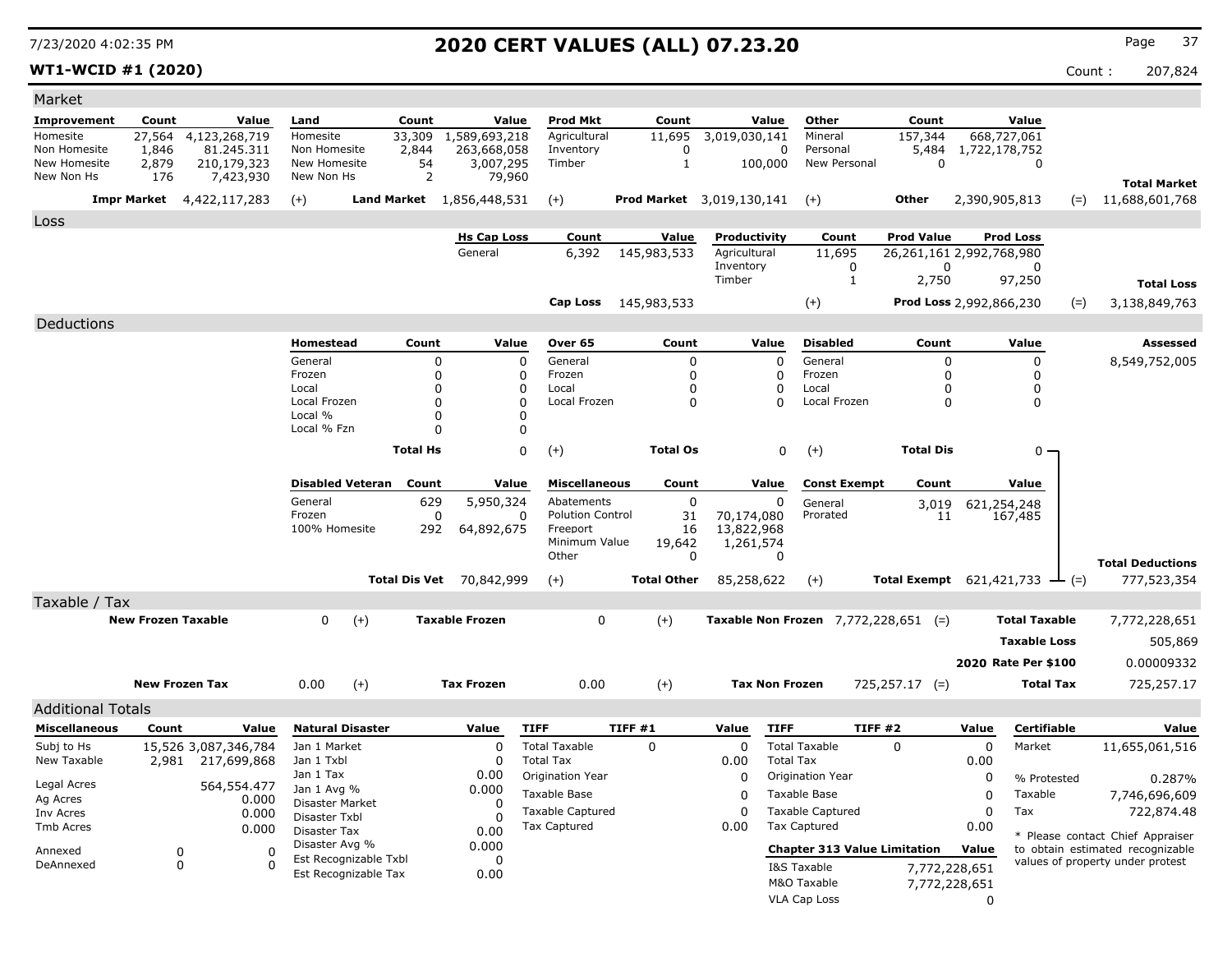### **WT2-WISE CO WATER SUPPLY (2020)** 2020 **Count : 5,437**

| Market                       |                           |                       |                                |                                               |                         |                               |                           |        |                       |                              |                       |                                     |                                                   |             |                                |       |                                      |
|------------------------------|---------------------------|-----------------------|--------------------------------|-----------------------------------------------|-------------------------|-------------------------------|---------------------------|--------|-----------------------|------------------------------|-----------------------|-------------------------------------|---------------------------------------------------|-------------|--------------------------------|-------|--------------------------------------|
| Improvement                  | Count                     | Value                 | Land                           | Count                                         |                         | Value                         | <b>Prod Mkt</b>           |        | Count                 |                              | Value                 | Other                               | Count                                             |             | Value                          |       |                                      |
| Homesite                     | 2,550                     | 628,134,657           | Homesite                       | 2,898                                         |                         | 234,933,499                   | Agricultural              |        | 110                   |                              | 33,794,909            | Mineral                             | 1,571                                             |             | 7,290,122                      |       |                                      |
| Non Homesite<br>New Homesite | 15<br>75                  | 583,870<br>18,473,260 | Non Homesite<br>New Homesite   |                                               | 38<br>$\mathbf{1}$      | 9,878,140<br>71,960           | Inventory<br>Timber       |        | 0<br>$\mathbf 0$      |                              | 0<br>0                | Personal<br>New Personal            | 784<br>$\mathbf 0$                                |             | 172,547,009<br>$\mathbf 0$     |       |                                      |
| New Non Hs                   | $\mathbf{1}$              | 2,650                 | New Non Hs                     |                                               | 0                       | 0                             |                           |        |                       |                              |                       |                                     |                                                   |             |                                |       |                                      |
|                              | <b>Impr Market</b>        | 647,194,437           | $(+)$                          | <b>Land Market</b>                            |                         | 244,883,599                   | $(+)$                     |        | <b>Prod Market</b>    |                              | 33,794,909            | $(+)$                               | Other                                             |             | 179,837,131                    | $(=)$ | <b>Total Market</b><br>1,105,710,076 |
|                              |                           |                       |                                |                                               |                         |                               |                           |        |                       |                              |                       |                                     |                                                   |             |                                |       |                                      |
| Loss                         |                           |                       |                                |                                               |                         |                               |                           |        |                       |                              |                       |                                     |                                                   |             |                                |       |                                      |
|                              |                           |                       |                                |                                               |                         | <b>Hs Cap Loss</b><br>General | Count<br>641              |        | Value<br>9,955,442    | Productivity<br>Agricultural |                       | Count<br>110                        | <b>Prod Value</b><br>102,572                      |             | <b>Prod Loss</b><br>33,692,337 |       |                                      |
|                              |                           |                       |                                |                                               |                         |                               |                           |        |                       | Inventory                    |                       | 0                                   | 0                                                 |             | 0                              |       |                                      |
|                              |                           |                       |                                |                                               |                         |                               |                           |        |                       | Timber                       |                       | 0                                   | 0                                                 |             | 0                              |       | <b>Total Loss</b>                    |
|                              |                           |                       |                                |                                               |                         |                               | <b>Cap Loss</b>           |        | 9,955,442             |                              |                       | $(+)$                               | <b>Prod Loss</b>                                  |             | 33,692,337                     | $(=)$ | 43,647,779                           |
| Deductions                   |                           |                       |                                |                                               |                         |                               |                           |        |                       |                              |                       |                                     |                                                   |             |                                |       |                                      |
|                              |                           |                       | <b>Homestead</b>               |                                               | Count                   | Value                         | Over 65                   |        | Count                 |                              | Value                 | <b>Disabled</b>                     | Count                                             |             | Value                          |       | Assessed                             |
|                              |                           |                       | General                        |                                               | $\mathbf 0$             | $\mathbf 0$                   | General                   |        | $\mathbf 0$           |                              | $\Omega$              | General                             | $\Omega$                                          |             | 0                              |       | 1,062,062,297                        |
|                              |                           |                       | Frozen                         |                                               | $\mathbf 0$             | $\mathbf{0}$                  | Frozen                    |        | $\mathbf 0$           |                              | $\Omega$              | Frozen                              | <sup>0</sup>                                      |             | 0                              |       |                                      |
|                              |                           |                       | Local                          |                                               | 0                       | $\Omega$                      | Local                     |        | 532                   |                              | 3,117,412             | Local                               | $\Omega$                                          |             | 0                              |       |                                      |
|                              |                           |                       | Local Frozen<br>Local %        |                                               | $\Omega$<br>$\mathbf 0$ | $\Omega$<br>$\Omega$          | Local Frozen              |        | $\Omega$              |                              | $\Omega$              | Local Frozen                        | $\Omega$                                          |             | 0                              |       |                                      |
|                              |                           |                       | Local % Fzn                    |                                               | $\Omega$                | 0                             |                           |        |                       |                              |                       |                                     |                                                   |             |                                |       |                                      |
|                              |                           |                       |                                | <b>Total Hs</b>                               |                         | $\Omega$                      | $(+)$                     |        | <b>Total Os</b>       |                              | 3,117,412             | $(+)$                               | <b>Total Dis</b>                                  |             | 0                              |       |                                      |
|                              |                           |                       |                                |                                               |                         |                               |                           |        |                       |                              |                       |                                     |                                                   |             |                                |       |                                      |
|                              |                           |                       | <b>Disabled Veteran</b>        |                                               | Count                   | Value                         | <b>Miscellaneous</b>      |        | Count                 |                              | Value                 | <b>Const Exempt</b>                 | Count                                             |             | Value                          |       |                                      |
|                              |                           |                       | General                        |                                               | 40                      | 445,500                       | Abatements                |        | $\mathbf 0$           |                              | $\mathbf 0$           | General                             | 241                                               |             | 175,574,753                    |       |                                      |
|                              |                           |                       | Frozen                         |                                               | $\overline{0}$          | 0                             | <b>Polution Control</b>   |        | $\mathbf 0$           |                              | 0                     | Prorated                            | $\Omega$                                          |             | 0                              |       |                                      |
|                              |                           |                       | 100% Homesite                  |                                               | 13                      | 2,606,676                     | Freeport<br>Minimum Value |        | $\overline{2}$<br>479 | 30,714,623                   | 45,669                |                                     |                                                   |             |                                |       |                                      |
|                              |                           |                       |                                |                                               |                         |                               | Other                     |        | $\mathbf 0$           |                              | $\Omega$              |                                     |                                                   |             |                                |       | <b>Total Deductions</b>              |
|                              |                           |                       |                                | <b>Total Dis Vet</b>                          |                         | 3,052,176                     | $(+)$                     |        | <b>Total Other</b>    | 30,760,292                   |                       | $(+)$                               | <b>Total Exempt</b> 175,574,753 $\rightarrow$ (=) |             |                                |       | 212,504,633                          |
| Taxable / Tax                |                           |                       |                                |                                               |                         |                               |                           |        |                       |                              |                       |                                     |                                                   |             |                                |       |                                      |
|                              | <b>New Frozen Taxable</b> |                       | $\Omega$                       | $(+)$                                         |                         | <b>Taxable Frozen</b>         | $\mathbf 0$               |        | $(+)$                 | <b>Taxable Non Frozen</b>    |                       |                                     | $849,557,664$ (=)                                 |             | <b>Total Taxable</b>           |       | 849,557,664                          |
|                              |                           |                       |                                |                                               |                         |                               |                           |        |                       |                              |                       |                                     |                                                   |             | <b>Taxable Loss</b>            |       |                                      |
|                              |                           |                       |                                |                                               |                         |                               |                           |        |                       |                              |                       |                                     |                                                   |             |                                |       | $-1$                                 |
|                              |                           |                       |                                |                                               |                         |                               |                           |        |                       |                              |                       |                                     |                                                   |             | 2020 Rate Per \$100            |       | 0.000925                             |
|                              | <b>New Frozen Tax</b>     |                       | 0.00                           | $^{(+)}$                                      |                         | <b>Tax Frozen</b>             | 0.00                      |        | $(+)$                 |                              | <b>Tax Non Frozen</b> |                                     | $785,840.84$ (=)                                  |             | <b>Total Tax</b>               |       | 785,840.84                           |
| <b>Additional Totals</b>     |                           |                       |                                |                                               |                         |                               |                           |        |                       |                              |                       |                                     |                                                   |             |                                |       |                                      |
| <b>Miscellaneous</b>         | Count                     | Value                 | <b>Natural Disaster</b>        |                                               |                         | Value                         | <b>TIFF</b>               | TIFF#1 |                       | Value                        | <b>TIFF</b>           | TIFF #2                             |                                                   | Value       | Certifiable                    |       | Value                                |
| Subj to Hs                   | 1,217                     | 237,650,343           | Jan 1 Market                   |                                               |                         | $\Omega$                      | <b>Total Taxable</b>      |        | $\Omega$              | $\Omega$                     |                       | <b>Total Taxable</b>                | $\Omega$                                          | $\mathbf 0$ | Market                         |       | 1,098,171,206                        |
| New Taxable                  | 72                        | 18,425,030            | Jan 1 Txbl                     |                                               |                         | $\Omega$                      | <b>Total Tax</b>          |        |                       | 0.00                         | <b>Total Tax</b>      |                                     |                                                   | 0.00        |                                |       |                                      |
| Legal Acres                  |                           | 4,705.213             | Jan 1 Tax                      |                                               |                         | 0.00                          | Origination Year          |        |                       | $\Omega$                     |                       | Origination Year                    |                                                   | $\mathbf 0$ | % Protested                    |       | 0.682%                               |
| Ag Acres                     |                           | 0.000                 | Jan 1 Avg %<br>Disaster Market |                                               |                         | 0.000<br>$\Omega$             | <b>Taxable Base</b>       |        |                       | $\Omega$                     |                       | Taxable Base                        |                                                   | $\Omega$    | Taxable                        |       | 842,076,034                          |
| Inv Acres                    |                           | 0.000                 | Disaster Txbl                  |                                               |                         | n                             | <b>Taxable Captured</b>   |        |                       | $\Omega$                     |                       | <b>Taxable Captured</b>             |                                                   | $\mathbf 0$ | Tax                            |       | 778,920.33                           |
| Tmb Acres                    |                           | 0.000                 | Disaster Tax                   |                                               |                         | 0.00                          | <b>Tax Captured</b>       |        |                       | 0.00                         |                       | <b>Tax Captured</b>                 |                                                   | 0.00        |                                |       | * Please contact Chief Appraiser     |
| Annexed                      | 0                         | 0                     | Disaster Avg %                 |                                               |                         | 0.000                         |                           |        |                       |                              |                       | <b>Chapter 313 Value Limitation</b> |                                                   | Value       |                                |       | to obtain estimated recognizable     |
| DeAnnexed                    | $\Omega$                  | $\Omega$              |                                | Est Recognizable Txbl<br>Est Recognizable Tax |                         | 0<br>0.00                     |                           |        |                       |                              |                       | I&S Taxable                         |                                                   | 849,557,664 |                                |       | values of property under protest     |
|                              |                           |                       |                                |                                               |                         |                               |                           |        |                       |                              |                       | M&O Taxable                         |                                                   | 849,557,664 |                                |       |                                      |
|                              |                           |                       |                                |                                               |                         |                               |                           |        |                       |                              |                       | VLA Cap Loss                        |                                                   | 0           |                                |       |                                      |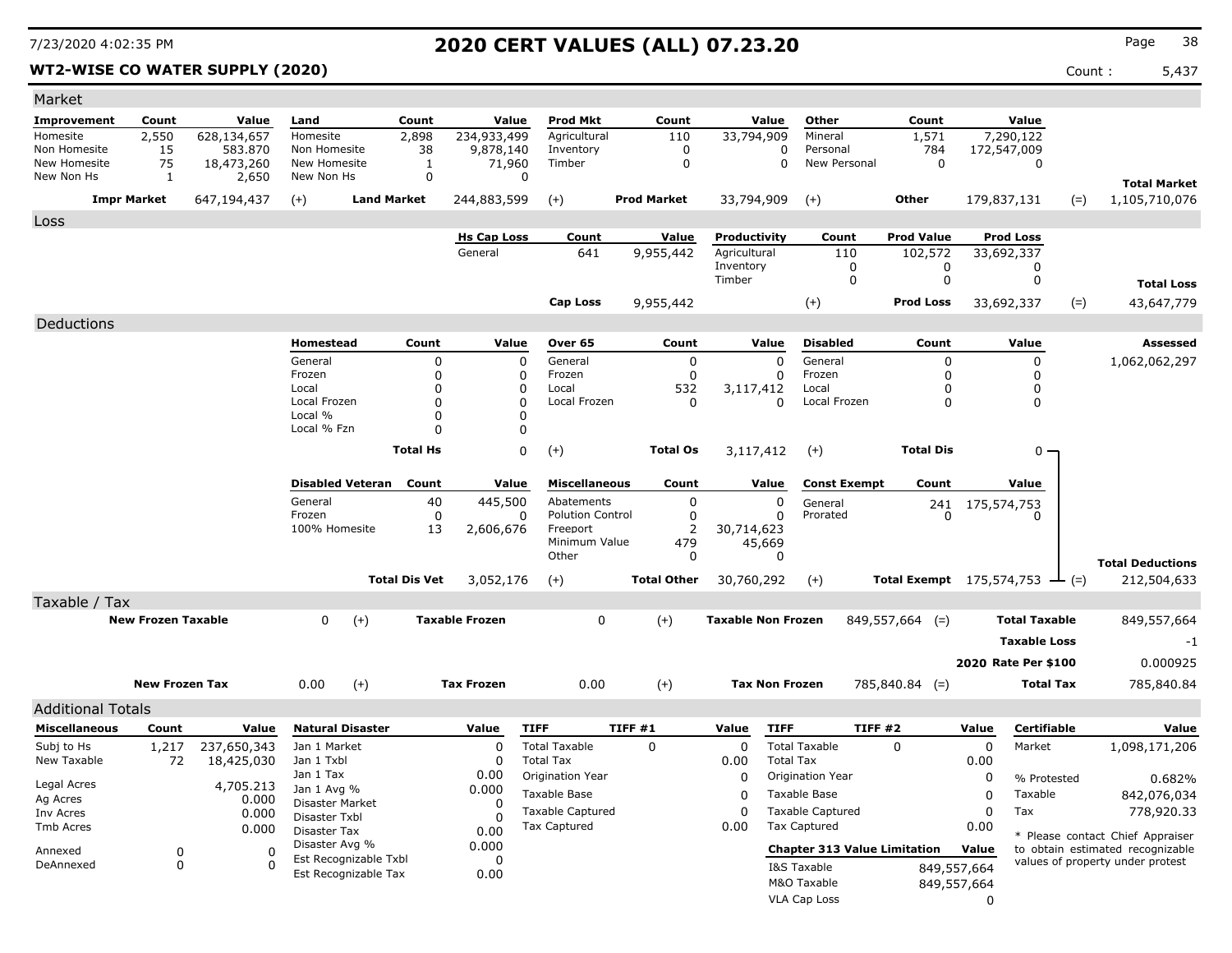### WT3-CLEAR CREEK WATER (2020) **Count :** 942

| Market                     |                           |             |                                               |                      |                       |                                    |                     |                           |                                               |                     |            |                      |                                  |  |
|----------------------------|---------------------------|-------------|-----------------------------------------------|----------------------|-----------------------|------------------------------------|---------------------|---------------------------|-----------------------------------------------|---------------------|------------|----------------------|----------------------------------|--|
| Improvement                | Count                     | Value       | Land                                          | Count                | Value                 | <b>Prod Mkt</b>                    | Count               | Value                     | Other                                         | Count               |            | Value                |                                  |  |
| Homesite                   | 48                        | 4,059,510   | Homesite                                      | 58                   | 1,938,270             | Agricultural                       | 90                  | 30,391,720                | Mineral                                       | 723                 |            | 8,697,866            |                                  |  |
| Non Homesite               | 4                         | 36,700      | Non Homesite                                  | 19                   | 1,814,460             | Inventory                          | $\mathbf 0$         | $\Omega$                  | Personal                                      | 77                  |            | 16,445,453           |                                  |  |
| New Homesite<br>New Non Hs | 2<br>0                    | 40,560<br>0 | New Homesite<br>New Non Hs                    | 0<br>0               | 0<br>0                | Timber                             | 0                   | 0                         | New Personal                                  | 0                   |            | 0                    |                                  |  |
|                            |                           |             |                                               |                      |                       |                                    |                     |                           |                                               |                     |            |                      | <b>Total Market</b>              |  |
|                            | <b>Impr Market</b>        | 4,136,770   | $(+)$                                         | <b>Land Market</b>   | 3,752,730             | $(+)$                              | <b>Prod Market</b>  | 30,391,720                | $(+)$                                         | Other               |            | 25,143,319<br>$(=)$  | 63,424,539                       |  |
| Loss                       |                           |             |                                               |                      |                       |                                    |                     |                           |                                               |                     |            |                      |                                  |  |
|                            |                           |             |                                               |                      | <b>Hs Cap Loss</b>    | Count                              | Value               | Productivity              | Count                                         | <b>Prod Value</b>   |            | <b>Prod Loss</b>     |                                  |  |
|                            |                           |             |                                               |                      | General               | 14                                 | 333,340             | Agricultural<br>Inventory | 90<br>0                                       | 350,760<br>0        |            | 30,040,960<br>0      |                                  |  |
|                            |                           |             |                                               |                      |                       |                                    |                     | Timber                    | 0                                             | 0                   |            | 0                    | <b>Total Loss</b>                |  |
|                            |                           |             |                                               |                      |                       | <b>Cap Loss</b>                    | 333,340             |                           | $(+)$                                         | <b>Prod Loss</b>    |            | $(=)$<br>30,040,960  | 30,374,300                       |  |
|                            |                           |             |                                               |                      |                       |                                    |                     |                           |                                               |                     |            |                      |                                  |  |
| Deductions                 |                           |             |                                               |                      |                       |                                    |                     |                           |                                               |                     |            |                      |                                  |  |
|                            |                           |             | Homestead                                     | Count                | Value                 | Over 65                            | Count               | Value                     | <b>Disabled</b>                               | Count               |            | Value                | <b>Assessed</b>                  |  |
|                            |                           |             | General<br>Frozen                             | 0<br>0               | 0<br>0                | General<br>Frozen                  | 0<br>0              | 0<br>0                    | General<br>Frozen                             | 0<br>0              |            | 0<br>0               | 33,050,239                       |  |
|                            |                           |             | Local                                         | $\Omega$             | 0                     | Local                              | $\Omega$            | 0                         | Local                                         | 0                   |            | 0                    |                                  |  |
|                            |                           |             | Local Frozen                                  | $\Omega$             | 0                     | Local Frozen                       | $\Omega$            | $\Omega$                  | Local Frozen                                  | 0                   |            | 0                    |                                  |  |
|                            |                           |             | Local %                                       | 0                    | $\Omega$              |                                    |                     |                           |                                               |                     |            |                      |                                  |  |
|                            |                           |             | Local % Fzn                                   | 0                    | $\Omega$              |                                    |                     |                           |                                               |                     |            |                      |                                  |  |
|                            |                           |             |                                               | <b>Total Hs</b>      | 0                     | $(+)$                              | <b>Total Os</b>     | 0                         | $(+)$                                         | <b>Total Dis</b>    |            | $0 -$                |                                  |  |
|                            |                           |             |                                               |                      |                       |                                    |                     |                           | <b>Const Exempt</b>                           |                     |            |                      |                                  |  |
|                            |                           |             | <b>Disabled Veteran</b><br>General            | Count                | Value                 | <b>Miscellaneous</b><br>Abatements | Count               | Value                     |                                               | Count               |            | Value                |                                  |  |
|                            |                           |             | Frozen                                        | $\mathbf{1}$<br>0    | 4,010<br>0            | <b>Polution Control</b>            | 0<br>$\overline{4}$ | 0<br>482,304              | General<br>Prorated                           | 4<br>0              |            | 152,475<br>0         |                                  |  |
|                            |                           |             | 100% Homesite                                 | 1                    | 294,890               | Freeport                           | $\Omega$            | 0                         |                                               |                     |            |                      |                                  |  |
|                            |                           |             |                                               |                      |                       | Minimum Value                      | 86                  | 9,224                     |                                               |                     |            |                      |                                  |  |
|                            |                           |             |                                               |                      |                       | Other                              | $\Omega$            | 0                         |                                               |                     |            |                      | <b>Total Deductions</b>          |  |
|                            |                           |             |                                               | <b>Total Dis Vet</b> | 298,900               | $(+)$                              | <b>Total Other</b>  | 491,528                   | $(+)$                                         | <b>Total Exempt</b> |            | 152,475 $\perp$ (=)  | 942,903                          |  |
| Taxable / Tax              |                           |             |                                               |                      |                       |                                    |                     |                           |                                               |                     |            |                      |                                  |  |
|                            | <b>New Frozen Taxable</b> |             | 0<br>$(+)$                                    |                      | <b>Taxable Frozen</b> |                                    | $(+)$<br>0          |                           | <b>Taxable Non Frozen</b><br>$32,107,336$ (=) |                     |            | <b>Total Taxable</b> | 32,107,336                       |  |
|                            |                           |             |                                               |                      |                       |                                    |                     |                           |                                               |                     |            | <b>Taxable Loss</b>  | -104                             |  |
|                            |                           |             |                                               |                      |                       |                                    |                     |                           |                                               |                     |            | 2020 Rate Per \$100  | 0.000375                         |  |
|                            | <b>New Frozen Tax</b>     |             |                                               |                      |                       |                                    |                     |                           |                                               |                     |            |                      |                                  |  |
|                            |                           |             | 0.00                                          | $(+)$                | <b>Tax Frozen</b>     | 0.00                               | $(+)$               | <b>Tax Non Frozen</b>     |                                               | $12,040.29$ (=)     |            | <b>Total Tax</b>     | 12,040.29                        |  |
| <b>Additional Totals</b>   |                           |             |                                               |                      |                       |                                    |                     |                           |                                               |                     |            |                      |                                  |  |
| <b>Miscellaneous</b>       | Count                     | Value       | <b>Natural Disaster</b>                       |                      | Value                 | <b>TIFF</b>                        | TIFF #1             | Value<br><b>TIFF</b>      |                                               | TIFF #2             | Value      | Certifiable          | Value                            |  |
| Subj to Hs                 | 20                        | 2,933,230   | Jan 1 Market                                  |                      | 0                     | <b>Total Taxable</b>               | 0                   | 0                         | <b>Total Taxable</b>                          | 0                   | 0          | Market               | 63,424,539                       |  |
| New Taxable                | 2                         | 40,560      | Jan 1 Txbl                                    |                      | 0                     | <b>Total Tax</b>                   |                     | 0.00                      | <b>Total Tax</b>                              |                     | 0.00       |                      |                                  |  |
| Legal Acres                |                           | 6,587.792   | Jan 1 Tax<br>Jan 1 Avg %                      |                      | 0.00<br>0.000         | Origination Year                   |                     | 0                         | Origination Year                              |                     | 0          | % Protested          | $0\%$                            |  |
| Ag Acres                   |                           | 0.000       | Disaster Market                               |                      | 0                     | Taxable Base                       |                     | 0                         | Taxable Base                                  |                     | $\pmb{0}$  | Taxable              | 32,107,336                       |  |
| Inv Acres                  |                           | 0.000       | Disaster Txbl                                 |                      | $\Omega$              | Taxable Captured                   |                     | 0                         | Taxable Captured                              |                     | 0          | Tax                  | 12,040.29                        |  |
| Tmb Acres                  |                           | 0.000       | Disaster Tax                                  |                      | 0.00                  | Tax Captured                       |                     | 0.00                      | Tax Captured                                  |                     | 0.00       |                      | * Please contact Chief Appraiser |  |
| Annexed                    | 0                         | 0           | Disaster Avg %                                |                      | 0.000                 |                                    |                     |                           | <b>Chapter 313 Value Limitation</b>           |                     | Value      |                      | to obtain estimated recognizable |  |
| DeAnnexed                  | 0                         | 0           | Est Recognizable Txbl<br>Est Recognizable Tax |                      | 0<br>0.00             |                                    |                     |                           | I&S Taxable                                   |                     | 32,107,336 |                      | values of property under protest |  |
|                            |                           |             |                                               |                      |                       |                                    |                     |                           | M&O Taxable                                   |                     | 32,107,336 |                      |                                  |  |
|                            |                           |             |                                               |                      |                       |                                    |                     |                           | VLA Cap Loss                                  |                     | 0          |                      |                                  |  |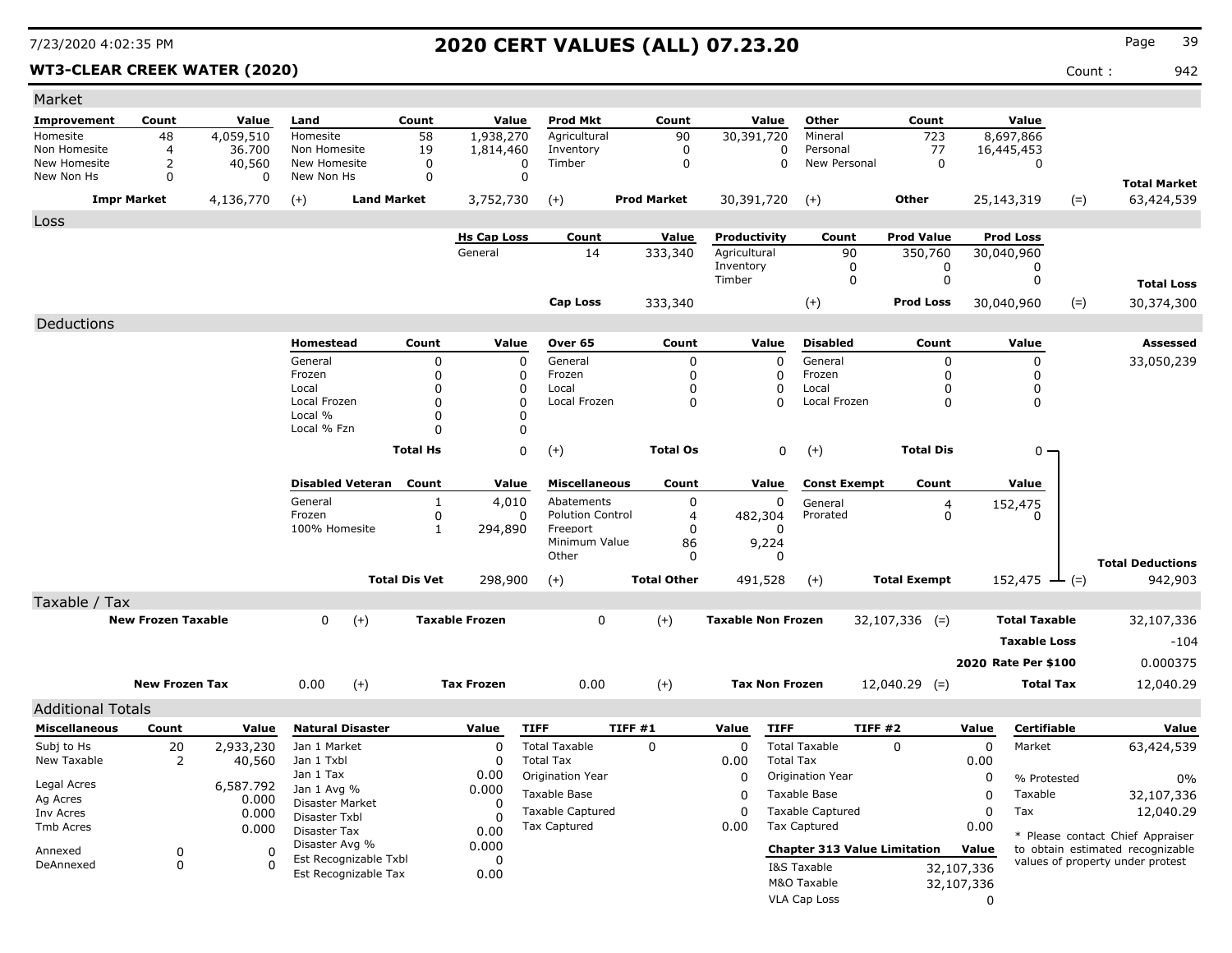### **WT4-NORTH FT WORTH WCID 1 (2020)** 649

| Market                     |                           |            |                                         |                      |                      |                                          |                            |                                    |                          |                                         |                      |                     |                            |            |                                  |
|----------------------------|---------------------------|------------|-----------------------------------------|----------------------|----------------------|------------------------------------------|----------------------------|------------------------------------|--------------------------|-----------------------------------------|----------------------|---------------------|----------------------------|------------|----------------------------------|
| <b>Improvement</b>         | Count                     | Value      | Land                                    | Count                | Value                | <b>Prod Mkt</b>                          | Count                      |                                    | Value                    | Other                                   | Count                |                     | Value                      |            |                                  |
| Homesite                   | 165                       | 28,137,382 | Homesite                                | 169                  | 7,412,660            | Agricultural                             | $\overline{4}$             | 2,523,106                          |                          | Mineral                                 | 374                  |                     | 1,482,956                  |            |                                  |
| Non Homesite               | 0                         | 0          | Non Homesite                            | 0                    | 0                    | Inventory                                | $\mathbf 0$                |                                    | 0                        | Personal                                | $\overline{2}$       |                     | 220                        |            |                                  |
| New Homesite<br>New Non Hs | 4<br>0                    | 4,560<br>0 | New Homesite<br>New Non Hs              | $\Omega$<br>0        | $\Omega$<br>0        | Timber                                   | $\mathbf 0$                |                                    | $\Omega$                 | New Personal                            | $\Omega$             |                     | 0                          |            |                                  |
|                            |                           |            |                                         |                      |                      |                                          |                            |                                    |                          |                                         |                      |                     |                            |            | <b>Total Market</b>              |
|                            | <b>Impr Market</b>        | 28,141,942 | $(+)$                                   | <b>Land Market</b>   | 7,412,660            | $(+)$                                    | <b>Prod Market</b>         | 2,523,106                          |                          | $(+)$                                   | Other                |                     | 1,483,176                  | $(=)$      | 39,560,884                       |
| Loss                       |                           |            |                                         |                      |                      |                                          |                            |                                    |                          |                                         |                      |                     |                            |            |                                  |
|                            |                           |            |                                         |                      | <b>Hs Cap Loss</b>   | Count                                    | Value                      | Productivity                       |                          | Count                                   | <b>Prod Value</b>    |                     | <b>Prod Loss</b>           |            |                                  |
|                            |                           |            |                                         |                      | General              | 37                                       | 333,254                    | Agricultural                       |                          | $\overline{4}$                          | 5,030                |                     | 2,518,076                  |            |                                  |
|                            |                           |            |                                         |                      |                      |                                          |                            | Inventory<br>Timber                |                          | $\mathbf 0$<br>$\mathbf 0$              | 0<br>$\mathbf 0$     |                     | 0<br>$\mathbf 0$           |            |                                  |
|                            |                           |            |                                         |                      |                      |                                          |                            |                                    |                          |                                         |                      |                     |                            |            | <b>Total Loss</b>                |
|                            |                           |            |                                         |                      |                      | <b>Cap Loss</b>                          | 333,254                    |                                    |                          | $(+)$                                   | <b>Prod Loss</b>     |                     | 2,518,076                  | $(=)$      | 2,851,330                        |
| Deductions                 |                           |            |                                         |                      |                      |                                          |                            |                                    |                          |                                         |                      |                     |                            |            |                                  |
|                            |                           |            | <b>Homestead</b>                        | Count                | Value                | Over 65                                  | Count                      | Value                              |                          | <b>Disabled</b>                         | Count                |                     | Value                      |            | <b>Assessed</b>                  |
|                            |                           |            | General                                 | 0                    | $\mathbf 0$          | General                                  | $\mathbf 0$                |                                    | $\mathbf 0$              | General                                 | $\mathbf 0$          |                     | $\mathbf 0$                |            | 36,709,554                       |
|                            |                           |            | Frozen                                  | $\mathbf 0$          | 0                    | Frozen                                   | $\mathbf 0$                |                                    | $\mathbf 0$              | Frozen                                  | $\Omega$             |                     | 0                          |            |                                  |
|                            |                           |            | Local<br>Local Frozen                   | $\Omega$<br>$\Omega$ | $\Omega$<br>$\Omega$ | Local<br>Local Frozen                    | $\mathbf 0$<br>$\mathbf 0$ |                                    | $\mathbf{0}$<br>$\Omega$ | Local<br>Local Frozen                   | $\Omega$<br>$\Omega$ |                     | $\mathbf 0$<br>$\mathbf 0$ |            |                                  |
|                            |                           |            | Local %                                 | 0                    | 0                    |                                          |                            |                                    |                          |                                         |                      |                     |                            |            |                                  |
|                            |                           |            | Local % Fzn                             | $\Omega$             | 0                    |                                          |                            |                                    |                          |                                         |                      |                     |                            |            |                                  |
|                            |                           |            |                                         | <b>Total Hs</b>      | 0                    | $(+)$                                    | <b>Total Os</b>            |                                    | 0                        | $(+)$                                   | <b>Total Dis</b>     |                     | 0                          |            |                                  |
|                            |                           |            |                                         |                      |                      |                                          |                            |                                    |                          |                                         |                      |                     |                            |            |                                  |
|                            |                           |            | <b>Disabled Veteran</b>                 | Count                | Value                | <b>Miscellaneous</b>                     | Count                      | Value                              |                          | <b>Const Exempt</b>                     | Count                |                     | Value                      |            |                                  |
|                            |                           |            | General                                 | 1                    | 12,000               | Abatements                               | 0                          |                                    | 0                        | General                                 | $\mathbf{1}$         |                     | 1,703,410                  |            |                                  |
|                            |                           |            | Frozen                                  | $\mathbf 0$          | 0                    | <b>Polution Control</b>                  | $\mathbf 0$                |                                    | $\mathbf 0$              | Prorated                                | $\mathbf 0$          |                     | 0                          |            |                                  |
|                            |                           |            | 100% Homesite                           | 2                    | 481,220              | Freeport                                 | $\mathbf 0$                |                                    | $\Omega$                 |                                         |                      |                     |                            |            |                                  |
|                            |                           |            |                                         |                      |                      | Minimum Value<br>Other                   | 31<br>$\Omega$             | 1,009                              | 0                        |                                         |                      |                     |                            |            |                                  |
|                            |                           |            |                                         |                      |                      |                                          |                            |                                    |                          |                                         |                      |                     |                            |            | <b>Total Deductions</b>          |
|                            |                           |            |                                         | <b>Total Dis Vet</b> | 493,220              | $(+)$                                    | <b>Total Other</b>         | 1,009                              |                          | $(+)$                                   | <b>Total Exempt</b>  |                     | $1,703,410$ - (=)          |            | 2,197,639                        |
| Taxable / Tax              |                           |            |                                         |                      |                      |                                          |                            |                                    |                          |                                         |                      |                     |                            |            |                                  |
|                            | <b>New Frozen Taxable</b> |            | <b>Taxable Frozen</b><br>0<br>$(+)$     |                      |                      | $\mathbf 0$                              |                            | $(+)$<br><b>Taxable Non Frozen</b> |                          | $34,511,915$ (=)                        |                      |                     | <b>Total Taxable</b>       | 34,511,915 |                                  |
|                            |                           |            |                                         |                      |                      |                                          |                            |                                    |                          |                                         |                      |                     | <b>Taxable Loss</b>        |            | 3                                |
|                            |                           |            |                                         |                      |                      |                                          |                            |                                    |                          |                                         |                      |                     | 2020 Rate Per \$100        |            | 0.006                            |
|                            | <b>New Frozen Tax</b>     |            | 0.00<br>$(+)$                           |                      | <b>Tax Frozen</b>    | 0.00                                     | $(+)$                      | <b>Tax Non Frozen</b>              |                          |                                         | $207,071.47$ (=)     |                     | <b>Total Tax</b>           |            | 207,071.47                       |
|                            |                           |            |                                         |                      |                      |                                          |                            |                                    |                          |                                         |                      |                     |                            |            |                                  |
| <b>Additional Totals</b>   |                           |            |                                         |                      |                      |                                          |                            |                                    |                          |                                         |                      |                     |                            |            |                                  |
| <b>Miscellaneous</b>       | Count                     | Value      | <b>Natural Disaster</b>                 |                      | Value                | <b>TIFF</b>                              | TIFF#1                     | Value                              | <b>TIFF</b>              |                                         | <b>TIFF #2</b>       | Value               | <b>Certifiable</b>         |            | Value                            |
| Subj to Hs<br>New Taxable  | 107<br>4                  | 21,683,208 | Jan 1 Market<br>Jan 1 Txbl              |                      | $\mathbf 0$<br>0     | <b>Total Taxable</b><br><b>Total Tax</b> | $\mathbf 0$                | 0<br>0.00                          | <b>Total Tax</b>         | <b>Total Taxable</b>                    | 0                    | $\mathbf 0$<br>0.00 | Market                     |            | 39,560,884                       |
|                            |                           | 4,560      | Jan 1 Tax                               |                      | 0.00                 | Origination Year                         |                            | 0                                  |                          | Origination Year                        |                      | 0                   |                            |            |                                  |
| Legal Acres                |                           | 157.487    | Jan 1 Avg %                             |                      | 0.000                |                                          |                            |                                    |                          |                                         |                      |                     | % Protested                |            | 0%                               |
| Ag Acres                   |                           | 0.000      | Disaster Market                         |                      | $\Omega$             | Taxable Base                             |                            | $\Omega$                           |                          | Taxable Base                            |                      | $\Omega$            | Taxable                    |            | 34,511,915                       |
| Inv Acres                  |                           | 0.000      | Disaster Txbl                           |                      | $\Omega$             | <b>Taxable Captured</b><br>Tax Captured  |                            | $\Omega$                           |                          | <b>Taxable Captured</b><br>Tax Captured |                      | $\Omega$            | Tax                        |            | 207,071.47                       |
| <b>Tmb Acres</b>           |                           | 0.000      | Disaster Tax                            |                      | 0.00                 |                                          |                            | 0.00                               |                          |                                         |                      | 0.00                |                            |            | * Please contact Chief Appraiser |
| Annexed                    | 0                         | $\Omega$   | Disaster Avg %<br>Est Recognizable Txbl |                      | 0.000                |                                          |                            |                                    |                          | <b>Chapter 313 Value Limitation</b>     |                      | Value               |                            |            | to obtain estimated recognizable |
| DeAnnexed                  | $\mathbf 0$               | $\Omega$   | Est Recognizable Tax                    |                      | $\Omega$<br>0.00     |                                          |                            |                                    |                          | I&S Taxable                             |                      | 34,511,915          |                            |            | values of property under protest |
|                            |                           |            |                                         |                      |                      |                                          |                            |                                    |                          | M&O Taxable                             |                      | 34,511,915          |                            |            |                                  |
|                            |                           |            |                                         |                      |                      |                                          |                            |                                    |                          | VLA Cap Loss                            |                      | $\mathbf{0}$        |                            |            |                                  |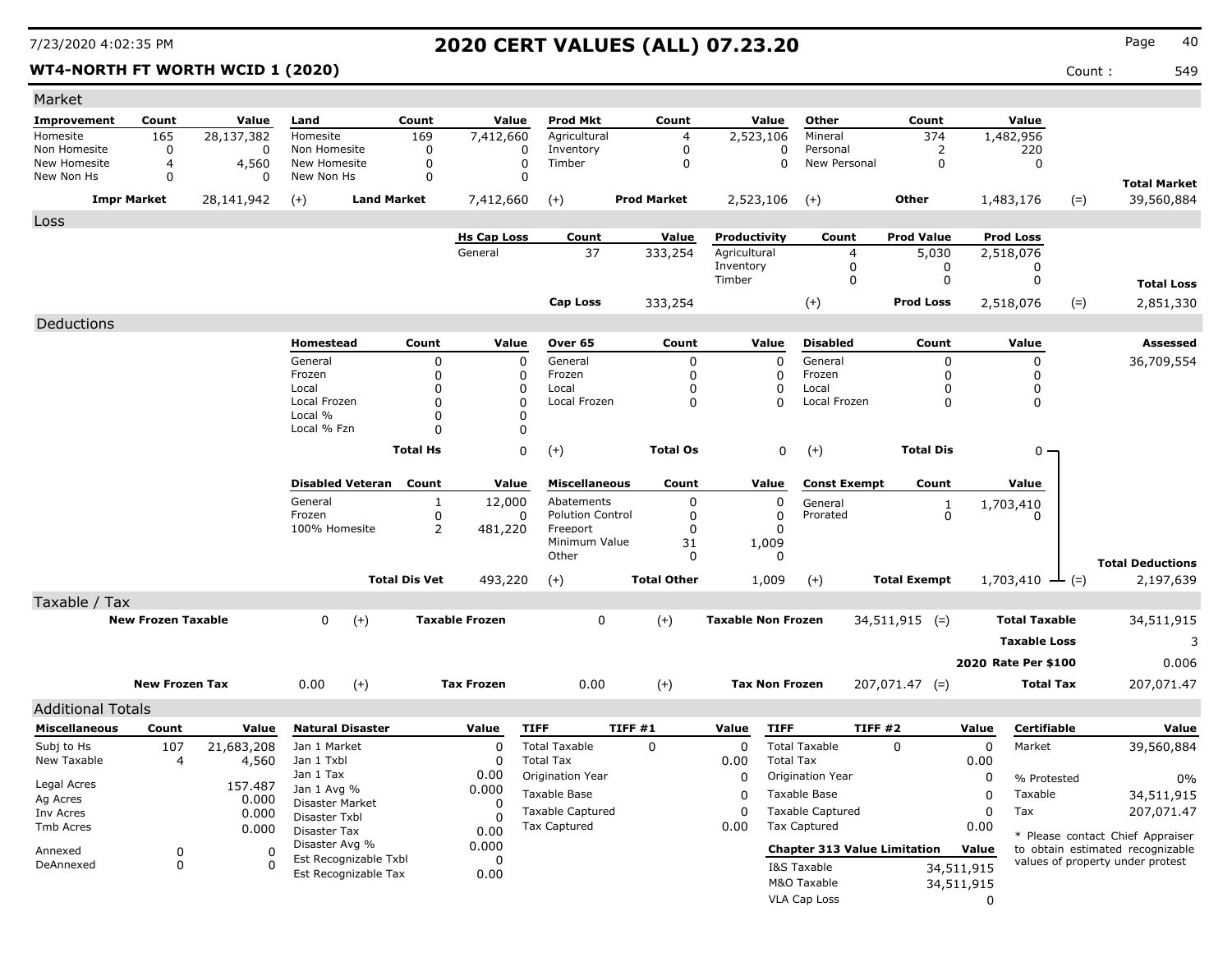### WT5-ALPHA RANCH WCID (2020) **Count :** 248

| Market                     |                           |                |                                |                      |                       |                         |                    |                           |                       |                                     |                     |           |                      |           |                                                                      |
|----------------------------|---------------------------|----------------|--------------------------------|----------------------|-----------------------|-------------------------|--------------------|---------------------------|-----------------------|-------------------------------------|---------------------|-----------|----------------------|-----------|----------------------------------------------------------------------|
| <b>Improvement</b>         | Count                     | Value          | Land                           | Count                | Value                 | Prod Mkt                | Count              |                           | Value                 | Other                               | Count               |           | Value                |           |                                                                      |
| Homesite                   |                           | 6,400          | Homesite                       | 0                    | 0                     | Agricultural            | 5                  | 5,835,980                 |                       | Mineral                             | 243                 |           | 1,645,199            |           |                                                                      |
| Non Homesite               | 0                         | 0              | Non Homesite                   | 0                    | 0                     | Inventory               | $\mathbf 0$        |                           | 0                     | Personal                            | 0                   |           | 0                    |           |                                                                      |
| New Homesite<br>New Non Hs | 0<br>$\Omega$             | 0<br>0         | New Homesite<br>New Non Hs     | 0<br>$\Omega$        | 0<br>$\Omega$         | Timber                  | $\mathbf 0$        |                           | $\Omega$              | New Personal                        | $\mathbf 0$         |           | $\mathbf 0$          |           |                                                                      |
|                            | <b>Impr Market</b>        | 6,400          | <b>Land Market</b><br>$(+)$    |                      | 0                     | $(+)$                   | <b>Prod Market</b> | 5,835,980                 |                       | $^{(+)}$                            | Other               |           | 1,645,199            | $(=)$     | <b>Total Market</b><br>7,487,579                                     |
| Loss                       |                           |                |                                |                      |                       |                         |                    |                           |                       |                                     |                     |           |                      |           |                                                                      |
|                            |                           |                |                                |                      | <b>Hs Cap Loss</b>    | Count                   | Value              | Productivity              |                       | Count                               | <b>Prod Value</b>   |           | <b>Prod Loss</b>     |           |                                                                      |
|                            |                           |                |                                |                      | General               | $\mathbf 0$             | $\mathbf{0}$       | Agricultural              |                       | 5                                   | 43,810              |           | 5,792,170            |           |                                                                      |
|                            |                           |                |                                |                      |                       |                         |                    | Inventory                 |                       | 0                                   | 0                   |           | 0                    |           |                                                                      |
|                            |                           |                |                                |                      |                       |                         |                    | Timber                    |                       | 0                                   | 0                   |           | 0                    |           | <b>Total Loss</b>                                                    |
|                            |                           |                |                                |                      |                       | Cap Loss                | 0                  |                           |                       | $(+)$                               | <b>Prod Loss</b>    |           | 5,792,170            | $(=)$     | 5,792,170                                                            |
| Deductions                 |                           |                |                                |                      |                       |                         |                    |                           |                       |                                     |                     |           |                      |           |                                                                      |
|                            |                           |                | Homestead                      | Count                | Value                 | Over 65                 | Count              |                           | Value                 | <b>Disabled</b>                     | Count               |           | Value                |           | <b>Assessed</b>                                                      |
|                            |                           |                | General                        | 0                    | 0                     | General                 | 0                  |                           | $\Omega$              | General                             | 0                   |           | 0                    |           | 1,695,409                                                            |
|                            |                           |                | Frozen                         | $\Omega$             | 0                     | Frozen                  | $\mathbf 0$        |                           | 0                     | Frozen                              | 0                   |           | 0                    |           |                                                                      |
|                            |                           |                | Local                          | $\Omega$             | 0                     | Local                   | 0                  |                           | $\Omega$              | Local                               | O                   |           | 0                    |           |                                                                      |
|                            |                           |                | Local Frozen                   | $\Omega$             | $\Omega$              | Local Frozen            | 0                  |                           | $\Omega$              | Local Frozen                        | 0                   |           | 0                    |           |                                                                      |
|                            |                           |                | Local %<br>Local % Fzn         | $\Omega$<br>O        | 0<br>0                |                         |                    |                           |                       |                                     |                     |           |                      |           |                                                                      |
|                            |                           |                |                                |                      |                       |                         |                    |                           |                       |                                     |                     |           |                      |           |                                                                      |
|                            |                           |                |                                | <b>Total Hs</b>      | 0                     | $(+)$                   | <b>Total Os</b>    |                           | 0                     | $(+)$                               | <b>Total Dis</b>    |           | $0 -$                |           |                                                                      |
|                            |                           |                | <b>Disabled Veteran</b>        | Count                | Value                 | <b>Miscellaneous</b>    | Count              |                           | Value                 | <b>Const Exempt</b>                 | Count               |           | Value                |           |                                                                      |
|                            |                           |                | General                        | 0                    | 0                     | Abatements              | 0                  |                           | 0                     | General                             |                     |           | 7                    |           |                                                                      |
|                            |                           |                | Frozen                         | 0                    | 0                     | <b>Polution Control</b> | 0                  |                           | $\Omega$              | Prorated                            | $\frac{1}{0}$       |           | 0                    |           |                                                                      |
|                            |                           |                | 100% Homesite                  | $\Omega$             | 0                     | Freeport                | $\mathbf 0$        |                           | $\Omega$              |                                     |                     |           |                      |           |                                                                      |
|                            |                           |                |                                |                      |                       | Minimum Value<br>Other  | 38<br>$\Omega$     |                           | 1,389<br>$\Omega$     |                                     |                     |           |                      |           |                                                                      |
|                            |                           |                |                                |                      |                       |                         |                    |                           |                       |                                     |                     |           |                      |           | <b>Total Deductions</b>                                              |
|                            |                           |                |                                | <b>Total Dis Vet</b> | 0                     | $(+)$                   | <b>Total Other</b> |                           | 1,389                 | $(+)$                               | <b>Total Exempt</b> |           |                      | $7 - (=)$ | 1,396                                                                |
| Taxable / Tax              |                           |                |                                |                      |                       |                         |                    |                           |                       |                                     |                     |           |                      |           |                                                                      |
|                            | <b>New Frozen Taxable</b> |                | 0<br>$(+)$                     |                      | <b>Taxable Frozen</b> | 0                       | $(+)$              | <b>Taxable Non Frozen</b> |                       |                                     | $1,694,013$ (=)     |           | <b>Total Taxable</b> |           | 1,694,013                                                            |
|                            |                           |                |                                |                      |                       |                         |                    |                           |                       |                                     |                     |           | <b>Taxable Loss</b>  |           | 0                                                                    |
|                            |                           |                |                                |                      |                       |                         |                    |                           |                       |                                     |                     |           | 2020 Rate Per \$100  |           | 0.00                                                                 |
|                            | <b>New Frozen Tax</b>     |                | 0.00<br>$(+)$                  |                      | <b>Tax Frozen</b>     | 0.00                    | $(+)$              |                           | <b>Tax Non Frozen</b> |                                     | $0.00 (=)$          |           | <b>Total Tax</b>     |           | 0.00                                                                 |
| <b>Additional Totals</b>   |                           |                |                                |                      |                       |                         |                    |                           |                       |                                     |                     |           |                      |           |                                                                      |
| <b>Miscellaneous</b>       | Count                     | Value          | <b>Natural Disaster</b>        |                      | Value                 | <b>TIFF</b>             | TIFF #1            | Value                     | <b>TIFF</b>           | TIFF #2                             |                     | Value     | Certifiable          |           | Value                                                                |
| Subj to Hs                 | 0                         | 0              | Jan 1 Market                   |                      | $\mathbf 0$           | <b>Total Taxable</b>    | 0                  | 0                         |                       | <b>Total Taxable</b>                | $\Omega$            | 0         | Market               |           | 7,487,579                                                            |
| New Taxable                | 0                         | 0              | Jan 1 Txbl                     |                      | 0                     | <b>Total Tax</b>        |                    | 0.00                      | <b>Total Tax</b>      |                                     |                     | 0.00      |                      |           |                                                                      |
|                            |                           |                | Jan 1 Tax                      |                      | 0.00                  | Origination Year        |                    | 0                         |                       | Origination Year                    |                     | 0         | % Protested          |           | 0%                                                                   |
| Legal Acres                |                           | 792.500        | Jan 1 Avg %                    |                      | 0.000                 | Taxable Base            |                    | 0                         |                       | Taxable Base                        |                     | 0         | Taxable              |           | 1,694,013                                                            |
| Ag Acres<br>Inv Acres      |                           | 0.000<br>0.000 | Disaster Market                |                      | 0                     | <b>Taxable Captured</b> |                    | $\Omega$                  |                       | <b>Taxable Captured</b>             |                     | 0         | Tax                  |           | 0.00                                                                 |
| Tmb Acres                  |                           | 0.000          | Disaster Txbl                  |                      |                       | Tax Captured            |                    | 0.00                      |                       | <b>Tax Captured</b>                 |                     | 0.00      |                      |           |                                                                      |
|                            |                           |                | Disaster Tax<br>Disaster Avg % |                      | 0.00<br>0.000         |                         |                    |                           |                       |                                     |                     |           |                      |           | * Please contact Chief Appraiser                                     |
| Annexed                    | 0                         | 0              | Est Recognizable Txbl          |                      | 0                     |                         |                    |                           |                       | <b>Chapter 313 Value Limitation</b> |                     | Value     |                      |           | to obtain estimated recognizable<br>values of property under protest |
| DeAnnexed                  | 0                         | $\Omega$       | Est Recognizable Tax           |                      | 0.00                  |                         |                    |                           |                       | I&S Taxable                         |                     | 1,694,013 |                      |           |                                                                      |
|                            |                           |                |                                |                      |                       |                         |                    |                           |                       | M&O Taxable                         |                     | 0         |                      |           |                                                                      |
|                            |                           |                |                                |                      |                       |                         |                    |                           |                       | VLA Cap Loss                        |                     | 0         |                      |           |                                                                      |